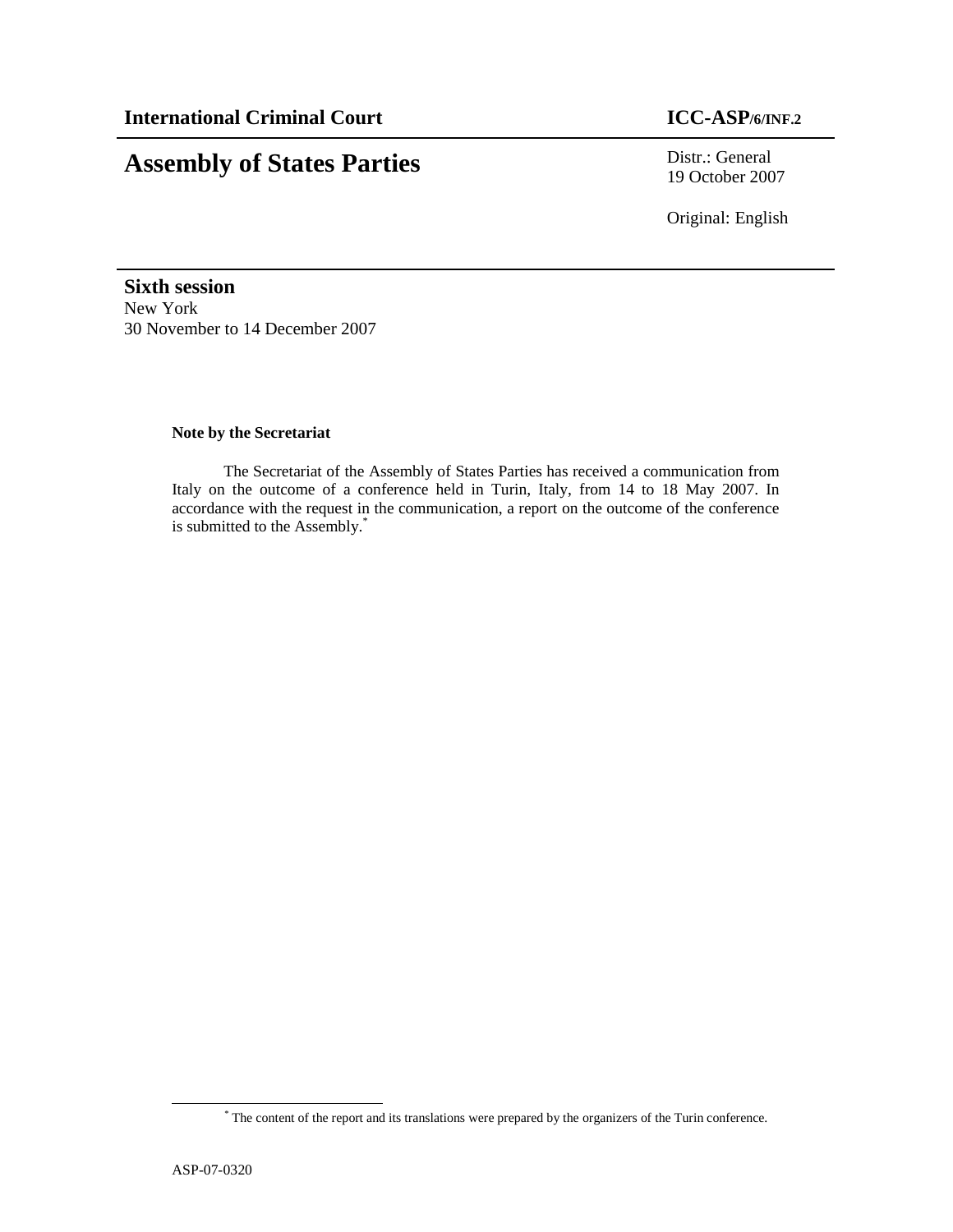# **Table of contents**

|                |                                                                                                                                                                                                                  |                                                                                                                                             |                                                                                                                                               | Paragraphs | Page<br>2 |
|----------------|------------------------------------------------------------------------------------------------------------------------------------------------------------------------------------------------------------------|---------------------------------------------------------------------------------------------------------------------------------------------|-----------------------------------------------------------------------------------------------------------------------------------------------|------------|-----------|
|                |                                                                                                                                                                                                                  |                                                                                                                                             |                                                                                                                                               |            |           |
|                |                                                                                                                                                                                                                  |                                                                                                                                             |                                                                                                                                               | $1 - 15$   | 6         |
|                |                                                                                                                                                                                                                  |                                                                                                                                             |                                                                                                                                               |            | 8         |
| А.             |                                                                                                                                                                                                                  |                                                                                                                                             |                                                                                                                                               |            | 8         |
|                | 1.<br>International and mixed jurisdictions: means and achievements of<br>mechanisms established by States and the United Nations - Paola                                                                        |                                                                                                                                             | $1 - 11$                                                                                                                                      | 8          |           |
|                | 2.                                                                                                                                                                                                               |                                                                                                                                             | The experience of the ad hoc Tribunals and their completion                                                                                   |            | 9         |
|                |                                                                                                                                                                                                                  | (i)                                                                                                                                         | International Criminal Tribunal for the former Yugoslavia,                                                                                    | $1 - 14$   | 9         |
|                |                                                                                                                                                                                                                  | (ii)                                                                                                                                        | International Criminal Tribunal for Rwanda, Erik Møse,                                                                                        | $1 - 12$   | 11        |
|                |                                                                                                                                                                                                                  | (iii)                                                                                                                                       | Special Court for Sierra Leone, Amelie Zinzius, Senior Legal                                                                                  | $1 - 7$    | 12        |
|                | 3.                                                                                                                                                                                                               |                                                                                                                                             | National jurisdictions and international assistance: rule of law and<br>defence perspectives - Chris Engels, Director of the Criminal Defence | $1-10$     | 13        |
|                | 4.                                                                                                                                                                                                               | The establishment of a permanent international criminal court: scope<br>and role of the International Criminal Court - René Blattmann, Vice |                                                                                                                                               | $1 - 13$   | 14        |
| В.             |                                                                                                                                                                                                                  |                                                                                                                                             |                                                                                                                                               |            | 16        |
|                | 1.<br>First achievements of the International Criminal Courts and its<br>Organization,<br>opportunities:<br>operations<br>and professionals<br>perspectives in the International Criminal Court - Bruno Cathala, |                                                                                                                                             | $1-5$                                                                                                                                         | 16         |           |
|                | 2.                                                                                                                                                                                                               | Implementing legislation of the Rome Statute: Regional Experiences -                                                                        |                                                                                                                                               | $1-5$      | 17        |
|                | 3.                                                                                                                                                                                                               |                                                                                                                                             | The role of NGOs in the operational phase of international criminal<br><i>justice</i> - Alison Smith, No Peace Without Justice                | $1 - 3$    | 17        |
|                | 4.                                                                                                                                                                                                               |                                                                                                                                             |                                                                                                                                               |            | 18        |
|                |                                                                                                                                                                                                                  | (i)                                                                                                                                         | Defence and Victims basic issues and representation - Didier<br>Preira, Head of the Division of Victims and Counsel,                          | $1 - 7$    | 18        |
|                |                                                                                                                                                                                                                  | (ii)                                                                                                                                        | Victims' assistance in the field - Mariana Peña, Fédération<br>internationale des ligues des droits de l'Homme                                | $1-8$      | 19        |
|                |                                                                                                                                                                                                                  | (iii)                                                                                                                                       | The role of representatives bodies of counsel and legal<br>associations - Fabio Galiani, Counsel, International Criminal                      | $1-5$      | 20        |
| $\mathbf{C}$ . |                                                                                                                                                                                                                  |                                                                                                                                             |                                                                                                                                               |            | 20        |
|                | 1.                                                                                                                                                                                                               |                                                                                                                                             | The Rome Statute process, from its adoption to the Assembly of States<br>Parties - Umberto Leanza, Professor University of Rome               | $1-5$      | 20        |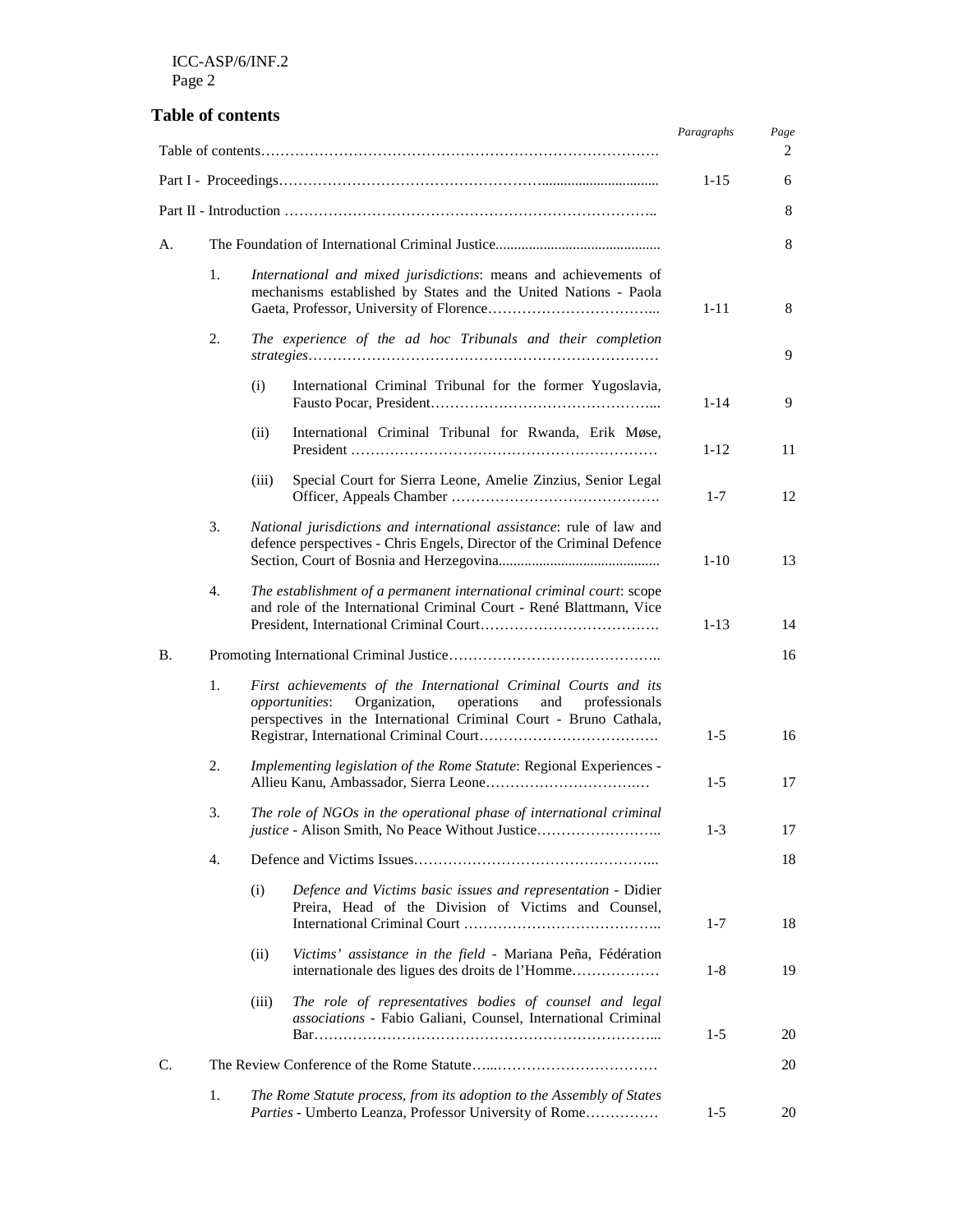|    | 2.                                                                                                                                                    | From the Rome Conference to the Review Conference: the principle<br>of universality, or achieving momentum and consensus - Jürg<br>Lindenmann, Ministry of Foreign Affairs, Switzerland                                          | $1-9$    | 21 |
|----|-------------------------------------------------------------------------------------------------------------------------------------------------------|----------------------------------------------------------------------------------------------------------------------------------------------------------------------------------------------------------------------------------|----------|----|
|    | 3.                                                                                                                                                    | Amendments and revision: provisions, timing, real needs and<br>procedure - Rolf Fife, Ministry of Foreign Affairs, Norway                                                                                                        | $1 - 11$ | 22 |
|    | 4.                                                                                                                                                    | The object of the review mechanisms - Otto Triffterer, Professor,                                                                                                                                                                | $1 - 11$ | 23 |
|    | 5.                                                                                                                                                    | The role of non-governmental organizations in the lead-up to the<br>Review Conference - William Pace, Convenor, Coalition for the                                                                                                | $1 - 11$ | 25 |
|    |                                                                                                                                                       | Part III - The crime of aggression                                                                                                                                                                                               |          | 27 |
| A. |                                                                                                                                                       | The State responsibility for acts of aggression under the UN Charter: a<br>review of cases - Edoardo Greppi, Professor, University of Turin                                                                                      | $1-8$    | 27 |
| В. |                                                                                                                                                       | Individual criminal responsibility for the crime of aggression: a background<br>perspective, from the Nuremberg trials to the consolidation of the subject<br>matter international criminal jurisdiction - Muhammad Aziz Shukri, | $1-9$    | 28 |
| C. |                                                                                                                                                       | Policy issues under the UN Charter and the Rome Statute - David Scheffer,                                                                                                                                                        | $1-6$    | 30 |
| D. |                                                                                                                                                       | The elaboration of the definition and procedure for accountability of the<br>leadership crime of aggression before the International Criminal                                                                                    |          | 32 |
|    | 1.                                                                                                                                                    | Christian Wenaweser, Ambassador, Liechtenstein                                                                                                                                                                                   | $1 - 3$  | 32 |
|    | 2.                                                                                                                                                    |                                                                                                                                                                                                                                  | $1-10$   | 33 |
| Е. |                                                                                                                                                       | National legislation on individual responsibility for conduct amounting to<br>aggression - Astrid Reisinger, Salzburg Law School on International                                                                                | $1 - 11$ | 35 |
| F. | The principle of complementarity under the Rome Statute and its interplay<br>with the crime of aggression - Pål Wrange, Counsellor, Foreign Ministry, |                                                                                                                                                                                                                                  |          | 37 |
|    |                                                                                                                                                       | Part IV - The experience of the international criminal jurisdictions and their                                                                                                                                                   |          | 40 |
| А. |                                                                                                                                                       |                                                                                                                                                                                                                                  |          | 40 |
|    | 1.                                                                                                                                                    | Carla del Ponte, Chief Prosecutor, International Criminal Tribunal for                                                                                                                                                           | $1 - 11$ | 40 |
|    | 2.                                                                                                                                                    | Hassan B. Jallow, Chief Prosecutor, International Criminal Tribunal                                                                                                                                                              | $1 - 11$ | 41 |
|    | 3.                                                                                                                                                    | Alfred Kwende, Investigation Unit, International Criminal Tribunal                                                                                                                                                               | $1-9$    | 43 |
|    | 4.                                                                                                                                                    | Stephen Rapp, Chief Prosecutor, Special Court for Sierra Leone                                                                                                                                                                   | $1 - 4$  | 44 |
|    | 5.                                                                                                                                                    | Deborah Wilkinson, Deputy Chief Prosecutor, Department of Justice,                                                                                                                                                               | $1 - 7$  | 44 |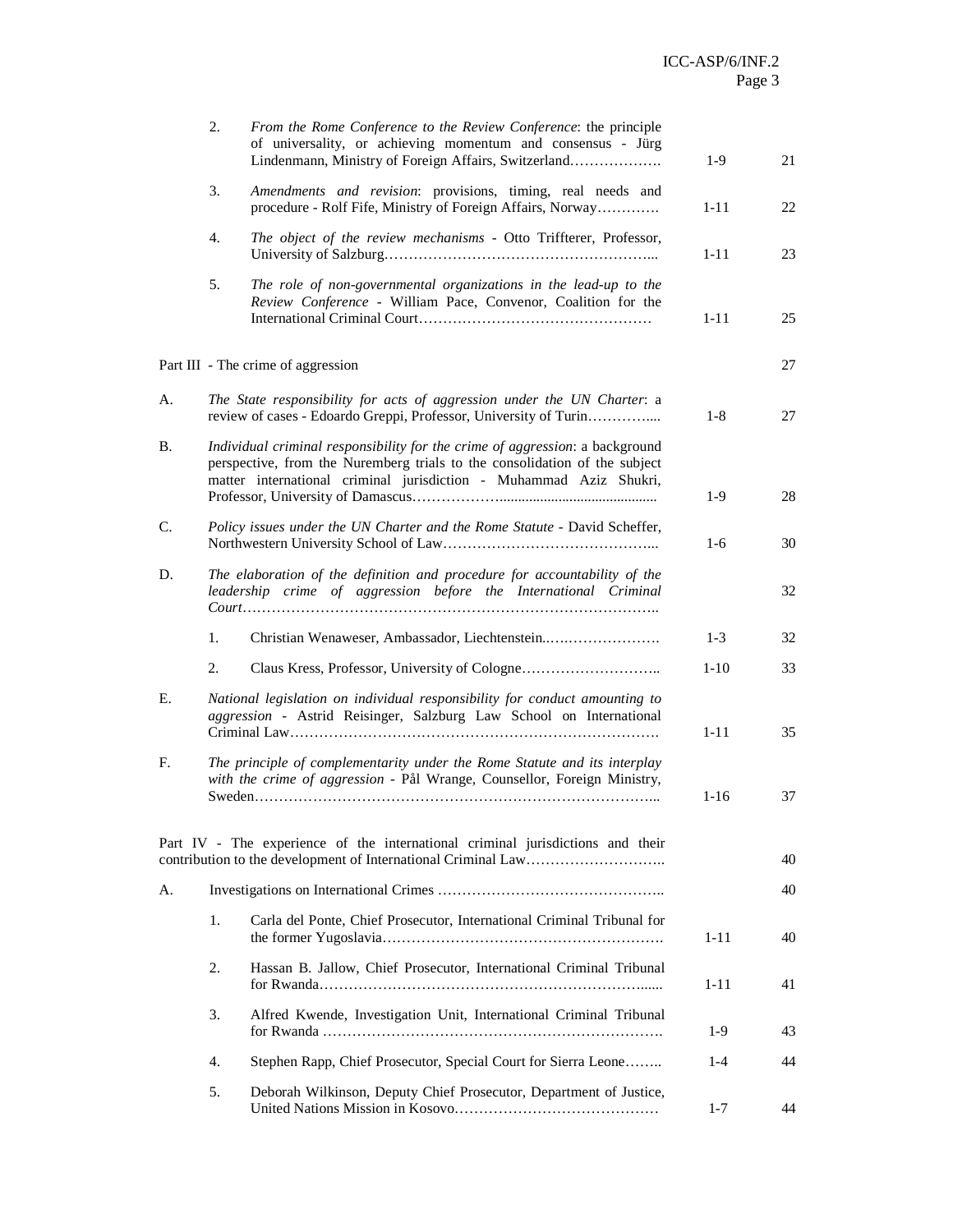|           | 6.  | Chea Leang, National Co-Prosecutor, Extraordinary Chambers in the                                                                       | $1-3$   | 45 |
|-----------|-----|-----------------------------------------------------------------------------------------------------------------------------------------|---------|----|
|           | 7.  | Toby Cadman, Counsel, Office of the Prosecutor, Bosnia and                                                                              | $1-3$   | 46 |
|           | 8.  | Fatou Bensouda, Deputy Prosecutor, International Criminal Court                                                                         | $1 - 7$ | 46 |
|           | 9.  | Alice Zago, Investigator, International Criminal Court                                                                                  | $1-3$   | 47 |
|           | 10. | Enhancing State-to-State and State-to-International Organisations<br>cooperation - Nicola Piacente, Prosecutor, District Anti Mafia     | $1-6$   | 47 |
| <b>B.</b> |     |                                                                                                                                         |         | 48 |
|           | 1.  | Hassan B. Jallow, Chief Prosecutor, International Criminal Tribunal                                                                     | $1-4$   | 48 |
|           | 2.  | Silvana Arbia, Senior Trial Attorney, International Criminal Tribunal                                                                   | $1-6$   | 48 |
|           | 3.  | Stephen Rapp, Chief Prosecutor, Special Court for Sierra Leone                                                                          | $1 - 7$ | 49 |
|           | 4.  | Fatou Bensouda, Deputy Prosecutor, International Criminal Court                                                                         | $1 - 5$ | 50 |
|           | 5.  | Deborah Wilkinson, Deputy Chief Prosecutor, Department of Justice,                                                                      | $1-6$   | 51 |
|           | 6.  | William Smith, Deputy International Co-Prosecutor, Extraordinary                                                                        | 1       | 53 |
|           | 7.  | Toby Cadman, Counsel, Office of the Prosecutor, Bosnia and                                                                              | $1 - 3$ | 53 |
|           | 8.  | Human Rights Law compliance in international criminal procedure-<br>Francesco Crisafulli, Counsellor, Permanent Mission of Italy to the | $1 - 7$ | 54 |
|           |     |                                                                                                                                         |         | 55 |
| А.        |     |                                                                                                                                         |         | 55 |
|           | 1.  | Susanne Malmstrom, Legal Officer, International Criminal Tribunal for                                                                   | $1 - 8$ | 55 |
|           | 2.  | Silvana Arbia, Senior Trial Attorney, International Criminal Tribunal                                                                   | 1-9     | 56 |
| <b>B.</b> |     |                                                                                                                                         |         |    |
|           | 1.  | Don Taylor, Associate Legal Officer, International Criminal Tribunal                                                                    | $1-4$   | 57 |
|           | 2.  | Silvana Arbia, Senior Trial Attorney, International Criminal Tribunal                                                                   | $1-6$   | 58 |
|           | 3.  | Antoinette Issa, Appeals Counsel, International Criminal Tribunal for                                                                   | $1 - 7$ | 59 |
|           | 4.  | Amelie Zinzius, Senior Legal Officer, Appeals Chamber, Special Court                                                                    | $1-2$   | 60 |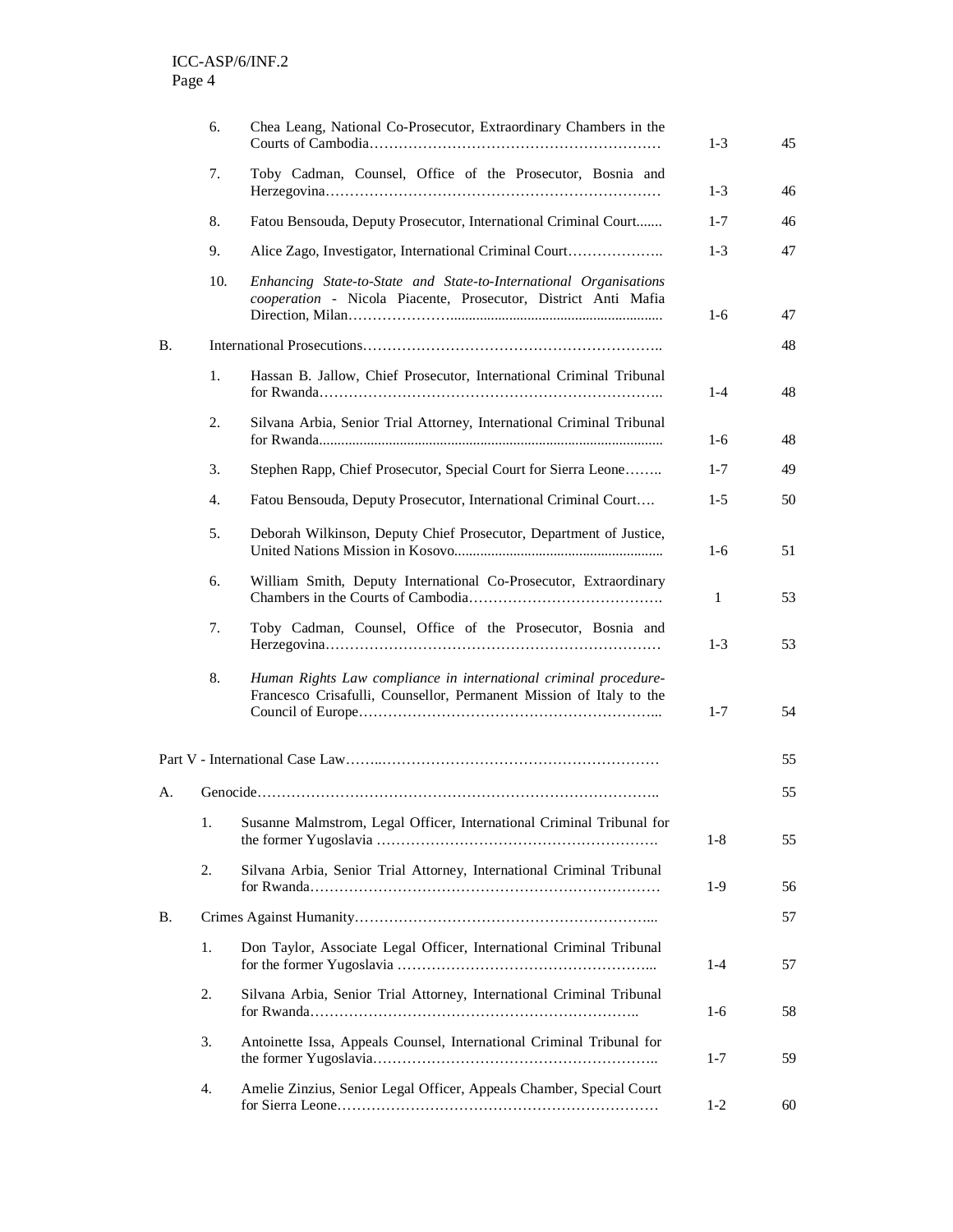|             | 5.  | Protection of civilians in armed conflicts: development of international<br>humanitarian law, from the perspective of war crimes to crimes against<br>humanity - Anne-Marie La Rosa, International Committee of the Red<br>Cross, Advisory Service on International Humanitarian Law | $1-2$   | 60  |
|-------------|-----|--------------------------------------------------------------------------------------------------------------------------------------------------------------------------------------------------------------------------------------------------------------------------------------|---------|-----|
| $C_{\cdot}$ |     |                                                                                                                                                                                                                                                                                      |         | 60  |
|             | 1.  | Motoo Noguchi, Professor, United Nation Asia and Far East Institute                                                                                                                                                                                                                  | $1 - 7$ | 60  |
|             | 2.  | Guido Acquaviva, Legal Officer, International Criminal Tribunal for                                                                                                                                                                                                                  | $1 - 4$ | 61  |
|             | 3.  |                                                                                                                                                                                                                                                                                      | $1-3$   | 62  |
|             | 4.  | Antoinette Issa, Appeals Counsel, International Criminal Tribunal for                                                                                                                                                                                                                | $1-6$   | 62  |
|             | 5.  | Amelie Zinzius, Senior Legal Officer, Appeals Chamber, Special Court                                                                                                                                                                                                                 | $1-5$   | 63  |
|             | 6.  | Tarik Abdulhak, Senior Adviser to the Registrar of Bosnia and                                                                                                                                                                                                                        | $1 - 7$ | 64  |
|             | 7.  | Melika Busatlic, Legal Officer, War Crimes Chambers of Sarajevo                                                                                                                                                                                                                      | $1 - 4$ | 65  |
|             | 8.  | The role of NGOs in documenting war crimes - Niccolò Figà                                                                                                                                                                                                                            | $1 - 4$ | 66  |
|             | 9.  | International obligations on war crimes and their implementation: the<br>practice of States - Anne-Marie La Rosa, International Committee of<br>the Red Cross, Advisory Service on International Humanitarian Law                                                                    | $1-5$   | 66  |
| Annexes     |     |                                                                                                                                                                                                                                                                                      |         |     |
|             | I.  |                                                                                                                                                                                                                                                                                      |         | 68  |
|             | II. |                                                                                                                                                                                                                                                                                      |         | 94  |
|             | Ш.  |                                                                                                                                                                                                                                                                                      |         | 100 |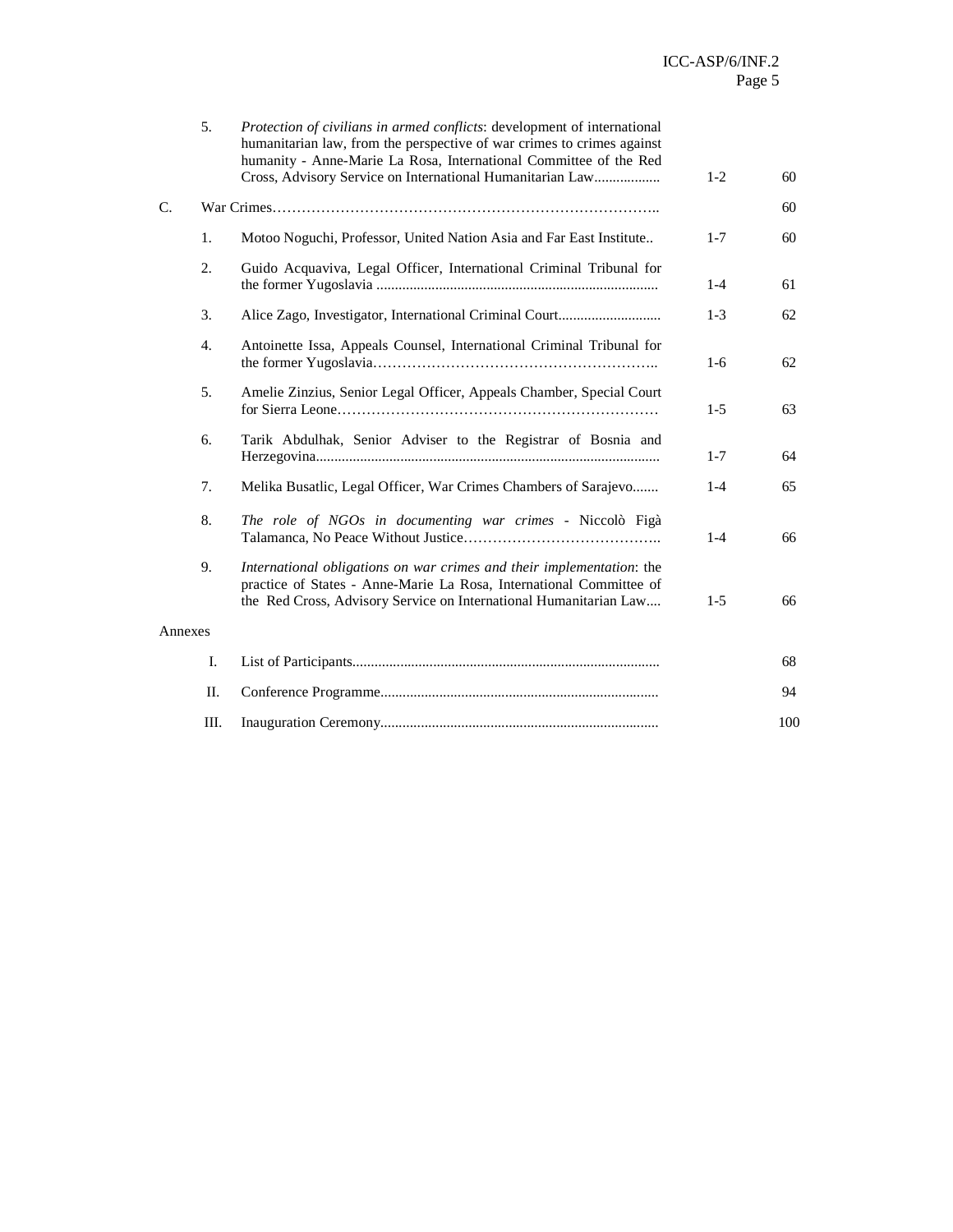# **Part I - Proceedings**

1. The "Conference on International Criminal Justice" was held in Turin from 14 to 18 May 2007, as an officially organized and sponsored Italian event, aimed at contributing to the development of International Criminal Law and Justice.

2. The Conference was convened, organized and presided over by Judge Roberto Bellelli, President of the Military Tribunal of Turin.

3. Appropriate funding and logistic support was raised among central and local Italian public authorities, as well as other donors. Organizational, financial and other logistic support was provided by the following: Military Tribunal of Turin, Ministry of Foreign Affairs, Army, City of Turin, Province of Turin, Region Piedmont, University of Turin and the United Nations Interregional Crime and Justice Research Institute (UNICRI) (including through the joint "2006-2007 LLM Master in International Organizations, International Criminal Law and Crime Prevention"). Funding was also made available through contributions from of the Department for European Policies, Compagnia di San Paolo, Fondazione CRT and Planethood Foundation.

4. All Conference services were provided by a Secretariat established within the Military Tribunal, also thanks to the staff support of the Army, Carabinieri and Guardia di Finanza, who also ensured substantial means to set up the local transportation system of participants. Civilian staff also volunteered in the Secretariat, and a composite team of assistants supported the preparation of the report.

5. The Secretariat of the Assembly of States Parties of the International Criminal Court provided invaluable assistance in some of the preparatory work for the conference, as well as in the preparation of the report. The Permanent Mission of Liechtenstein to the United Nations (UN) also contributed with the preparation of Part III of the report.

6. The President invited the following to participate in the Conference: all States, representatives of intergovernmental organizations and other entities that had received a standing invitation from the General Assembly of the United Nations (UNGA) pursuant to its relevant Resolutions, as well as representatives of regional intergovernmental organizations and other international bodies invited to the United Nations Diplomatic Conference on the Establishment of an International Criminal Court (Rome, June/July 1998), accredited to the Preparatory Commission for the International Criminal Court or invited by the Assembly.

7. Furthermore, all participants in the 2006 Princeton inter-sessional meeting of the Special Working Group on the Crime of Aggression (SWGCA) of the Assembly of States Parties to the Rome Statute of the International Criminal Court, as well as the Coalition for the International Criminal Court (CICC) were invited to the Conference.

8. A dedicated website (www.torinoconference.com) was created to disseminate information on the Conference and for outreach purposes on International Criminal Law and Justice, which will be updated and maintained in the follow-up to the Conference.

9. The Conference was attended by some 436 participants, representing 95 States, as well as all relevant international organizations and NGOs. A number of academics, judges, prosecutors, counsels and students also attended. The different organs of the international and hybrid tribunals and courts, as well as other forms of national internationally assisted jurisdictions were represented at senior levels, including: the International Criminal Court (ICC), the United Nations ad hoc Tribunals for the former Yugoslavia (ICTY) and Rwanda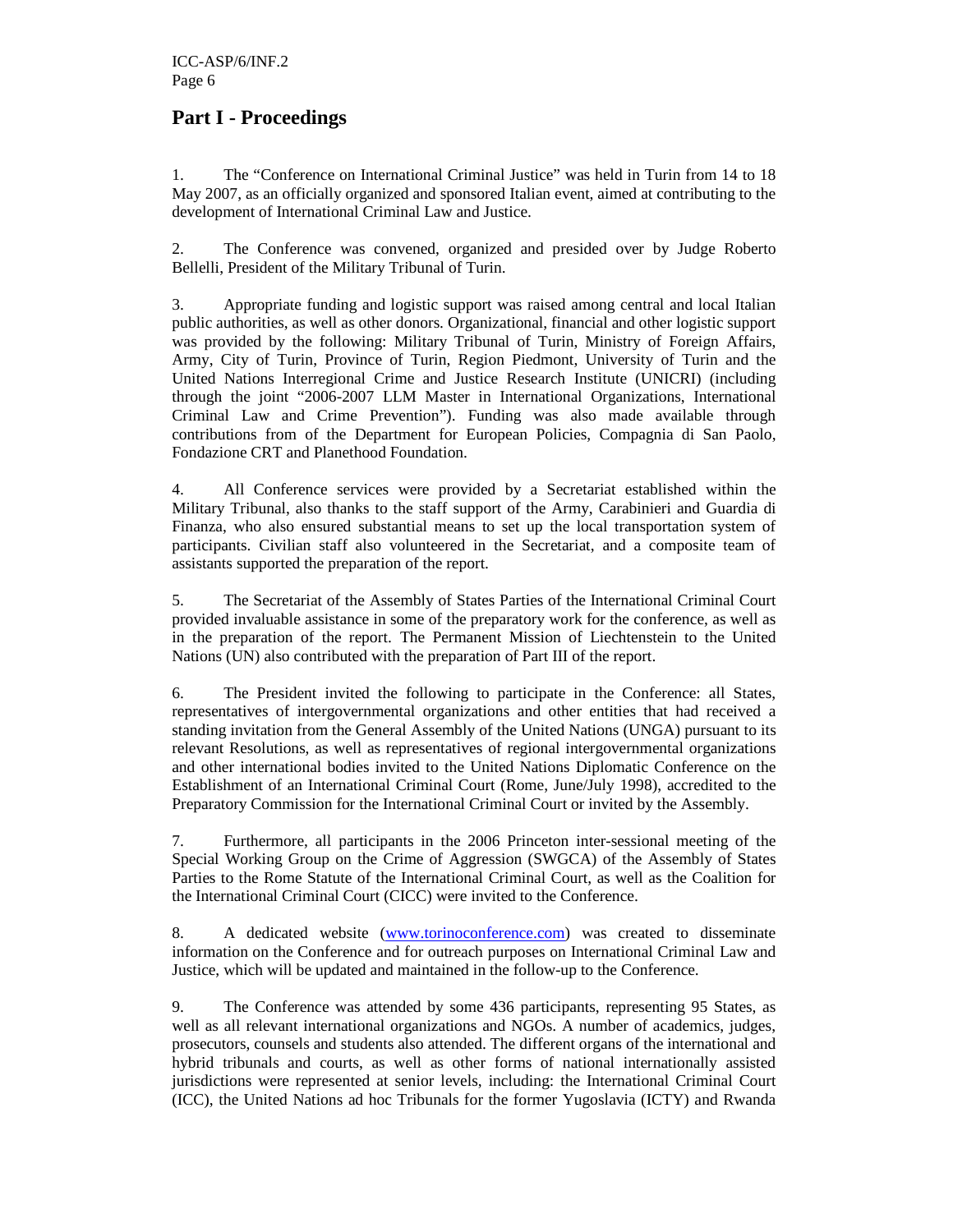(ICTR), the Special Court for Sierra Leone (SCSL), the Extraordinary Chambers in the Courts of Cambodia (ECCC), the War Crimes Chamber of Sarajevo (WCC), and the United Nations Interim Administration Mission in Kosovo (UNMIK). The list of delegations and registered participants is contained in Annex I to the present report.

10. The ad hoc Fund established to cover travel and accommodation expenses of least developed countries and other developing countries (LDC/ODC) was able to assist delegates from 41 States.

11. The organization also provided all participants with free meals and local transportation, as well as with airport welcome and cultural visits.

12. During its different sessions, the Conference was addressed by a total of 56 speakers. Simultaneous interpretation was provided in English, French, and Italian. The program of the Conference, as actually performed, is contained in Annex II to this report. The present report contains summaries based on the oral presentations of the speakers, while more comprehensive papers will be published separately.

13. The Conference was introduced by a formal inauguration ceremony, opened by the President of the Conference, Judge Roberto Bellelli. The President presented the objectives, scope and structure of the Conference, focusing on the essential role of international criminal justice in strengthening the principle of legality. In this respect, wider participation to the Rome Statute of the International Criminal Court would contribute to restoring basic conditions for lasting peace, and serve the interest of the victims by fighting impunity of those most responsible for the atrocious crimes falling within the Court's jurisdiction.

14. The Undersecretary of State of the Ministry of Foreign Affairs, Senator Gianni Vernetti, underpinned the continuous commitment of Italy in favour of the International Criminal Court (ICC), the deterrent effect of the Court vis-à-vis the commission of the most serious international crimes, and the importance of its timely investigations in the Darfur situation. The Undersecretary of State of the Ministry of Justice, Senator Alberto Maritati, stressed the continued cooperation offered by Italy to the United Nations ad hoc Tribunals, and submitted that the Italian implementing legislation of the Rome Statute will be soon presented to the Parliament on a priority lane. The Deputy President of the Region Piedmont, Mr. Sergio Deorsola, underlined the need for all States to accept limitations of their sovereignty, in order to comply with the principle of accountability for those most responsible for atrocious international crimes. The Deputy President of the Province of Turin, Ms. Aurora Tesio, addressed the need for the international community to restore the rule of law, and to keep alive the memory of the many tragedies ensuing conflicts and authoritarian regimes. The Deputy Major of Turin, Mr. Michele Dell'Utri, underlined the natural vocation of the Town of Turin to host the Conference, in line with its historical and cultural role. The Officer-in-charge of the United Nations Interregional Crime and Justice Research Institute (UNICRI), Ms. Doris Buddenberg, recalled the road which lead to the establishment of the ICC, and drew the attention on the commitment of UNICRI to implement programs on international criminal law and justice. The Presidents of the ICTY, Judge Fausto Pocar, of the ICTR, Judge Erik Møse, the Vice-President of the ICC, René Blattmann, the Cambodian Co-Prosecutor at the ECCC, Ms. Chea Leang, and the Legal Officer from the SCSL, Ms. Amelie Zinzius, introduced the main achievements and challenges of their respective jurisdictions. All speakers praised the organizer of the Conference, and welcomed its timely holding and wide scope. Speeches delivered during the inauguration ceremony will appear in Annex III to this report.

15. On the occasion of the Conference, an off-site meeting of the Presidents, Prosecutors and Registrars of the international and internationalised Tribunals and Courts on the Legacy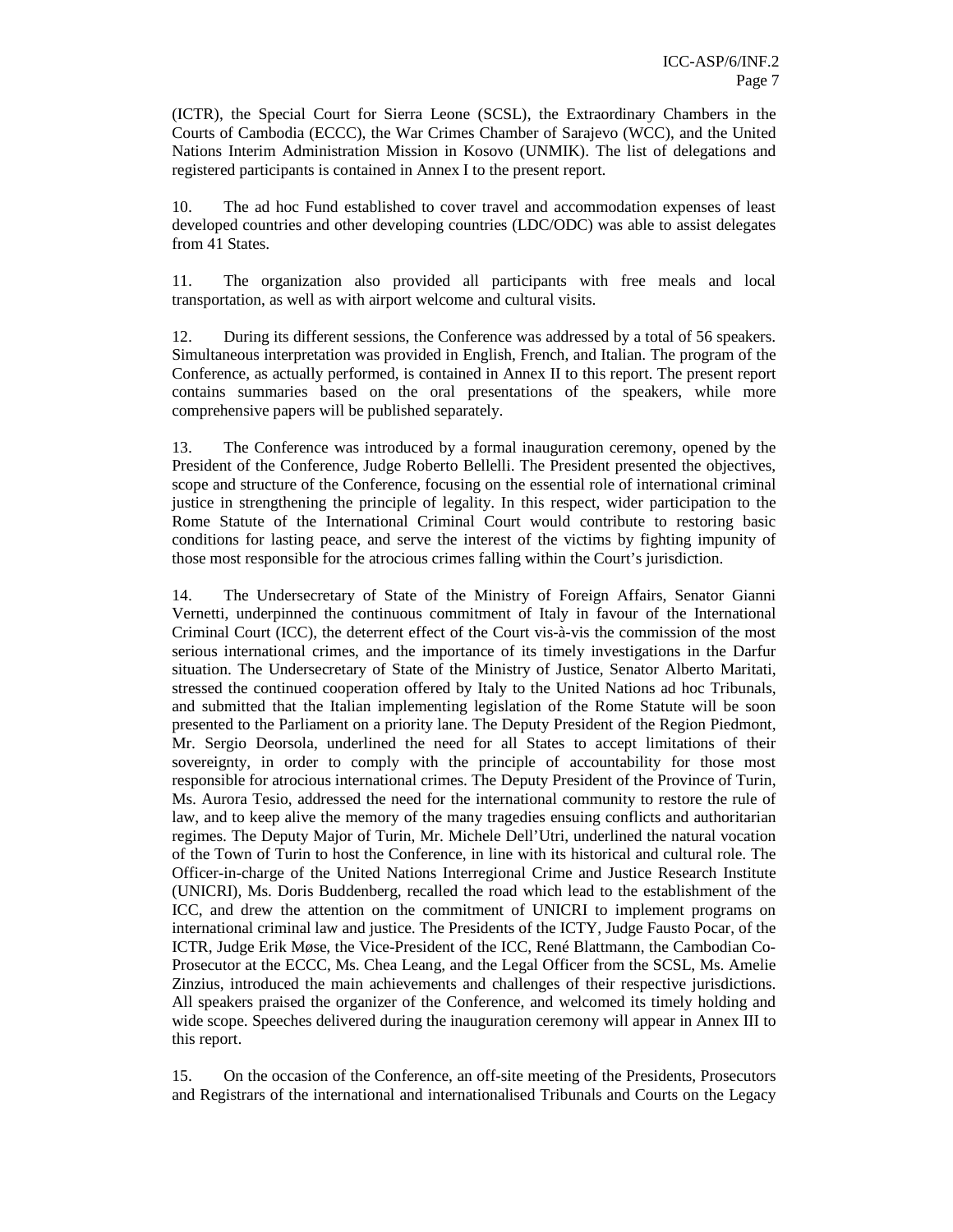of the Tribunals and on related issues was also hosted by the organization in the historical location of *Castello del Valentino*.

# **Part II - Introduction**

# **Chair: Roberto Bellelli, President of the Military Tribunal of Turin**

# **A. The Foundation of International Criminal Justice**

# **1.** *International and mixed jurisdictions:* **means and achievements of mechanisms established by States and the United Nations - Paola Gaeta, Professor, University of Florence**

1. The panellist made a reference to the historical concepts of international and mixed jurisdiction, and how they had been regulated. In this connection, she indicated that in the past, the understanding of crimes related more to crimes of a private nature, such as trafficking of women and children and piracy. Faced with such international and often organized crime, States felt it necessary to sign treaties to strengthen cooperation and more effectively counter this class of international crimes. These treaties generally followed a pattern: the crime was defined, then national laws were developed, along with jurisdictional criteria for the criminal prosecution of these crimes. This coordination effort to counter private crimes was a preliminary form of criminal justice.

2. A new form of crime was addressed at the Nuremberg Tribunal: crimes committed by State organs acting on behalf of the State as such. Nuremberg and Tokyo also had their shortcomings: the trials were subject to political pressure and were ruled by the concept of victor's justice. Nonetheless, they represented a fundamental change for international criminal justice by addressing violations committed by State organs, or with the support of the State.

3. International criminal justice institutions are indispensable now more than ever. The International Criminal Tribunal for the former Yugoslavia (ICTY), the International Criminal Tribunal for Rwanda (ICTR), the Special Court for Sierra Leone (SCSL) and the International Criminal Court (ICC) are veritable experiments to affirm international criminal justice. Moreover, domestic legal systems are required to give greater reach to international criminal justice.

4. In treaties such as the Geneva Conventions, the Torture Convention and the Genocide Convention, States were called upon to regulate behaviour and jurisdictional issues, as well as to encourage cooperation among States. However, these values were rarely enforced by domestic tribunals.

5. The ICTY and ICTR, followed by the ICC and mixed tribunals constituted a significant change. International and national law could cease to rely solely on domestic tribunals. These international institutions defined laws and procedural rules. International bodies could directly bring individuals to trial, without intervention by States. For the first time, international courts broke the monopoly of domestic law and asserted its values directly through their trial chambers.

6. This evolution of international tribunals, and their development of Rules of Procedure and Evidence (RPE), had an impact on national judges as well. In 1994, domestic judges started to prosecute perpetrators of international crimes in domestic courts.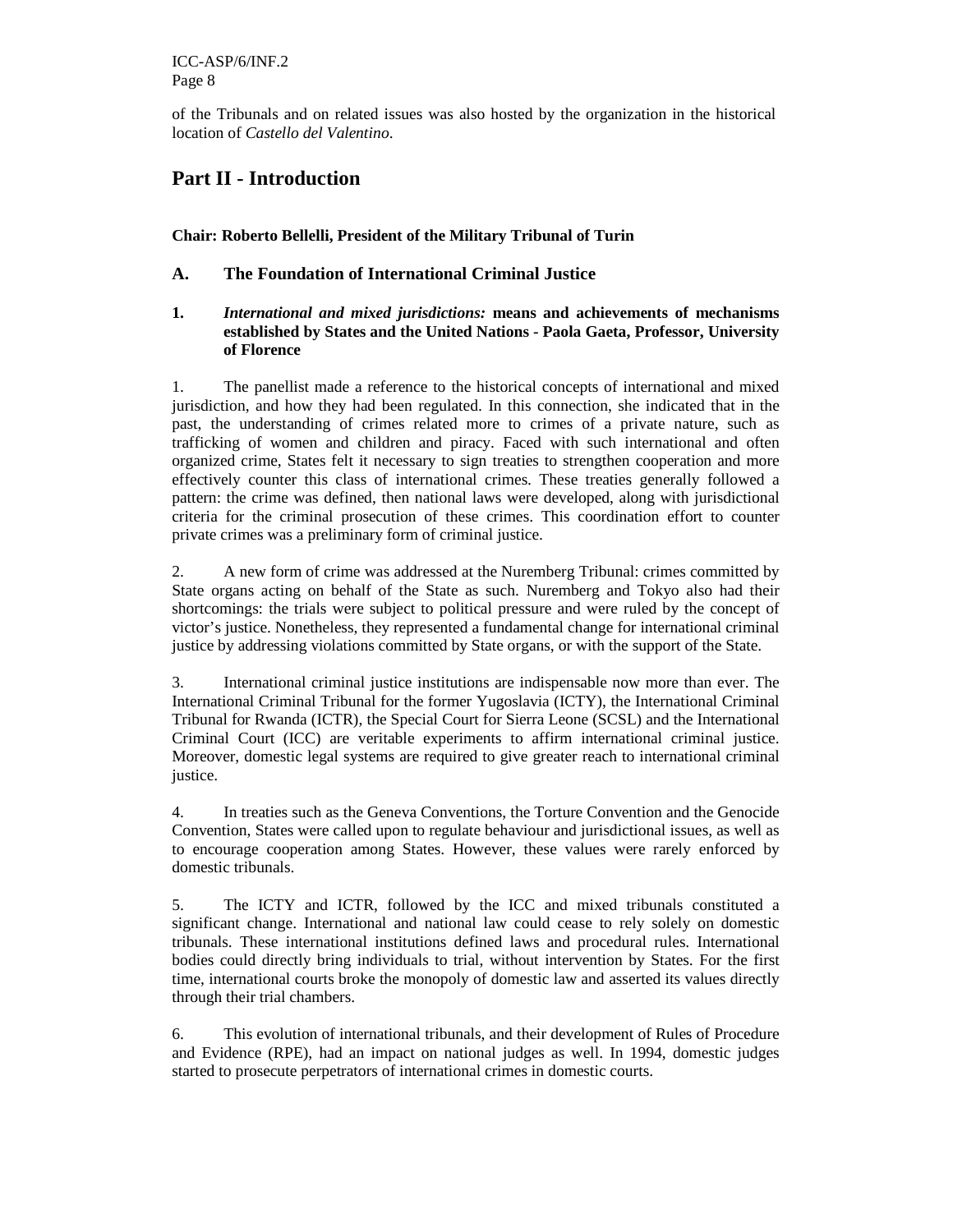7. The main difference in national trials was that domestic judges no longer acted as truly national: they became "the arms and legs" of international criminal justice. This entailed splitting their functions in a novel manner: they were domestic judges relying on national *and* international law. This process changed the way international criminal law is seen.

8. International tribunals have had to overcome a plethora of challenges: being perceived as geographically distant to the place where the crimes were committed (such as The Hague); close proximity, however, also raised security concerns (i.e., the SCSL); language issues; ensuring cooperation from State and non-State actors for the execution of arrest warrants and for the collection of evidence. In numerous instances, these institutions had to rely on the will of sovereign States, whose decisions to cooperate with international tribunals is sometimes political.

9. Nonetheless, international tribunals are continuously improving their performance.

10. An issue of serious concern for all international tribunals is the appearance of impartiality. The perception of impartiality is crucial to the legitimacy of the Court or tribunal. A choice not to prosecute certain crimes can lead to the appearance of partiality (such was the case when the ICTY chose not to prosecute the North Atlantic Treaty Organisation (NATO) bombings against Serbia).

11. In conclusion, the international tribunals still have much to address, including how to decrease the length of trials and to streamline their procedures. Nonetheless, the enormous progress attained so far provides much hope for the future.

# **2.** *The experience of the ad hoc Tribunals and their Completion Strategies*

## **(i) International Criminal Tribunal for the former Yugoslavia - Fausto Pocar, President**

1. The panellist agreed that the international community should stop establishing ad hoc courts/tribunals for universal crimes where national courts are not capable or not willing to deal with the cases, since justice should preferably be administered through one universal court: the International Criminal Court.

2. The ad hoc courts set up by the United Nations Security Council (UNSC) were necessary to accelerate the developments towards establishing a permanent international court. Nonetheless, some shortcomings similar to those of the Nurnberg and Tokyo tribunals were recurrent in the United Nations established tribunals, except as regards the criticism of being perceived as based on victor's justice. This required the development of international jurisdiction based on a criminal code that could be applied for future crimes.

3. The statute of the International Criminal Tribunal for the former Yugoslavia **(**ICTY) was contained in a United Nations Security Council Resolution passed while the conflict was still ongoing in the former Yugoslavia. Thus, although the ICTY had only to administer justice, its establishment was also meant to contribute to the end of hostilities or at least to make them more humane.

4. The main shortcomings of ICTY were already inherent in the Resolution adopting the Statute which, inter alia:

- (a) Did not define the applicable law;
- (b) Indicated the crimes but did not define their scope and elements;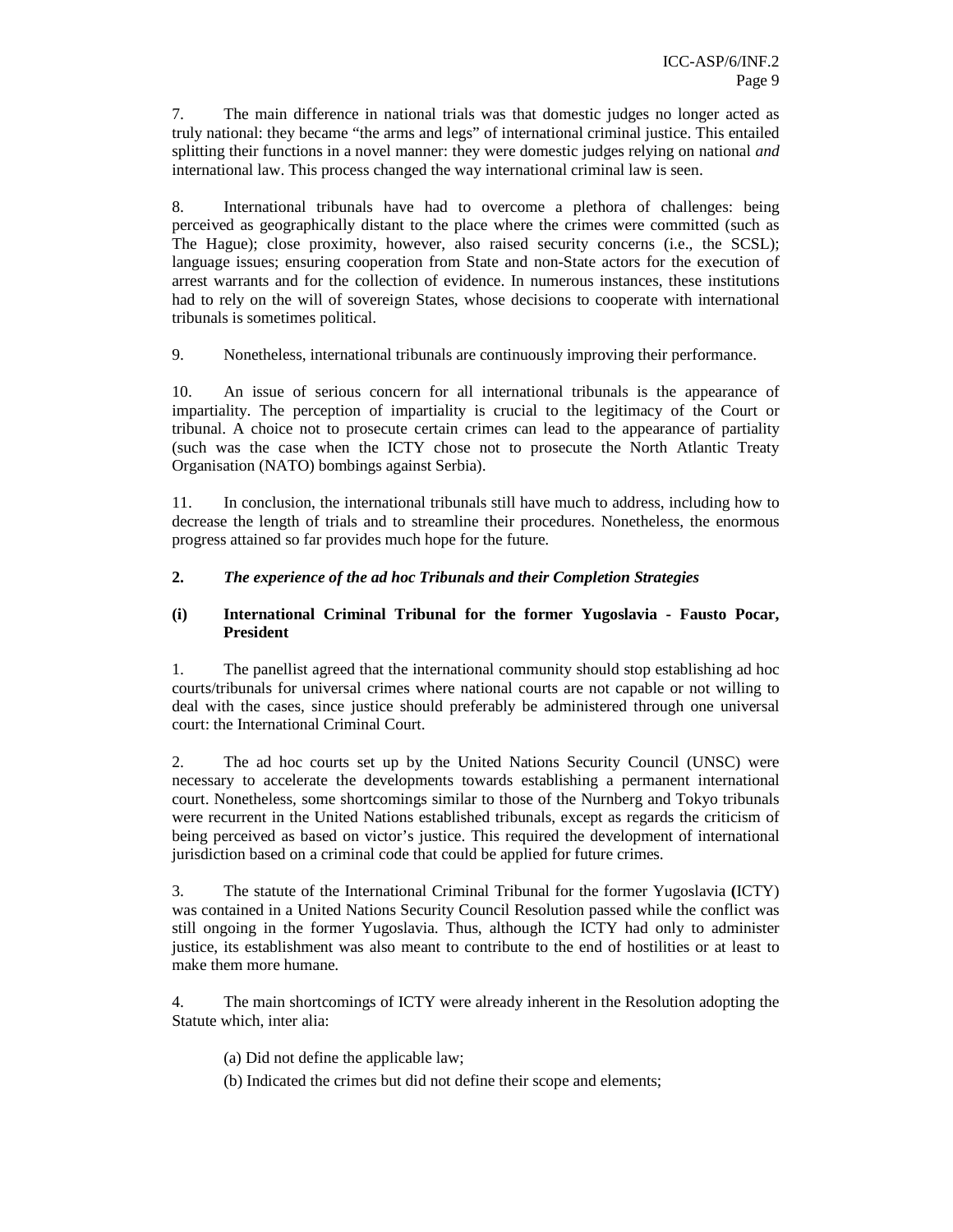(c) Recalled that the ICTY had to operate according to the basic principles of a fair trial, but did not define the procedures according to which the Tribunal should operate.

5. *Definition of the applicable criminal law*. In order to respect the principle of legality, the ICTY resorted to customary international law and to treaties in force at the time of the commission of the crime. One major problem was determining which treaties were in force in the period (1991-1992) since the succession of the successor States of the former Yugoslavia to the treaties concluded by the latter raised issues which are not completely clear. Another major problem was the difficulty in assessing customary international law. The ICTY could not adopt a progressive approach to customary law and had to strictly apply the principle of legality.

6. *Definition of procedure.* Unlike the case of national judiciary systems, where the legislative branch defines the applicable procedural law, at the ICTY the judges had to define and apply their own procedures. The Nuremberg trial provided little experience in the field of procedure, and everything had to be developed from scratch.

7. While getting evidence may be relatively easy for national tribunals, it was very difficult for international courts as they have no control over territory but rely completely on State cooperation. In the case of the ICTY, as written documents were frequently not available, trials were based on witnesses and oral evidence.

8. A framework of rules of procedure was developed, based on common law approach and with some presence of civil law traditions. Although amended over the years, it still constitutes the framework governing all procedures before the ICTY.

9. In this connection, it was pointed out that the International Criminal Court (ICC) has a great advantage by being able to rely on and apply a body of substantive law adopted in the Rome Statute, which creates a sort of criminal code, and to avail itself of Rules of Procedure and Evidence (RPE) adopted by the Assembly of States Parties.

10. *Completion strategy.* Given its ad hoc nature, the Tribunal would have to close down at some point. Nonetheless, crimes committed before the establishment of the ICC in 2002 would still need to be dealt with, and therefore solutions have to be found.

11. The principle of complementarity, which is one of the cornerstones of the ICC, should remain the guiding light for future activities in the field of international justice.

12. A partnership between local and international courts for successfully dealing with international crimes would be pivotal: cases with low ranking perpetrators should be addressed at local level, while those persons with high ranks would be dealt with at the international level, thus avoiding the complications that may arise when attempting to prosecute high ranking perpetrators of war crimes and/or crimes against humanity in the country where they committed the crimes.

13. In this connection reference was made to the practice of the ICTY whereby, after a thorough assessment of the capacity of local courts to deliver fair trials, the ICTY had sent back some cases, regarding mostly lower rank perpetrators, to domestic courts in Bosnia, Croatia and Serbia.

14. Furthermore, local jurisdictions should be supported if necessary by assistance from the international community. This was the case of Kosovo, where local and internationally appointed judges worked together.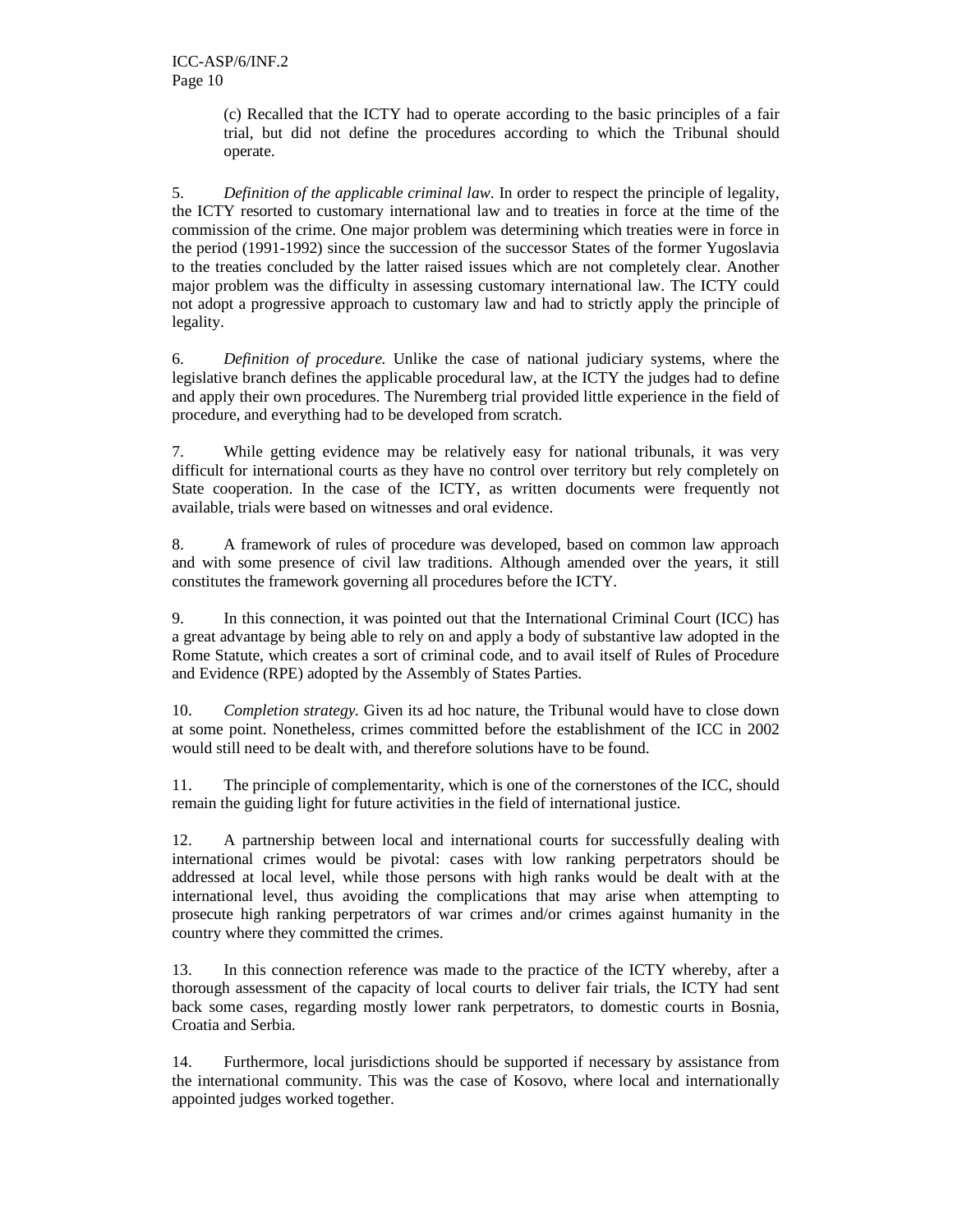# **(ii) International Criminal Tribunal for Rwanda - Erik Møse, President**

1. It was noted that the United Nations Security Council (UNSC) had decided that the International Criminal Tribunal for Rwanda (ICTR) should complete all trials by December 2008, and that the Tribunal was on course to completing its work within that timeframe.

2. Whereas at its outset the ICTR was to capture and try between 65 to 70 persons, it had a total of 68 individuals in the docket: 34 persons had been tried, 26 were under trial, 8 were awaiting trial.

3. Its greatest achievements had been to bring to justice a leadership group from the 1994 genocide, thanks to the ICTR's own work and the fact that States were willing and able to make arrests and transfer the accused to Arusha. Nonetheless, the cooperation of other States continue to be necessary, since 18 individuals are still at large.

4. The main challenges facing the ICTR in the coming months include:

(a) arresting the 18 fugitives;

(b) transferring the cases to national tribunals; and,

(c) completing the trials in docket.

5. *Arrest the 18 individuals.* Since the ICTR cannot deal with all 18 cases on its own, a division of labour is envisaged between the ICTR and national jurisdictions. Six individuals are so important that they should be tried in Arusha, including the case of *Kabuga*, a millionaire allegedly behind the financial planning of the genocide. Pressure need to be maintained upon States to arrest those 18 individuals.

6. *Transfer to national jurisdictions.* The ICTR had recently proceeded with the first transfer of a person to a national tribunal. After ascertaining whether certain conditions had been fulfilled, including if the person can receive a fair trial and does not risk the death penalty, the Trial Chamber had decided to transfer the person to the Netherlands, based on Rule 11 *bis* of the Rules of Procedure and Evidence.

7. As regards the query of the place to which the case should be transferred the logical option would be to countries as close as possible to the place the crime was committed, or at least within the African continent. However, it was noted that many States lack the capacity, have overcrowded jails and under-resourced courts.

8. The second alternative is to resort to States which have more resources, even if they are remote from the scene of the crimes. In particular the States that have indictees hiding within their national borders should try them. Nonetheless, it was noted that some European States were able but not willing to prosecute these individuals.

9. The third alternative is to try the individuals in Rwanda, which is willing to receive these persons. The Prosecutor plans to transfer the accused to one particular court in Rwanda, where a special act of legal guarantees is being adopted by Rwandan authorities. It will be for the Trial Chambers to decide on the Prosecutor's request for transfer.

10. *Completion of the 26 ongoing trial.* While most trials were moving towards the end, the main challenge lay in the 5 trials with multi-accused. One of these had only the closing arguments left. The figures for this trial include: more than 400 days in court, 240 witnesses heard, and over 4000 pages of closing briefs. Cases with only one accused normally require between 27 and 40 days, and 20 to 40 witnesses for each side.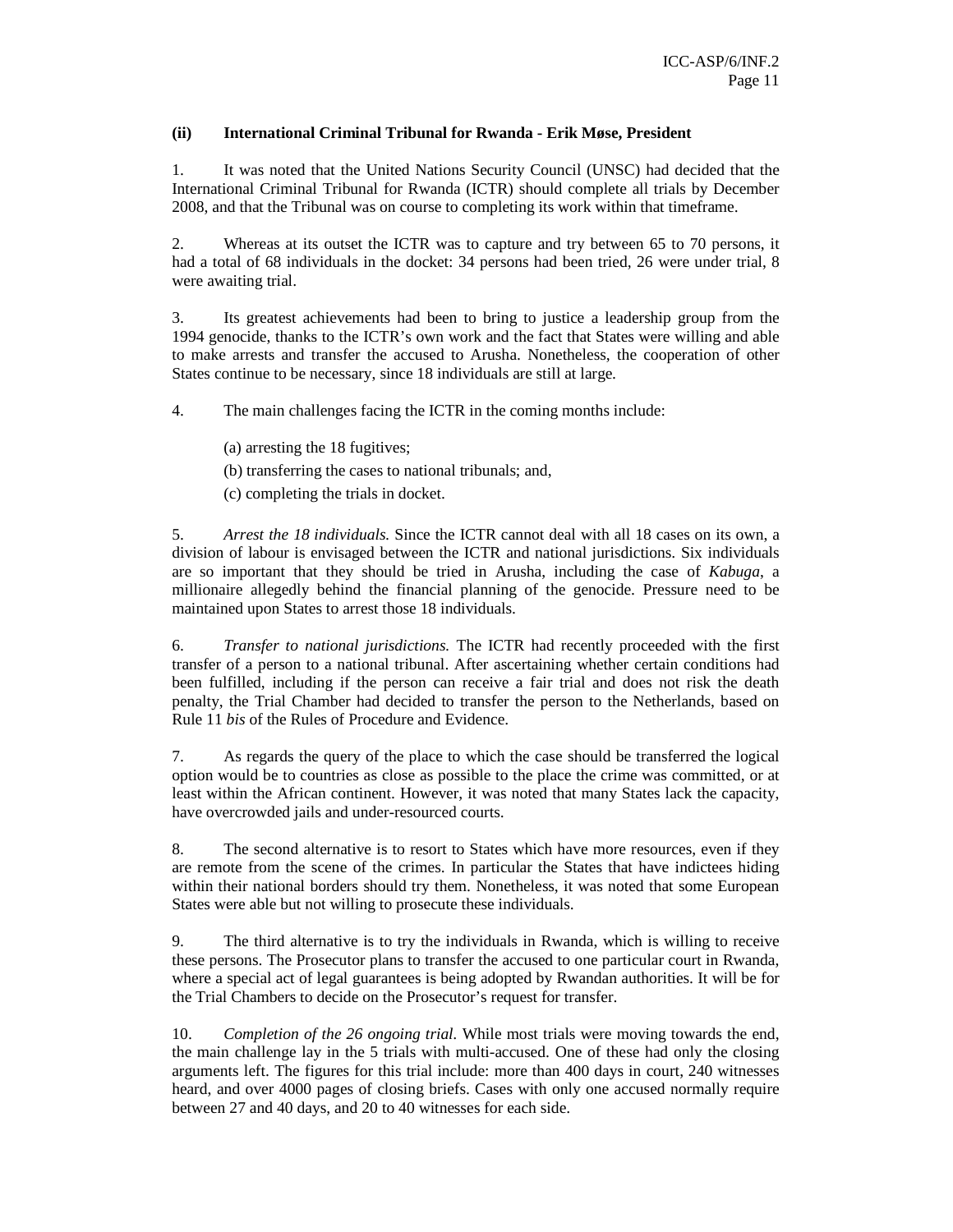11. The ICTR was a full-fledged modern and efficient court which had attained this status by a series of measures: increasing the number of judges and courtrooms; a shift system between different cases, "twin tracking", as well as continuous improvements by both the Prosecution and Registry in methods and efficiency.

12. *Looking to the future.* The ICTR will have made a significant contribution to the development of international criminal justice by rendering decisions on 65 to 70 cases, while ensuring the highest standards of a fair trial. Furthermore, its work will have contributed to ascertaining the truth of what happened in Rwanda, and to national reconciliation.

# **(iii) Special Court for Sierra Leone - Amelie Zinzius, Senior Legal Officer, Appeals Chamber**

1. The Special Court for Sierra Leone (SCSL) differs from the International Criminal Tribunal for the former Yugoslavia **(**ICTY) and International Criminal Tribunal for Rwanda (ICTR) due to its different mandate, structure, financing and completion strategy, as well as its smaller size.

2. The SCSL was established as a result of a specific request by the President of Sierra Leone to the United Nations Security Council (UNSC). In August 2000, the UNSC established an independent special court, while not invoking United Nations Charter Chapter VII.

3. The SCSL is different from the previous ad hoc tribunals:

(a) It is a treaty based court, as it was established by an agreement (signed on 16 January 2002 in accordance with national law) which was ratified in April 2002 by the Parliament. The only State legally bound to cooperate is Sierra Leone, while other States can only be invited to co-operate;

(b) Its jurisdiction is limited to persons with the greatest responsibility, with no mandate for lower level offenders;

(c) It is an hybrid tribunal, an international body exercising jurisdiction over domestic crimes (such as abuse of girls and wanton destruction of property);

(d) It adjudicates only a limited number of cases (12 persons indicted, while 1 is still at large);

(e) It is located in the country where the crimes were committed, and the people can attend and follow the proceedings directly;

(f) It has an outreach program very successful, and implemented through over 800 events and programs;

(g) Its legacy program is also innovative.

4. The budget of the Special Court is contingent upon voluntary contributions from States, an issue which raises challenges for planning and for the perception of impartiality.

5 Pardons for combatants and collaborators, contained in 1999 peace agreement, are not binding, and in 2005 joint trials were ordered, whereby accused members of warring factions were grouped under one trial.

6. The SCSL is now in its busiest years, with 4 trials ongoing. The trial of Charles Taylor, who was transferred to The Hague for security reasons, would commence in June 2007, end in December 2008, and a judgment would be rendered in early 2009. The Appeals Chamber awaits final judgments and would conclude its judicial activities by December 2009.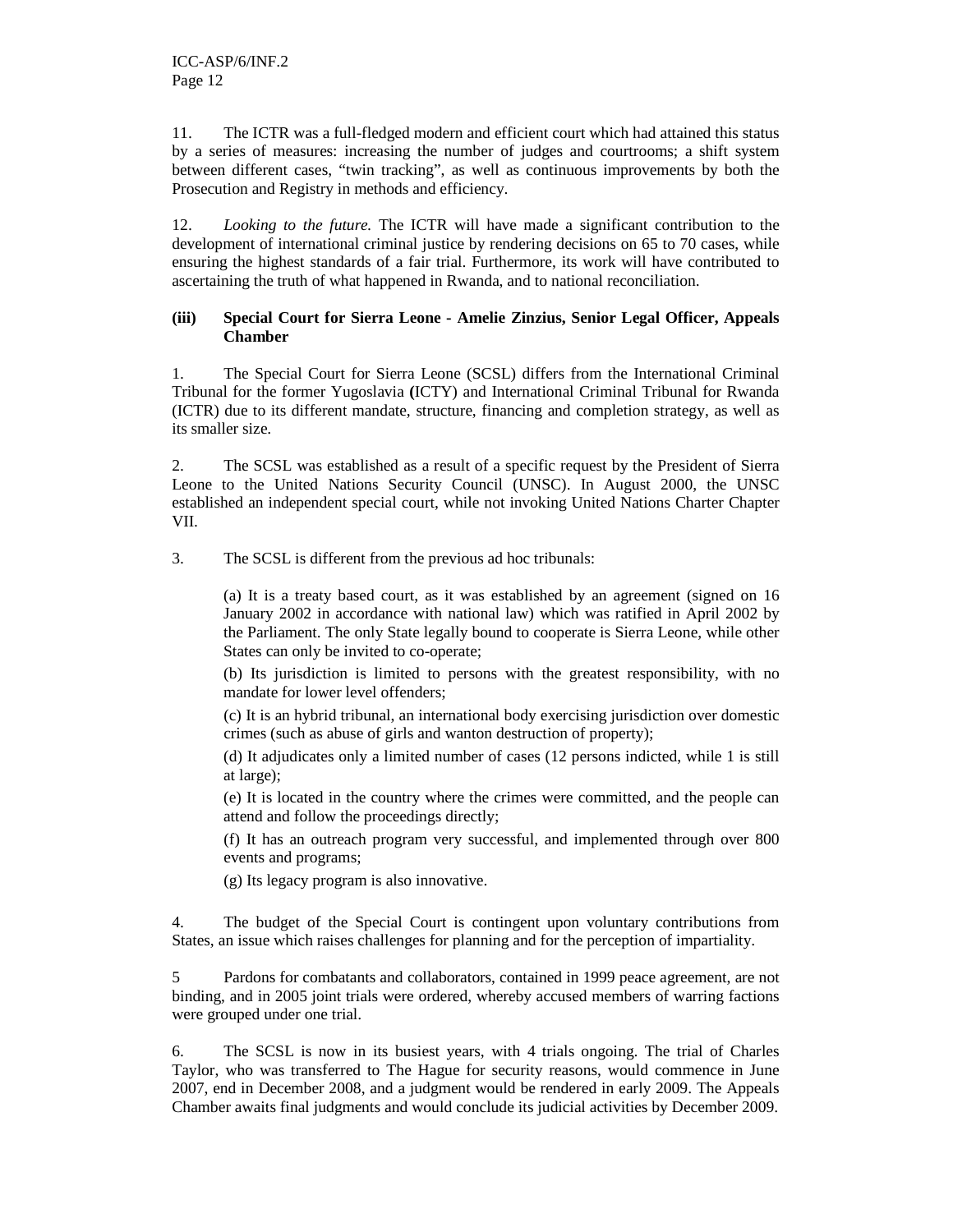7. *Completion strategy.* The completion strategy is a model for other courts considering legacy issues: plans for the future use of the court building, documents are being archived and training courses are provided for local professionals. At the end of the mandate transitional justice mechanisms would be in place, and assistance would be provided to local authorities that would try lower level offenders.

# **3.** *National jurisdictions and international assistance:* **rule of law and defence perspectives - Chris Engels, Director of the Criminal Defence Section, Court of Bosnia and Herzegovina**

1. There are several reasons to support international assistance to domestic jurisdictions. Domestic courts are increasingly harmonizing their legislation vis-à-vis international law. Without significant international assistance to domestic jurisdictions, there is a considerable risk that the law will not be applied correctly.

2. As a result of domestic application of international criminal law, that body of jurisprudence is subject to develop quickly. As an example, in Bosnia 12 verdicts were rendered in 2006 and there are thousands of cases left to try.

3. Domestic implementation constitutes new state practice, which in turn shapes the development of international criminal law. Thus, it is vital that international criminal law continue to develop once the ad hoc tribunals reach the end, and that law should be properly conveyed to domestic courts.

4. Such assistance should be holistic, including both judges and defense attorneys, and part of long term plan.

5. In the case of Bosnia and Herzegovina (BiH), there is both a short and a long term plan for defense attorneys practicing before the War Crimes Section of the Court in Bosnia. A group of 200 attorneys is being trained.

6. The short term assistance consists of substantive legal support, which initially consisted of legal research and drafting. The trainees were given an intensive course in international criminal law. The trainers drafted on procedure and domestic law, with *and* for the domestic attorneys. This sought to address the imbalance of untrained domestic lawyers facing international prosecutors and judges.

7. In a second phase, in order to continue building domestic capacity, the international experts limited themselves to writing memoranda while the domestic attorneys interpreted and produced domestic arguments as well as applied national style. The ultimate goal is for domestic courts to apply the new body of law.

8. The long term plan is to convey to the local defense bar a significant, well based and deep understanding of international criminal law. To attain this goal, a long term program was established. The training program was mandatory for any defense attorney wishing to act before the War Crimes Section. Experts from different regions of the world, both practitioners and academics, are employed as temporary trainers and educators. The domestic defense attorneys apply the law, while the international experts facilitate.

9. These trained attorneys will then move on to the cantonal courts. It was recalled in this connection that part of the completion strategy of the International Criminal Tribunal for the former Yugoslavia (ICTY) consists of transferring cases to the Bosnia and Herzegovina Court (BiH) who would, in turn, transfer the lower level cases to the cantonal courts.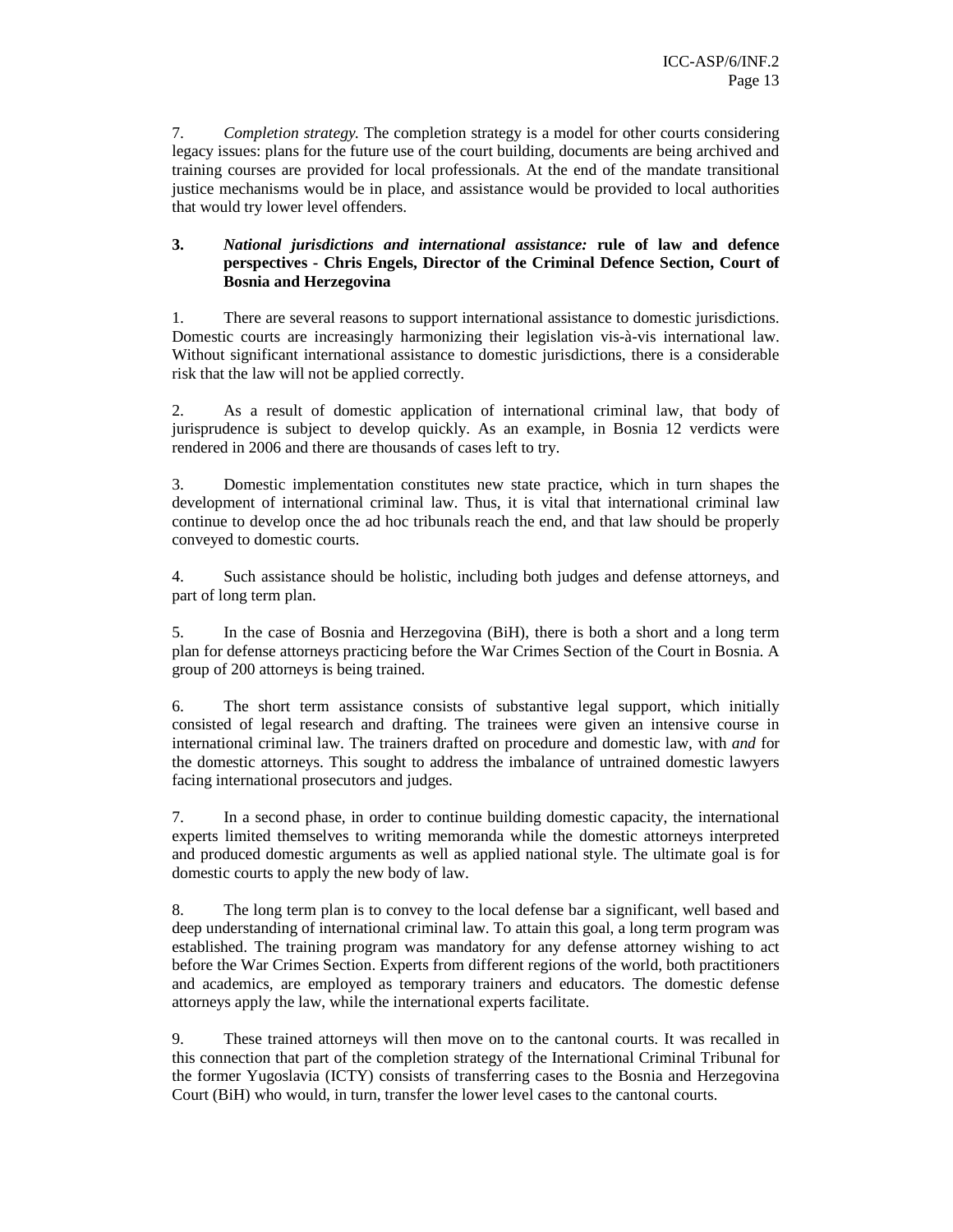10. The expectation is that the objective of fair, expedient and just trials in court of BiH would be attained.

# **4.** *The establishment of a permanent international criminal court:* **scope and role of the International Criminal Court - René Blattmann, International Criminal Court Vice-President**

1. The establishment of the International Criminal Court was a necessity resulting from the fact that, in some exceptional instances, national courts are unwilling or unable to act. A permanent court also avoids some of the issues that have beset other international tribunals: being criticized for carrying out victor's justice, being focused on a specific geographic location, having limited jurisdiction, being subject to political pressure from the international community.

2. After a lengthy negotiation process with the participation of all States, the Rome Statute of the International Criminal Court was adopted in Rome in 1998. Within 8 years, 104 States have become parties to the Statute, a truly remarkable pace.

3. The most salient features of the International Criminal Court include:

(a) Jurisdiction over crimes on the territory of State Party or committed by a national of State Party. Nonetheless, other States may voluntarily choose to accept the Court's jurisdiction over crimes committed after 1 July 2002;

(b) It incorporates legal systems from the different parts of the world;

(c) It acts on the principle of complementarity;

(d) It exhibits a strong sense of a universal approach: common law and Romano-Germanic system are incorporated, and the advice of many participating actors was sought;

(e) A geographical and gender-sensitive balance is sought in the selection of its judges;

(f) The Statute is applicable to all individuals without any distinction based on official capacity;

(g) Its jurisdiction is limited to the most serious crimes: genocide, crimes against humanity, war crimes and crime of aggression, though the exercise of its jurisdiction over this latter crime is contingent upon an agreement among States Parties;

(h) It acts as a court of last resort;

(i) It has taken a systematic approach to the codification of international criminal law.

4. The principle of complementarity is a fundamental principle of the Court. The Court acts only if national authorities are unwilling or unable to prosecute a perpetrator. States have the primary responsibility to do so, and the International Criminal Court is thus a court of last resort. It is up to the Court to determine whether a national judicial system has collapsed completely or partially, or whether a State is trying to shield an accused. Both the State and the accused can challenge the jurisdiction of the Court.

5. There are three possibilities for the Court to exercise its jurisdiction. The first is a referral to the Prosecutor by a State Party, which were also made concerning crimes committed on the territory of the referring State ("self-referrals"). The Court has received referrals from the Democratic Republic of the Congo (DRC), Uganda, and the Central African Republic.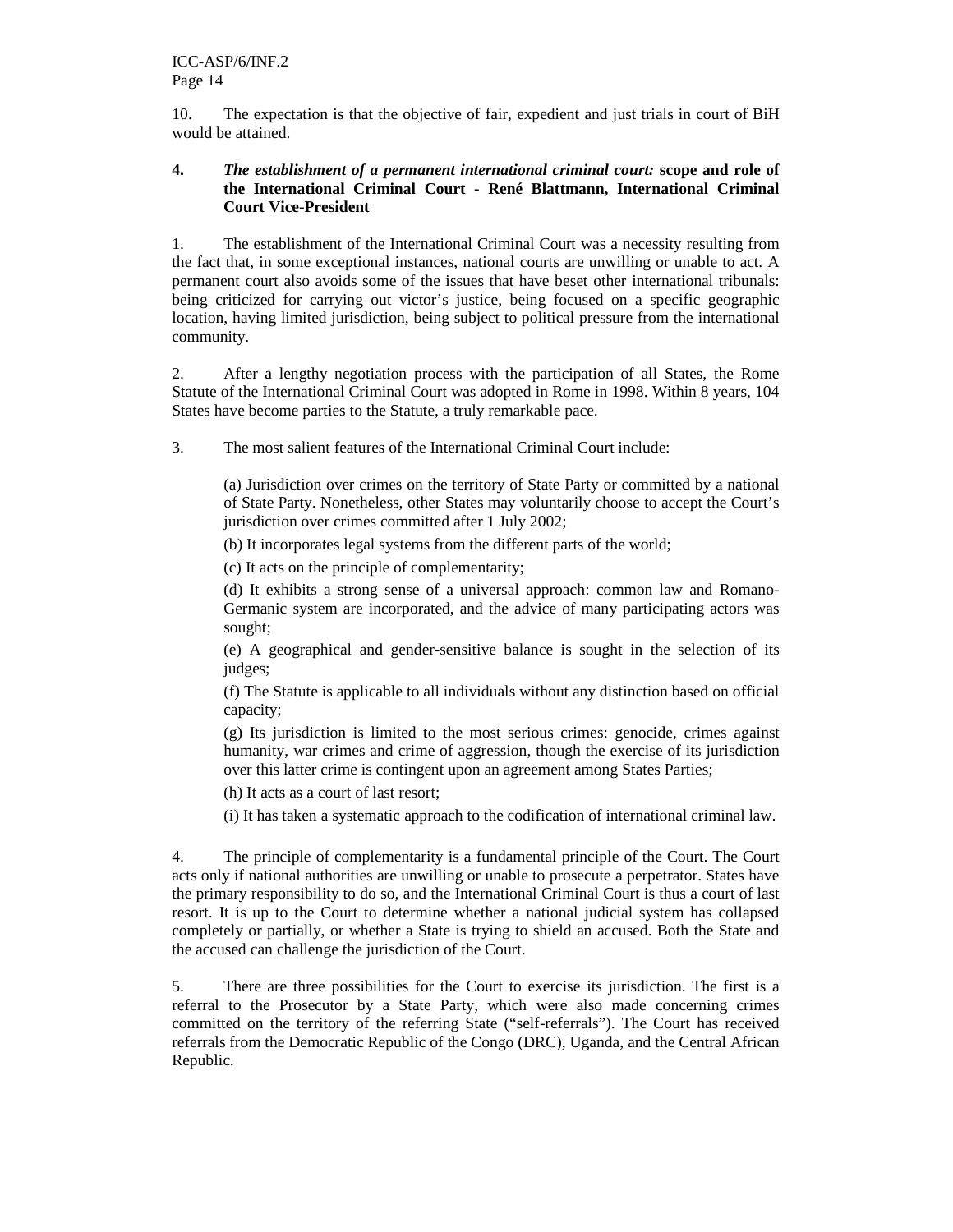6. The second possibility is a referral by the United Nations Security Council (UNSC) acting under Chapter 7 of the United Nations Charter. This occurred with the referral of the situation in Darfur, Sudan to the Prosecutor.

7. The third possibility is a *proprio motu* investigation, initiated by the Prosecutor of the Court, after obtaining the authorization of the Pre-Trial Chamber (PTC).

8. In the case against Mr. *Thomas Lubanga*, who is in the custody of the Court and is accused of war crimes committed in the Democratic Republic of Congo (DRC), the Pre-Trial Chamber has confirmed the charges, and, subject to the result of an appeal, the trial could commence in the latter part of 2007. Also, arrest warrants have been issued on counts of crimes against humanity and war crimes in the situation of northern Uganda. Some proceedings have also taken place in the investigation on Darfur.

9. Victims are allowed to play a significant role in all stages of proceedings if their personal interests are affected. The judges apply their discretion to decide in which way victims can participate. The PTC has identified a differentiation between the participation of victims in a "situation" and in a "case". The former refers to proceedings taking place in the phase prior to and including the investigation; the latter to proceedings taking place after the issuance of a warrant of arrest or a summons to appear. Rule 85(a) of the Rules of Procedure and Evidence (RPE) establishes the four criteria to be met in order to obtain the status of victim. The threshold for participation in the proceedings of a case is higher since it is necessary to demonstrate that there is a sufficient causal link between the harm suffered and the crime for which the arrest warrant for the accused has been issued.

10. According to the confirmation of charges, the principle of co-perpetration entails a degree of joint control over the crime, and also concerns the concept of principle and accessory perpetrators.

11. In terms of challenges, the Court runs several field operations, which are critical to the functioning of the Court since they, inter alia, facilitate victim participation, protect witnesses, run outreach programs and support domestic defense attorneys. These field missions frequently take place in the midst of ongoing conflicts, where crimes continue to be committed. Therefore, the issue of security in the field for victims, witnesses and the staff is a primary concern. Additional challenges are of a logistical and linguistic character.

12. As regards expectations for what can be attained by the Court, it was emphasized that the Court will not be able to end impunity alone, but will continue to depend on the cooperation of States, international and regional organizations and civil society. This is particularly true insofar as assistance required in executing arrest warrants, enforcing sentences and collecting evidence. It was also noted that non-governmental organizations play a key role in different areas, and that they often make important contributions via their direct local knowledge of the situations, as well as by disseminating information about the Court and increasing awareness of its activities.

13. The creation of the International Criminal Court was a historical achievement, but it constitutes a small step on the lengthy road which has yet to be forged with the cooperation of many actors.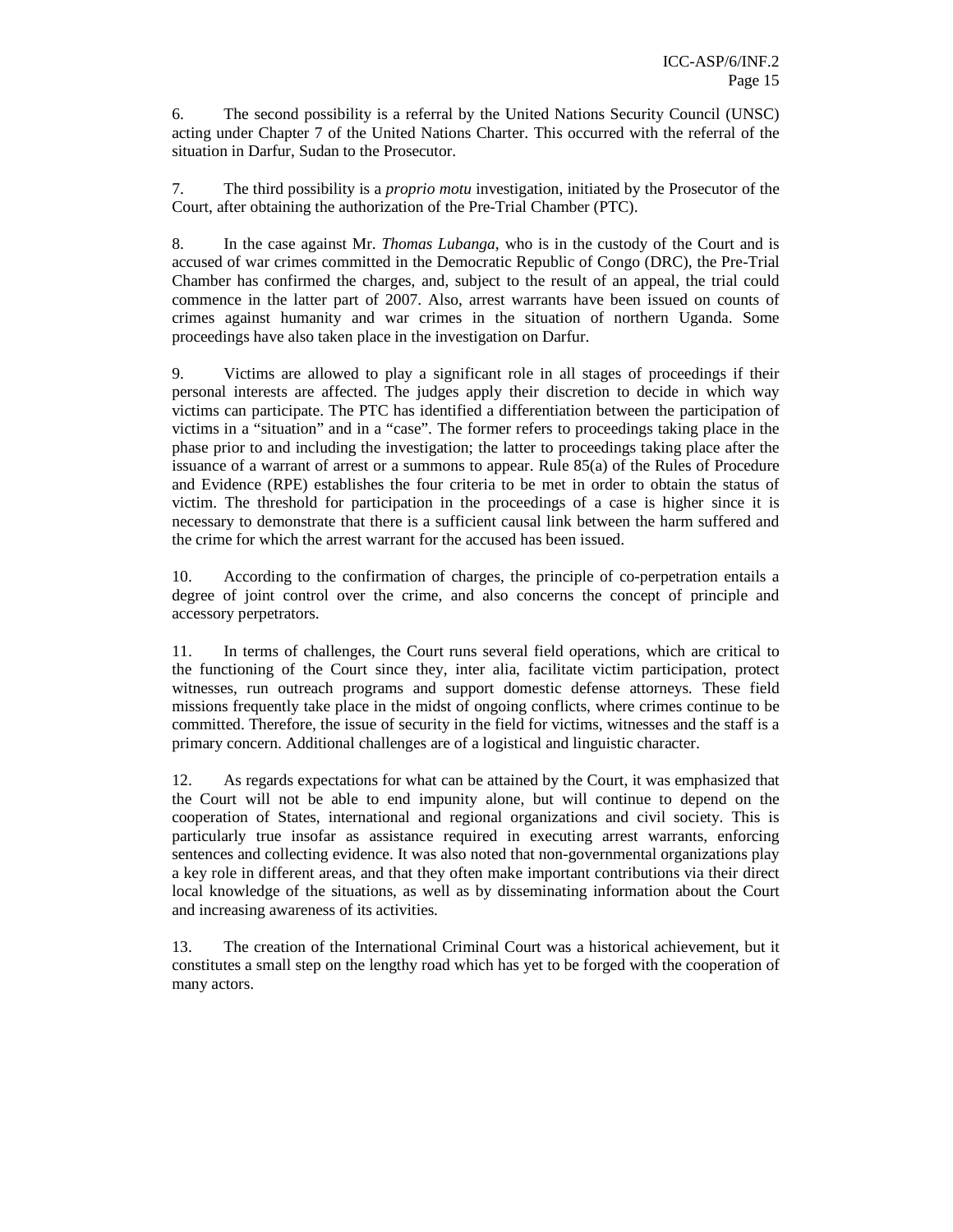# **B. Promoting International Criminal Justice**

## **1.** *First achievements of the International Criminal Court and its opportunities***: organisation, operations and professional perspectives in the Court - Bruno Cathala, International Criminal Court, Registrar**

1. The panellist noted that the impact of the International Criminal Court was difficult to measure since it had only been in existence for 5 years. The implementation of the Court's « Strategic Plan » would be vital in enhancing such impact.

2. The Court, which has three situations under investigation, has 750 staff members from more than 70 States.

3. *How the Court could become a model of quality of justice*. This could be attained through 4 issues: detention, defence, victims, and witnesses.

(i) Detention. To reach a model of detention of persons under the Court's responsibility, the Court had organised seminars with the International Committee of the Red Cross on the principles of detention centres and conditions of detention in accordance with international standards.

(ii) Defence. The aim is to reach a balance between the defence/prosecution and to ensure the equality of arms. In this connection, it was noted that more than 200 lawyers were registered with the Court, more than 50 from Africa, and that efforts were on-going in order to increase that number.

(iii) Victims. Their participation posed numerous difficulties. The Court had however developed means to limit the number of victims representatives during the proceedings. There were about 250 petitions to participate in the three situations falling under the jurisdiction of the Court. Most of those petitions originated in the Democratic Republic of Congo (DRC). Furthermore, the work of the Trust Fund for Victims was being consolidated.

(iv) Witnesses. Ad hoc solutions were required to address, for each situation, the psychological and logistical issues, such as ensuring that they come to the Court and providing them with the necessary protection.

4. *Adequate support and recognition for the Court*:

(i) The support of population/States is crucial in enhancing the legitimacy of the Court. In this connection, outreach programmes and awareness campaigns to reach all populations play a key role;

(ii) State co-operation is essential to the work of the Court, for example in the case of transporting a detainee from the DRC to The Hague. Other practical issues arose regarding the means to execute arrest warrants in Uganda and Darfur, when the Court has no police force to do so.

## 5. *The Court as a model of public administration*:

(i) Accountability and transparency are essential to the functioning of the Court, States need to be informed of the financial status and expenditures of the Court. For this purpose a « Court Capacity Model » has been developed to determine the output that can be attained with a given amount of resources, or vice-versa.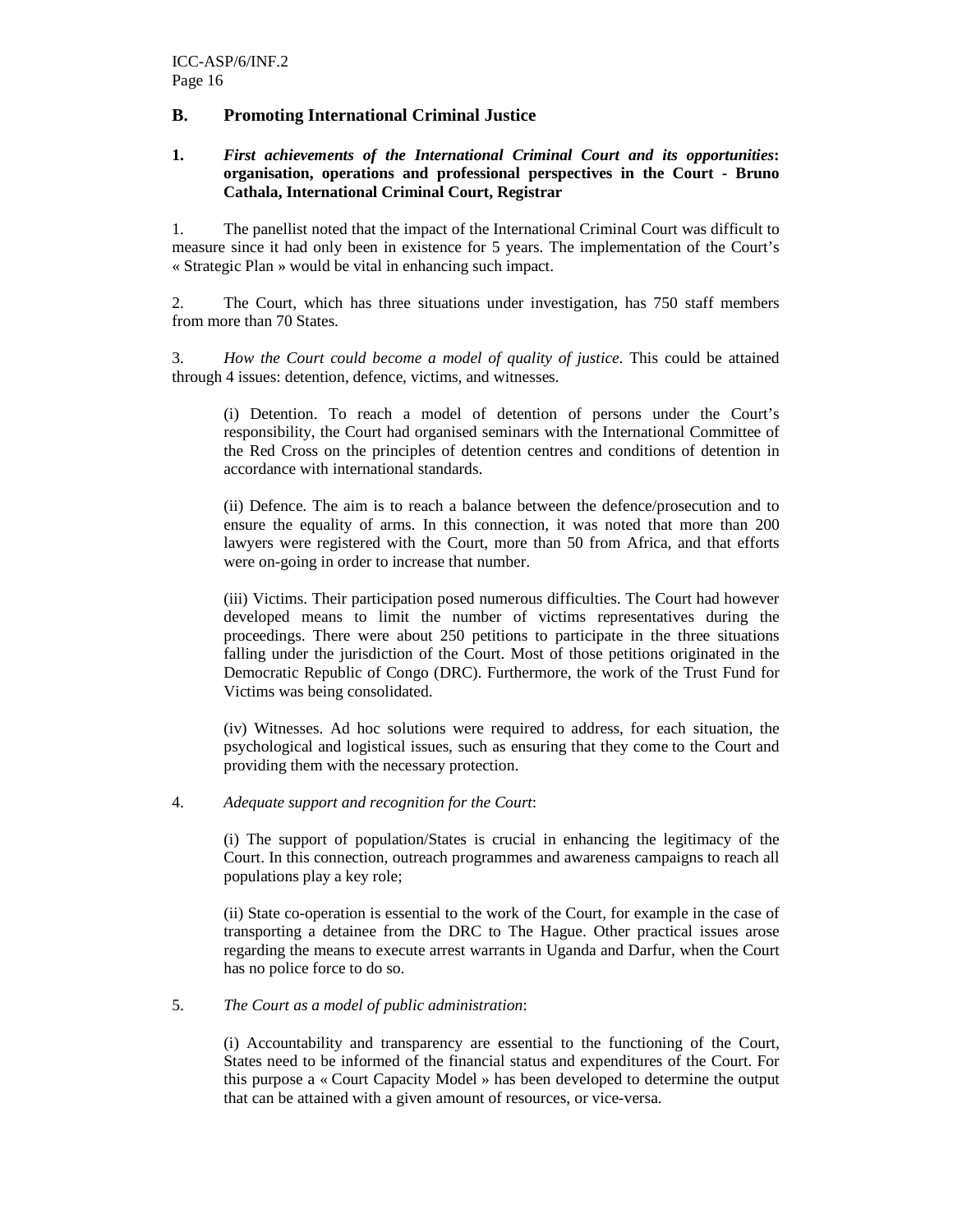(ii) Given the need for a universal Court, candidates for posts are sought from different legal backgrounds. Programmes for internships and visiting professionals, funded by targeted contributions to that effect, also play an important role.

(iii) Non bureaucratic administration. The establishment of a common culture, which cuts across the different nationalities and occupations, is a challenging and on-going endeavour.

# **2.** *Implementing legislation of the Rome Statute***: Regional experiences - Allieu Kanu, Ambassador, Sierra Leone**

1. The panellist highlighted Sierra Leone's commitment to international justice and pointed out that a demonstration of this commitment was the fact that it was among the first States to sign and ratify the Rome Statute.

2. It was noted that despite having ratified the Statute, domestic courts in Sierra Leone could not invoke it as a source of law, since implementing legislation enacted by the Parliament was required for its incorporation into the national legal system.

3. In this connection, there are two schools of thought regarding incorporation of treaties as part of the State's legal systems: the dualist school, which requires legislative incorporation, and the monist school, which considers the incorporation to be automatic.

4. Since Sierra Leone followed the dualist approach, the incorporation of the Rome Statute into its national legislation is required, so as to enable it to:

(a) Meet requests for the arrest and surrender of persons wanted by the International Criminal Court;

(b) Cooperate with requests for assistance in areas like investigations;

(c) Meet obligations enunciated in concepts like universal jurisdiction and *aut dedere aut judicare.*

5. After being prepared in consultations with parliamentarians and civil society, Sierra Leone has a draft bill which incorporates the crimes of genocide, crimes against humanity and war crimes into its domestic law and which also enabled their investigation and prosecution. The draft legislation also contains provisions to enable full cooperation with the International Criminal Court and other State Parties.

## **3.** *The role of non-governmental organizations in the operational phase of international criminal justice -* **Alison Smith, No Peace Without Justice**

1. The panellist referred to the experience of the NGO No Peace Without Justice (NPWJ) and the Government of Sierra Leone in the establishment and operations of the Special Court for Sierra Leone (SCSL). The role of NGOs did not end with the establishment of the SCSL because it also covered outreach in the field and conflict mapping assistance. This latter assistance consisted of interviewing key individuals in different areas across the country, as well as in reconstructing and analysing orders, chains of command, decisionmaking processes of each fighting force etc., so as to identify those who bear the greatest responsibility for the commission of the crimes.

2. The fieldwork, which is one of the ways by which NGOs promote international criminal justice, is carried out in agreement with international criminal justice institutions and sometimes independently. For instance, in 1999, NPWJ, working with the International Crisis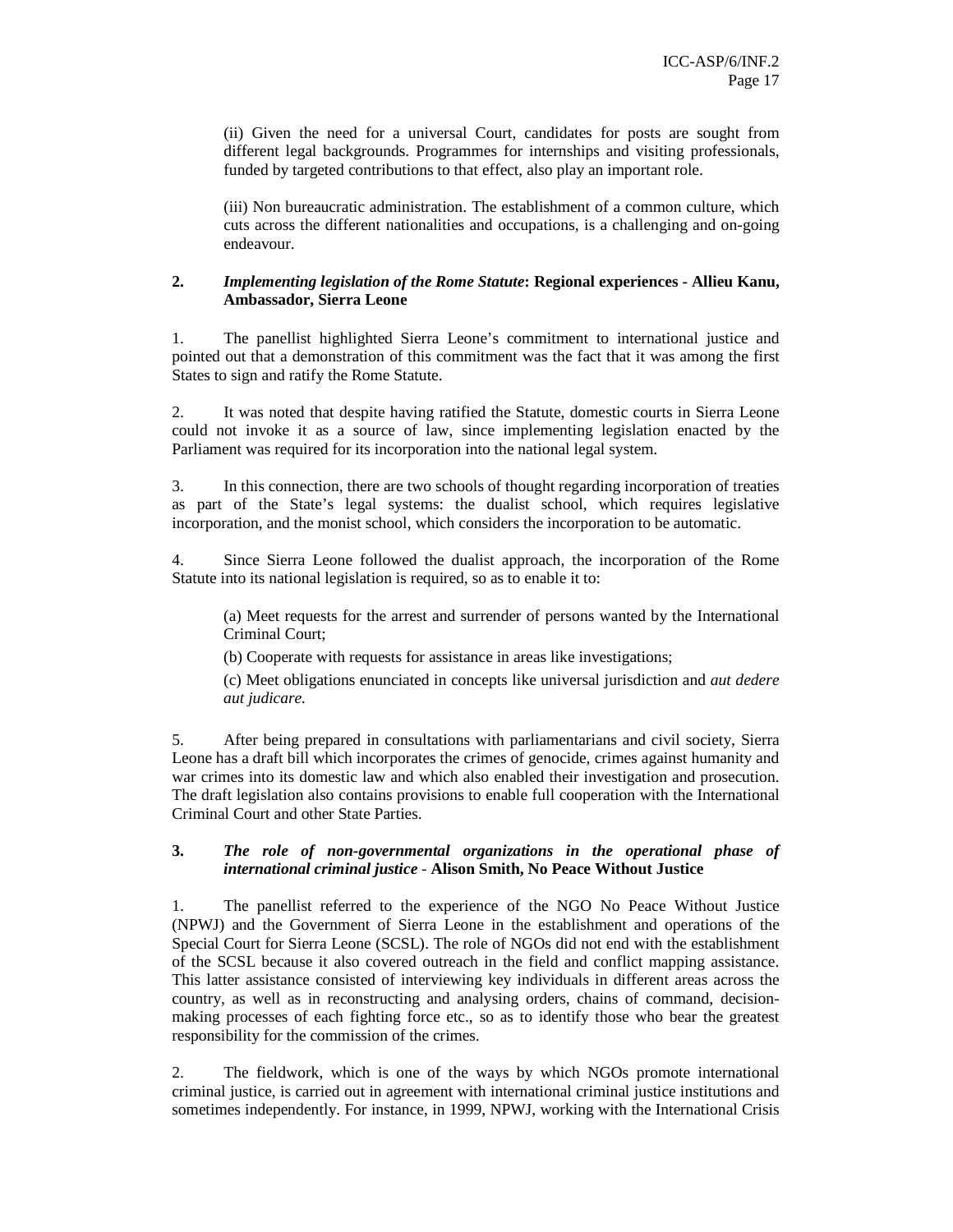ICC-ASP/6/INF.2 Page 18

Group, had a formal agreement with the International Criminal Tribunal for the former Yugoslavia (ICTY) related to the collection of testimonial evidence from the field.

Initially, much of NPWJ's work was directed at building and strengthening political will for the establishment of international criminal justice institutions and on ensuring the best possible design for those institutions, through work in their Statutes and other supporting norms. This support to international criminal justice also takes place through lobbying and advocacy, particularly with those responsible for setting those institutions. In this respect, the establishment of the International Criminal Court constitutes one of the best examples of cooperation between States and non-State actors working together.

3. Furthermore, NPWJ has a judicial assistance program that helps governments from developing countries by offering the services of experienced legal advisers to their delegations during negotiations for the establishment of international institutions. This program played a useful role in promoting international criminal justice by facilitating geographical representation of several States in the negotiations, increasing the knowledge of substantive international criminal law issues, and by increasing the likelihood and pace of ratification and implementation of the Rome Statute.

# **4. Defence and Victims issues**

## **(i)** *Defence and Victims basic issues and representation -* **Didier Preira, Head of the Division of Victims and Counsel, International Criminal Court**

1. *Victims.* The role given to victims in the Rome Statute of the International Criminal Court was an absolute novelty. Article 68 of the Statute gives victims the right to participate in proceedings if it is in their personal interest, while article 75 provides for the right of victims to reparation.

2. *Victims' rights.* Practical problems require defining the notion of « victim », the different modes of their participation in proceedings, and the challenges that an effective victims' participation poses to the Court.

3. As regards the definition of « victim », it was noted that on 17 January 2006, Pre-Trial Chamber I had interpreted for the first time rule 85 (1) of the Rules of Procedure and Evidence (RPE) giving a broad interpretation to the notion « victim ». This had occurred visà-vis 6 victims' petitions on the situation in the Democratic Republic of Congo (DRC).

4. *Participation in the procedure*. There are important logistical and security difficulties in implementing the mandate of assisting victims for their participation. The strategy to fight those difficulties has been to make awareness campaigns with chosen partners (in respect of ethics) close to the victims, to provide training to these partners, to place the application form for victims on the website of the Court, etc. Essential aspects are the transmission of the application form, strengthening capacities, and the improvement in quality/quantity of applications received from victims.

5. *Right to reparation.* Article 75 of the Statute refers to the right to reparation for victims. There are different forms of reparation: restitution, compensation, and rehabilitation. However, only time and practice will provide answers to queries posed by the lack of specific norms such as the type of the harm suffered (serious, grave, minimum), the causal link between the harm and the reparation, or the standard of vulnerability (flexible or strict).

6. *Counsel.* Article 67, 1. (d), of the Statute and rule 90.1 RPE established the principle of freedom for the accused to be assisted by a counsel of his or her own choosing. The Court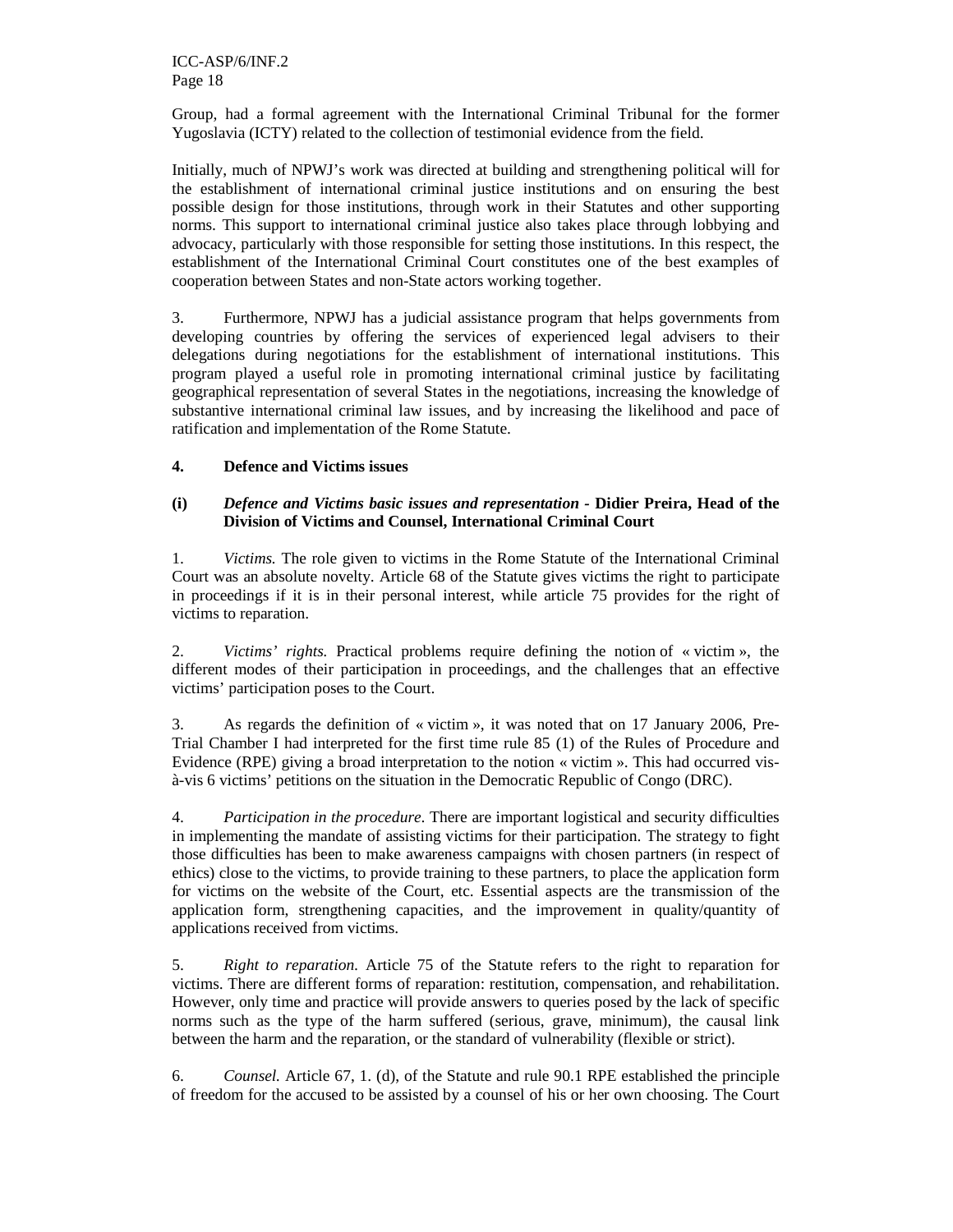provides for a free legal assistance system for the indigent accused or victims to guarantee the right to a fair trial. More than 200 lawyers have registered with the Court for that purpose.

7. In order to assist counsel, the Court have already made an investment of  $\epsilon$  500,000 for an Information Technology (IT) independent network system, designed to allow the intervention of counsel in the same effective manner as that of the Office of the Prosecutor, thus ensuring the right to a fair trial and the effectiveness of public administration.

# **(ii)** *Victims' assistance in the field -* **Mariana Peña, Fédération internationale des ligues des droits de l'Homme**

1. The Rome Statute undoubtedly represented a step forward in the recognition of the role of the victims in international criminal law, by allowing them to participate in the proceedings before the Court, to claim for reparations, to seek protection and to be legally represented.

2. The work of NGOs in the area of assistance to victims of international crimes includes not only actions in the field, but also advocacy for their rights at the governmental and inter-governmental level.

3. When it comes to direct assistance to victims in the field it is important to bear in mind that victims of international crimes need a variety of forms of assistance that go from providing for their basic needs (such as food, cloth, shelter and education), offering medical, psychological care and social rehabilitation, and assisting them in actions related to national, transitional and international justice.

4. The importance of NGOs in assisting victims for the exercise of the rights enshrined in the Rome Statute was highlighted.

5. NGOs help by disseminating information regarding victims' rights and the way to exercise them. This is attained by providing basic information about the Court, victims' rights (participation, reparations, legal representation and protection) as well as on the developments at the International Criminal Court (ICC) and how those developments might affect their involvement in the Court's activities. It is particularly important that victims are informed of the possible negative consequences of their involvement in ICC proceedings (such as risk of reprisals or further trauma) so that they are in a position to make an informed decision as to whether they want to participate in the proceedings or not.

6. Furthermore, NGOs assist victims to participate in the proceedings by helping them to fill out the applications and forwarding them to ICC offices in the field or in The Hague. In addition, victims are assisted to find one or more lawyers that are ready to represent their interests before the ICC. Although there is yet no practice in this regard, NGOs might play in the future a similar role at the reparations stage.

7. Since the issue of victims' involvement in international criminal proceedings is novel in international law, NGOs also help by organising trainings for lawyers who wish to represent victims before the ICC.

8. It was finally mentioned that when assisting victims, it is necessary to manage their expectations by striking the right balance between bringing hope and being realistic about the likely outcome of the process.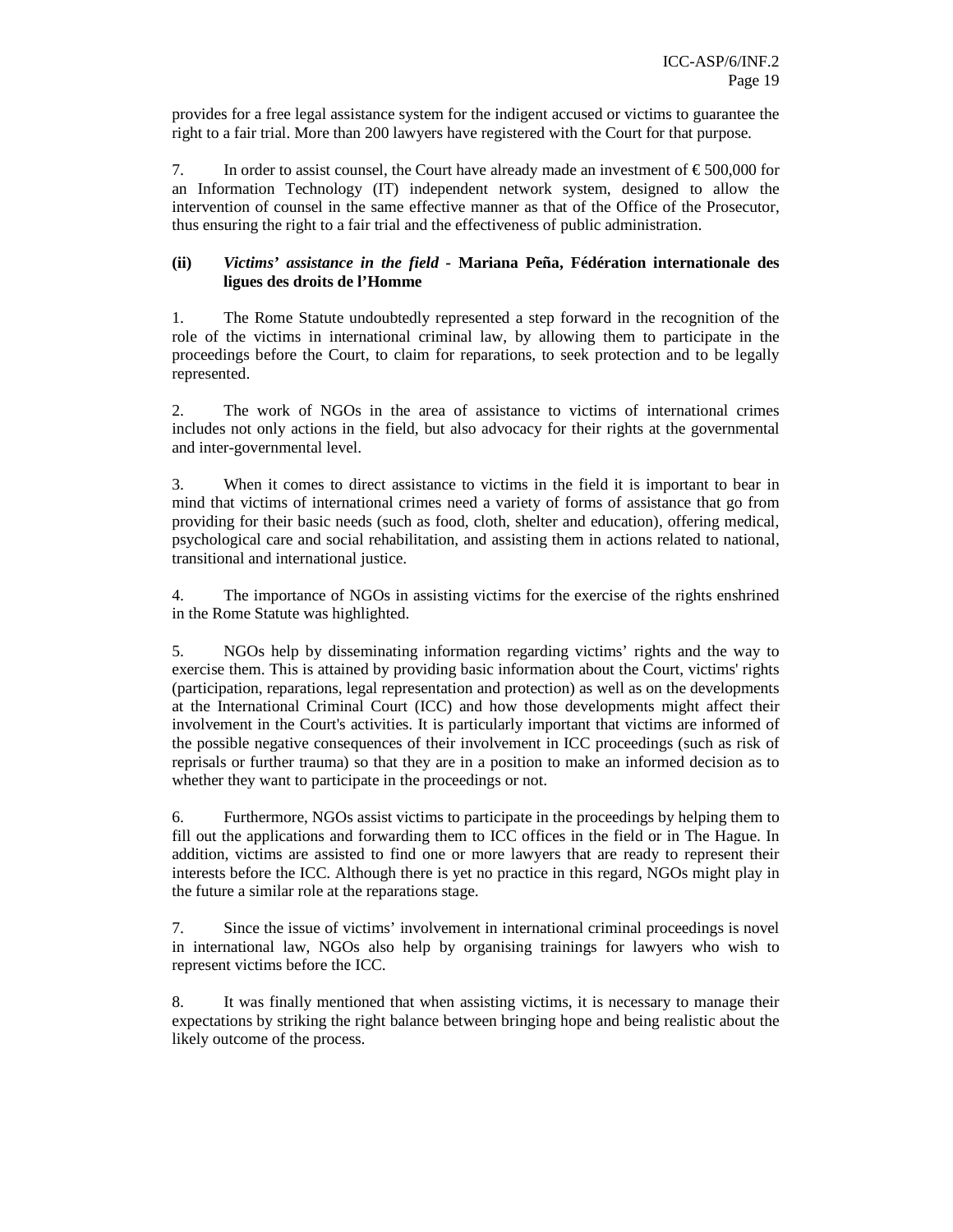# **(iii)** *The role of the representative bodies of counsel and legal associations -* **Fabio Galiani, Counsel, International Criminal Bar**

1. The importance of the role of counsel within the international criminal law arena was stressed. The effectiveness of a permanent international criminal tribunal requires procedural guarantees, which are constantly monitored and improved by the defence. Unfortunately, the defence and counsel are often perceived as opponents of the regular functioning of justice. The attribution of culpability by mass-media to certain accused threatens the presumption of innocence, becoming certainty of culpability before delivering a sentence. This gives to the public opinion a misperception of the role of counsel in international criminal justice, that is different from the classic role of counsel.

2. International instruments protecting the role of lawyers (United Nations Basic Principles, for instance) provide for the independence of counsels through their continuous training, respect to dignity, establishment of ethics and deontology codes, etc.

3. The differences in structural and functional systems for counsel at the domestic level do not allow for a unique model for counsels in the system of international criminal justice. Within the International Criminal Court, there is a consultative role for counsels and legal associations for the purpose of providing legal assistance or the specialisation and training of counsels under the Rome Statute (rule 20.3, Rules of Procedure and Evidence (RPE))..

4. The International Criminal Bar was created on 15 June 2002 at the Montreal Conference with the participation of 350 lawyers and NGOs from more than 48 countries, and participated in the discussions of the Court's Code of Professional Conduct for counsel. In accordance with rule 20.3 RPE, the International Criminal Bar (ICB) intends to be officially recognised by the Assembly of States Parties as an independent institution representing counsels.

5. Unlike the domestic systems of legal defence, the Court needs the full cooperation of States and civil society for its effective functioning. In this sense, an essential role can be played by an independent institution representing counsel, given its credibility vis-à-vis civil society and States for focusing on the rights of due process, to a fair trial and on the rights of the defence.

# **C. The Review Conference of the Rome Statute**

# **1.** *The Rome Statute process, from its adoption to the Assembly of States Parties* **- Umberto Leanza, University of Rome, Professor**

1. Some problems which could not be resolved during the Preparatory Commission, mainly due to lack of time, might re-surface. In particular, it was noted that, though not in an explicit manner, there had been attempts to modify the Rome Statute via the Rules of Procedure and Evidence (RPE) and the Elements of Crimes, by indicating that these were secondary sets of norms which could not affect the integrity of the Statute, and also because the Court would interpret those two sets of norms when applying them.

2. Another issue which had arisen during the Preparatory Commission was the differences between the common law and the civil law systems, especially in relation to the RPE.

3. Reference was also made to the issue of the definition of victims and their participation in the proceedings. A delicate balance had been struck between a very broad definition of victims, which may have resulted in large numbers of victims perhaps affecting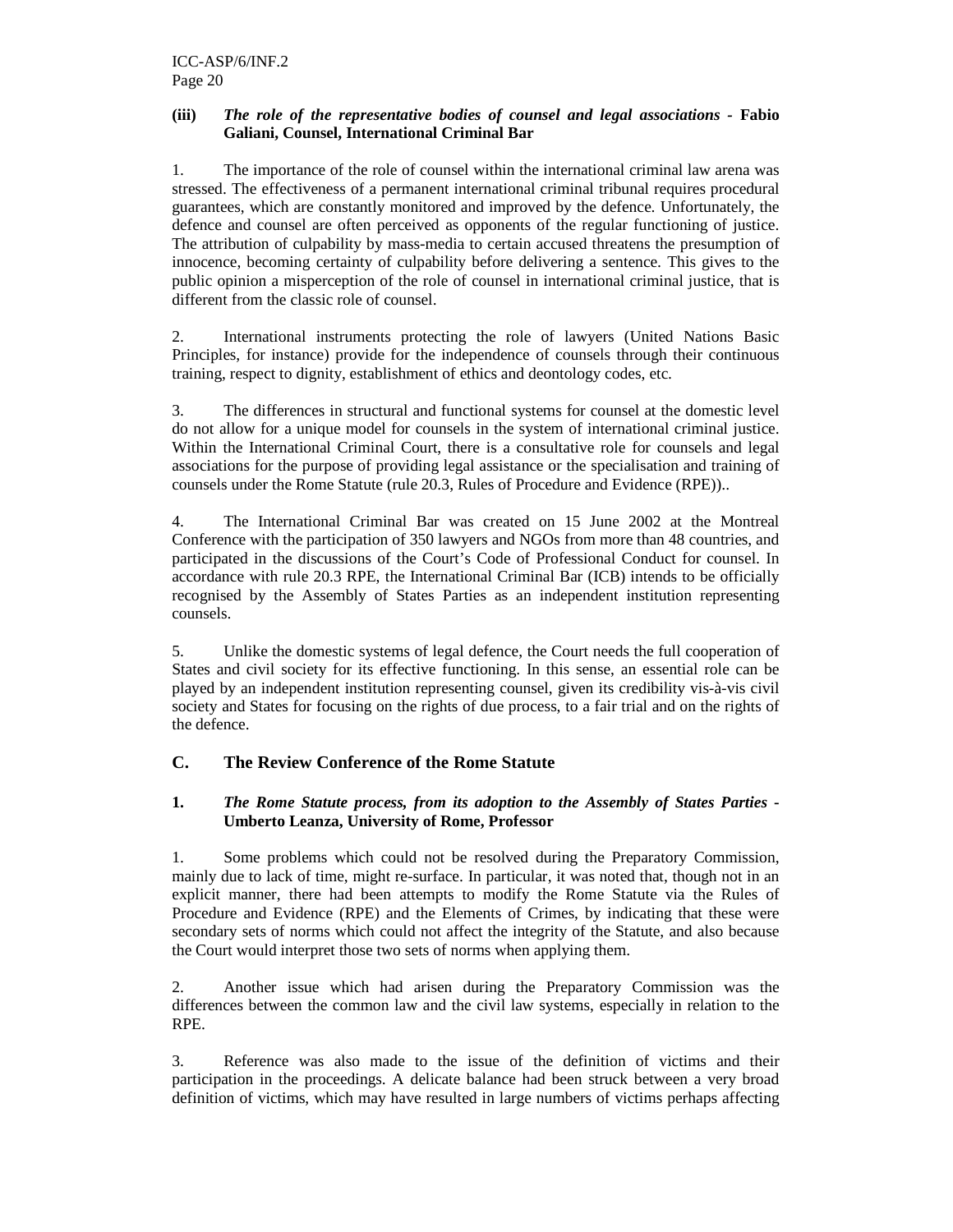the conduct of proceedings, and the need to ensure their adequate participation. The balance found was a definition based on the harm infringed upon the victim and the causal link to the crimes in question.

As regards the interpretation of article 98 of the Statute, the panellist noted that one interpretation had been to read it as inclusive of agreements arising after the entry into force of the Rome Statute (i.e., post 1 July 2002). In this connection, the European Union had adopted guidelines stressing the principles to be respected when entering into bilateral agreements bearing upon article 98.

4. In relation to the elements of crimes, those pertaining to the crimes against humanity included the disappearance of individuals, where some were of the view that the respective material element should have been limited in time; nonetheless others had felt that the material element had to be present at all times.

5. Finally, the panellist emphasized that the quest for universality should not be limited to obtaining the ratification or accession of more States Parties, because it is vital to have implementing legislation passed at the national level, as well as to provide the Court with the indispensable cooperation regarding, inter alia, the arrest warrants and the execution of sentences.

# **2.** *From the Rome Conference to the Review Conference***: the principle of universality or achieving momentum and consensus - Jürg Lindenmann, Ministry of Foreign Affairs, Switzerland**

1. The process of negotiation for the establishment of the International Criminal Court was based on consensus. The *Zutphen* version of the draft Statute had contained about 1600 brackets and over 100 different options, that were then addressed at the 1998 Rome Diplomatic Conference. The process after 1998 has remained inclusive and consensus-driven, with the active participation of non-States Parties in the Preparatory Commission as well as in the Assembly of States Parties.

2. New York has been an auspicious venue for meetings of the Special Working Group on the Crime of Aggression (SWGCA), given the links of the subject matter with the United Nations Charter and the presence of representatives of all States, including non-State Parties, in New York.

3. A group called "Friends of the International Criminal Court", which is also open to non-State Parties and to NGOs, informally discusses subjects related to the Court.

4. A Court which aims to be universal should reflect the communality and diversity of the world. Both the crimes and the principle of complementarity are universally recognized. Diversity can also be found in the Court's procedural law, as well as in the composition of the judges (regional and gender balanced). All States joining should feel part of the Court, and that the Court is part of them.

5. The Court does not exercise universal jurisdiction, and therefore it does not affect non-State Parties. It is thus necessary to explain not just what the Court can, but also what it cannot do. By combating against impunity, the Court shall ensure ever growing support over time.

6. In order to enhance the universal acceptance of the Court, numerous actors carry out various roles in increasing the awareness and support for the Court: States, NGOs and civil society.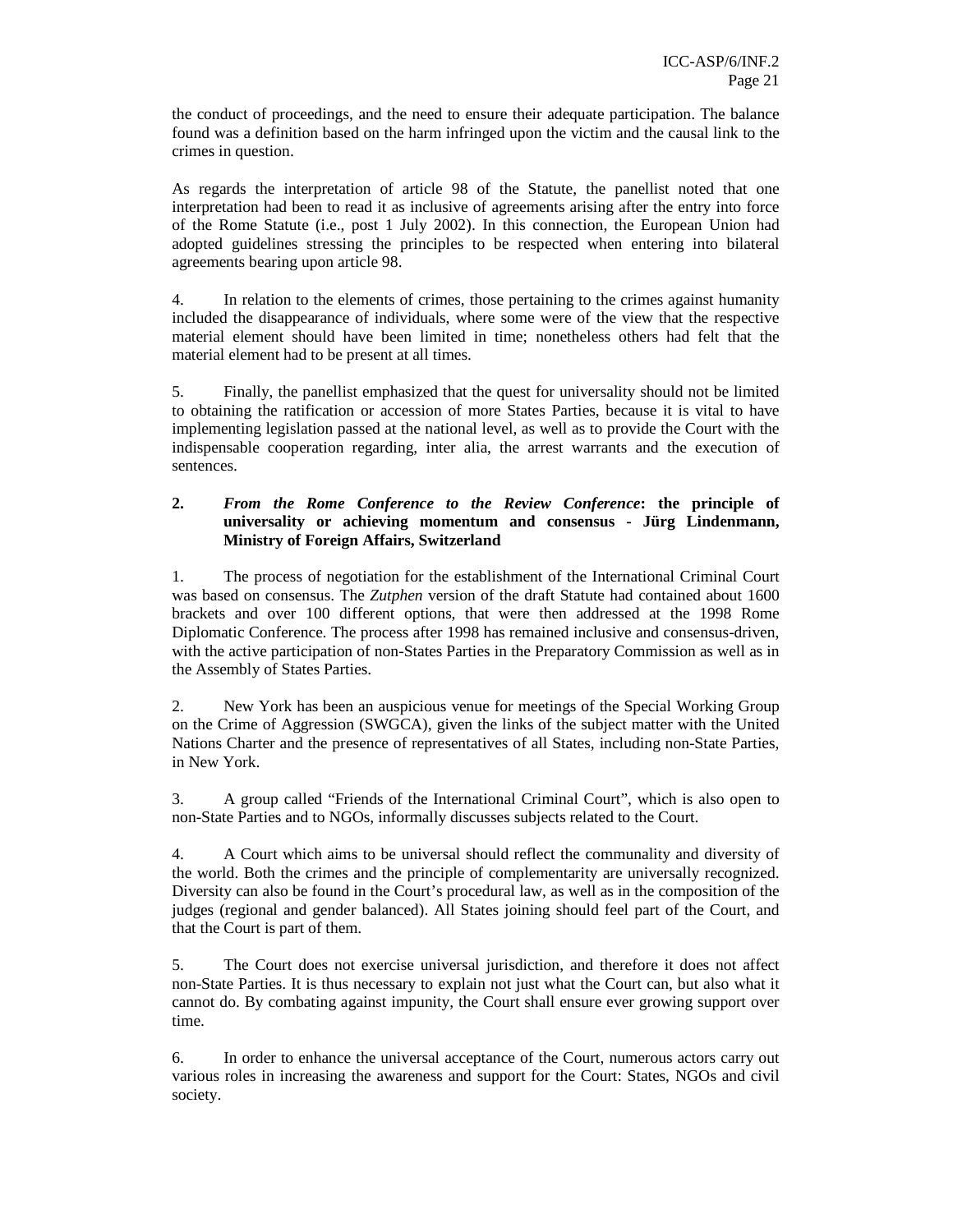7. The panellist made reference to two sets of expectations. The Court needs to bear in mind that its future and the Review Conference depend on whether the Court is able to retain its political momentum. The Court responds to a real need and has thus become part of the international security architecture. The Court should continue to satisfy the needs and expectations of State Parties and to fulfil its obligations under the Rome Statute. Although the Court operates in a political environment, it should nonetheless continue to carry out its mandate as a court of law and thus enhance its image as a well-respected institution.

8. For their part, States should retain the atmosphere of transparency and inclusion within the Assembly of States Parties and when reviewing the Rome Statute. Furthermore, States should respect the Statute and fulfil their obligations, inter alia, in the area of cooperation, payment of contribution and implementation of decisions taken earlier. States and the international community should also bear in mind that international criminal justice is a learning process.

9. In relation to the Review Conference, it was noted that the Statute is a dynamic document which can be amended over time. Nonetheless, the Review Conference should not adopt modifications that are not based on sufficient practical experience; such experience, insofar as it related to Court, is not available at this juncture. Furthermore, modifications which may make it more difficult for States to become parties to the Statute should not be adopted. A careful balance bearing in mind these considerations should be struck at the Review Conference, while maintaining the culture of transparency and inclusiveness.

# **3.** *Amendments and revision: provisions, timing, real needs and procedure* **- Rolf Fife, Ministry of Foreign Affairs, Norwa***y*

1. The primary query should be what the Review Conference can do for the Court and for international criminal law. The process leading up to the Review Conference should be based on consensus-building and on the achievements of the Court.

2. The relevant provisions of the Rome Statute indicate that after seven years of its entry into force the procedure for amendments can commence; they also raise the possibility that additional review conferences could be held, so the first conference is not the only opportunity for amending the Statute. Article 124 of the Statute is the sole provision that would require an amendment at the Review Conference.

3. It was stressed that approximately 98% of the Rome Statute had been adopted, as a meticulously negotiated "package", by consensus, a fact that had to be borne in mind when looking at possible amendments.

4. The Review Conference would also be taking place at a unique moment in time: that of the conclusion of completion strategies for ad hoc tribunals and Courts.

5. In the Final Act of the Rome Diplomatic Conference, the relevant resolution called for consideration at a Review Conference of terrorism, drugs trafficking and the crime of aggression.

6. One key word is the timing of the Review Conference. It would have to be convened in July 2009 by the Secretary-General of the United Nations, but the date of the Conference would be at a reasonable time after its formal convening.

7. Another key element is the "real needs", because whatever is proposed should be helpful to the Court and international criminal justice. Thus, attempting to amend something that does not require modification should be avoided. All actors should therefore think of how the success of the Review Conference will be gauged, and which true needs merit attention.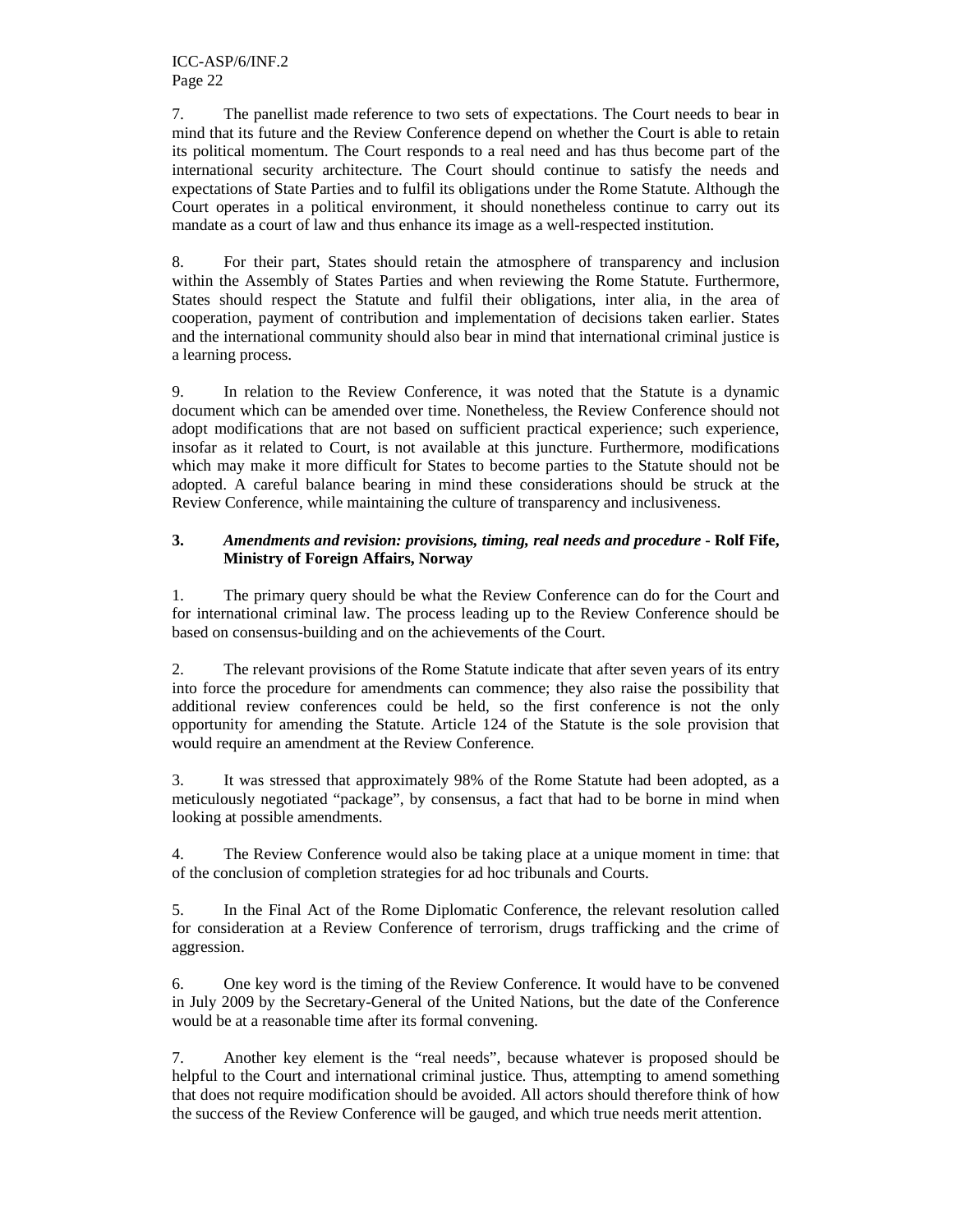8. Insofar as the potential issues subject for consideration at the Review Conference, it was noted that discussions are already on-going in different fora: (a) the crime of aggression, in the Special Working Group of the Assembly of States Parties; (b) the crime of terrorism, at the United Nations.

9. The preparatory work being carried out in those fora should provide the indispensable clarity as to whether a formula can be found which can gather the necessary consensus among States and thus preserve the effectiveness of the Court.

10. The draft Rules of Procedure are under consideration by the New York Working Group of the Bureau of the Assembly. The Conference would be open to all States, on the basis of the Rules of Procedure of the Assembly. Several administrative and budgetary matters, such as the venue and the duration of the Conference, were also under consideration in New York.

Among additional matters which could be subject to consideration at the Review Conference were mentioned: stock-taking; fragmentation of international criminal law; inter-relationship between the national and international levels and the necessary division of labour between the two, bearing in mind that the Court should be the last resort.

11. The point was also made that during these years, national legislations, including military codes, have been reviewed and this per se already constituted an important success flowing from the adoption of the Rome Statute.

# **4.** *The object of the review mechanisms* **- Otto Triffterer, Professor, University of Salzburg**

1. Article 124 of the Rome Statute provides that the Secretary-General of the United Nations has to "convene" shortly after first July 2009 for a date within due time a "Review Conference" which "shall consider any amendments of the Statute". The object of this Conference is to guarantee that seven years after getting into operation the Statute will receive a "check up" to control its clarity, its effectiveness and to discuss necessary or desirable amendments not only to the Statute itself, but also to its "secondary regulations", as contained in the Rules of Procedure and Evidence (RPE) and the Elements of Crimes.

2. To achieve these manifold objects the Rome Conference has already regulated in different modalities issues to be placed or possibly placed on the agenda of this first Review Conference. The "transitional provision" of article 124 last sentence contains, for instance, the only expressly assigned issue for review by this Review Conference.

3. Several other issues demand more or less tacitly such a placement on the agenda. The Statute is for instance incomplete with regard to aggression, as demonstrated by article 5 paragraph 2. The Assembly of State Parties, therefore, has a mandate given by the Rome Conference, to consider "proposals for a provision on aggression, including the definition and Elements of Crimes of aggression and the conditions under which the International Criminal Court shall exercise its jurisdiction with regard to this crime … (and) with a view to arriving at an acceptable provision on the crime of aggression for inclusion in this Statute". This mandate, listed under number 7, Annex 1, lit. F of the Final Act, therefore, ought to have the same priority as article 124 at the Review Conference. However, it is sufficient to define by now only a limited number of crimes against the peace and the condition that the Court may proceed with its investigation on relevant charges if the Security Council does not expressly impede by an absolute majority such an investigation within three months after receiving a corresponding note by the Court.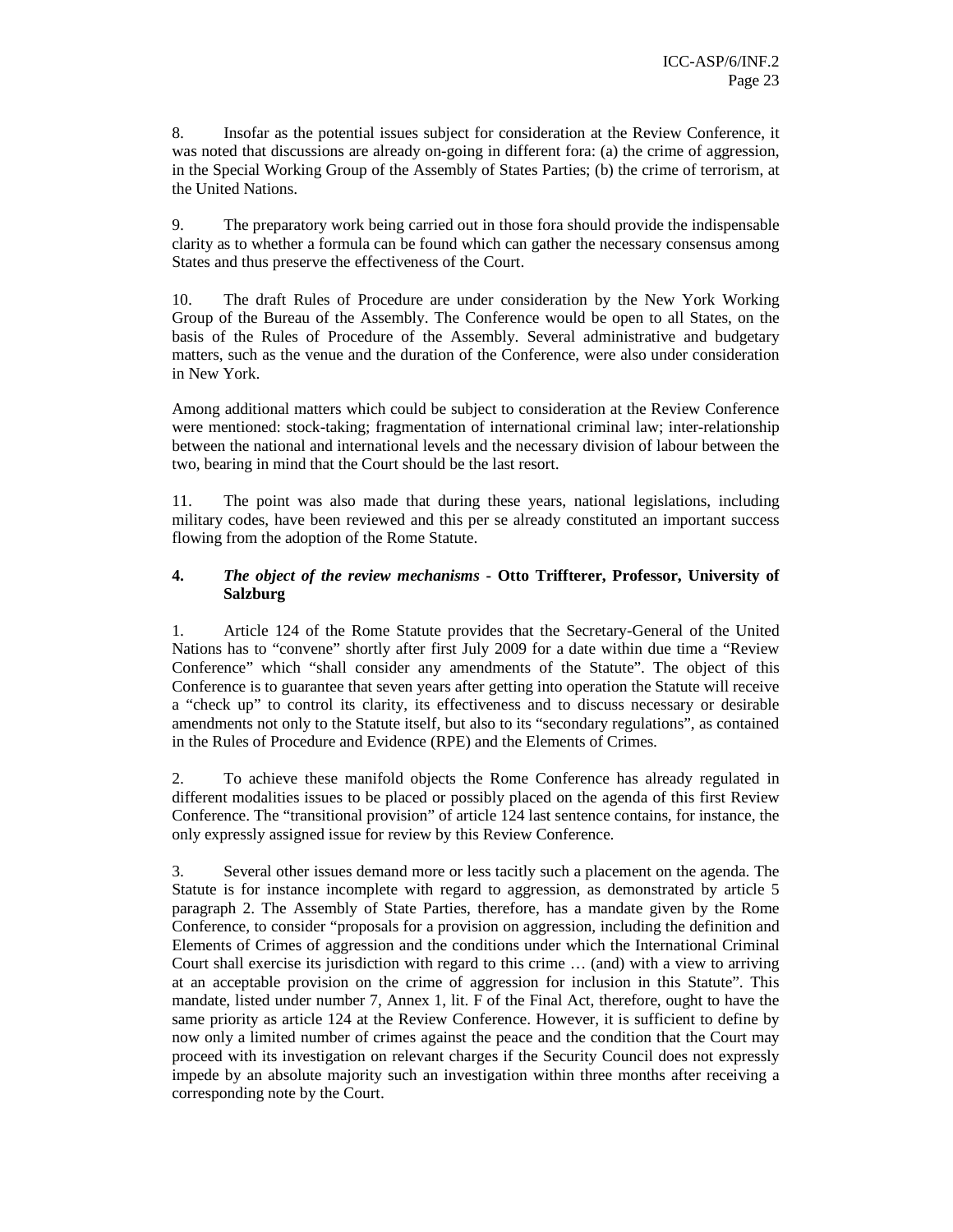4. An amendment to the Statute is also required by article 8, paragraph 2 lit. b (xx), for which an annex is missing, defining which weapons cause "superfluous injury or unnecessary suffering or which are inherently indiscriminate".

5. With regard to "terrorist acts and drug crimes" the mandate for the Review Conference is much weaker. With regard to aggression the Review Conference has to consider specific proposals – by whom ever – since the crime is already within the jurisdiction of the Court, though this jurisdiction can be exercised only after defining "strictly construed" the modalities; with regard to the other two mentioned crimes the Rome Conference, after "affirming" that the review mechanism of the Statute "allows for an expansion in the future" only proposes to "consider" these crimes "with a view to arriving at an acceptable definition and their inclusion into the list of crimes within the jurisdiction of the Court", Final Act, Annex 1, E, second-last and last sentence.

6. These different wordings appear convincing, because of the indispensable and unchangeable basis for the International Criminal Court (ICC). According to this foundation the international community as a whole can establish criminal responsibility directly under international law only for those especially grave violations of its basic values like peace, security and well-being of the world. Legally protected values which primarily belong to the national level, like the internal security, can receive an additional protection by the international community as a whole only when they at least indirectly endanger the inherent values of the international community. Terrorist acts and drug offences do not (yet) establish such a threat to the international community as a whole.

7. As to whether the issues of the death penalty and trials *in absentia* should be put on the agenda, it was argued that there is no need for discussing either or, because the 1998 compromise package has been a satisfying solution as demonstrated by the abolition of the death penalty in Rwanda, and by the confirmed indictments against Milosevic, Karadžić and Mladić, which have created worldwide consciousness to obey international law and thus contributed to the prevention of the core crimes.

8. It was also posited that the object of the Review Conference should be enhancing the peace and security, as well as the well-being of the world. All states, therefore, should be cooperating with the Court because this obligation is a consequence of the international community having developed international criminal law and expressly defined and acknowledged broad parts of it through the Rome Statute.

9. Attention was also drawn to the fact that the political factors surrounding some situations, such as mutually escalating armed conflicts, made matters quite complicated, especially as regards to the differentiation between collateral damage and harm caused by war crimes.

10. It was finally pointed out that proposals for amendments to the Rome Statute or the Rules of Procedure and Evidence or Elements of Crimes should be as specific as possible to improve the general acceptability. In addition, the achievements attained in Rome in 1998 should not "be interpreted as limiting and prejudicing in any way" the future development of the new field of international criminal law and its direct enforcement model by the ICC (article 10).

11. The achievements now do not suffice, and it is for the new and the coming generations to improve upon them. In addition, we need to abolish hunger and poverty as the main causes, if we want to effectively contribute to the prevention of core crimes. This implies not only to increase the financial aid for the relevant countries but also to make accountable those who prevent on the spot this aid to be effective, or even those who destroy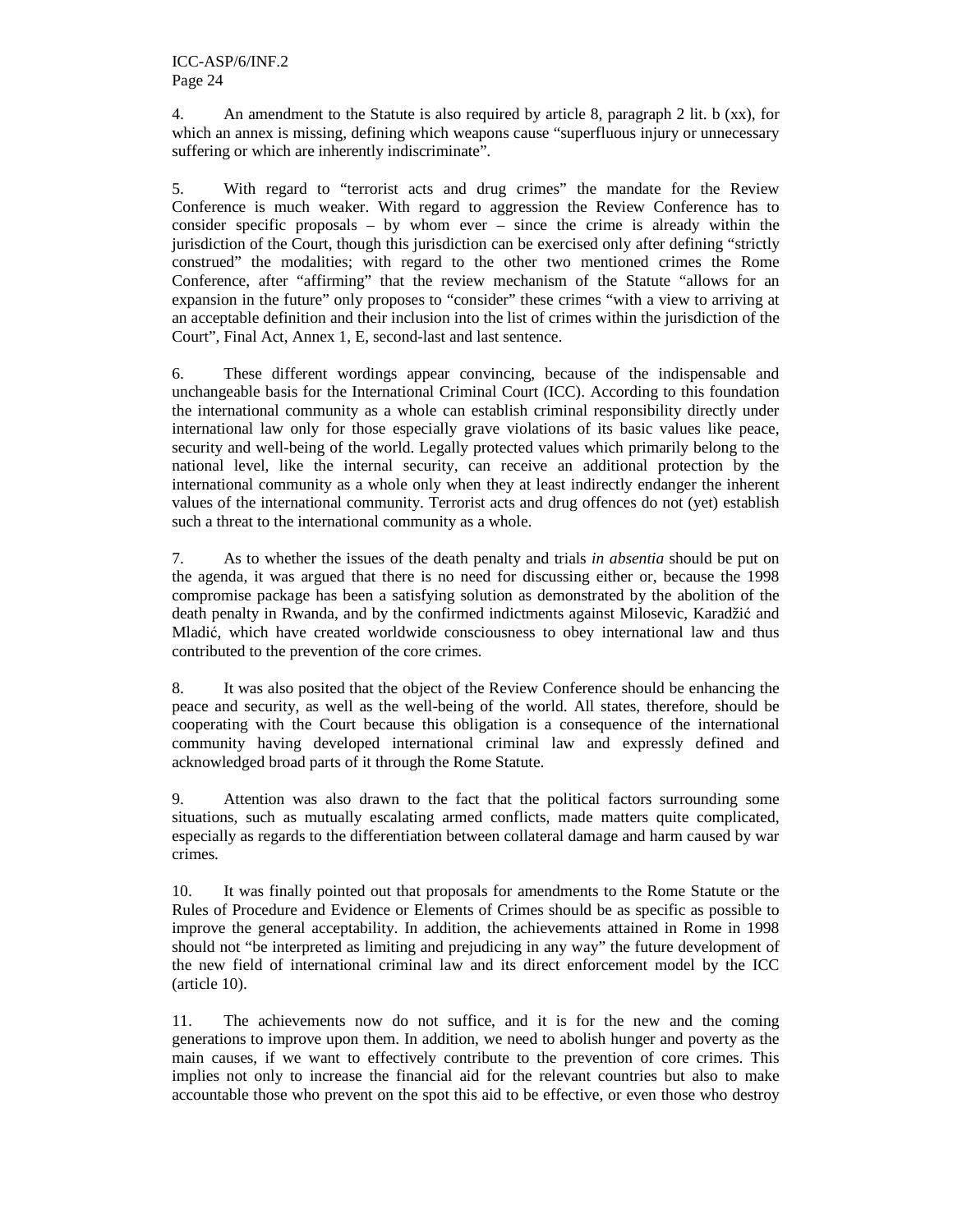basic food in rich countries in order to stabilize prices with financial means, sufficient to distribute this food in order to prevent children and adults from starvation.

## **5.** *The role of non-governmental organizations in the lead-up to the Review Conference -* **William Pace, Convenor, Coalition for the International Criminal Court**

1. The Coalition for the International Criminal Court (CICC), which consists of over 2000 NGOs from almost all countries in the world and with a broad spectrum of mandates, wishes to deepen and enhance its informal partnership relationship with the International Criminal Court (ICC) and the Assembly of States Parties as the Rome Statute system evolves over the coming decades. The CICC has been one of the most successful global civil society human security campaigns, and has been very successful in finding mechanisms to facilitate cooperation between its large and diverse membership.

2. The primary means of operation for the CICC has been, in addition to ensuring cooperation amongst its membership, the strategy to work closely with like-minded governments to establish a fair, effective, and independent Court. This North-South NGO informal partnership with North-South like-minded governments (now Friends), has been described as a 'new diplomacy' model for developing progressive treaties and international organizations, and widely praised as instrumental in the adoption of the Rome Statute.

3. Looking at the Review Conference, the CICC is wrestling with most of the same questions as governments. Should the Review Conference consist solely of the consideration of amendments, including the definition of the crime of aggression? Or should it not have such a restricted scope? Some of its members are calling for the Review Conference to also include a general stocktaking. Other members hope the Review Conference could also be an opportunity for "benchmarking", that is, be an opportunity for the Assembly of States Parties to pursue goals towards advancing universal acceptance and compliance with the Rome Statute (i.e., ratification of the Statute, and of the Agreement on Privileges and Immunities, and governments committing to completing implementing legislation at the national level, etc.).

4. The CICC has established an issue team or caucus focusing exclusively on the Review Conference, which will provide reports, prepare proposals and updates to and through its worldwide network. A strategy meeting for NGOs leading up to the Review Conference, organized by the Dutch chapter of Amnesty International, took place in September 2006.

5. One of the main points of attention is the cooperation between the Court, States, NGOs and civil society. In the view of CICC the best manner to prevent the Review Conference from facing an unnecessary division is to prepare properly.

6. States Parties thus should consider holding formal preparatory meetings to supplement the informal arrangements already agreed to. These preparatory meetings could ensure ownership, transparency and support for the outcomes of the Review Conference. More formal preparatory processes would also reduce concerns that the Assembly of States Parties would be considering proposals inconsistent with the judicial independence of the ICC, and could reduce the danger of the political divisiveness at the Review Conference. The Review Conference could be an important landmark in consolidating support for the Court and strengthening all forms of cooperation. The Conference might also constitute an opportunity to spur ratification, implementing legislation, as well as to stimulate other cooperation goals of the Court.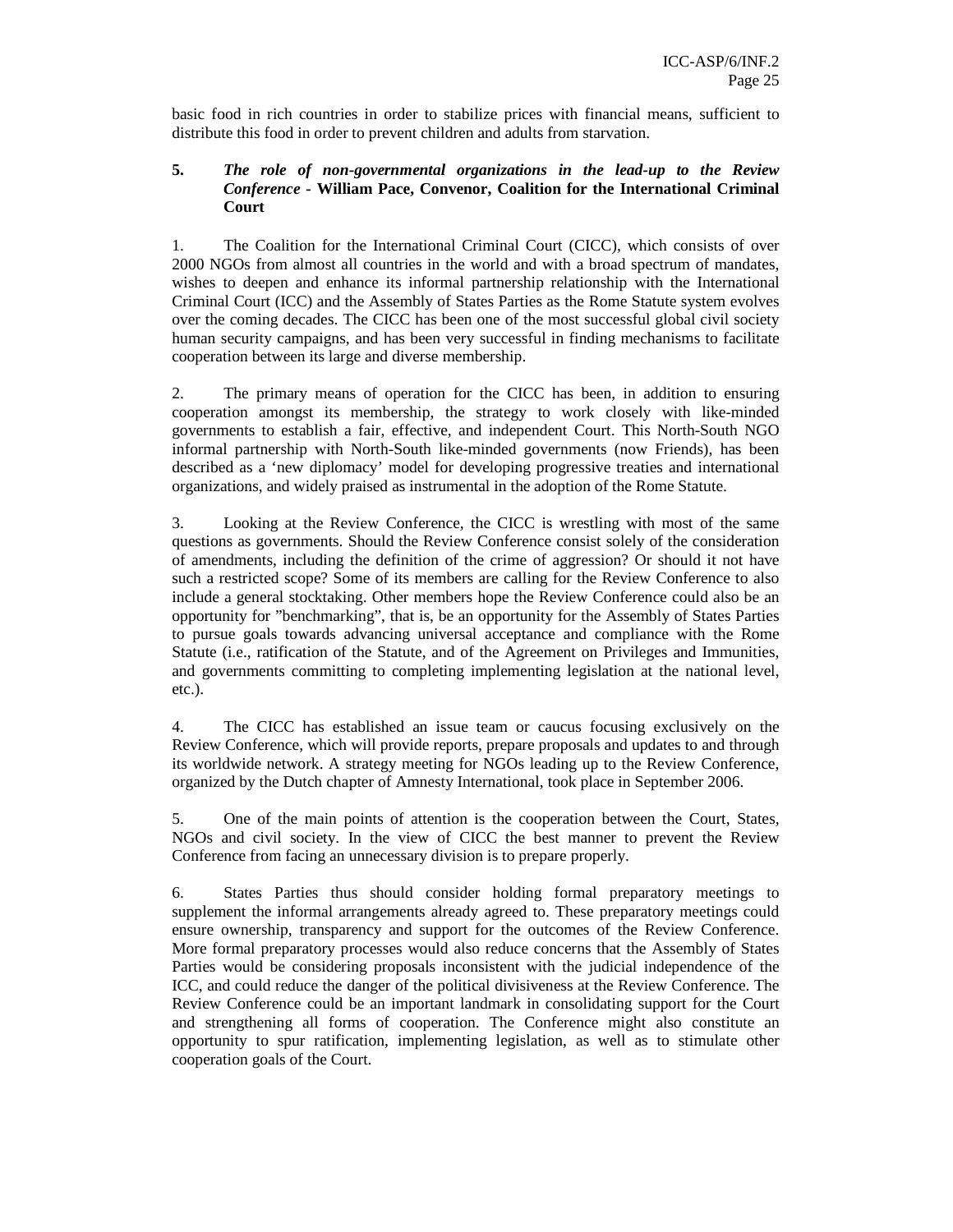7. The venue of the Conference is important, since it would have an influence on the results. The CICC favours a venue conducive to open discussions and independent from external political pressure. It should be borne in mind that the venue might have an impact on victims' communities, affected populations, the perception of the Court, its proceedings and the universality of the Statute.

8. The sooner the scope of the Conference can be agreed upon, the better. The dates for the Review Conference, its budget and rules of procedure need to be considered soon. Since it is essential that stakeholders have enough time to look at the proposals for amendments, consideration should be given to restrict the submission of such proposals to a certain period prior to the Review Conference, so as to avoid last-minute proposals. Regardless of the scope, the Conference should constitute an opportunity to prevent a regression from the spirit of the Rome Statute.

9. This unfortunate regression in the support for the Rome Statute and the Court is visible in many developments. One disturbing example is the discussion of a false dichotomy: peace versus justice. In reality, the dichotomy is peace versus impunity, a matter that was extensively and seriously discussed between 1994 and 1998. Additional symptoms of the regression are the fatigue and waning support for ad hoc and special tribunals. Some State Parties act as if they have fulfilled their obligations under the Rome Statute by simply paying there dues ; while many new governments and diplomats attach less importance to the Court. It is clear that in the current world political environment, the Rome Statute could not have been adopted.

10. Seeking informed support for the Rome Statute is a political and educational challenge, even in the most favourable political conditions. Particular efforts are required in addressing the intellectual and political elites from the media, parliaments, international organizations, relief organizations and judicial leaders.

11. The achievements of the last 12 years in establishing the International Criminal Court have been great, yet are but a start. The CICC wishes that the Review Conference process will reinforce and strengthen the historic promise of Rome, which is a promise not only to be honoured by those here today, but a promise to the millions of innocent children who will become victims if we fail.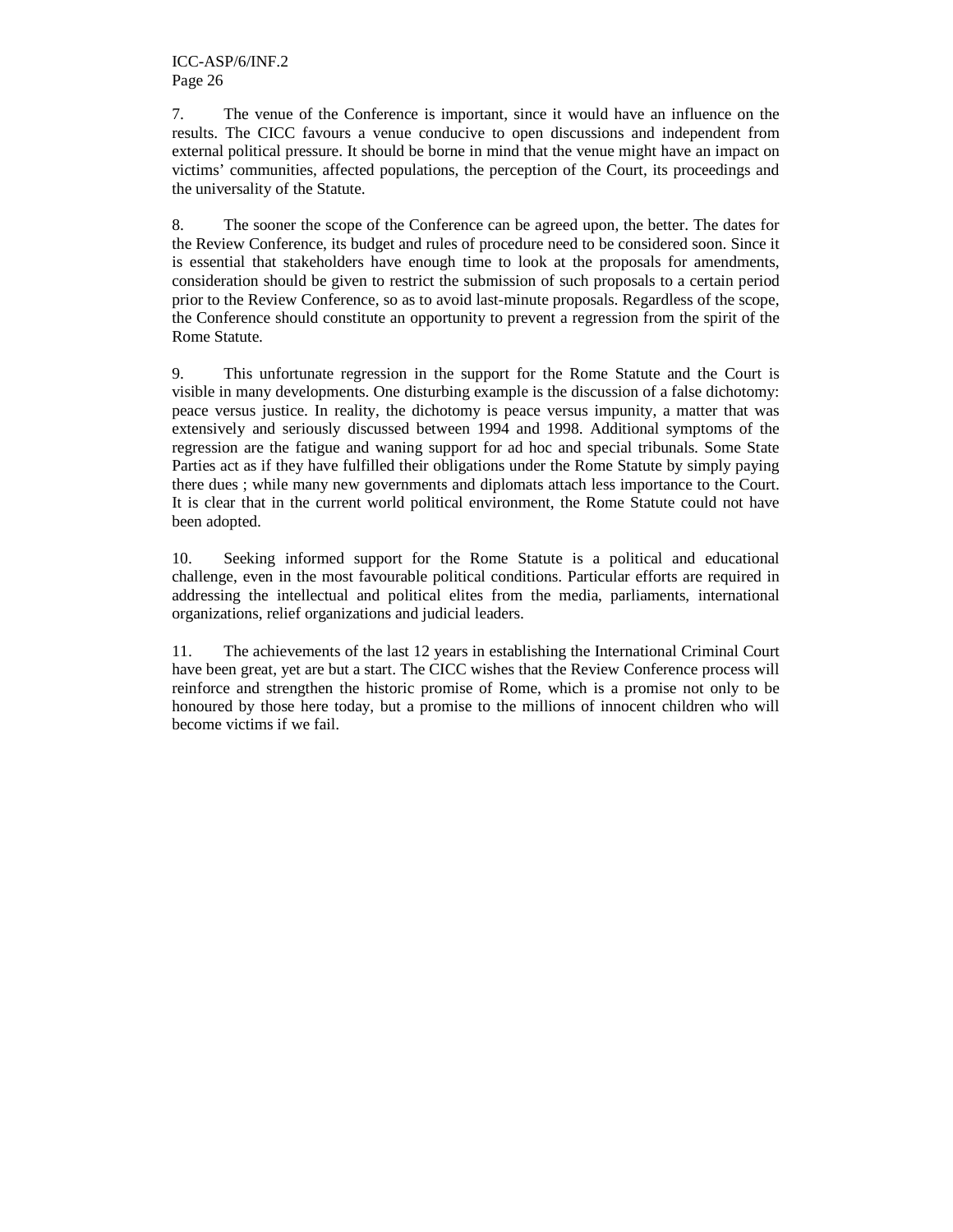# **Part III - The crime of aggression**

**Chair: Christian Wenaweser, Chairman of the Special Working Group on the Crime of Aggression** 

# **A.** *The State responsibility for acts of aggression under the United Nations Charter***: a review of cases** *-* **Edoardo Greppi, Professor, University of Turin**

1. Individual criminal responsibility for the crime of aggression is inextricably linked to the State act of aggression. The International Law Commission (ILC) viewed a United Nations Security Council (UNSC) determination to be a precondition. However, in the context of the International Criminal Court (ICC), the Council's power should not be considered exclusive, as the General Assembly or the International Court of Justice (ICJ) may also determine the existence of aggression. It is furthermore not disputed that the crime of aggression is a leadership crime. Whereas the Rome Statute of the ICC deals with individual crimes, the United Nations Charter addresses State behaviour. The Charter does, however, not define aggression. The starting point for a definition of the State act of aggression is the London Charter of 1945 and Control Council Law No. 10, which refer to "war of aggression" or "acts of aggressive war".

2. The Nuremberg Tribunal considered that aggressive war had already been a crime before the Nuremberg Charter, as evidenced by the Kellogg-Briand Pact. The renunciation of the right to war in the pact implied that war was illegal under international law, and that those who plan war are committing a crime.

3. Not every use of force constitutes war, and not every unlawful use of force (Article 2, paragraph 4 of the United Nations Charter) constitutes aggression. The drafters of the Charter left it to the Security Council to make this determination on a case by case basis. In 1974, the United Nations General Assembly (UNGA) adopted resolution 3314, which provides guidance to the Security Council in determining acts of aggression, but does not interfere with the Council's power to autonomously determine the nature of any situation. The Assembly also adopted resolutions concerning acts of aggression in situations involving Korea, Namibia, South Africa, the Middle East, and Bosnia and Herzegovina. The Security Council, however, usually avoids the term "aggression", or otherwise applies it with great inconsistency. The Council has used the word aggression in situations involving relatively little use of force, such as in relation to South Africa, Rhodesia, and Israel, but not the most obvious case of aggression since World War II, namely the invasion and subsequent occupation of Kuwait by Iraq in 1990. In other situations, such as in Hungary (Soviet invasion, 1956), Afghanistan (Soviet intervention, 1979), or Panama (US intervention, 1989), aggression was not established due to what was considered the consent of the respective governments. Alleged consent or invitations, however, have to be carefully analysed, particularly when they come from puppet governments.

4. The power of the Security Council to determine the existence of an act of aggression under Article 39 of the United Nations Charter is not of an exclusive nature. Such a determination is rather one of three pre-conditions for the Security Council to use its power to make recommendations or to decide on measures in accordance with Articles 41 and 42 to maintain or restore international peace and security. The power to determine the existence of an act of aggression is therefore only applicable in situations where the Council takes action to suppress aggression. Otherwise, exclusive determination would grant permanent members immunity, in serious violation of the principle of sovereign equality.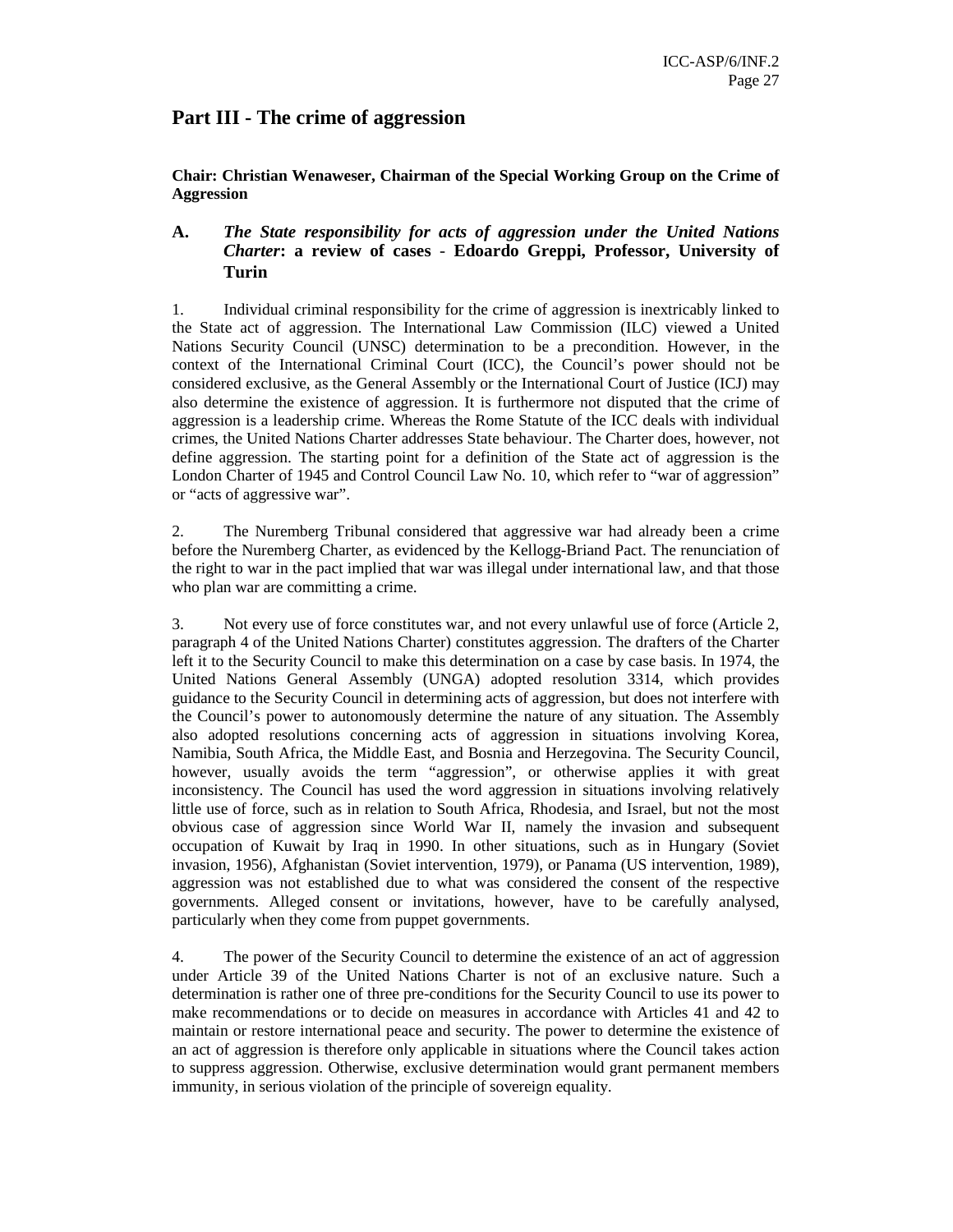5. The Charter provisions on the right to self-defence (Article 51) are another key element in this discussion. Under Article 51 of the Charter, States are allowed to use individual or collective self-defence in case of aggression, which implies that States themselves are allowed to make the determination that an act of aggression has occurred. While Article 51 in its English version does not use the term "aggression", but rather "armed attack", it can be argued that these are equivalent. The French version of Article 51, which refers to "*aggression armée*", provides an argument in favor of this view, which is further strengthened by the practice of the ICJ in the *Nicaragua* case, the *Oil Platforms* case and the *Armed Activities* case (*Congo v. Uganda*).

6. Non-exclusivity is further underlined by the General Assembly's role in the maintenance of international peace and security, in particular in situations where the Security Council is paralyzed (see UNGA resolution 377, *"Uniting for Peace"*). The ICJ has confirmed that the Security Council's responsibility for the maintenance of international peace and security is merely primary, and not exclusive (*Certain Expenses of the United Nations*). Exclusive is only the Council's power to decide coercive action against an aggressor.

7. It would be the ideal scenario if the Security Council would in future cases be able to determine the existence of an act of aggression, followed by a prosecution by the ICC. However, there could be cases where the Council would be paralyzed by the veto, and therefore alternative ways would need to be identified. The General Assembly could make the determination itself, using the "Uniting for Peace" formula, or the Assembly could submit the question to the ICJ which would give its assessment in form of an advisory opinion. Finally, the ICC itself could be left to rule on the question of a State act of aggression in the absence of a Security Council determination – or to do so at least in a preliminary way in a strictly legal perspective. A court such as the ICC is equipped to deal with questions of State responsibility, as has been shown by the International Criminal Tribunal for the former Yugoslavia (ICTY) in its consideration of the *Tadic* case.

8. Finally, there is also the possibility of settling the question of Security Council exclusivity itself through an ICJ advisory opinion. The ICC Assembly of States Parties could request the United Nations General Assembly to seek an advisory opinion on this matter, in order to clarify which approach would be most compatible with the Charter.

# **B.** *Individual criminal responsibility for the crime of aggression***: a background perspective, from the Nuremberg trials to the consolidation of the subject matter international criminal jurisdiction** *-* **Muhammad Aziz Shukri, Professor of International Law, University of Damascus**

1. More than 60 years ago, the Nuremberg International Military Tribunal (IMT) held that the crime of aggression was the supreme international crime. While there was no agreed definition of what was meant by aggression, the validity of this conclusion was never refuted. The United Nations General Assembly (UNGA), in its very first meeting, unanimously affirmed both the Tribunal's Charter and its judgments concerning crimes against peace. Armed aggression thus became an international crime.

2. The IMT Charter spelled out the elements of the crime against peace, which became tantamount to the crime of aggression: the planning, preparing, initiation or waging of a war of aggression or of a war in violation of international treaties, agreements or assurances. The IMT Charter also included different forms of participation in the crime, such as participation in a common plan or conspiracy for the accomplishment of such acts. These elements have since enlightened jurists and politicians in the search for a generally agreed upon definition of aggression.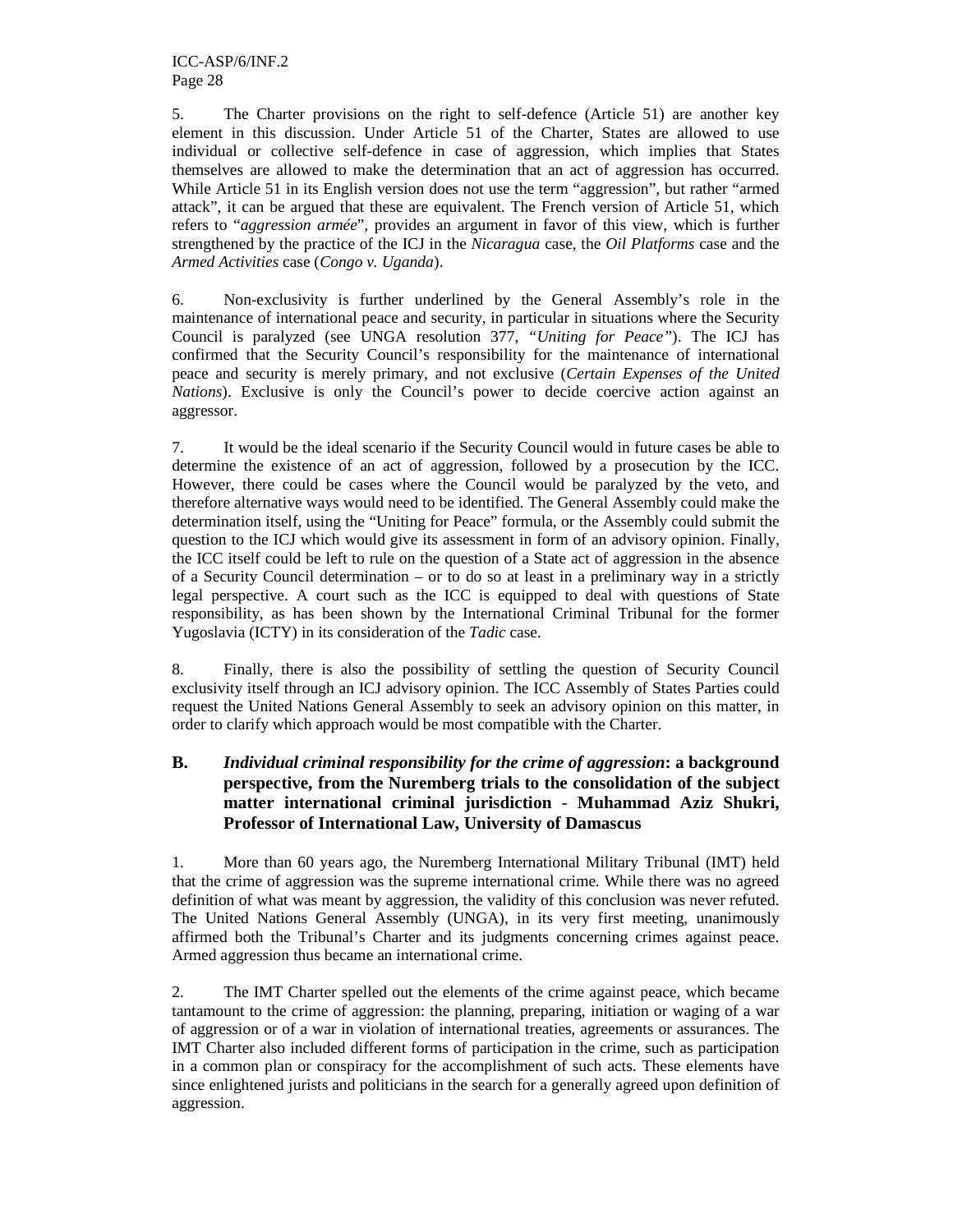3. The United Nations Charter is the constitution of international relations since World War II. Even though it authorized the Security Council (UNSC) under Chapter VII to determine the existence of an act of aggression, it did not establish what aggression means. Closely related are Article 39 and Article 2, paragraph 4, which emphatically denounce the threat or use of force, with only two exceptions: self-defense according to Article 51, and the use of force under the banner of the United Nations. Self-defense against an armed attack does not imply that the State has to wait for the first bomb to be dropped upon its territory. Particularly since the Cuban missile crisis, anticipatory self-defense is well accepted (see also the *Lotus* case). There are many concrete examples of armed attacks which trigger the right to self-defense, such as the United States rocketing of Libya in 1986 (following the Berlin disco bombing), the United States bombing of a Sudanese pharmaceutical factory in 1998, the attacks on Afghanistan in 2001, and the invasion of Iraq in 2003.

4. United Nations General Assembly (UNGA) resolution 2625 (*Declaration on Friendly Relations*) reaffirms that a war of aggression constitutes a crime against the peace for which there must be responsibility. The resolution stipulates that no State or group of States has the right to intervene in the internal or external affairs of any other State. Consequently, armed intervention and all other forms of interference or attempted threats against the personality of the State or against its political, economic and cultural elements, are in violation of international law. The resolution also provides a reply to the concept of intervention for humanitarian purposes.

5. While the search for a definition of aggression proved difficult after World War II, UNGA resolution 3314 (1974), after years of deliberation, constituted a breakthrough. Its definition of aggression has been recognized by jurisprudence and doctrine. In the *Nicaragua* case, the International Court of Justice (ICJ) found that resolution 3314 represents customary international law.

6. When the draft Statute of the International Criminal Court (ICC) was presented by the ILC in 1994, it included the crime of aggression under the jurisdiction of the Court. The 1996 Draft Code of Crimes against the Peace and Security of Mankind defined aggression as follows: "An individual who, as leader or organizer, actively participates in or orders the planning, preparation, initiation or waging of aggression committed by a State shall be responsible for a crime of aggression."

7. Before the Rome Conference, two tendencies emerged. Some wanted to exclude aggression entirely, while others wanted to include aggression, even though those delegations did not agree on a wording for the definition. Some believed the definition could be short and generic, while others supported a list such as the one in article 3 of General Assembly resolution 3314. Furthermore, Germany submitted a generic definition, which attracted some support. Two days before the end of the conference, aggression disappeared from the draft Statute. Following a strong reaction by the Non-aligned Movement, however, the final draft included aggression as a crime under the jurisdiction of the Court.

8. The Preparatory Commission for the ICC continued the search for a definition of aggression. Two issues were particularly disputed. The first was the definition of the State act of aggression, as many delegations opposed using General Assembly resolution 3314 as the basis for the definition, despite the clear advantages of such a solution. The second issue was the role of the Security Council, which was the object of many proposals. It must be acknowledged that the Council has an important role to play under the Rome Statute, as evidenced by its power to stop investigations under article 16 of the Statute.

9. The new Chairman's paper considered by the Special Working Group on the Crime of Aggression (SWGCA), which includes elements of the crime, marks a certain progress, even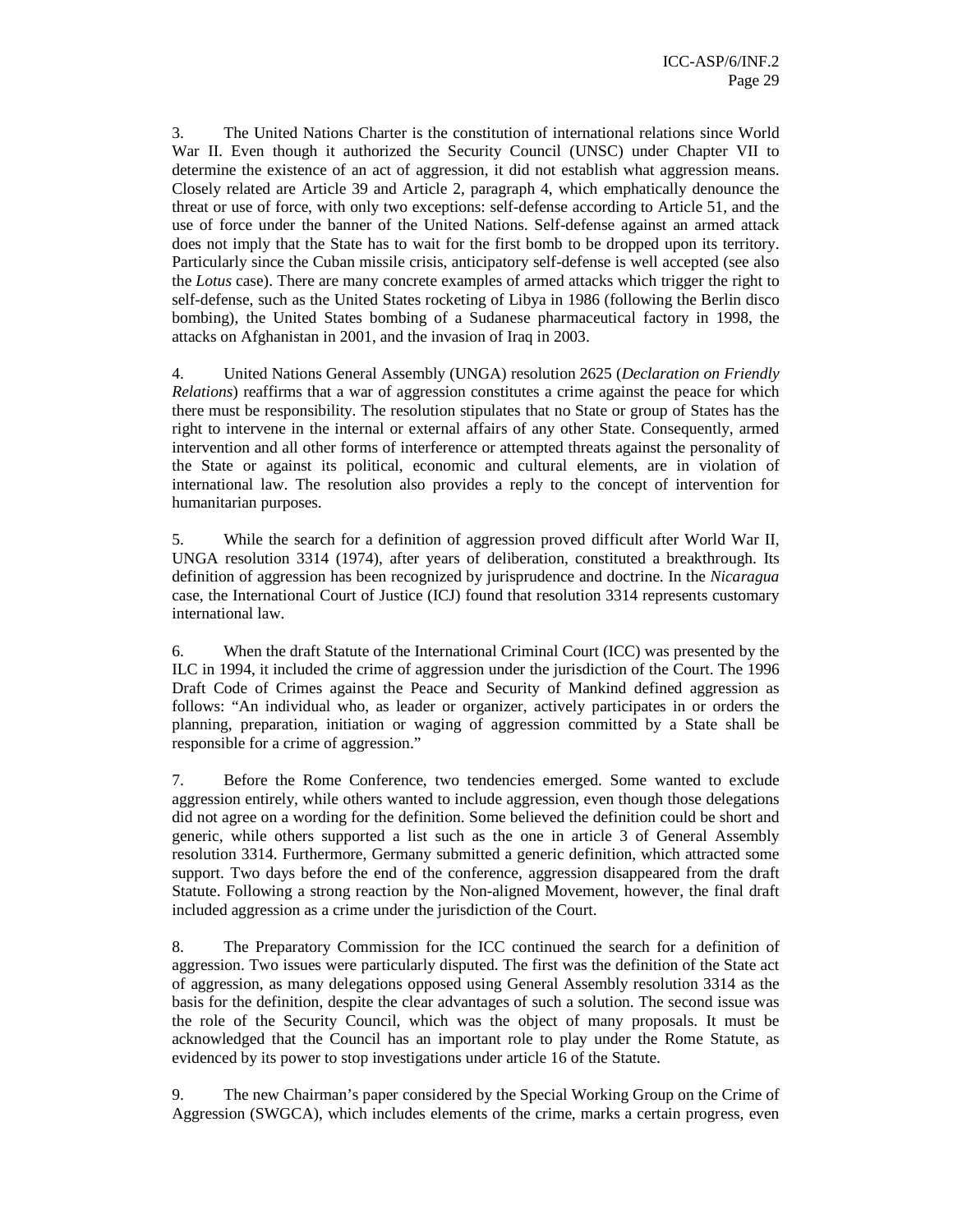ICC-ASP/6/INF.2 Page 30

though it is not satisfactory yet. The Court should ask the Security Council before starting an investigation into a crime of aggression, but if the Council does not answer, the Court should be allowed to proceed. Involving the United Nations General Assembly, following the *Uniting for Peace* formula, or the ICJ through an advisory opinion would be other viable options, in case the Security Council fails its responsibility. Otherwise international humanitarian law will remain far from achieving its objective, as it will be very difficult to bring aggressors before the ICC.

# **C.** *Policy issues under the United Nations Charter and the Rome Statute -* **David Scheffer, Professor, Northwestern University School of Law**

1. The crime of aggression in the context of the International Criminal Court (ICC) has now been discussed for at least 14 years. The International Law Commission (ILC) became actively seized with the matter in 1992. In 1994 it submitted its draft Statute for the International Criminal Court, which became the template for the United Nations discussions that led to the Rome Statute of the ICC in July 1998. The main questions, namely how to define the act of aggression and how to trigger the Court's jurisdiction, have been discussed for many years since Rome, and the work in the Assembly of States Parties will soon exhaust itself. The Review Conference in 2009, however, is an action-forcing event in the search for consensus.

2. It should be clarified that the United States did not oppose the inclusion of aggression in the Rome Statute. Nonetheless, there was no consensus in Rome on how to trigger the jurisdiction over the crime of aggression and how to define it.

3. The United Nations Security Council (UNSC) rarely employs the term "aggression", as far more frequently it has described wars of aggression with other United Nations terminology (threats to or breaches of international peace and security, unlawful use of force, etc.). It is unrealistic to assume that the Security Council would accept the dictate of the ICC that it should use the divisive word "aggression" in its resolutions. For example, the term "armed attack" under Article 51 of the United Nations Charter, which stipulates the inherent right to self-defence until such time as the Council reacts, can encompass an act of aggression. The Security Council is very familiar with such terms and, if it wishes, can use its United Nations Charter Article 39 authority to label an action as an act of aggression. Almost always, however, it will choose different terminology that is more commonly expressed in the United Nations Charter and which may or may not cover actual aggression. But in the realm of international criminal law there also is a clear role for judicial determinations of what category of crime - be it genocide, crimes against humanity, war crimes, or aggression - is occurring or has occurred.

4. A first proposal on the trigger mechanism is based on the Security Council's common approach to threats to international peace and security. Once the Security Council determines that a threat to or breach of peace and security has occurred as a result of the use of armed force, often by condemning it, that determination in a resolution (which need not be a Chapter VII resolution) should be sufficient to start a procedure that might trigger the ICC's jurisdiction to investigate persons for purposes of individual criminal culpability.

5. The proposal does not include uses of military force which fall outside aggression, even within the broader concept of self-defence, such as humanitarian interventions, small interventions to free nationals out of embassies abroad, or temporary counter-terrorism operations. Adding these would only lead to a very divisive debate. The proposed definition for aggression conforms to the gravity, duration, and context set forth by the International Court of Justice (ICJ) in the *Democratic Republic of the Congo v. Uganda* judgment (2005). It constitutes a compromise as it goes beyond "war of aggression", while excluding isolated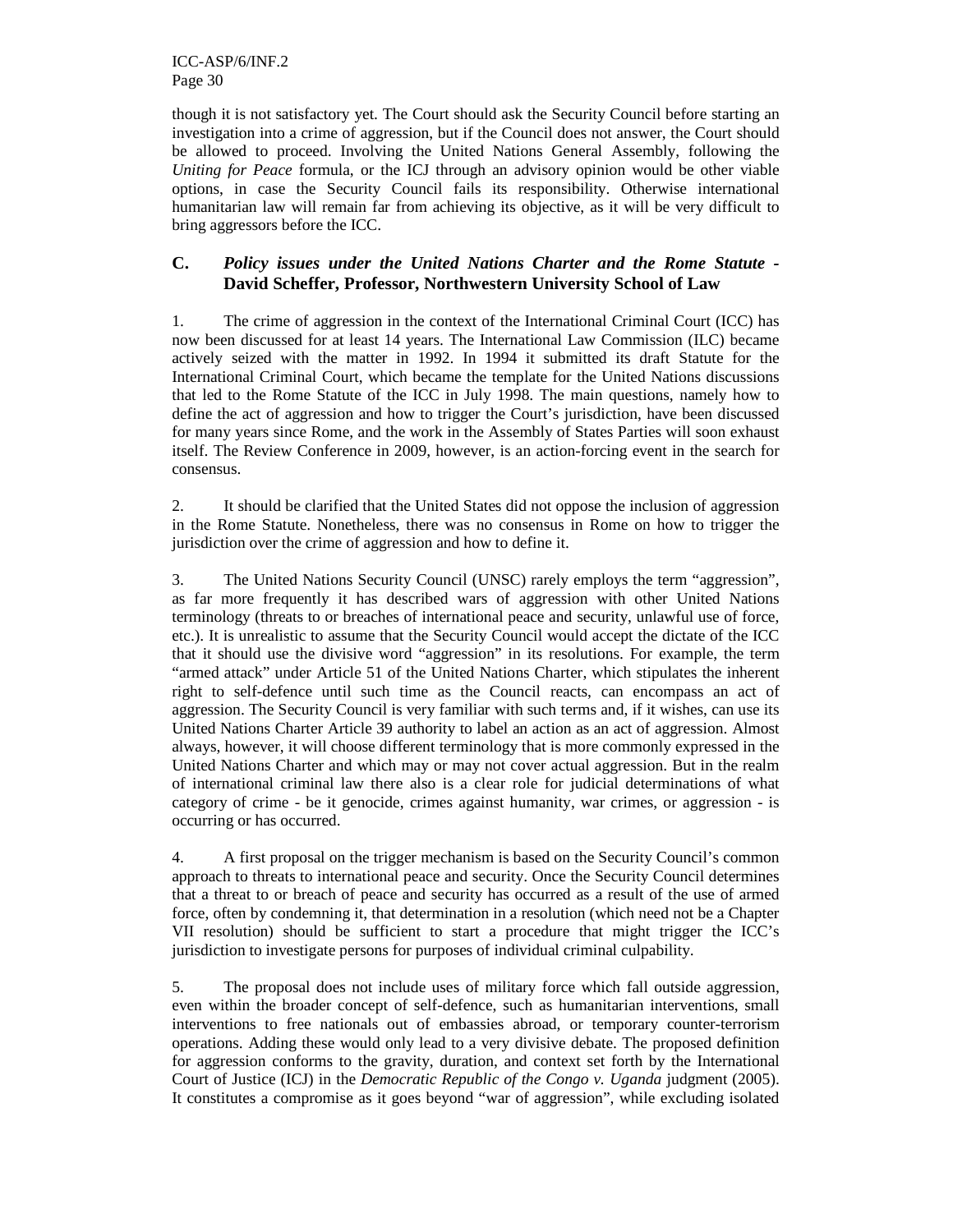and pinprick attacks, but in a way that leaves the ICC with a significant range of criminal involvement in aggression to tackle.

6. The second, more conventional proposal would depend upon use of the term "aggression" and it offers three alternative ways to trigger the ICC's consideration: First, the Security Council could make a determination that an act of aggression has been committed. Second, the Security Council could refer to the ICC Prosecutor a situation in which the crime of aggression appears to have been committed, and, prior to the initiation of the investigation, either the Security Council or the General Assembly or the ICJ has decided that an act of aggression has been committed. Third, the Security Council could refer to the ICC Prosecutor a situation and explicitly require for the initiation of the investigation the ICC's judgment whether an act of aggression has been committed by the State concerned.

#### *New article 9 of the Rome Statute*

## **Article 9**

#### **Elements of Crimes**

1. Elements of Crimes shall assist the Court in the interpretation and application of articles. 6, 7, 8 and 10. They shall be adopted […].

#### *New article 10 of the Rome Statute*

#### **OPTION I**

## **Article 10 Rules of International Law/Crime of Aggression**

- 1. Nothing in this Part shall be interpreted as limiting or prejudicing in any way existing or developing rules of international law for purposes other than this Statute.
- 2. The Court may exercise jurisdiction over the crime of aggression in the event:
	- a. the Security Council has determined that an act of aggression has been attempted or committed by one State against a second State, or
	- b. the Security Council has determined the existence of a threat to or breach of the peace as a result of the threat or use of armed force by one State against another State, and thereafter [the Court has determined that an act of aggression has been attempted or committed by the first State against the second State] [the International Court of Justice has delivered an advisory opinion, following the request of the Security Council or the General Assembly, or a judgment concluding that an act of aggression has been attempted or committed by the first State against the second State].
- 3. With respect to the crime of aggression, the Court may exercise jurisdiction over any person who is or has been in a position effectively to exercise control over or to direct the political or military actions (in whole or substantial part) of the State identified by the Security Council in the manner described in paragraph 2 as responsible for such act of aggression or such threat to or breach of the peace as the result of the threat or use of armed force.
- 4. For purposes of this Statute, "crime of aggression" means the planning, preparation, initiation, or execution of an unlawful military intervention by one State into the territory (land, sea, or air) of another State of such significant magnitude and duration that it constitutes a grave violation of the prohibition on the use of force under Article 2(4) of the United Nations Charter, provided that any use of armed force undertaken pursuant to Security Council authorization shall be excluded from such definition.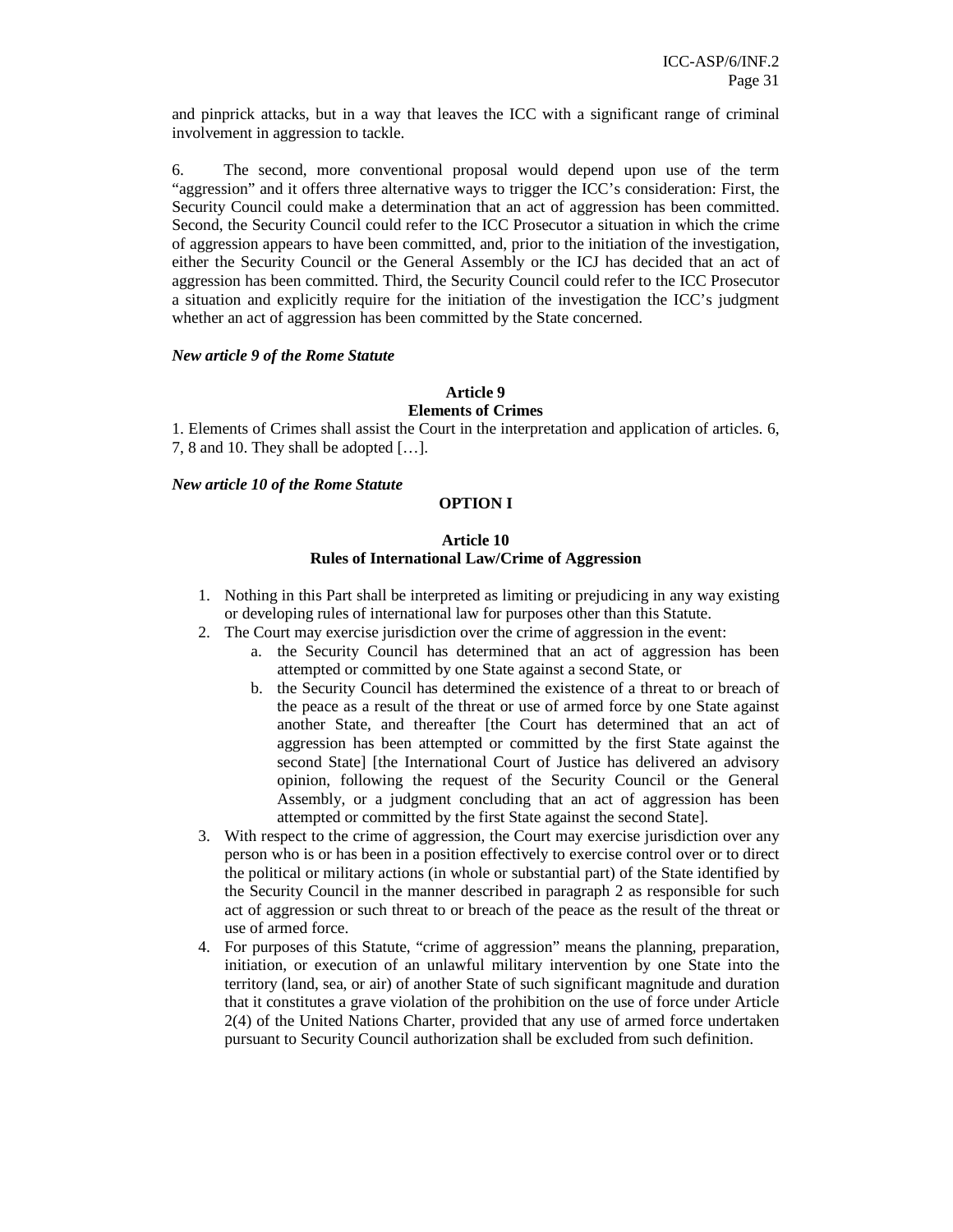### **OPTION II**

# **Article 10 Rules of International Law/Crime of Aggression**

- 1. Nothing in this Part shall be interpreted as limiting or prejudicing in any way existing or developing rules of international law for purposes other than this Statute.
- 2. The Court may exercise its jurisdiction over the crime of aggression if:
	- (a) The Security Council has made a determination that an act of aggression has been attempted or committed by one State against a second State, or
	- (b) The Security Council refers to the Prosecutor, in accordance with article 13, paragraph (b), a situation in which the crime of aggression appears to have been attempted or committed and, prior to the initiation of an investigation in accordance with article 53, the Security Council or the General Assembly has determined by resolution or the International Court of Justice has delivered a judgment or advisory opinion ruling that an act of aggression has been attempted or committed by one State against another State, or
	- (c) The Security Council refers to the Prosecutor, in accordance with article 13, paragraph (b), a situation in which the crime of aggression appears to have been attempted or committed and the Security Council requires in such resolution of referral, as a pre-condition to the initiation of an investigation in accordance with article 53, the decision of the Court that an act of aggression has been attempted or committed by one State against another State.
- 3. With respect to the crime of aggression, the Court may exercise jurisdiction over any person who is or has been in a position effectively to exercise control over or to direct the political or military actions (in whole or substantial part) of the State identified pursuant to paragraph 2 as responsible for such act of aggression.
- 4. For purposes of this Statute, "crime of aggression" means the planning, preparation, initiation, or execution of an unlawful military intervention by one State into the territory (land, sea, or air) of another State of such significant magnitude and duration that it constitutes a grave violation of the prohibition on the use of force under Article 2(4) of the United Nations Charter, provided that any use of armed force undertaken pursuant to Security Council authorization shall be excluded from such definition.

*New article 121(5) of the Rome Statute* 

## **Article 121 Amendments**

5. Any amendment to articles 5, 6, 7, 8 and 10, paragraphs 2 to 4 of this Statute shall enter into force […].

# **D. The elaboration of the definition and procedure for accountability of the leadership crime of aggression before the International Criminal Court**

## **1. Christian Wenaweser, Ambassador, Liechtenstein**

1. It is worthwhile recalling that the crime of aggression is already included in the Rome Statute. The Review Conference will thus not decide on its inclusion, but on proposals to allow the Court's exercise of jurisdiction. The Special Working Group on the Crime of Aggression (SWGCA) was a rather secondary issue during the work of the Preparatory Commission, but it gained momentum in the last few years. This is highlighted by the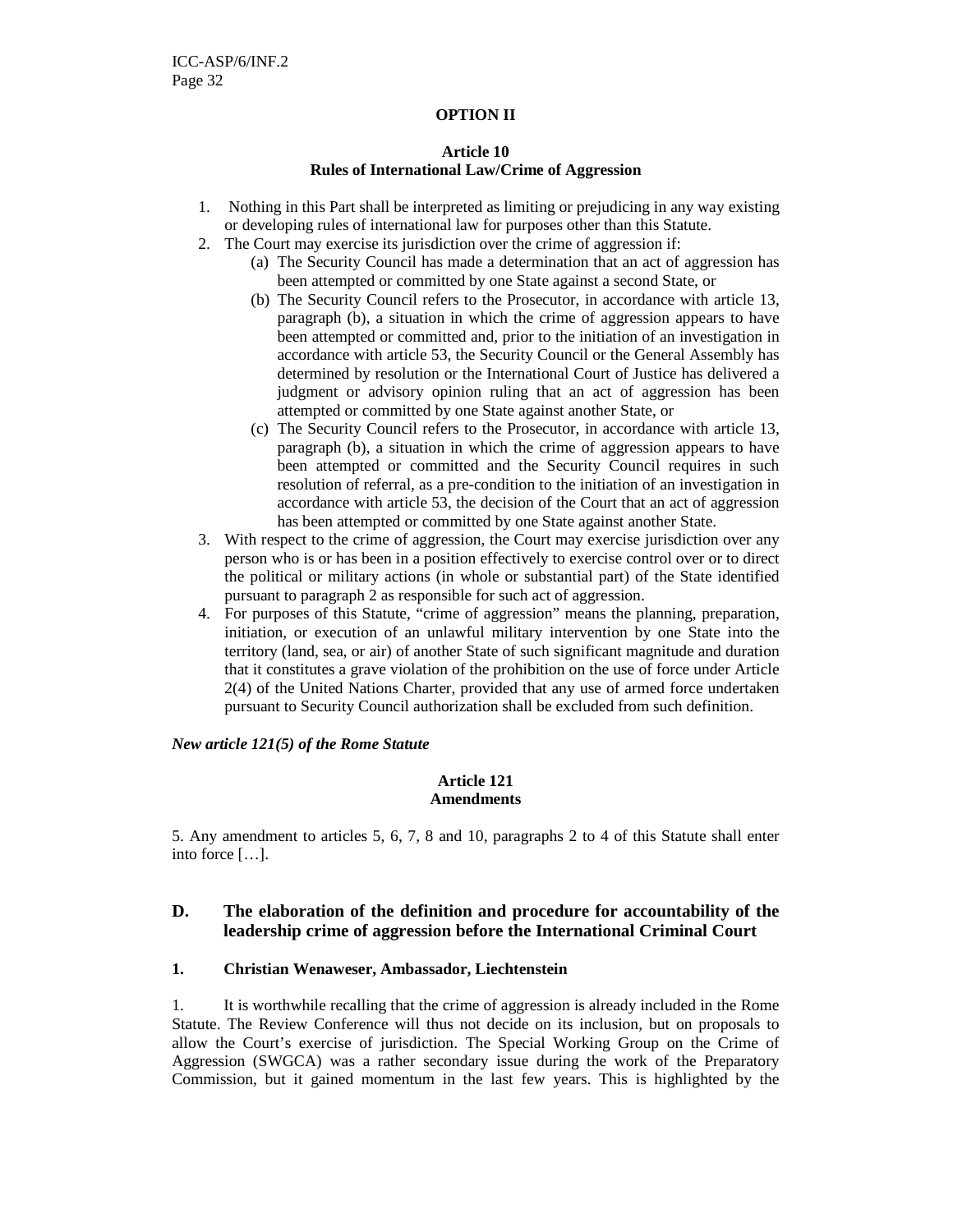decision of the Assembly of States Parties to conclude the work of the SWGCA at least 12 months before the Review Conference.

2. While there are still many open questions regarding the Review Conference, it is clear that aggression will be its centerpiece. The Conference should be a positive event and solidify the position that the International Criminal Court (ICC) already enjoys. It will also represent a unique opportunity: either the Review Conference will lead to the inclusion of provisions on the crime of aggression in the Statute, or this will probably not happen ever after. The unique momentum is created by the mandate emanating from the Statute itself. There will simply not be a better or even "ideal" moment thereafter. It is therefore a bit misleading to say that the provisions on aggression could also be included at a later stage. Much rather, the Review Conference offers an opportunity that is unlikely to come back.

3. The Chairman's paper submitted to the Assembly of States Parties in January 2007 constitutes the first update of the 2002 Coordinator's paper, and it reflects the useful discussions held in inter-sessional meetings in Princeton in the last years. The paper does not attempt to provide a solution, but to guide the discussions. It reflects certain progress regarding the description of the individual conduct and the definition of the State act of aggression. The provisions on the pre-conditions for the exercise of jurisdiction, however, are the core problem. A solution that commands the strongest possible political support will certainly require new thinking on the central question of the role of the Security Council. The good momentum and the good spirit of the recent Assembly of States Parties meeting give reason to expect further progress at the next inter-sessional meeting in June 2007 in Princeton, which will be attended by a record number of participants.

# **2. Claus Kress, Professor, University of Cologne**

1. The crime of aggression will receive greatest attention at the Review Conference, much more than for example drug crimes. The crime of aggression is a crime under general customary international law, as recently confirmed by the British House of Lords, and already one of the Rome Statute's "core crimes". While formally the Review will simply consider an amendment to the Statute, the Statute in fact calls for its own completion by finishing the job of fully transposing the customary acquis of international criminal law into the form of a treaty text.

2. The Special Working Group on the Crime of Aggression (SWGCA), through its intensive, thorough, and sincere work, has made major progress. No other crime in the Rome Statute has received greater attention in its formulation than the crime of aggression. The special structure of this crime has never been more fully explored and understood than now.

3. Regarding the position and the conduct of the individual perpetrator, there continues to be a very solid consensus on the absolute leadership nature of the crime of aggression as established in Nuremberg and Tokyo. The most recent debate has been about the possible interplay between the general principles of criminal law (Part 3 of the ICC Statute) and the definition of the crime. The dominant view is to deviate as little as possible from Part 3, even in respect of the forms of individual participation that are listed in article 25 (3) (a) to (d) of the ICC Statute. Much thought has gone into the formulation of the so-called "differentiated approach", i.e. the legal recognition *of all different forms of individual participation* in the crime of aggression. After the last formal SWGCA meeting in January 2007, a solution seems close that would almost mirror language of the Nuremberg and Tokyo judgment.

4. The Group has also made significant progress regarding the definition of the *State* act of aggression. The new Coordinator's text no longer confuses the *substantive* definition of the State act with the *procedural* issue of a possible role for the United Nations Security Council (UNSC) in the early stages of the proceedings. Furthermore, an overwhelming majority of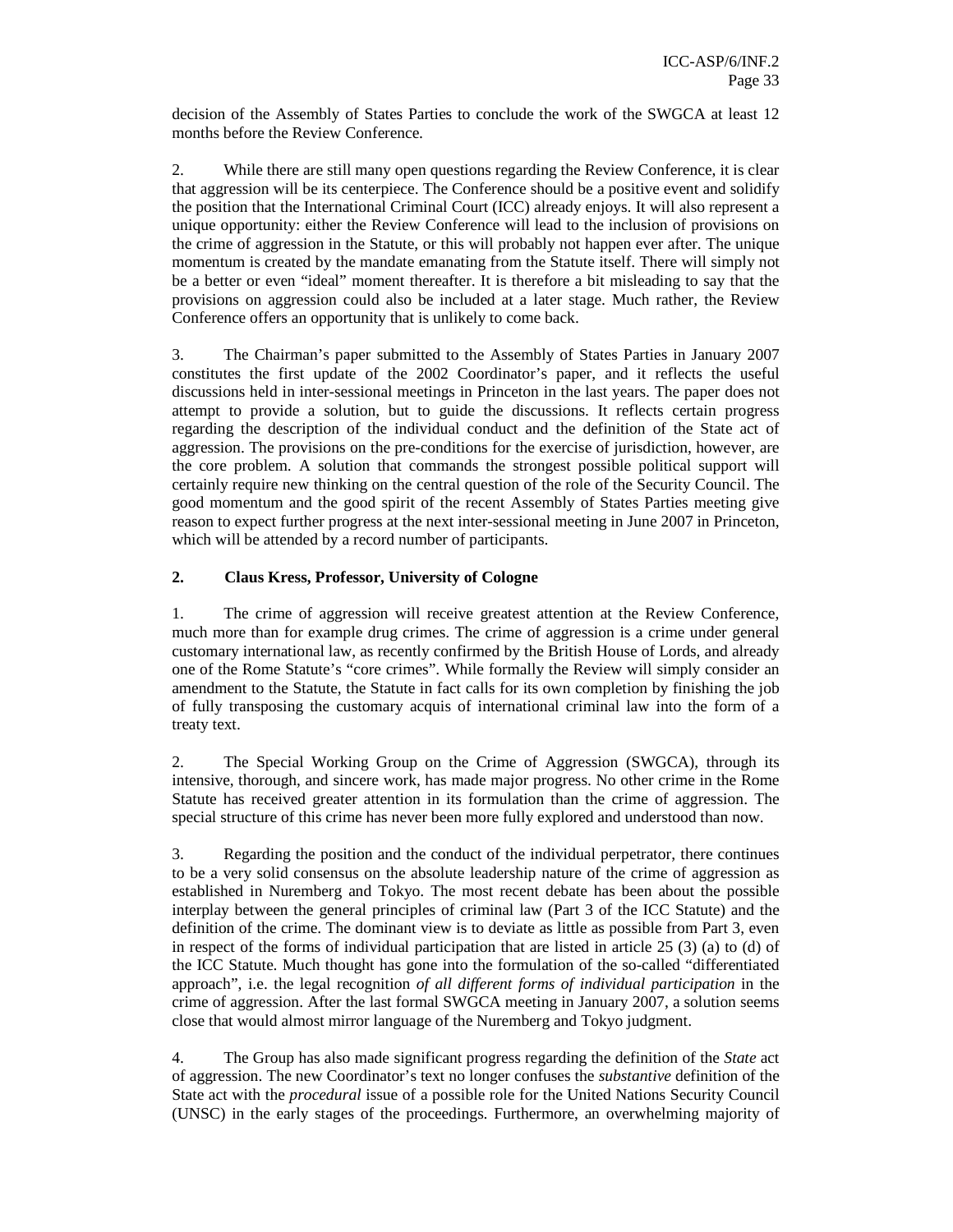ICC-ASP/6/INF.2 Page 34

delegations wish to see the definition based on the annex United Nations General Assembly (UNGA) resolution 3314**.** However, that text cannot be referred to in its entirety, as it was meant to assist the Security Council in its application of Article 39 of the UN Charter. Adjustments are necessary to use this guide to draft a criminal law text to be applied by a judicial body; otherwise there is a risk of creating a conflict with fundamental principles of criminal law. This *caveat* applies, in particular, to articles 2 and 4 of the annex, as well as to one passage in the chapeau of articles 3.

5. There is now a substantial support for including a "qualifier", thus limiting the definition of the State act to those instances of the use of armed force that, by their character, gravity, and scale, constitute a manifest violation of the United Nations Charter. The SWGCA seems fully aware of the reality of the present-day *jus contra bellum*: there is a grey area in the international legal framework, i.e. an area where reasonable international lawyers may legitimately disagree in their assessment of the *lex lata*, depending *inter alia* on how the more recent international practice is seen and weighed. This is fully in line with the overall thrust of the ICC Statute, which confines the Court's jurisdiction to atrocious behaviour that indisputably violates general customary international law. International criminal law is illequipped to decide major controversies about the law on the use of force.

6. The role of the Security Council remains *the* political question regarding the crime of aggression, similar to the jurisdiction issue that was finally settled in the form of article 12 of the ICC Statute. Consensus on this issue can thus only emerge at the very end of the negotiations. It would therefore be mistaken to say that the crime of aggression should be placed on the first Review Conference's agenda only if agreement has been reached before that conference begins. The contrary is true: only the Review Conference itself can provide the procedural framework and the necessary time to make the final choice.

7. Without speculating on what this final choice will look like, it must not be a rule that would subject international judicial proceedings for an alleged crime of aggression to the veto power of each of the permanent members of the Security Council. There is no legal requirement - especially not under Article 39 of the United Nations Charter - to vest the Council with such a role. More fundamentally, this position is based on the minimum requirements of legitimacy in international criminal justice. The political backing of the Security Council in aggression proceedings would be useful, including through a referral under article 13 (b) of the ICC Statute. However, to empower each permanent member of the Security Council to prevent the Court from exercising its jurisdiction over the crime of aggression would fly in the face of the essential aspiration of equal application of the law. France, the United Kingdom, Russia and the United States will recall that the noble promise to ensure equality before the law forms an integral part of their precious Nuremberg and Tokyo legacy.

8. Until the moment in time when the political leadership will finally assume its responsibility, the SWGCA should hopefully eliminate the options to involve the General Assembly or the International Court of Justice (ICJ). At the same time, the SWGCA should bring the key options in line with the different trigger mechanisms under the ICC Statute. In light of the well known practice of the Security Council (e.g., the Council's failure to find an act of aggression even in the case of Saddam Hussein's invasion of Kuwait) there would be extremely limited practical value in the Council's power to refer a situation involving an alleged crime of aggression, if that would require the finding that an act of aggression under Article 39 of the United Nations Charter had occurred.

9. In conclusion, considering the advanced stage of the negotiations within the Special Working Group, there is ample reason to be optimistic and pessimism and scepticism voiced by some might, at times, be meant to operate as a self fulfilling prophecy. While future Review Conferences will consider in particular procedural amendments based on the practical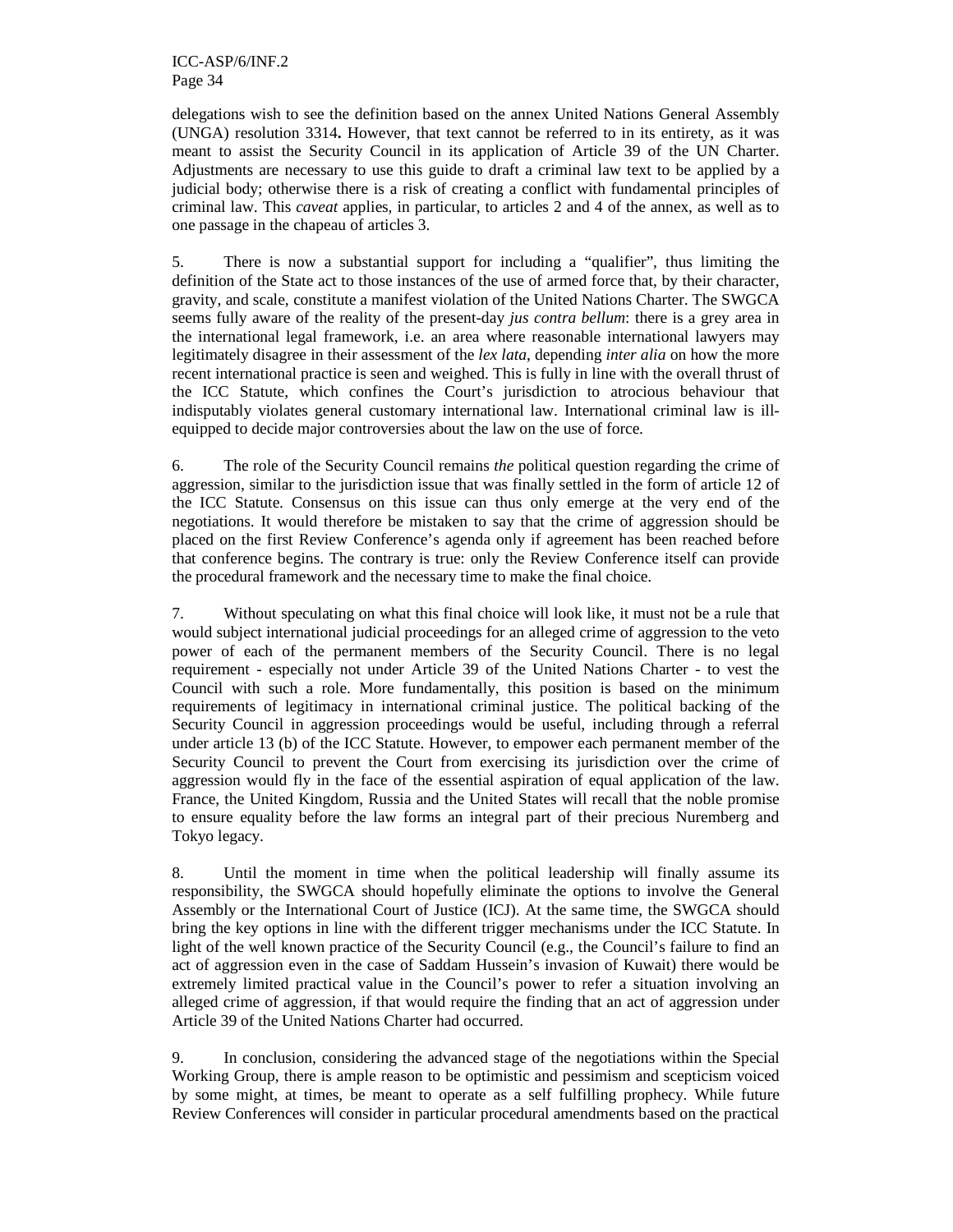experience made by then, for the first Review Conference political leaders should build of the now existing momentum, and should not let pass the historic opportunity to complete the Statute in regard to the crime of aggression.

10. Two principles should guide the final decision-making. First, the substantial definition of the State act of aggression should stay within the legitimate limits of international criminal justice by not exceeding undisputable general customary international law. Second, a special procedural regime that includes a carefully articulated role for the Security Council may well be devised. Such a regime must not, however, defy fundamental principles of international criminal justice and must not, in particular, have the practical effect of placing the permanent members of the Council (and their allies and trade partners) beyond the reach of the law. Adherence to these two principles will require a spirit of compromise from almost all sides. In such a spirit, the Statute's most prominent lacuna can be closed by *consensus* before it turns into a legitimacy gap.

# **E.** *National legislation on individual responsibility for conduct amounting to aggression -* **Astrid Reisinger, Salzburg Law School on International Criminal Law**

1. The International Law Commission (ILC) held that the crime of aggression would not be suitable for domestic prosecution, due to the requirement of a State act. Such domestic prosecutions would violate the principle that one State does not have jurisdiction over another, and would endanger peace and security. The 1996 Draft Code of Crimes against the Peace and Security of Mankind limited jurisdiction over the crime of aggression to an international criminal court, except for the prosecution of a State's own nationals.

2. The Rome Statute relies on the primary responsibility of States to prosecute. In this context, the Special Working Group on the Crime of Aggression (SGWCA) concluded that, once a provision on the crime of aggression was adopted, there would be no need to change article 17 and following of the Rome Statute.

3. Nevertheless, States face difficulties in prosecuting the crime of aggression. Such trials could be seen as victor's justice, in cases where nationals of other States are involved. Or, they could be seen as sham trials where a State prosecutes its own nationals. States might also be unable to exercise jurisdiction due to the "political question" doctrine applied by its courts. There might be practical problems, such as difficulties in gaining evidence from another State. Furthermore, the crime of aggression might not be implemented in domestic law.

4. The result of an analysis of the implementation of the crime of aggression in 90 national criminal codes provides that two groups of codes can be distinguished. Those implementing the crime of aggression as provided by customary international law, and those criminalizing conduct under national law protecting primarily domestic legal values that might include conduct falling under the definition of the crime of aggression. With respect to the latter group it could be asked whether the prosecution of aggression on the basis of such crimes would satisfy the principle of complementarity under the Rome Statute.

5. As for the first group, 25 out of 90 criminal codes analyzed have provisions implementing the crime of aggression or crimes against peace. Some refer to war of aggression, some simply to war or aggression and others to the beginning of an armed conflict. These crimes are generally found in chapters that deal with the protection of international legal values and also implement other crimes under international law.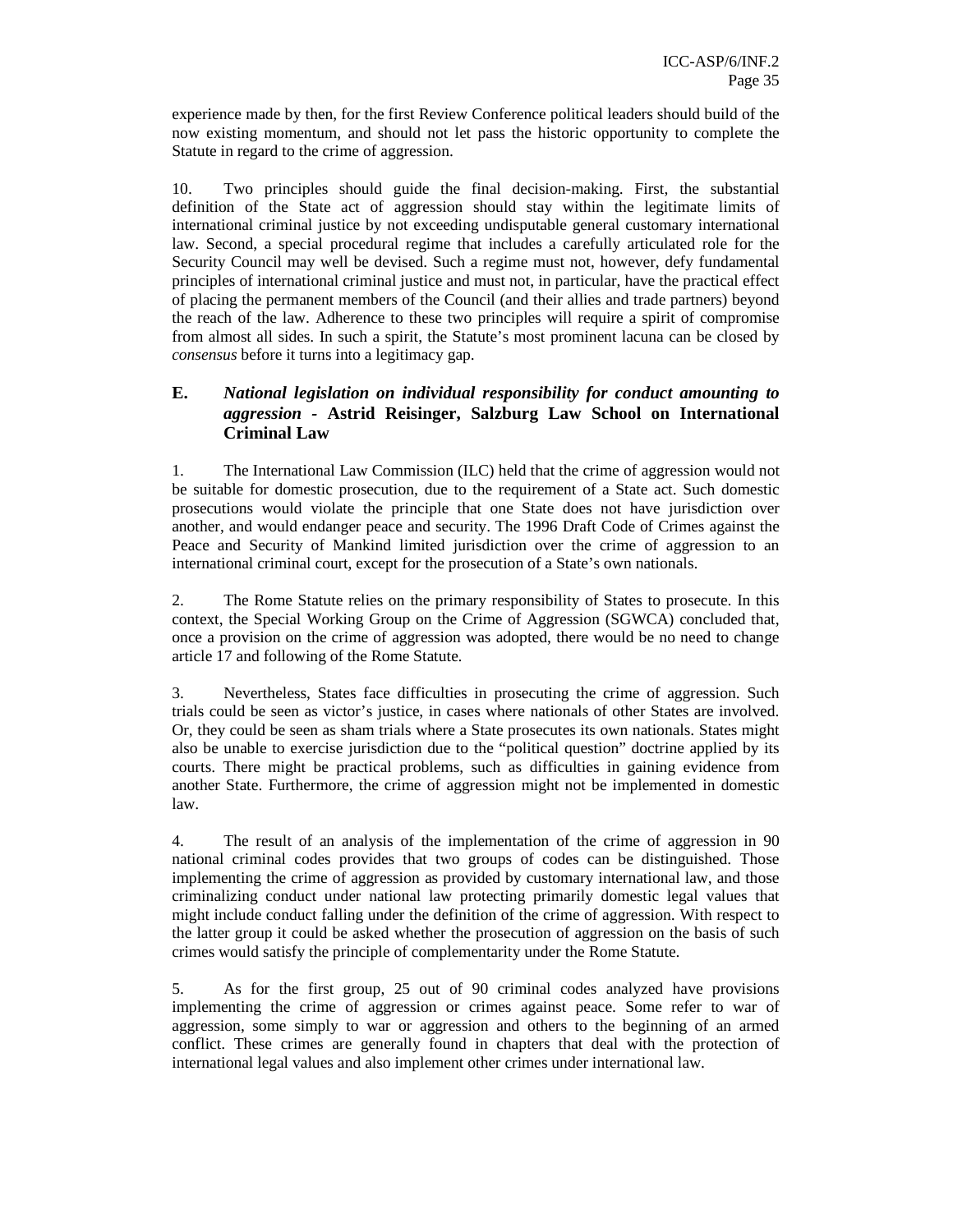6. Almost all of these codes apply a definition shaped after the precedent of the Nuremberg Charter, referring to the "planning, initiating, preparation or execution" of an act or war of aggression. Despite this terminology, which relates to different modes of participation, the general parts of the relevant criminal codes do indeed apply. The SWGCA also discussed the need to exclude the application of article 28, paragraph 3 of the Statute for the crime of aggression. Some codes go further, and also refer to "instigation", "public incitement" and "propaganda" of a war of aggression.

7. The act of aggression itself is usually defined by simple reference to war of aggression or aggressive war. In one instance reference is made to armed conflict or military operations. In two cases (Estonia, Latvia), reference is also made to war in violation of international agreements and assurances. There is only one code in which the threat of aggression is included (Estonia). The problem of interpretation of these codes without a precise definition of aggression is usually addressed by reference to international law, in particular to United Nations General Assembly resolution 3314. Some commentators, however, point to problems with the principle of legality. Only one code (Croatia) provides for a definition of the act of State, using a generic definition, which incorporates some of the acts listed in resolution 3314.

8. The leadership element is usually not expressly contained in the definition in national law. Thus, this notion has to be interpreted in accordance with international law. Since the crime under customary international law contains the leadership element, it is likely that it would be implemented under domestic law as well. At least one code, however, does not limit the circle of possible perpetrators of the crime of aggression to leaders and organizers (Croatia).

9. In four instances States have implemented universal jurisdiction for the crime of aggression. Other States usually apply the classical forms of jurisdiction, such as the territoriality principle, or the active or passive personality principle.

10. The second group of crimes protects mainly national legal values: the existence of a State, its foreign relations, its independence and sovereignty. In some cases national provisions punish the preparation of a war of aggression (e.g. Paraguay, Germany) in which the State itself is supposed to participate as an aggressor. Other States criminalize conduct such as hostile acts against another State, suitable to cause the danger of war or armed intervention against itself. From the definitions it appears that such hostile acts are not intended to reach the threshold of the international definition of a crime of aggression. But, more severe cases are not excluded. The issue can be compared to the discussion with regard to genocide or crimes against humanity, where it can be questioned whether it is enough for a State under the principle of complementarity to prosecute acts amounting to a core crime, e.g. for murder. In most cases those hostile acts require specific intent to cause danger of war, and in some countries these acts are required to be carried out without the consent or against the will of the government. The last type of crime seems unlikely to serve as a basis for national prosecution of the crime of aggression, even if the conduct in question was serious enough. Since such conduct cannot be attributed to a State, it would fail the test of establishing an act of aggression, as required under the international definition of a crime of aggression.

11. In conclusion, it is noteworthy that there are a number of States that have implemented the crime of aggression in their legislation. The definitions are usually rudimentary, and national commentators often see them as not satisfactory under the principle of legality, while they are presumed to be interpreted in accordance with international law. The discussions in the SWGCA will have an impact on the interpretation of these national laws. The leadership element is not contained in national laws, but may apply via international law. Finally, there is little jurisdictional activity on the crime of aggression: no prosecution of a crime of aggression under these national laws has been reported.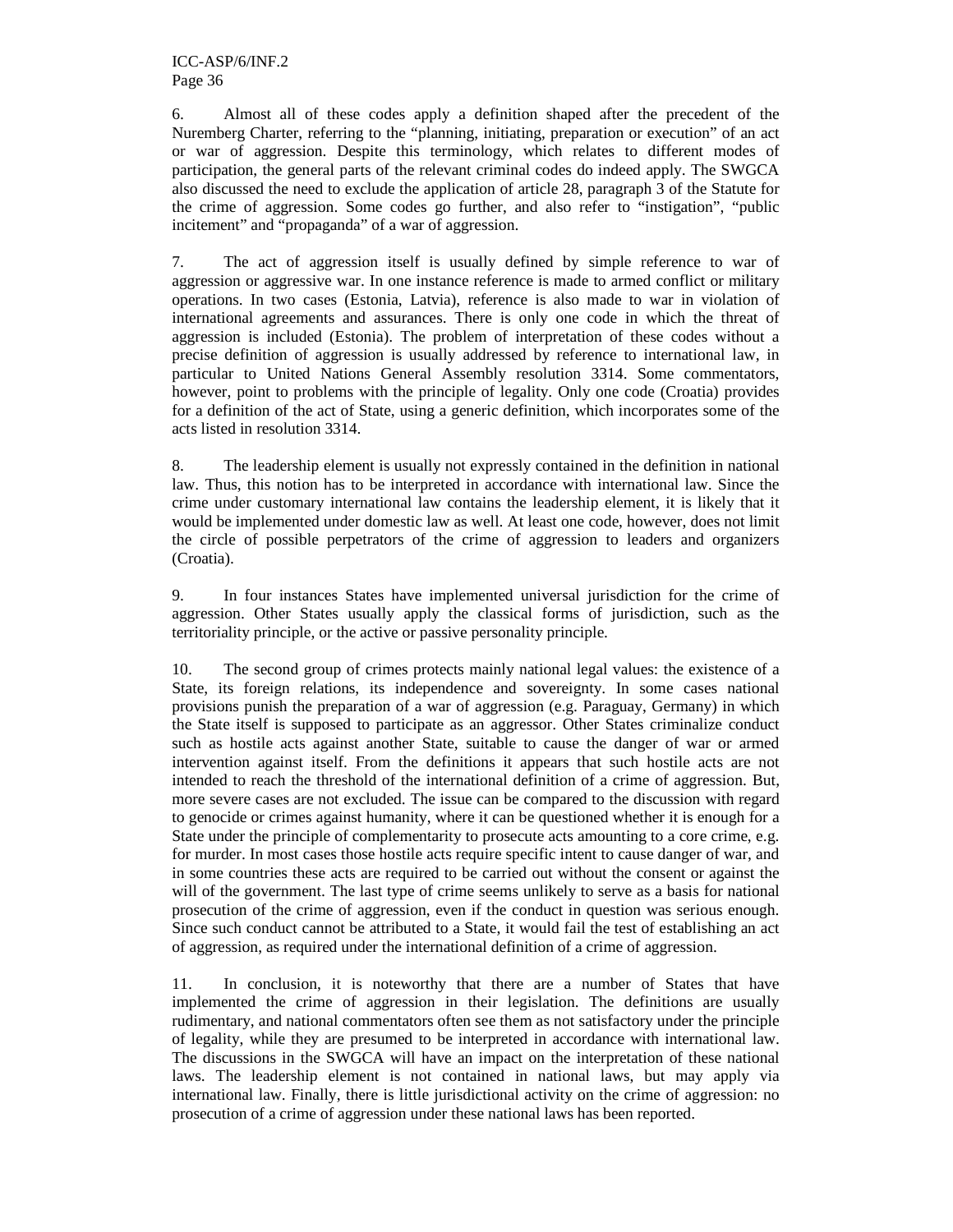## **F.** *The principle of complementarity under the Rome Statute and its interplay with the crime of aggression -* **Pål Wrange, Counsellor, Foreign Ministry, Sweden**

1. The principle of complementarity was not embraced by everyone when it entered the Rome Statute: many saw it as a way of weakening the Court. However, there is now broad agreement that the principle is a necessary and useful feature of the Statute. The principle of complementarity provides the connection between national and international jurisdictions. The most important effect of a future provision on the crime of aggression might not be prosecutions in The Hague, but prosecutions, and the threat of prosecutions, in domestic courts.

2. The Special Working Group on the Crime of Aggression (SWGCA) discussed the principle of complementarity with regard to the crime of aggression only informally during one meeting, and the general feeling was that there was no need for any special provisions on complementarity. However, the issue is not unproblematic.

3. Domestic prosecutions for the crime of aggression can be envisaged in three scenarios: (1) There is a provision on the crime of aggression and the International Criminal Court (ICC) is ready to exercise jurisdiction, but a domestic process is under way; (2) there is a provision on the crime of aggression that provides that the Court can exercise its jurisdiction only after a decision by the United Nations Security Council or some other body, and no such decision is forthcoming; (3) there is no provision in the Rome Statute.

4. Domestic institutions (judges, legislators) would face a number of problems under each of these scenarios, and several issues would come up: sovereignty or legal policy related bars, such as the act of State doctrine or the political questions doctrine; the question of universal jurisdiction or other grounds to prosecute a foreigner for the crime of aggression; the possibility that domestic courts would wait for a decision by the Security Council; and the question whether the crime is sufficiently clear in international law.

5. Scenario 1. The International Criminal Court is ready to exercise jurisdiction, but national authorities are seized of the case. The Court would have to consider whether the domestic proceedings would be an obstacle to admissibility, under the principle of complementarity. These issues would by and large be the same as with other crimes.

6. At the domestic level, there would be certain difficulties, such as the question of immunities of foreign leaders. Procedural immunity is enjoyed by some types of officials as long as they hold office, and it will prevent a State from prosecuting, even for international crimes (International Court of Justice (ICJ), *Arrest Warrant Case*). While immunity does not apply before the International Criminal Court, the renunciation of immunity inter partes in the Rome Statute probably does not have an effect on domestic prosecutions. Domestic jurisdictions might also apply national immunities protecting officials from prosecutions before their *own* courts. Such domestic immunity would however not be a valid excuse to not prosecute in cases falling under the Rome Statute.

7. The act of State doctrine might also be invoked to shield a leader from prosecution, based on the principle that one sovereign should not sit in judgment of another one (*par in parem imperium non habet)*. The doctrine applies mainly to acts committed within the territory of the prosecuting State, but the decision to initiate an act of aggression would most likely be made in a foreign State, with effects abroad. In some jurisdictions it has also been held that the doctrine does not apply to violations of jus cogens. Furthermore, the political questions doctrine, or "executive privilege", might be invoked.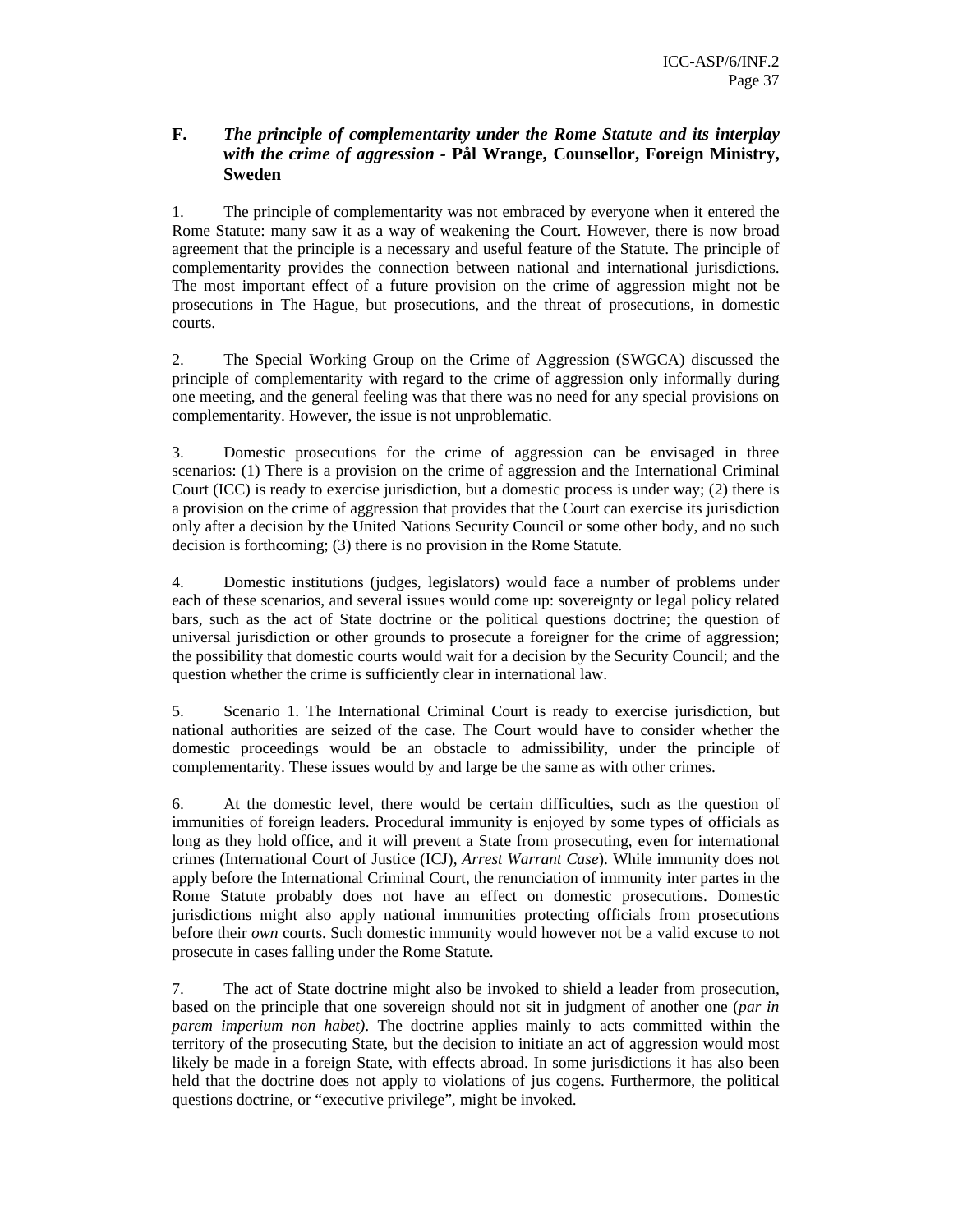8. Some arguments can be made against the application of these doctrines with respect to the crime of aggression. The assertion that the crime of aggression is the most politically charged crime might speak against national prosecutions. If, however, there would be an international decision (International Criminal Court, United Nations Security Council) that an act of aggression has occurred, domestic prosecutions would bear less of a burden. Recent cases furthermore suggest that the act of State doctrine should not be a bigger hurdle for aggression than for genocide, which is equally politically charged. Recent cases of genocide have a clear State nexus.

9. Scenario 2. The Court cannot exercise jurisdiction, because a required pre-condition such as a decision by the Security Council or some other organ – has not been met. The issue of complementarity would not arise, since the Court would not be able to exercise jurisdiction. Instead, domestic courts might be "complementing" the Court.

10. The above mentioned issues on domestic prosecution would be relevant here too, such as immunities, the act of State doctrine and the political questions doctrine. In addition, the question of jurisdiction will be more prominent. Politically, the prosecution will be more controversial, and it is therefore more likely that legal arguments will be produced to challenge jurisdiction under this scenario, even though there is no legal difference between the first and the second scenario in this respect.

11. Article 8 of the 1996 Draft Code of Crimes against the Peace and Security of Mankind limited jurisdiction over the crime of aggression to the International Criminal Court and the home State of the aggressor. However, article 8 does not build on existing State practice and hence does not seem to codify existing international law. In particular, States victims of aggression could base prosecutions on the principle of territoriality, or on the principle of security (jurisdiction over crimes that affect national security).

12. Many commentators believe that the crime of aggression already is an international crime with individual responsibility, and that courts therefore may judge a national of a foreign State for that crime, even under universal jurisdiction. National courts would probably invoke the Nuremberg precedent, but it remains unclear if universal jurisdiction exists.

13. Would the role of the United Nations Security Council be relevant for domestic jurisdictions under this scenario? Many States would probably not feel duty-bound under international law to wait for a decision by the Council. The Nuremberg precedent did not rely on the Security Council. However, some States have held that a prosecution for a crime of aggression requires a prior determination of the State act of aggression by the Council in accordance with Article 39 of the Charter. The (disappearing) view that the Security Council determination is part of the definition itself implies that the Council's role affects the substance of the crime. More recently, that role has generally been considered to be a procedural precondition. In any event, it would be difficult to argue that current international law requires a Security Council decision as a procedural precondition for States to prosecute the crime of aggression.

14. States might, however, unilaterally take a cautious approach, due to a perceived need of political legitimacy through the backing of the Council. The result of the discussion of scenario 2 would thus be that it is highly unlikely that domestic jurisdictions would feel prevented by international law from prosecuting the crime of aggression, but national actors might want to exercise restraint.

15. Scenario 3. The International Criminal Court can not act, for lack of a provision in the Statute. This corresponds to the current situation. Despite the lack of an agreed definition in the Rome Statute, the crime of aggression is indeed a crime under international law, as was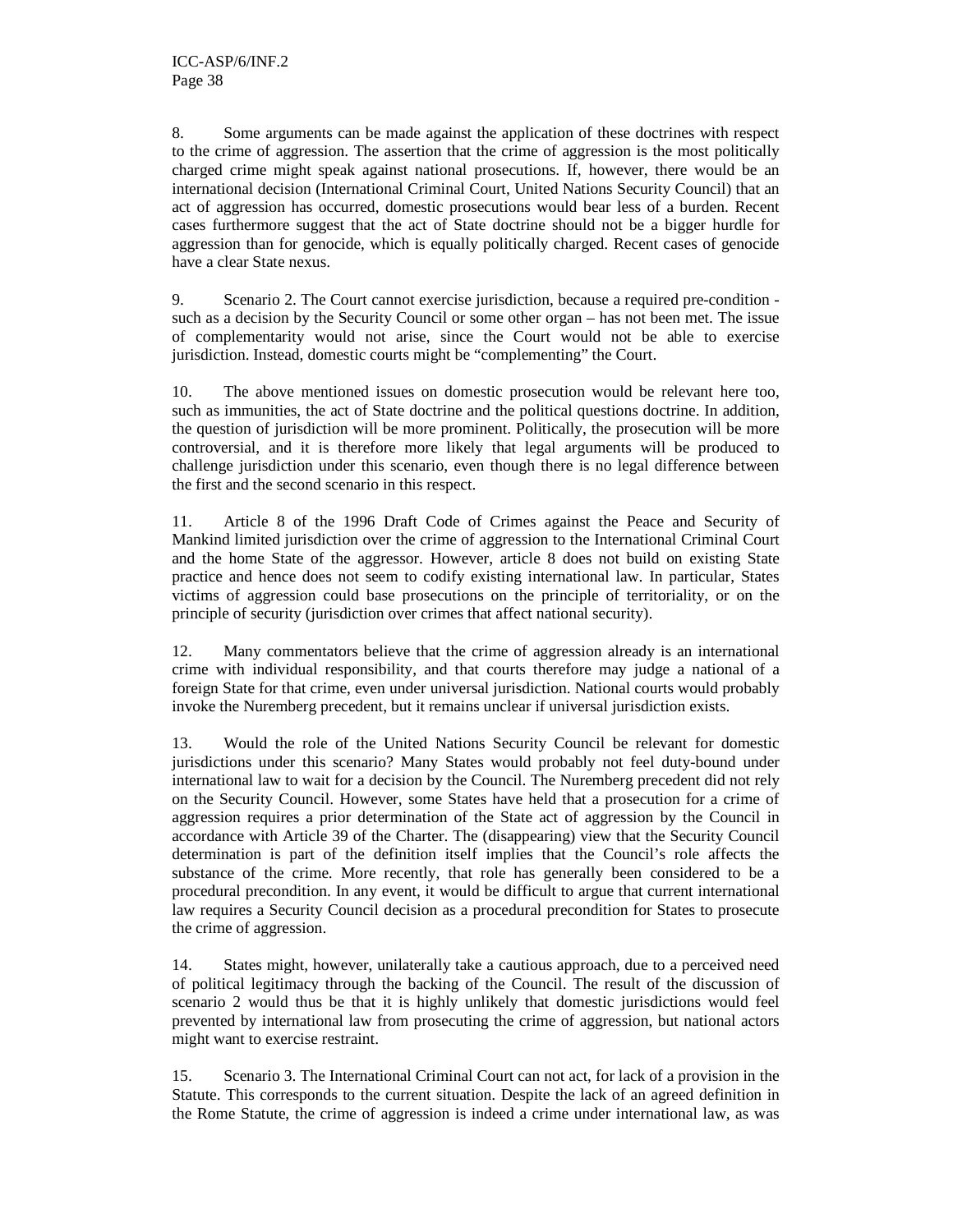recently confirmed in a judgment by the House of Lords. Nevertheless, there is a need to clarify the definition of the crime, as years of negotiation have shown. Is every illegal use of force an act of aggression, or is there a certain threshold? Is only traditional military action included, or should the definition be open to other means, such as computer network attacks? Domestic legislators and judges could however safely proceed from the Nuremberg precedent, which covers the core of the crime. States might therefore feel free to prosecute. The same conclusion would apply in the scenario where the Rome Statute contains a provision on aggression, but the investigation would not yet have been triggered by the Security Council.

16. In conclusion, many of the problems associated with domestic prosecution of the crime of aggression are not unique to that crime. However, some of them are more acute, due to the strong link between the individual accused and the State. It is often questioned whether it would be prudent to incorporate the crime of aggression in national legislation, and indeed caution should be even greater in the domestic than in the international arena. The Security Council could provide political backing to domestic prosecutions, but would not be able to provide legal guidance. The only viable alternative is thus to let the International Criminal Court do the job. Controversial cases are sometimes better dealt with in an international court. And even though national prosecutions will be carried out professionally, oversight and legal guidance by the Court can be useful. As a consequence, it appears ever more important that States Parties agree on a definition of the crime of aggression, and on a provision allowing the Court to exercise jurisdiction. This would give the International Criminal Court an opportunity to perform its guiding role.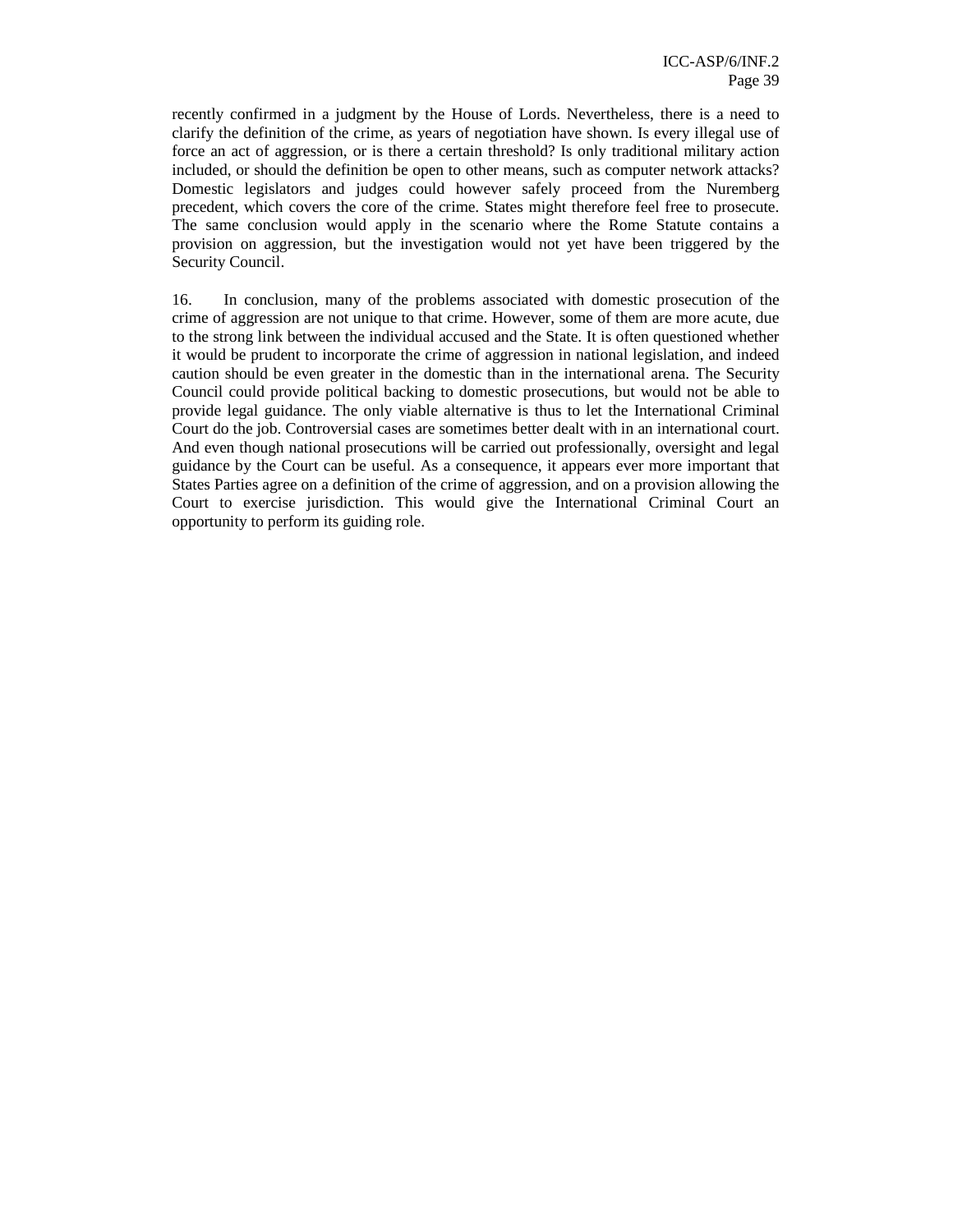## **Part IV - The Experience of international criminal jurisdictions and their contribution to the development of international criminal law**

## **A. Investigation on International Crimes**

**Chair: Carla del Ponte, Chief Prosecutor, International Criminal Tribunal for the former Yugoslavia** 

### **1. Carla del Ponte, Chief Prosecutor, International Criminal Tribunal for the former Yugoslavia**

1. In the course of its fourteen years of existence, the International Criminal Tribunal for the former Yugoslavia (ICTY) has made important contributions to the development of international criminal justice and to the end of impunity. It has ensured that international criminal justice remains high on the agenda of the world's leaders.

2. As the ICTY is currently executing its completion strategy, its activities will be downsized in the coming years. Some fugitives, most notably Mr. Karadžić and General Mladić, remain at large. Yet even if they continue to be at large after 2010, they cannot escape justice and will still be tried at the ICTY. There are several challenges which the ICTY has faced in its activities so far.

3. *The complexity of international investigations*. The ICTY's investigations have been conducted in a very complex environment. There are certain similarities with investigations at the national level, such as similar investigative tools, but international investigations face unique challenges. No police or enforcement agent is at the disposal of the ICTY, and it works with a combination of common and civil law systems.

4. At the conception of the ICTY, very few tools were available from its Statute. The Statute stipulated what the ICTY could do, such as initiate investigations and collect evidence, but it was silent as to how those tasks were to be carried out. From the beginning, the ICTY has been heavily reliant on State cooperation, including from States who were hostile to its mandate.

5. When the ICTY was set up, war was still raging in the former Yugoslavia, which led to practical and operational difficulties. The ICTY was tasked with investigations on massive events over wide geographical areas and a host of actors: State officials, army officials, military police, paramilitary groups and armed militias. This led the ICTY to involve experts in the areas of military, political and criminal science. The experts are at the disposal of the ICTY, and present invaluable in-house expertise for the Tribunal.

6. *Engaging experiences and qualified personnel.* In its set-up phase the ICTY encountered difficulties to attract experienced and qualified personnel, particularly lawyers and investigators, and thus relied, during that phase, on gratis personnel seconded by States. The quality of an investigation is, to a large extent, contingent upon the quality of the investigators, who must also be chosen not just on their technical skills but also on the basis of their ability to respect the local customs. It also struggled with financial difficulties, and a growing pressure to perform evidence gathering expeditiously. The ICTY is currently staffed with competent and experienced personnel. However, as the Tribunal downsizes its activities, once again the ICTY may have to rely on seconded staff from States. One idea which merits attention is the establishment of a roster, to be maintained by the Secretariat, of experienced analysts, judges and lawyers to continue to be at the disposal of the ICTY.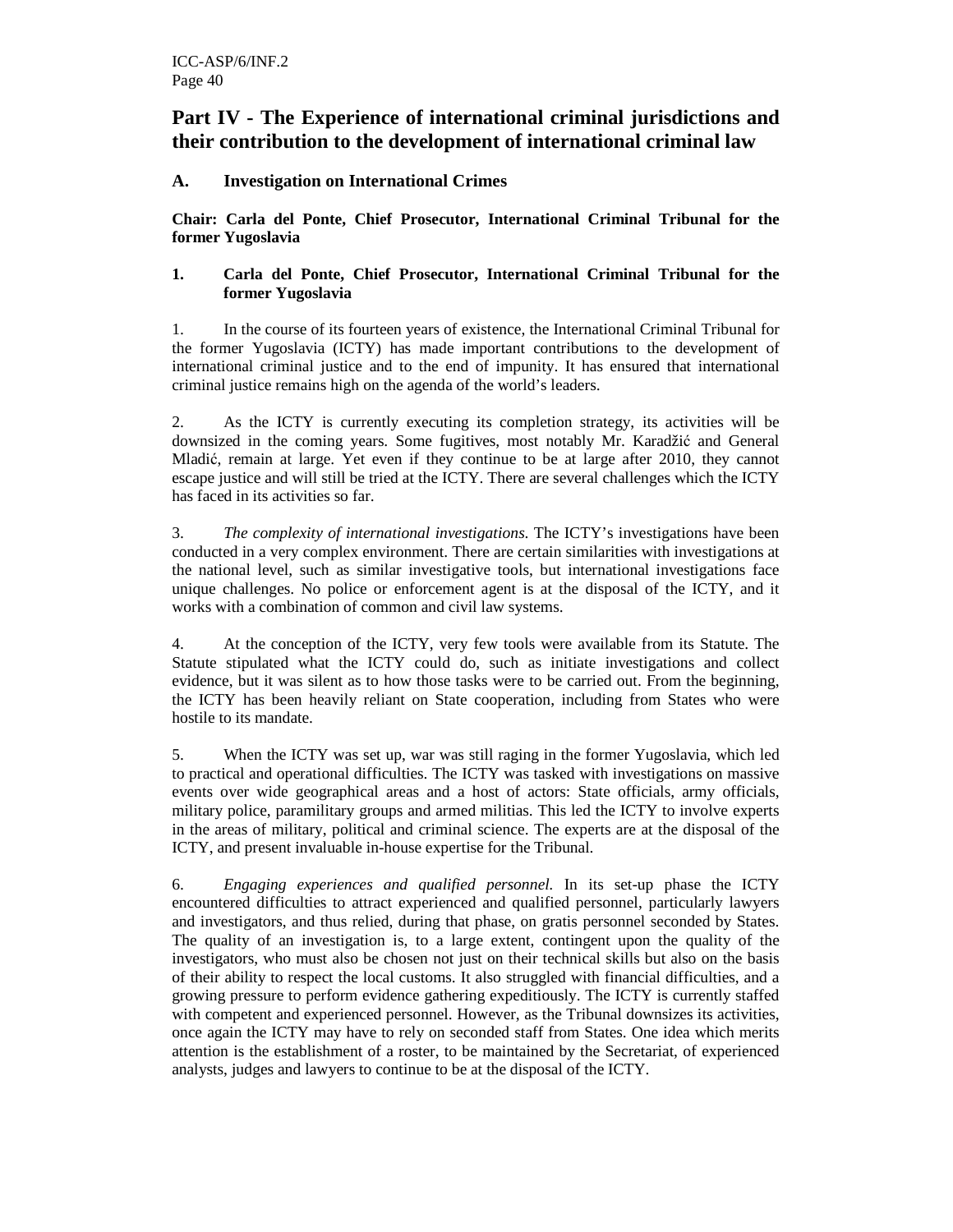7. *Collecting evidence.* For the ICTY, gathering evidence means that its procedures are executed after the facts of the crime. Prosecutors might not be welcomed by States to conduct the investigations. The investigations started at a long distance from the original crime scenes: information was collected from refugees, victims, witnesses, non-governmental organizations, relief organizations, States, and national and international media. However, it was vital for investigators to carry out their work on-site. For Bosnia, much information was collected from the multi-national North Atlantic Treaty Organisation (NATO) force. In Kosovo, investigators executed on-site exhumations. A lot of documentary evidence has also been collected: over 7 million items are currently in the ICTY's evidence management systems. Investments in evidence and intelligence systems are thus crucial.

8. *The protection of threatened witnesses.* Some witnesses come under serious threats, if they testify at the Tribunal. This is especially the case for inside witnesses. The ICTY uses pseudonyms, face and voice distortion, relocation and insertion into domestic witness protection programs to protect witnesses. However, as with many operations at the ICTY, this is heavily dependant on State cooperation. Witnesses may have criminal backgrounds, leading many States to be hesitant to include them in their domestic witness protection programs, despite the fact that such testimony might be vital for a case. The establishment of an international body in charge of a witness protection program for all international tribunals and courts, which could count on the assistance of States to execute the protection, would be most helpful in easing the burden faced by courts and tribunals in this field.

9. *The selection of suspects.* The prosecution of all crimes committed in the former Yugoslavia was clearly impossible for the ICTY. The jurisdiction of the Tribunal, according to United Nations Security Council resolution 1503, was to concentrate on those most responsible for the violations of international humanitarian law or those with the highest level of responsibility. Cases of lower ranking responsible persons would be transferred to national courts in Bosnia.

10. *Cooperation with the ICTY.* State cooperation is essential for the gathering of evidence and securing the custody of suspects for the ICTY. Unfortunately, State cooperation has not always been adequate. Under rule 7 *bis* of the Rules of Procedure and Evidence, the ICTY can refer a case of non-compliance to the Security Council and such a referral was last made in 2004. Several non-judicial measures to ensure the cooperation of States have proven more effective. Incentives for cooperation are offered in many forms. For instance, tracking teams are present in field offices to monitor a State's attempts to arrest a suspect. Milosevic was transferred to the ICTY in The Hague after substantial United States and European Union pressure. The European Union has stated that full cooperation with the ICTY is a condition for Serbian and Croatian membership in the Union. This has been a very strong incentive, and the European Union is thus urged to stand by its principled position.

11. Concluding, much has been achieved by the ICTY in the area of developing international criminal justice and ending impunity. Facing its challenges, the ICTY has been one of the stepping stones of international criminal justice. Its experience and knowledge should benefit future generations of international tribunals and courts, including the International Criminal Court, the Special Court for Sierra Leone and the Extraordinary Chambers in the Courts of Cambodia to end impunity throughout the world.

### **2. Hassan B. Jallow, Chief Prosecutor, International Criminal Tribunal for Rwanda**

1. The importance of State cooperation was emphasized, particularly as regards the locations of suspects and witnesses. In the case of the International Criminal Tribunal for Rwanda (ICTR), there had been a considerable amount of success in that regard.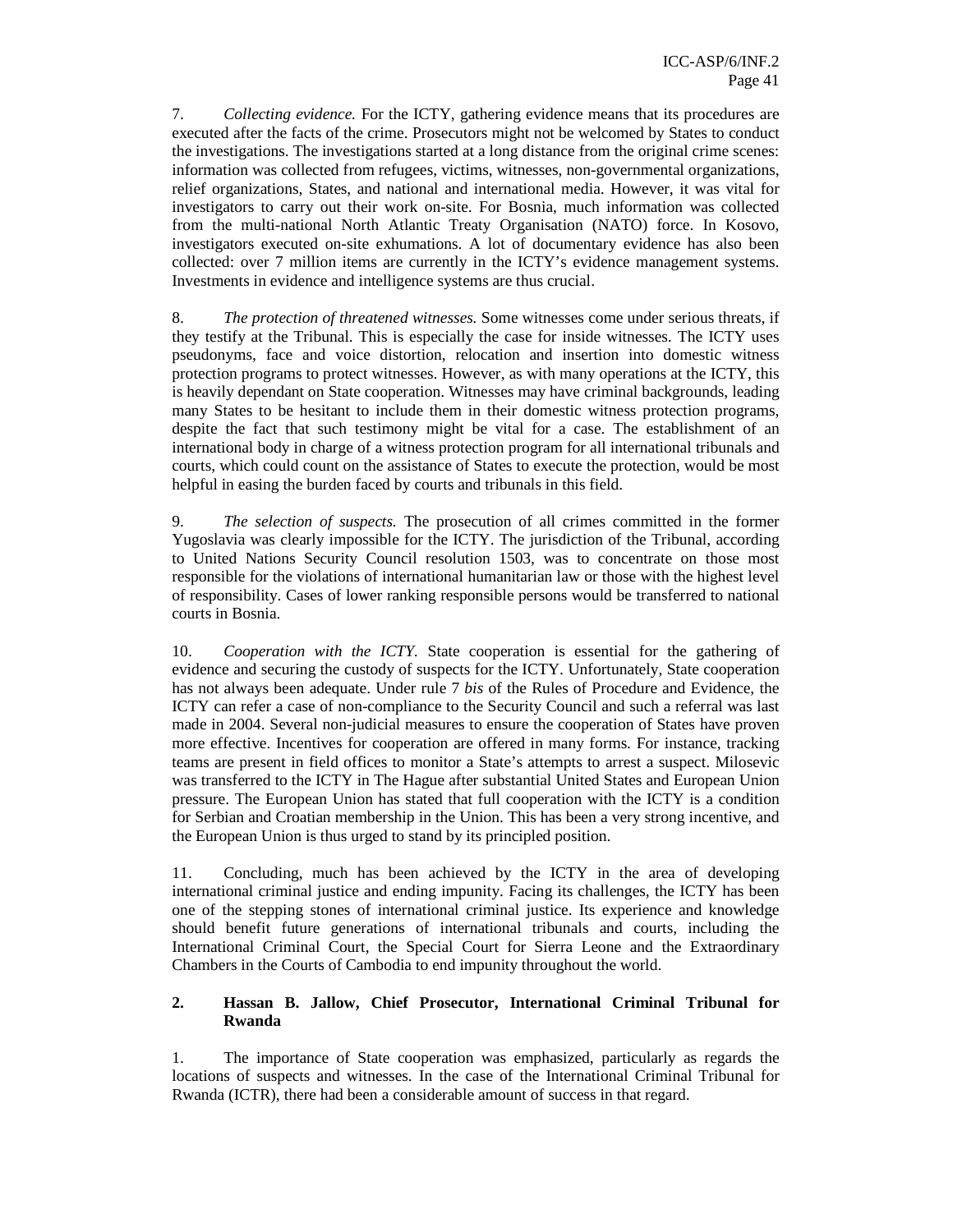2. International criminal justice is a feasible option for the international community, but the work is still in progress. Experiences from the activities of ad hoc tribunals need to be identified and documented in order to improve the possibilities for the International Criminal Court to function efficiently.

3. The ICTR is in line with the targeted timings of its completion strategy.

4. The initial challenge of the investigation work at the ICTR was the lack of professional investigators. The employed staff did not have experience in investigatory work, thus they were learning as they worked.

5. The second main challenge was the lack of documentation in the cases and hence the necessity to base cases on oral evidence. The strong reliance on witnesses raised the following problems to be solved by the ICTR: practice of witness recording; handling witness intimidation cases; language issues; cultural sensitivity issues; practice of assisting witnesses and victims with welfare; protection of witnesses and their dependents; pre-trial delays; maintaining contact with witnesses until the start of the trials; international cooperation for witness protection, especially for insider witnesses and their dependants.

6. The international community had supported the ICTR in arresting about 60 fugitives and in bringing to the court over 2000 witnesses from more than 40 countries. States had supported the ICTR with the transportation and the security issues of all these individuals.

7. Regarding documentation evidence, States had been less willing to provide full support. In many cases the documentation disclosed to the ICTR was conditioned to information and investigation purposes without allowing it to be used in the trials.

8. There are still 18 fugitives, partly due to failure of States to cooperate with the ICTR, and partly due to the fact that the fugitives hide in territories outside of States' control or in "failed" States. Some will have their cases referred to a national jurisdiction. For those whose cases are not, arrangements will have to be made for their prosecution.

9. As oral evidence was the main source of evidence, establishing an efficient witness protection program had been crucial, and it was highlighted the need to ensure the continuous liaison with witnesses. In addition to maintaining a regular contact, the ICTR had been faced with the need to provide them some basic support. Besides protecting witnesses' lives, there was a need to consider health, especially as HIV/AIDS was a serious problem in many cases. Until 2005 such aid could only be provided to witnesses which had been identified as such and called to proceedings in trial. The program had since been extended to all witnesses but funding was not yet fully available for that purpose.

10. Cultural sensitivity was also an imperative in order to obtain information from witnesses. Especially in cases involving sexual violence offences, local elements had to be incorporated in the investigation process as communication with the witnesses was very sensitive. The gender perspective also had to be considered as most witnesses were women who also turned out to be victims as well.

11. The remaining challenge was to hold those in senior positions responsible. This is solely possible with a continued State cooperation, which should however also extend to the support for protecting inside witnesses, as well as their families and dependents. These inside witnesses are crucial for a successful prosecution against the senior decision makers.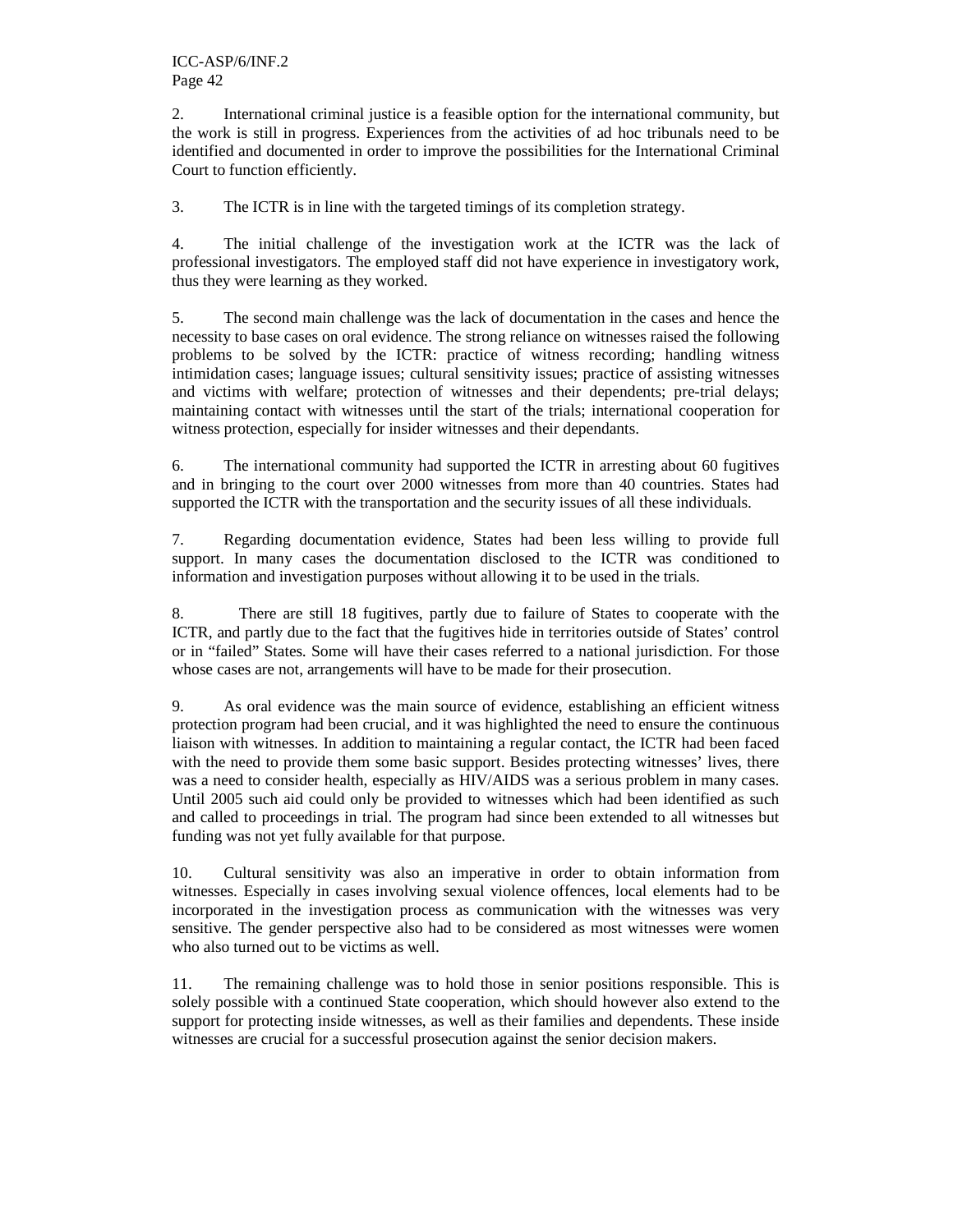#### **3. Alfred Kwende, Investigation Unit, International Criminal Tribunal for Rwanda**

1. Successful prosecutions depend on good investigations. The Investigations Unit of the International Criminal Tribunal for Rwanda (ICTR), based in Kigali, has faced several challenges in pursuing its mandate with regards to the 1994 genocide where over a million persons perished in a period of 100 days.

2. A lack of competent and experienced staff was one of the most important difficulties faced in the beginning. Experienced and qualified investigators were needed to interview witnesses and victims and to track down suspected perpetrators of the Rwandan genocide. The only investigators available required a substantial amount of on-the-job training, especially since those subject to recruitment had scant knowledge of how to deal with cases involving mass deaths. At the same time, the international community and the Tribunal in Arusha were expecting expeditious results.

3. During the investigations, Rwanda was still characterized by a high amount of political tension. High rank perpetrators often fled Rwanda after the 1994 genocide to Cameroon, Kenya and Zambia. Investigators often needed military escorts to conduct interviews with witnesses and victims. This often led to a feeling of intimidation, which did not help the investigations.

4. The investigations that were conducted in Rwanda were initially target-based, instead of crime-based. Information was gathered from non-governmental organisations and relief organizations that were on the ground during the genocide, which was executed by a host of actors with direct or indirect responsibility: government officials, armed groups, paramilitary groups, militias and private citizens.

5. Teams were employed to keep track of those most responsible for the planning and execution of the genocide. Investigations continue to be target-based, and targets are prioritized on the basis of the actual influence they had during the time of the genocide.

6. The Investigation Unit started working with guidelines and manuals for investigators, outlining basic instructions to carry out missions and interviews with witnesses and victims. Proper techniques were needed to uncover evidence that was buried deeply in the memories of victims, especially when it concerned sexual violence. Victims might have remarried, and bringing up sexual violence from during the time of the genocide was a sensitive subject. Physical evidence and documentary evidence was hard to come by. However, the ICTR is currently experiencing good cooperation with the Rwandan government to secure documentary evidence through formal channels.

7. As witnesses represent a precious source of knowledge for the ICTR, they should be treated accordingly, and the Investigation Unit has to perform a good system of witness management, assisting both court witnesses as well as potential witnesses who have not been identified for a specific trial. The ICTR maintains a database with the list of witnesses, including any problems, especially health related ones, which they may face, and it has contacts with witnesses on a quarterly basis. In the case of health conditions, victims and witnesses have, in recent years, received assistance from the Tribunal. Furthermore, the Investigation Unit has gone to great lengths to ensure the continued availability of witnesses for future proceedings.

8. As for the reliability of translators, the ICTR uses different ones for a second phase in order to ensure their effectiveness.

9. As regards the arrest of suspects, the cooperation of States is vital. The ICTR endeavours to be present so as to ensure that all the rules are followed and that the evidence is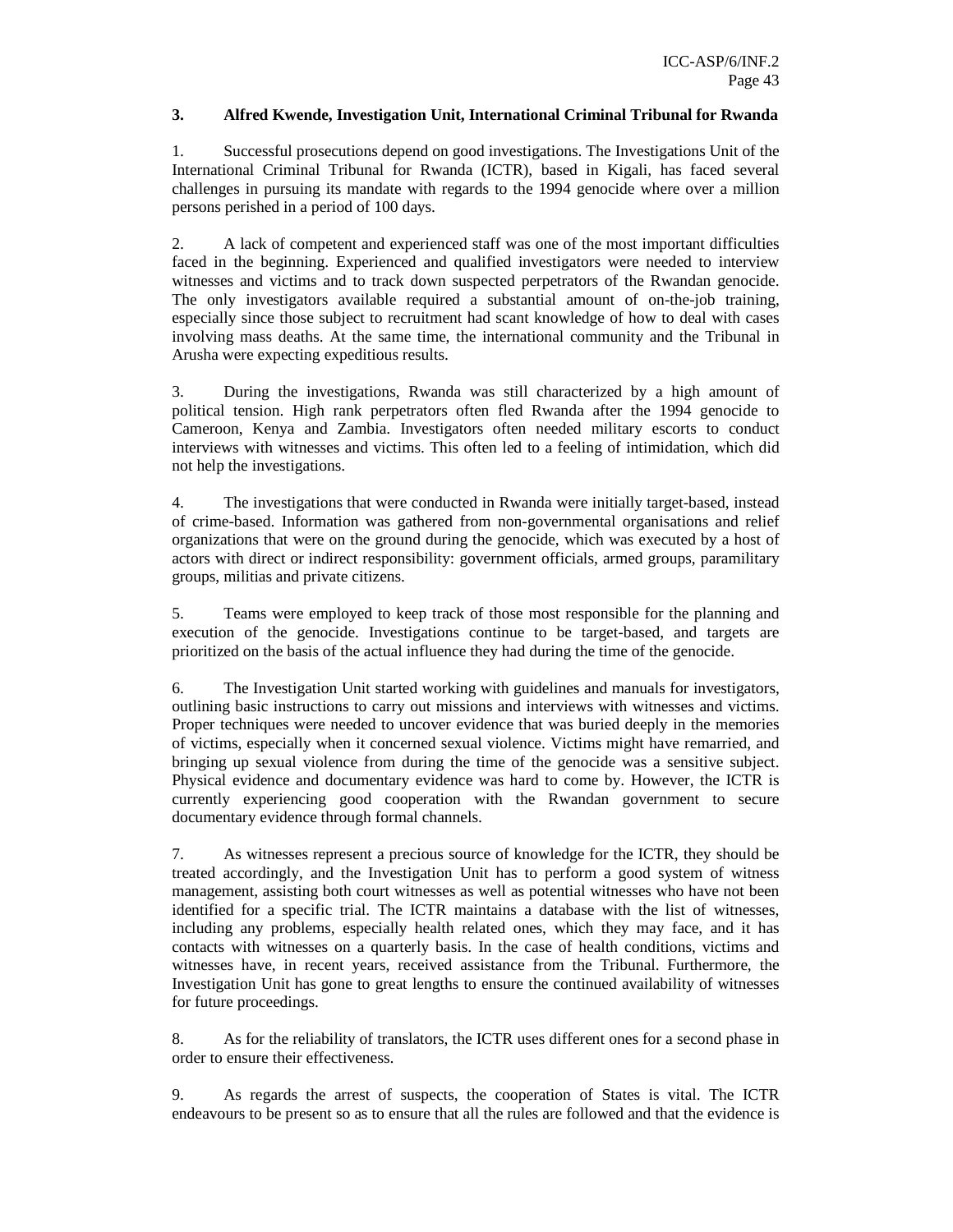duly collected for use at trial. In this connection, it is important to also ensure the security of informants.

## **4. Stephen Rapp, Chief Prosecutor, Special Court for Sierra Leone**

1. *Differences between the Special Court for Sierra Leone and other ad hoc international tribunals.* The SCSL is a new hybrid model that started its work in 2002. The main differences from other ad hoc international tribunals include the following:

- The judges are appointed by the UN Secretary General and the President of Sierra Leone;

- Its funding comes from voluntary contributions made by national governments rather than UN mandated assessments. Although this has forced the SCSL to survive on a tight budget, it has had the advantage of relieving the SCSL of United Nations personnel rules, allowing it to accept persons seconded from national governments and to make greater use of short-term contracts;

- The SCSL mandate is to prosecute those bearing the "greatest responsibility." This has limited the number of indictees. In 2003, the Prosecution achieved confirmation of indictments against all of the 13 persons charged at the SCSL, including Charles Taylor. This occurred before there was adequate judicial personnel onboard. In fact, it was not until 2005 that a second Trial Chamber was appointed.

- The SCSL is located at the place where the crimes were committed, and more than 60% of its staff is from Sierra Leone;

- The outreach program is carried out by 14 district officers around the entire country; in 2006 they conducted more than 500 meetings to explain the work of the SCSL to the public and provided information to civil society (NGOs) to be shared at thousands of places and events.

2. *SCSL indictments.* The report of the Sierra Leone Truth and Reconciliation Commission determined that most of the greatest human rights violations/crimes were committed by:

- Revolutionary United Front (RUF/Sankoh), the group that started the conflict with an invasion from Liberia in 1991 and remained active until 2002;

- Armed Forces Revolutionary Council (AFRC), a group of former soldiers of the Sierra Leone Army that took power in a *coup d'etat* in May 1997 and invited the RUF to rule with it in a *junta*. Following the overthrow of the junta in February 1998, the AFRC allied with the RUF in the bush in a brutal campaign to regain power;

- Civil Defence Forces (CDF), consisting mostly of *Kamajor* traditional hunters, they fought on the side of the elected government but allegedly committed atrocities against civilians.

3. The prosecution has issued 13 indictments against members of these groups. In each case only those with greater responsibility have been indicted.

4. *Other issues at stake.* One difficulty is that the victims speak a variety of local languages, yet the SCSL has the advantage of Sierra Leoneans on its staff who speak these languages. All of the cases have had to be tried in long and complex proceedings. The mandate has precluded prosecution of middle or lower level perpetrators who might have pleaded guilty or have been judged in shorter trials. Because of the Lomé amnesty, and inadequate national capacity, these individuals have largely escaped consequences for their conduct. Finally, witness protection is a challenge, since the SCSL has no Chapter VII powers, but through negotiation the SCSL is obtaining State cooperation in the protection of witnesses, both before and after their testimony.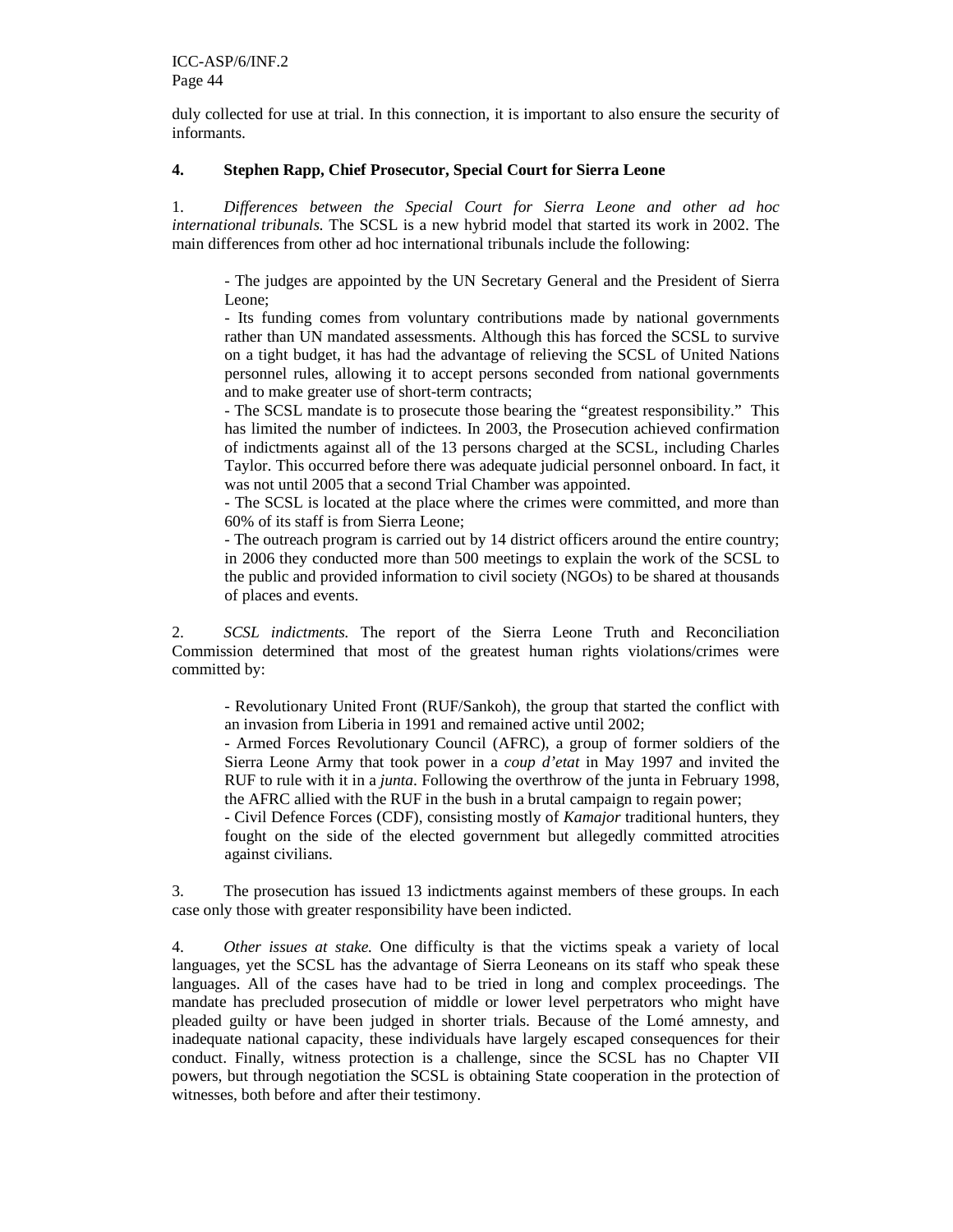#### **5. Deborah Wilkinson, Deputy Chief Prosecutor**, **Department of Justice, United Nations Mission in Kosovo (UNMIK)**

1. *Mandate of the United Nations Mission in Kosovo( UNMIK) international judges and international prosecutors.* UNMIK is different from other tribunals since it is not a special chamber, nor an independent tribunal. It is directly appointed to work in the regular courts in Kosovo and therefore does not have a limited jurisdiction.

2. UNMIK international judges (IJs) and international prosecutors (IPs) are appointed to serve within the national jurisdiction itself, the Kosovo courts administered by UNMIK.

3. The subject-matter jurisdiction of UNMIK IJs and IPs is not limited to crimes against international humanitarian law nor to crimes committed during any specific period of time. In general, IJs and IPs can be selected or assigned by the UNMIK Special Representative of the Secretary-General to any criminal case.

4. The selection criteria of criminal cases by UNMIK IJs and IPs generally include:

- Cases involving war crimes, terrorism, serious inter-ethnic violence, organized crime, and public corruption, and

- Any criminal case in which there are serious concerns that the national (Kosovo) judges and prosecutors lack the capacity or the will to handle the case effectively, fairly, and impartially.

5. UNMIK IJs and IPs can be appointed to either first instance (trial level) or second instance (appellate level) courts. Three UNMIK IJs are assigned to a separate chamber of the Supreme Court solely dedicated to handling civil litigation arising out of the privatization of socially owned property.

6. As a result of the *broad subject matter jurisdiction mandate,* UNMIK IJs and IPs have had less time and resources to devote exclusively to cases involving international crimes arising out of the 1998-1999 armed conflict in Kosovo.

7. The experience of UNMIK IJs and IPs in implementing and developing international humanitarian law illustrates the problems of how a jurisdictional mandate with no temporal or subject matter limitations can impede efforts to focus limited resources effectively on crimes committed during armed conflicts.

### **6. Chea Leang, National Co-Prosecutor, Extraordinary Chambers in the Courts of Cambodia**

1. The Extraordinary Chambers in the Courts of Cambodia (ECCC) had become a reality after 6 years of negotiation between the United Nations and the Government of Cambodia, which had requested the United Nations for assistance in establishing the ECCC since the government did not have the capacity or the expertise to deal with cases of this nature.

2. The ECCC had learned from the experience of other similar institutions. Some of the key features of the ECCC were highlighted:

- It prosecutes the senior leaders and the most responsible perpetrators,

- It has jurisdiction over genocide, crimes against humanity, grave breaches, as well as over violations of certain regulations contained in the Cambodian Penal Code and other international instruments,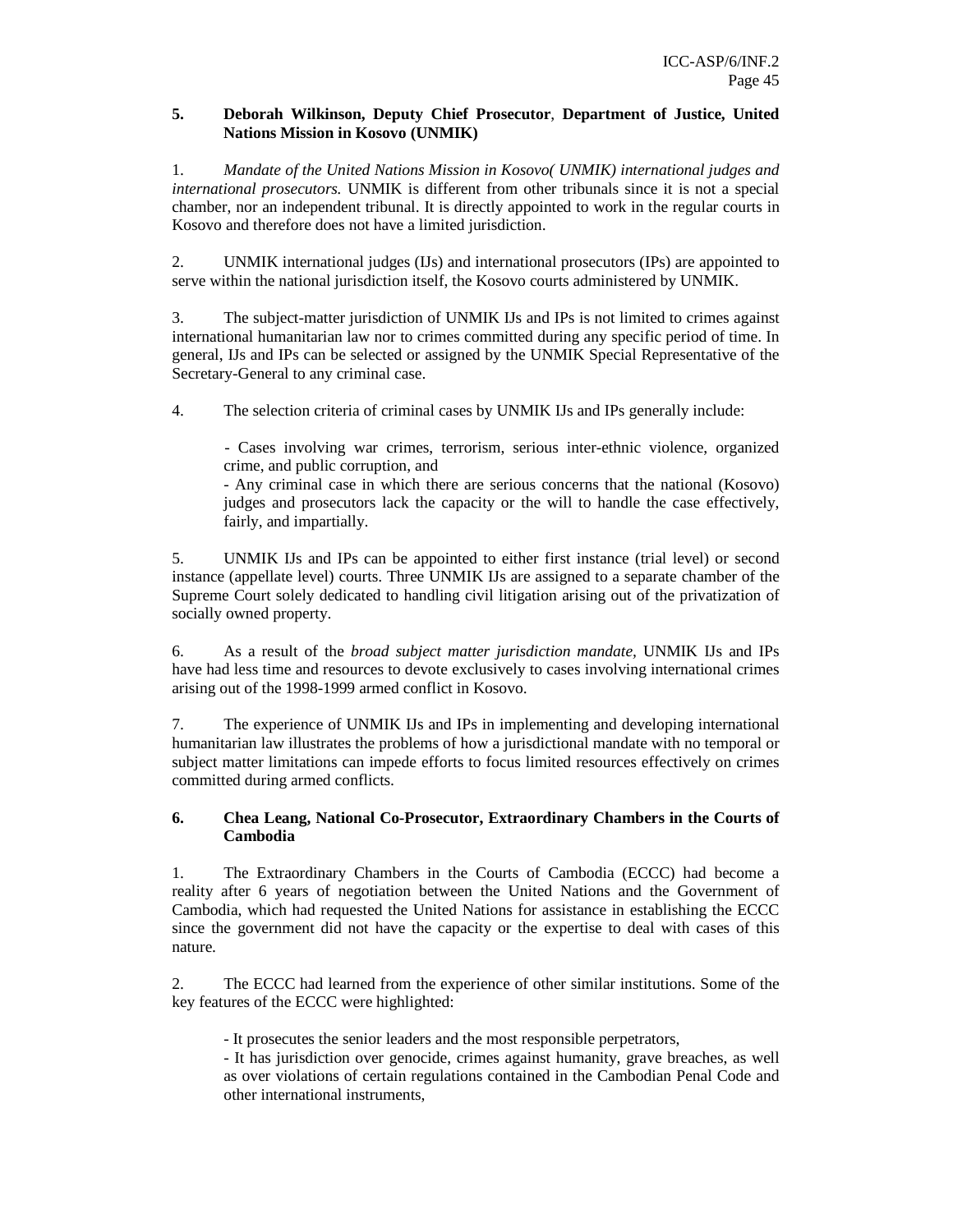- The crimes over which it has jurisdiction are limited to those committed between 1975 and 1979,

- It applies Cambodian civil law along with international standards for the conduct of trials,

- There are two Co-Prosecutors and two Co-Investigating Judges, in both cases a Cambodian and an international one.

3. The challenges faced by the ECCC include:

- Collecting evidence for crimes committed 30 years ago,

- The limited budget, especially when compared with other international tribunals, and

- Its success relies on consensus between the two Co-Prosecutors and the two Co-Investigating Judges.

#### **7. Toby Cadman, Counsel, Office of the Prosecutor, Bosnia and Herzegovina War Crimes Chamber**

1. The panellist explained that the Bosnia and Herzegovina War Crimes Chamber is a national institution with international support from the International Criminal Tribunal for the former Yugoslavia (ICTY), funded by voluntary contributions. As regards its structure, reference was made to the constitution of chambers by two international judges and one national judge. The Special Department of War Crimes (which would be the Office of the Prosecutor in an ad-hoc tribunal), is divided in various regional teams (with the exception of a team that deals exclusively with Srebrenica) that are composed by legal advisors, analyst, investigators, etc.

2. Among the more important challenges faced were:

- The Chamber is effectively funded only until 2008,

- The Chamber applies national law, which is a mixture of common law and civil law traditions, a combination which complicates work,

- The lack of funding,
- The need for staff and expertise to deal with grave crimes,
- The need to improve the witness protection program, and

- The penitentiary system is not adequate to accommodate individuals sentenced by the Court.

3. Another key challenge is the development of effective criteria for case selection; the main criteria being cases related to the application of rule 11 *bis* of the Rules of Procedure and Evidence of the International Criminal Tribunal for the former Yugoslavia, i.e., low to mid-level perpetrators sent to Bosnia and Herzegovina War Crimes Chamber for prosecution by local courts.

## **8. Fatou Bensouda, Deputy Prosecutor, International Criminal Court**

1. The Office of the Prosecutor had faced 4 major challenges in its almost 4 years conducting investigations.

2. *How to begin a case.* Requirements and considerations to be addressed include:

- Temporal and subject matter jurisdictions,
- The standard of gravity (article 53, paragraphs 1(b) and 2(b) of the Rome Statute),
- The nature of the crime,
- The moment it was committed, and its impact.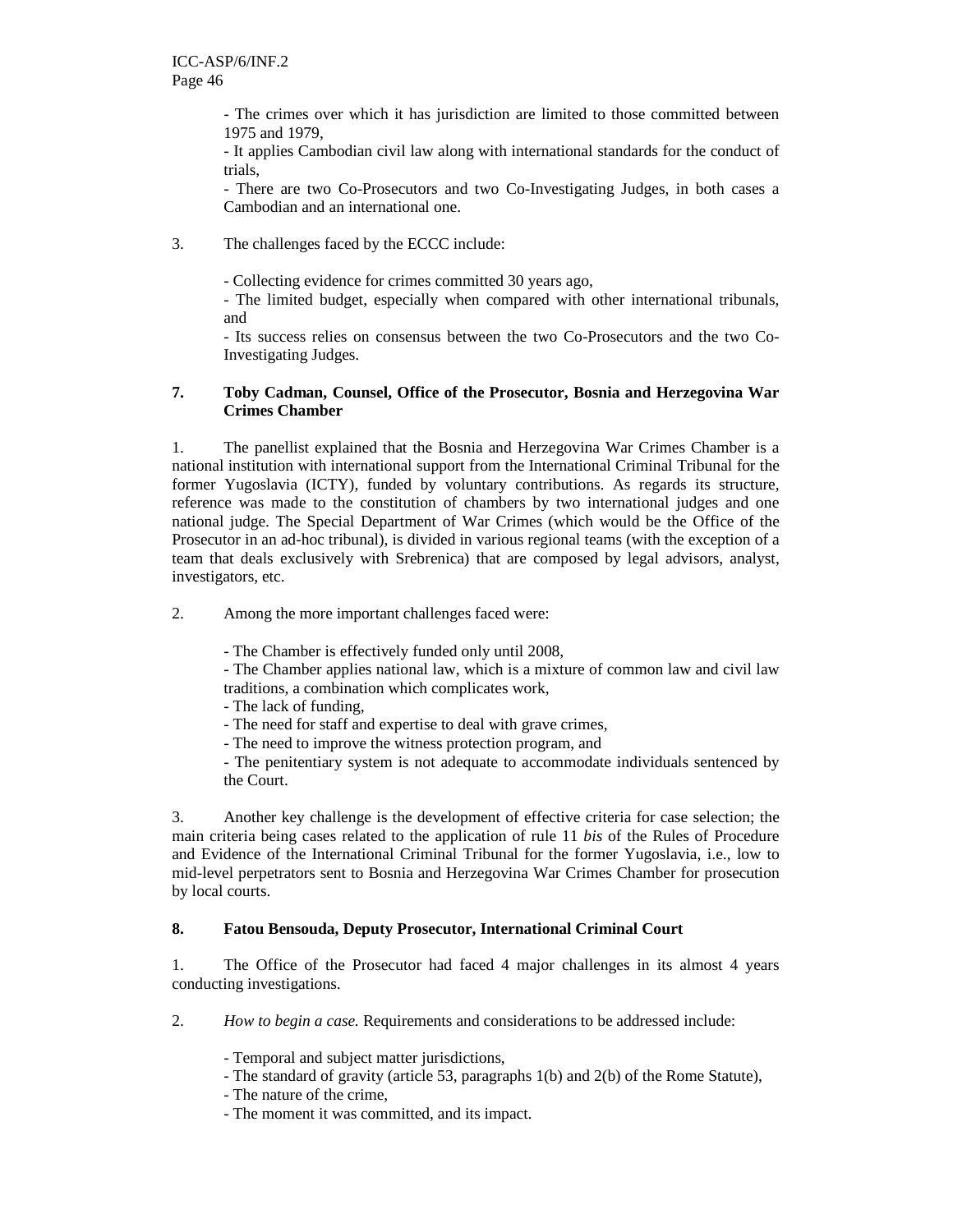3. *How to conduct investigations into situations of on-going conflict.* There are many practical difficulties in relation to travel to the field, the security issue, both for witnesses and staff, constituting one of the main concerns. Furthermore, it is also difficult to approach witnesses without exposing them, and the office had to develop and adapt its practices and policies to the different situations and to frequent over-changing scenarios.

4. Additional difficulties are related to languages and legal terminology, requiring appropriately skilled translators and investigators. For example, in northern Uganda there are four different languages. Both the Democratic Republic of the Congo and Darfur have three each.

5. In order to address these logistical and security difficulties, the Office of the Prosecutor has developed a policy of selecting cases according to the situation and gravity, whereby it proceeds to investigate only the most serious cases for the most serious crimes, and with a focus on those individuals with the greater degree of responsibility.

6. *Expeditious cases approach.* It is important for the Office of the Prosecutor to have a "focus approach" on the cases, which includes reducing the number of witnesses called to testify. An immediate response system to protect witnesses has been developed.

7. *How to execute arrest warrants.* The Court has no police force nor enforcement powers of its own. States Parties to the Rome Statute are obliged to co-operate with the Court.

## **9. Alice Zago, Investigator, International Criminal Court**

1. The Prosecution had created protocols to outline the procedure for investigations in order to comply with the legal obligations stemming from the Statute, including vis-à-vis the Defence, especially in the phase leading up to the trial.

2. It was noted that article 54, paragraph 1 of the Rome Statute imposes on the Prosecutor the obligation to establish the truth and in so doing to investigate incriminating and exonerating circumstances equally, and later ensure that all evidentiary material collected in this sense is efficiently disclosed to the defence.

3. The various measures taken during the investigations at different levels (preinterview, interview, and post-interview) include background information, psychological assessment of witnesses, gender and age of interviewer, implementation of security protocol and maintaining permanent contact with witnesses.

### **10.** *Enhancing State-to-State and State-to-International Organisations cooperation -*  **Nicola Piacente, Prosecutor, District Anti Mafia Direction, Milan**

1. The 1999 United Nations Convention on Transnational Organized Crime is the first international act dealing with the liability of non-State actors, such as corporations and other non-State entities, for international crimes. In addition, there is a set of other acts such as the European Union framework documents on trafficking in human beings, drug trafficking and other crimes connected to the jurisdiction of international courts (both permanent or ad hoc).

2. Investigations against these legal entities require professional skills. The prosecution of crimes committed by these entities covers a variety of aspects and there is often a financial dimension of the investigation. A successful investigation calls for the usage of investigative instruments provided by both domestic and international conventions, such as the 1990 Convention on Money Laundering.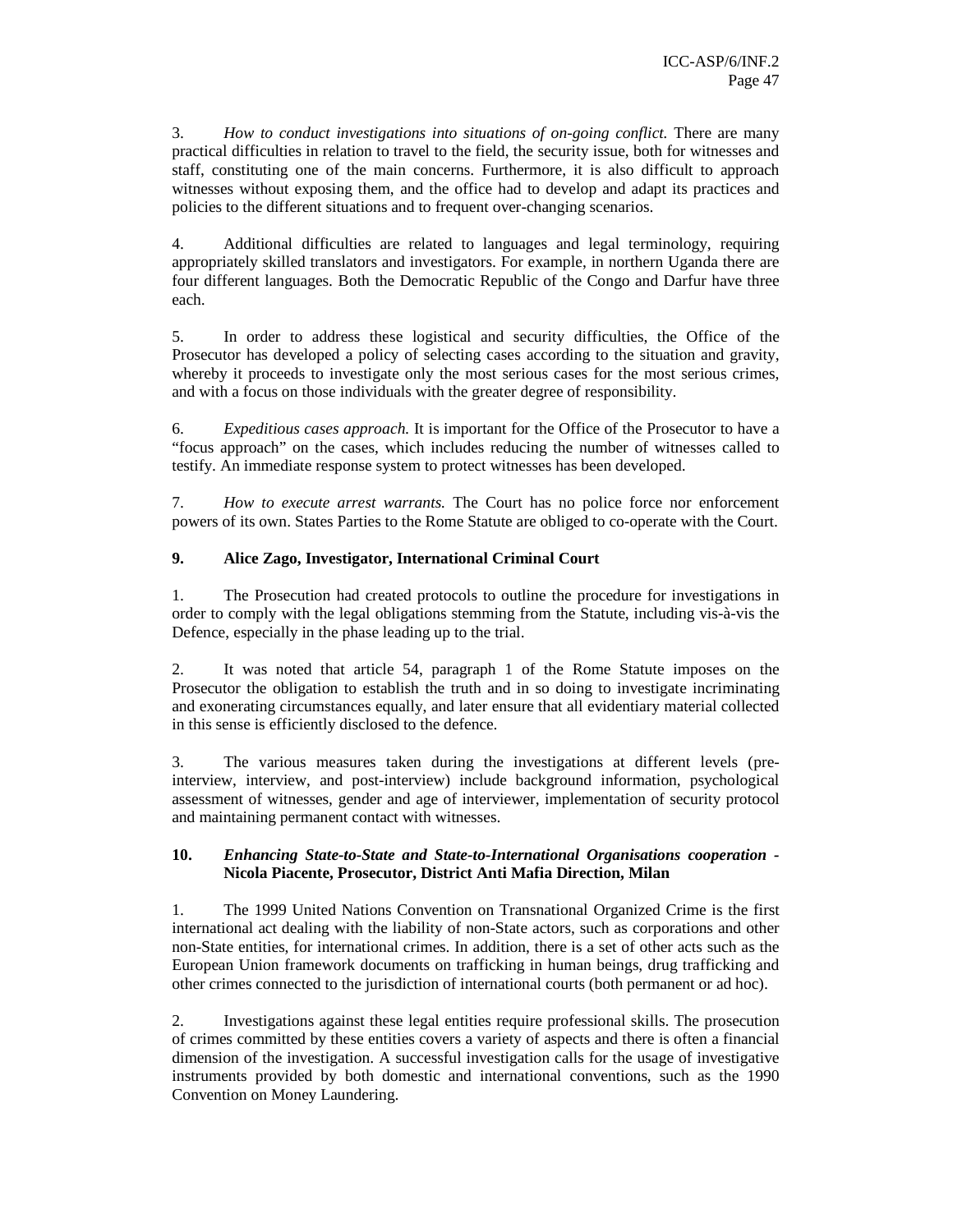3. Different liabilities under United Nations Conventions provide that:

- Entities are responsible if they are involved in the perpetuation of crimes,

- Humans are responsible if the crimes have been committed for the benefit of legal persons

4. Extradition is one important unsolved problem. There are no rules established on how two States should deal with extradition of legal persons found in one State but whose headquarters is in a different country. Bilateral cooperation is thus the only solution.

5. There is increasing awareness of the need for international prosecution officers to look at the liabilities of legal persons in order to determine complicity. However, despite the great efforts by the International Criminal Tribunal for the former Yugoslavia to freeze the assets of the offenders, this is an action which is not incorporated in the Statute of the Tribunal. Nonetheless, the International Criminal Court has a more sophisticated set of tools at its disposal to freeze criminals' or suspects' assets.

6. Concerning the State-to-International Organisations cooperation, the main lacuna in the effective exercise of jurisdiction of international courts is the ex-complementary jurisdiction with reference to other international courts.

### **B. International Prosecutions**

### **Chair: Hassan B. Jallow, International Criminal Tribunal for Rwanda**

#### **1. Hassan B. Jallow, Chief Prosecutor, International Criminal Tribunal for Rwanda**

1. In international prosecutions, the most important questions for the Prosecutor concern the issues of indictments, witnesses and accused. Without a consistent strategy, the Prosecutor runs the risk of inconsistencies in trials and the problems resulting from the lack of coordination. The enormous amount of evidence and documents needs to be managed as to ensure that it can be accessed in an expeditious and orderly manner.

2. In order to expedite justice, the scope of a case can be limited to a single crime, a more limited geographical focus, or a smaller number of accused.

3. To allow more expeditious proceedings, the initial decision to prosecute multiaccused cases before the International Criminal Tribunal for Rwanda (ICTR) was later changed in favour of single-accused cases.

4. Despite the fact that the jurisprudence of the Tribunal clearly shows that genocide took place in Rwanda in 1994, this fact has been disputed by all but two of the defence teams.

### **2. Silvana Arbia, Senior Trial Attorney, International Criminal Tribunal for Rwanda**

1. The focus of international prosecutions lies on crimes which have a special international status. Universally accepted standard for these crimes are needed. No statutory limitation is possible, neither is immunity or amnesty. Immunity can not be granted even to heads of State for international crimes.

2. International prosecution is a concurrent process, meaning that an international tribunal will never have exclusive jurisdiction over a crime. Its jurisdiction is always co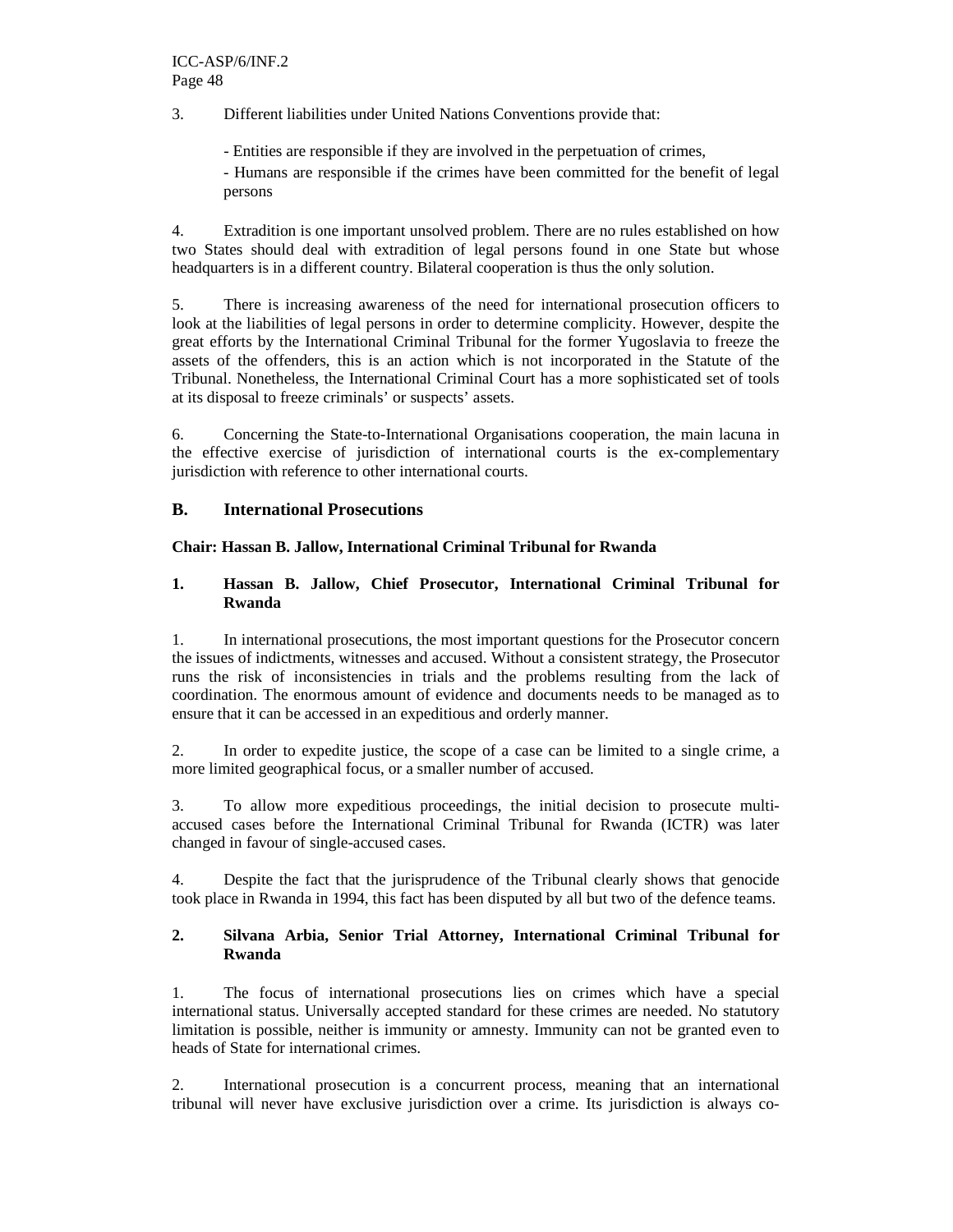existent with the jurisdiction of one or more national courts. In the referral or transfer of cases from international tribunals to national courts, the cooperation of States is essential. Nonetheless, despite the referral or transfer of a case to national courts the responsibility of the international tribunals to ensure that no case remains unpunished still remains because impunity can never result from such a transfer. In the case of a referral or a transfer, the international tribunal needs to ensure that the intended receiving State is both willing and able to prosecute the case. Furthermore, the national State can receive assistance from the international tribunal to prosecute a certain case.

3. One of the problems with extradition of accused from European Union Member States to Rwanda is the death penalty, applicable under the Rwandan legal system. Many European States are not willing to extradite if the death penalty is applicable to a suspect. Thus, if the international tribunal would not have existed to prosecute these individuals, they would have remained unpunished, since Rwanda would have been unable to conduct their trials.

4. The identification of cases to be prosecuted remains an important matter. The Trial and Appeals Chambers of the International Criminal Tribunal for Rwanda (ICTR) have, at various instances, confirmed the discretion of the Prosecutor as an independent organ of the Court in deciding which cases will be prosecuted at the ICTR. The Office of the Prosecutor has identified five criteria for the selection of cases to be prosecuted, and included these criteria in a public document, thus ensuring that discretion can be exerted publicly. These criteria are:

- Seriousness of the case,
- Extent of responsibility of the accused,
- Gravity of the offence,
- Interaction or connection of the case with ongoing proceedings, and
- Possibility of transfer or referral of the case to national courts.

5. In terms of the completion strategy, the ICTR defines which cases need international prosecution and which cases can be transferred. The former cases should be accelerated to meet the deadlines of the completion strategy. The strategy consists of two actions: the completion of ongoing cases, and the referral of cases to national courts.

6. A close review of the indictment, by a special committee so entrusted, before it is issued is essential to the proceedings of the case. An omission of a crime in the indictment can affect the work of the Prosecutor. The case, including all evidence, needs to be ready for trial by the time the indictment is issued. A case can be transferred, but will remain under the responsibility of the Prosecutor, who can also revoke the transfer and return the case to the Tribunal.

#### **3. Stephen Rapp, Chief Prosecutor, Special Court for Sierra Leone**

1. In his prior experience at the ICTR, he was part of the transition from multi-accused to single-accused cases undertaken to expedite trials. He noted that in the single accused cases there was a preference for focusing on a limited number of crimes and crime scenes.

2. However, at the international level there will always be cases that cannot appropriately be limited to only a few incidents. Cases involving high level political leadership, accused of participation in a joint criminal enterprise over widespread areas or lengthy periods will necessarily involve extensive trials. A fuller presentation may show a pattern of conduct in an historical context that is necessary to prove the leader's criminal responsibility or it may be required to meet the legitimate expectations of large victimized populations. Two illustrative cases are those of Saddam Hussein and Slobodan Milosevic.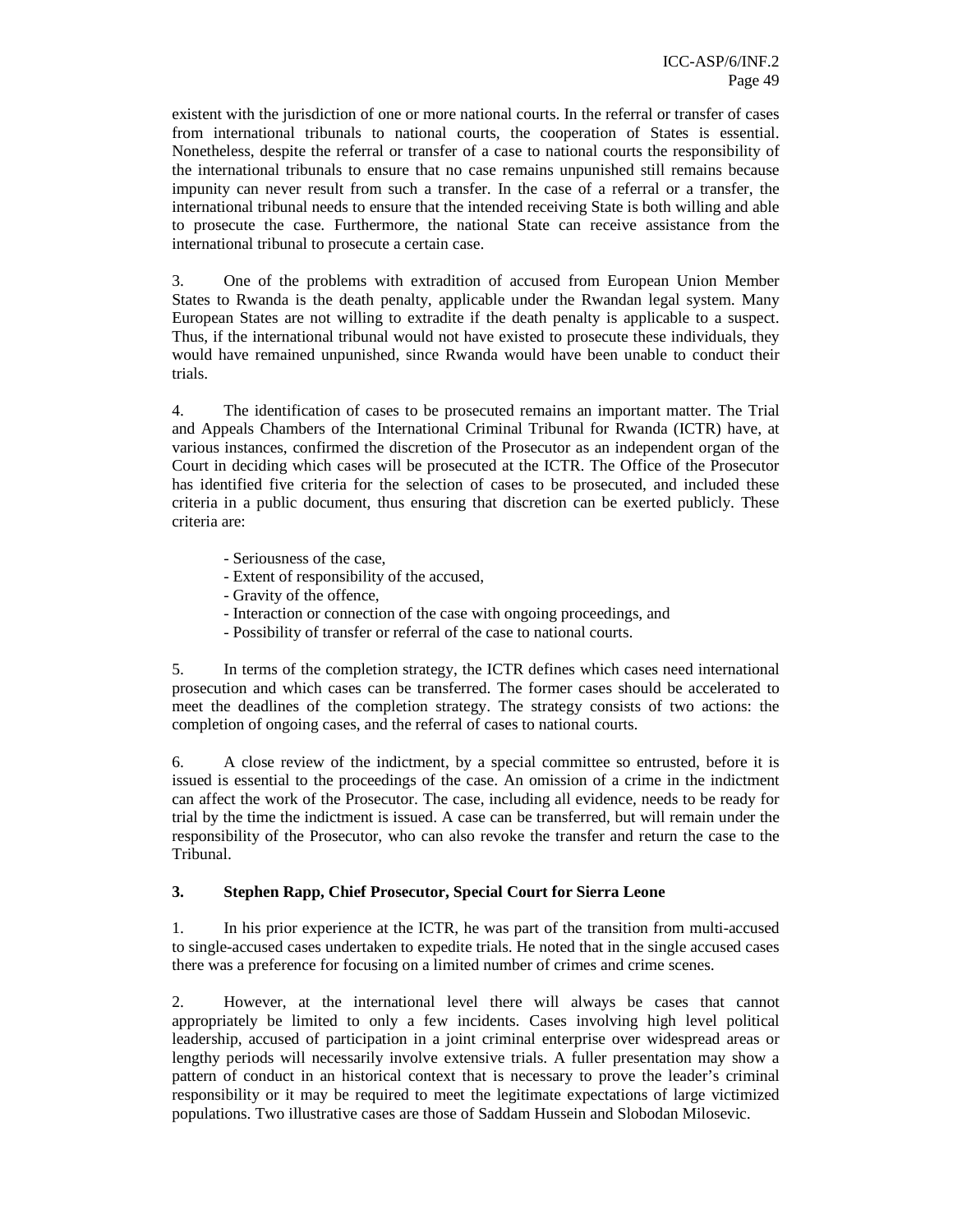3. In the case of Saddam Hussein, which is controversial for various reasons, the first indictment was limited to one crime which was relatively easy to prove: the killings of civilians that he ordered at the village of *al-Dujail* in retaliation for a failed assassination attempt. He was convicted and sentenced to death by the Iraqi Special Tribunal, and executed soon afterwards. This was a very expeditious form of justice, but many have expressed regrets that he will not stand trial for his other alleged crimes, particularly the *Anfal* campaign against the Kurds or the suppression of the Shi'ite *intifada*. This example shows how limiting the scope or extent of a trial can shorten proceedings but fail important expectations.

4. Slobodan Milosevic, on the other hand, was ordered to stand trial on three joined indictments, consisting of 66 counts. Unfortunately, he passed away after more than four years of trial and before judgment could be passed as to any of his actions. Justice was clearly not done in this case. Therefore, as to major leaders the goal should be trials that are as compact as possible without ignoring the larger effects of their conduct. By contrast the trials of lower level individuals can focus on limited but representative conduct.

5. The SCSL was mandated to prosecute those bearing the "greatest responsibility" for the serious violations of humanitarian law committed in Sierra Leone after November 1996. There have been no small trials and no pleas of guilty. In the view of the Prosecution, the Sierra Leone atrocities were part of widespread campaigns of terror designed to drive the civilian population into submission. The horrific consequences of these campaigns resulted in tens of thousands of killed, maimed, and enslaved victims across Sierra Leone, as well as associated victimization in Liberia. The SCSL has prosecuted some crimes for the first time at the international level, such as the conscription of children under 15, forced marriage and sexual enslavement. Within weeks, the SCSL will be delivering historic judgments as to these crimes.

6. One of the challenges the SCSL has faced is the complexity of command and control in the groups committing the crimes. The Sierra Leone conflict was characterized by shifting alliances and unclear chains of authority. Low ranking officers sometimes rose to positions of effective control over hundreds of combatants. Other actors were involved in planning or assisting campaigns that resulted in brutal crimes being committed at places and times distant from the actors. The jurisprudence of the ICTY and ICTR has been helpful in establishing criminal responsibility in such situations.

7. The SCSL has used different approaches in establishing responsibility including the basic and extended forms of "joint criminal enterprise." All of its trials have been rather large, involving many documents and witnesses. Though the Charles Taylor trial will involve only a single accused, it will be complex because he was a rebel leader and then President of the neighbouring Republic of Liberia, who may never have set foot in Sierra Leone. The Prosecution hopes to shorten the trial by presenting much of the victim testimony in writing. This is possible under the SCSL rules because such testimony does not go to the direct acts of the accused. The case will turn on the linkage between Taylor and those who directly committed the crimes. The Prosecution will call upon insider witnesses and experts to prove Taylor's planning, ordering, instigating, aiding and abetting of the crimes committed in Sierra Leone. Of course these linkage witnesses will have to appear in person and be subject to extensive examination. The trial will be a great challenge for the Special Court, and is scheduled to start on 4 June 2007 in the courtroom of the ICC in The Hague, where Taylor has been transferred for security reasons.

## **4. Fatou Bensouda, Deputy Prosecutor, International Criminal Court**

1. One of the main challenges faced by the International Criminal Court (ICC) in terms of judicial activity was the issue of disclosure. Article 54, paragraph  $3(e)$  of the Rome Statute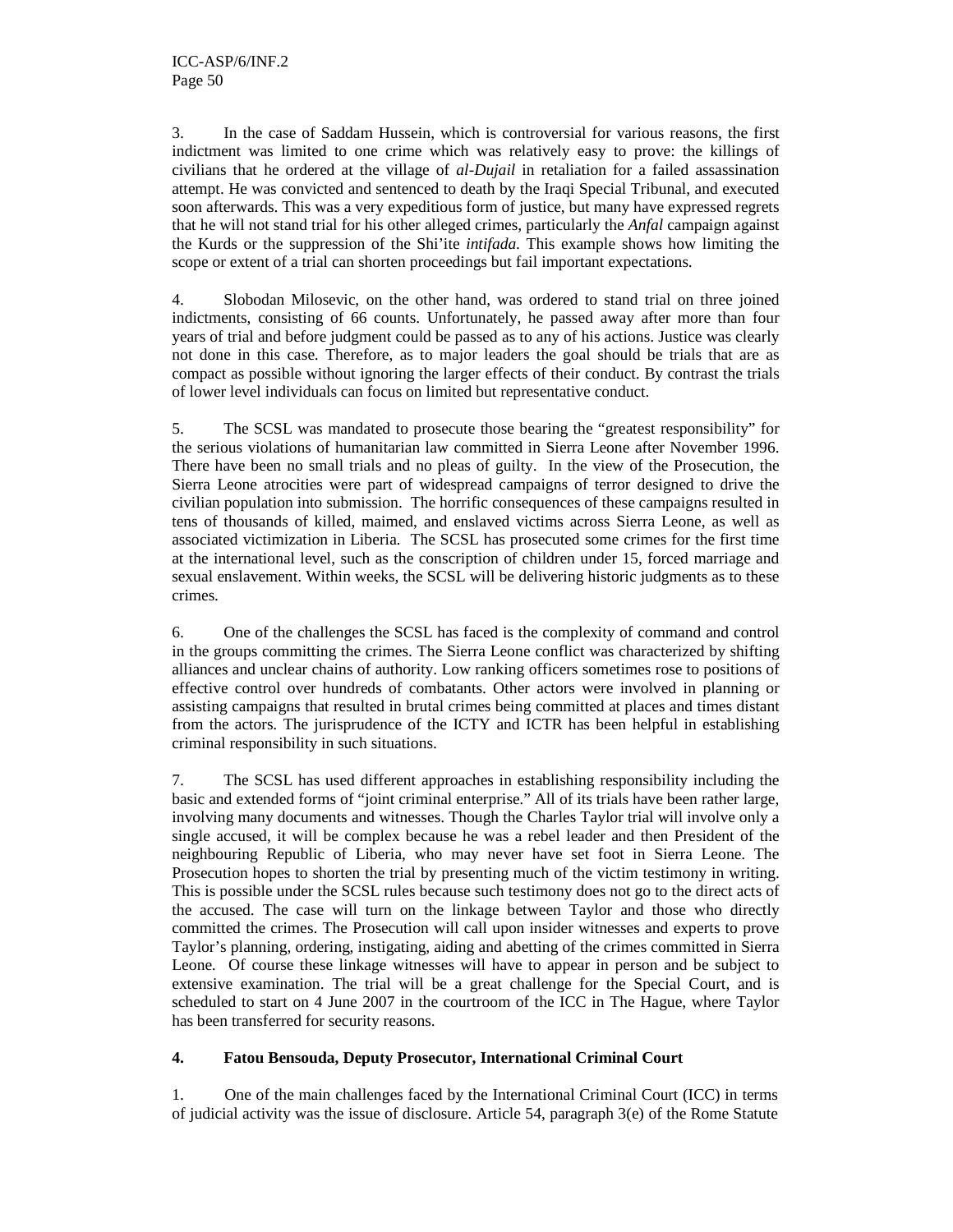on protected material allows an information provider to submit document to the prosecution on condition of confidentiality and solely for the purpose of generating new evidence.

- 2. There are three categories of evidence for the prosecution:
	- Incriminatory evidence,
	- Potentially exculpatory evidence, and

- Evidence according to rule 77 of the Rules of Procedure and Evidence on inspection of materials that are material to the defence or were obtained from or belonged to the accused.

3. In the *Lubanga* case, there was an initial decision at the confirmation hearing that all materials had to be disclosed to the Registry and the Pre-Trial Chamber had to be fully informed about the disclosure. A joint motion was filed by the prosecution and the defence regarding this disclosure which lead eventually to an amendment of the disclosure regime. As a result, whereas disclosure is inter partes, the participants have to, in addition to electronic inter partes disclosure, file the originals of the incriminatory materials with the Registry. For materials falling under rule 77, a pre-inspection system was established which in practice resulted in the same procedure as for the disclosure of potentially exculpatory materials inter partes. Furthermore, the Pre-Trial Chamber had ordered the prosecution to disclose the majority the potentially exculpatory materials prior to the confirmation hearing. The approach of "quality *versus* quantity" was accepted, by both the Pre-Trial Chamber and the defence.

4. Rules 81(2) and 81 (4) on restrictions of disclosure allow the prosecution not to reveal the course of the on-going investigation to the defence and to secure the witnesses. Twenty-eight out of forty statements relied on it at the confirmation hearing in the *Lubanga* case: the defence appealed and the appeal was accepted to consider only a few statements.

5. Important challenges to be reassessed are the use of witnesses, particularly as regards their protection, as well as the possible reduction of the number of statements used in trial.

### **5**. **Deborah Wilkinson, Deputy Prosecutor, Department of Justice, United Nations Mission in Kosovo (UNMIK)**

1. In the immediate aftermath of the Kosovo conflict, during the late summer and fall of 1999, Kosovo Albanian judges and prosecutors initiated investigations and prosecutions of a number of Kosovo Serbian defendants charging them with genocide and war crimes. Human rights monitors reported concerns with these prosecutions because of weak evidence, inappropriate charging, and the perception of ethnic bias of Kosovo Albanian judges and prosecutors against Kosovo Serbian defendants.

2. In early 2000 UNMIK passed Regulation 2000/6, allowing for the appointment of international judges (IJs) and international prosecutors (IPs), and authorizing them to select criminal cases previously handled by national judges and prosecutors.

3. UNMIK IJs and IPs have handled approximately twenty five cases involving war crimes arising out of the armed conflict in 1998-1999. Among the key cases, which involve both Kosovo Serbian and Kosovo Albanian defendants, the following three merit special attention.

4. *Miroslav Vuckovic* was arrested, investigated, and charged in fall 1999 by Kosovo Albanian prosecutors and judges on charges of genocide:

- UNMIK appointed an international judge to sit on the trial panel of the *Vuckovic* case, together with a Kosovo Albanian professional judge and three lay judges (also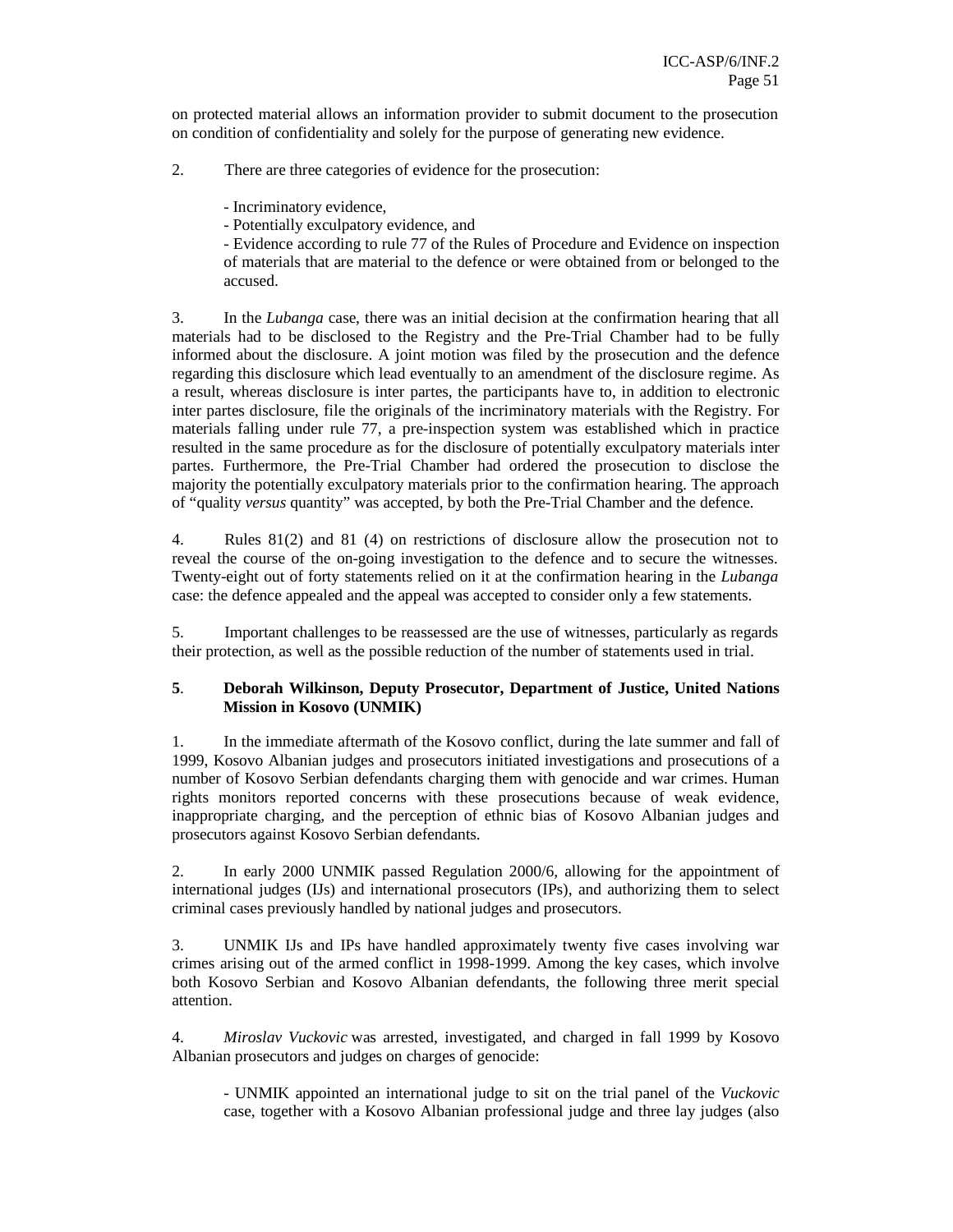Kosovo Albanian). Vuckovic was convicted of genocide by the trial panel (Mitrovicë/Mitrovica District Court, verdict dated 18 January 2001),

- On appeal, handled by an IP and an appellate panel composed of IJs, the Supreme Court of Kosovo reversed the trial court on the basis that there was insufficient evidence of the defendant's intent to destroy an ethnic group in whole or in part, and that therefore the crime of genocide was not established. The Supreme Court instructed the lower court that the criminal acts should be qualified as War Crimes Against Civilian Population instead (Supreme Court of Kosovo Judgment, dated 31 August 2001),

- On re-trial before a panel of two IJs and one national (Kosovo Albanian) judge, *Vuckovic* was convicted of War Crimes Against the Civilian Population, in violation of the Criminal Code of the Socialist Federal Republic of Yugoslavia (CC SFRY) article 142 (Mitrovicë/Mitrovica District Court, verdict  $P - K$  48/2001, dated 25 October 2002),

 - On appeal, a panel composed of three IJs reversed the decision based on what the Supreme Court described as an incorrect and incomplete evaluation of evidence, because of witness credibility issues. Kosovo Albanian witnesses' testimony demonstrated, according to the Supreme Court, a "pattern of increasing inculpation" of the defendant that called for more careful scrutiny by the trial court (Kosovo Supreme Court judgment AP – KZ 186/2003, 15 July 2004, page 12). In dicta, the Supreme Court also stated that War Crimes Against the Civilian Population, CC SFRY article 142, must include a violation of a ratified international treaty, and that "any developments in international humanitarian customary law to support war crimes prosecutions instead of prosecution for ordinary crimes cannot be considered as applicable in the domestic courts of Kosovo … [I]n the application of article 142 CC SFRY it would not be legitimate to resort to international customary law in such an area as primarily defining prohibited conduct, defining the basis of individual criminal responsibility and punishment [sic]" (Kosovo Supreme Court judgment AP – KZ 186/2003, 15 July 2004, page 24),

- The re-trial in the *Vuckovic* case is scheduled to begin in the summer of 2007.

5. The first prosecution of Kosovo Liberation Army (KLA) soldiers for war crimes handled by UNMIK IJs and Ips was the case of *Latif Gashi, Nazif Mehmeti, Naim Kadriiu,*  and *Rrustem Mustafa*, two KLA commanders and two KLA officers who were involved in maintaining detention centers for holding and torturing Kosovo Albanian civilians in the "Llap" zone between August 1998 and May 1999:

- The trial Court convicted all four defendants of War Crimes Against Civilian Population, CC SFRY article 142 (District Court of Prishtinë/Priština, P – K 425/2001, 16 July 2003);

- On appeal, the Supreme Court of Kosovo reversed the decision on the basis that the crimes of illegal detention of civilians did not constitute a war crime under CC SFRY article 142 as, following the rationale set out in the *Vuckovic* dicta, international customary humanitarian law did not apply,

- The re-trial of the case has been scheduled for the summer of 2007.

6. Other recent war crimes prosecutions handled by Kosovo courts involve the maintenance of detention camps by the KLA in 1998-1999, in which Kosovo Albanian and Kosovo Serbian civilians were imprisoned, tortured, and killed (case of *Ejup Rujeva* and others, verdict issued June 2005; case of *Selim Krasniqi* and other, verdict issued August 2006).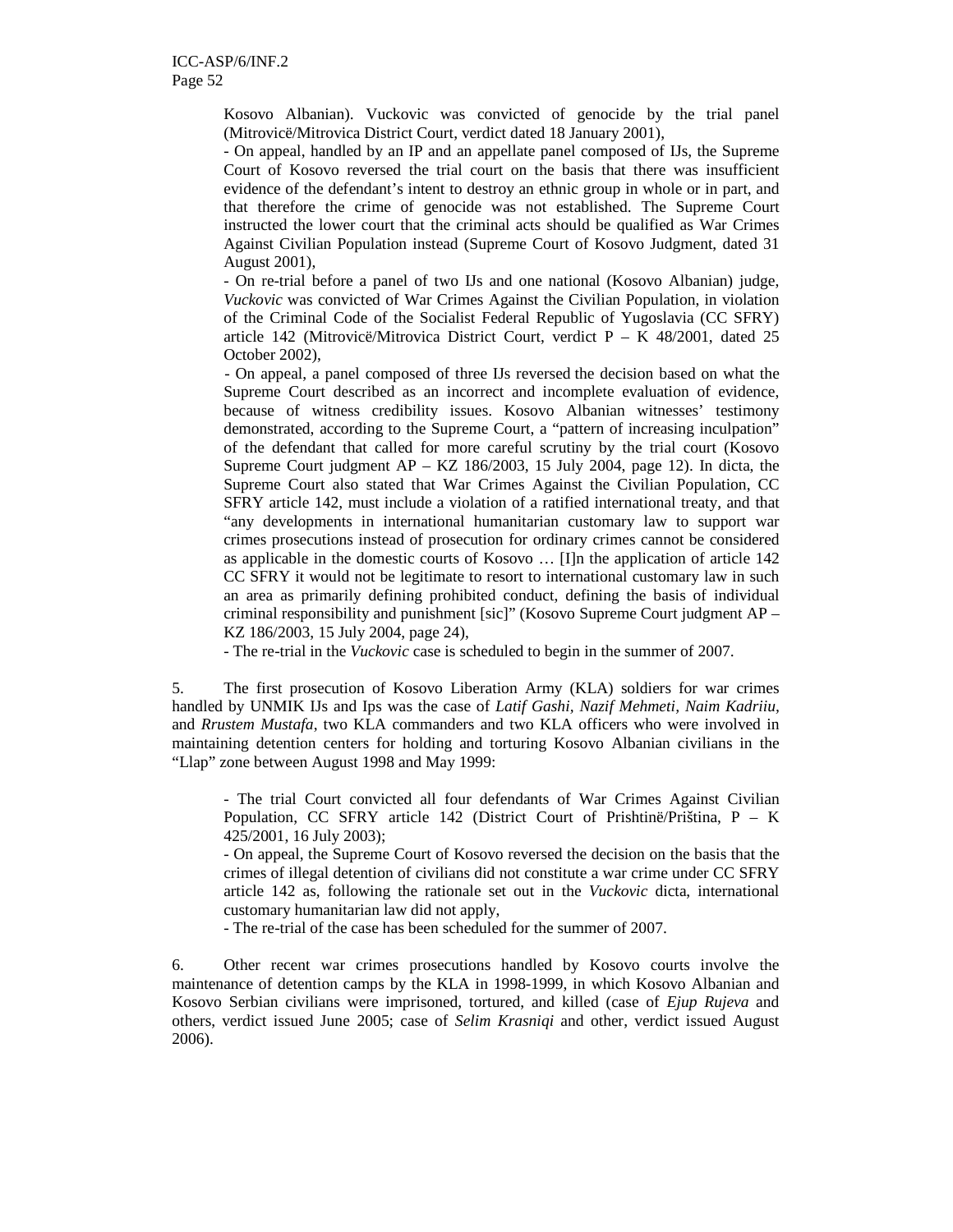#### **6. William Smith, Deputy International Co-Prosecutor, Extraordinary Chambers in the Courts of Cambodia**

1. The trend to prosecute locally the perpetrators of violations of international criminal law is clearly materialised with the Extraordinary Chambers in the Courts of Cambodia (ECCC). In the coming months the Co-Prosecutors will file their introductory submissions, a sort of 'pre-indictment'. Multiple accused trials are expected as a mean to economise time and money throughout the proceedings. Following this submission the Co-Prosecutors expect various defence motions.

Although the ECCC is not yet fully operational, there are some points and lessons learned from the other international tribunals which were considered to be extremely useful:

- It is important to allocate an important amount of the budget to information managers and analysts,

- The abundant jurisprudence of all the international tribunal will assist the ECCC to adjudicate their cases,

- By working together, Cambodians and international staff convey the important message that the ECCC is not an alien court but Cambodian with international support,

- It is vital to recruit staff with teaching abilities so that they can transfer their knowledge to others,

- Interns are very important, both Cambodian and international,

- An appropriate document management system is needed with bilingual tools (Khmer and English/French),

- Maximise the NGOs' input, especially when related to the witness support programs and collection of documents,

- It is crucial to engage the government of Cambodia, since the hybrid system relies heavily on consensus,

- One more year of funding is required, in light of the fact that the first 9 months of life of the ECCC were spent trying to agree on the internal rules.

### **7. Toby Cadman, Counsel, Office of the Prosecutor Bosnia and Herzegovina**

1. The local jurisdiction did sentence 40 accused and is investigating another 202 cases. The respective case files were submitted to the International Criminal Tribunal for the former Yugoslavia (ICTY) for review so as to establish if they were suitable for prosecution. Reference was also made to two of the most important cases referred under rule 11 *bis,* the *Stankovic* and the *Jankovic* cases.

2. One of the difficulties in prosecuting cases referred under rule 11 *bis* was that, sometimes, many years have elapsed between the time in which the Office of the Prosecutor at the ICTY contacted the witnesses and the date in which the local court gets the case for prosecution. Accordingly, many witnesses have changed their mind about appearing in Court or they have just changed address. Sometimes it was very hard to convince the witness to testify.

3. Among the prosecutorial standards applied in the Office of the Prosecutor are: the selection of the best evidence for trial, and trying to get a plea agreement and providing immunity for insider witnesses (especially with regards to the witnesses in Srebrenica).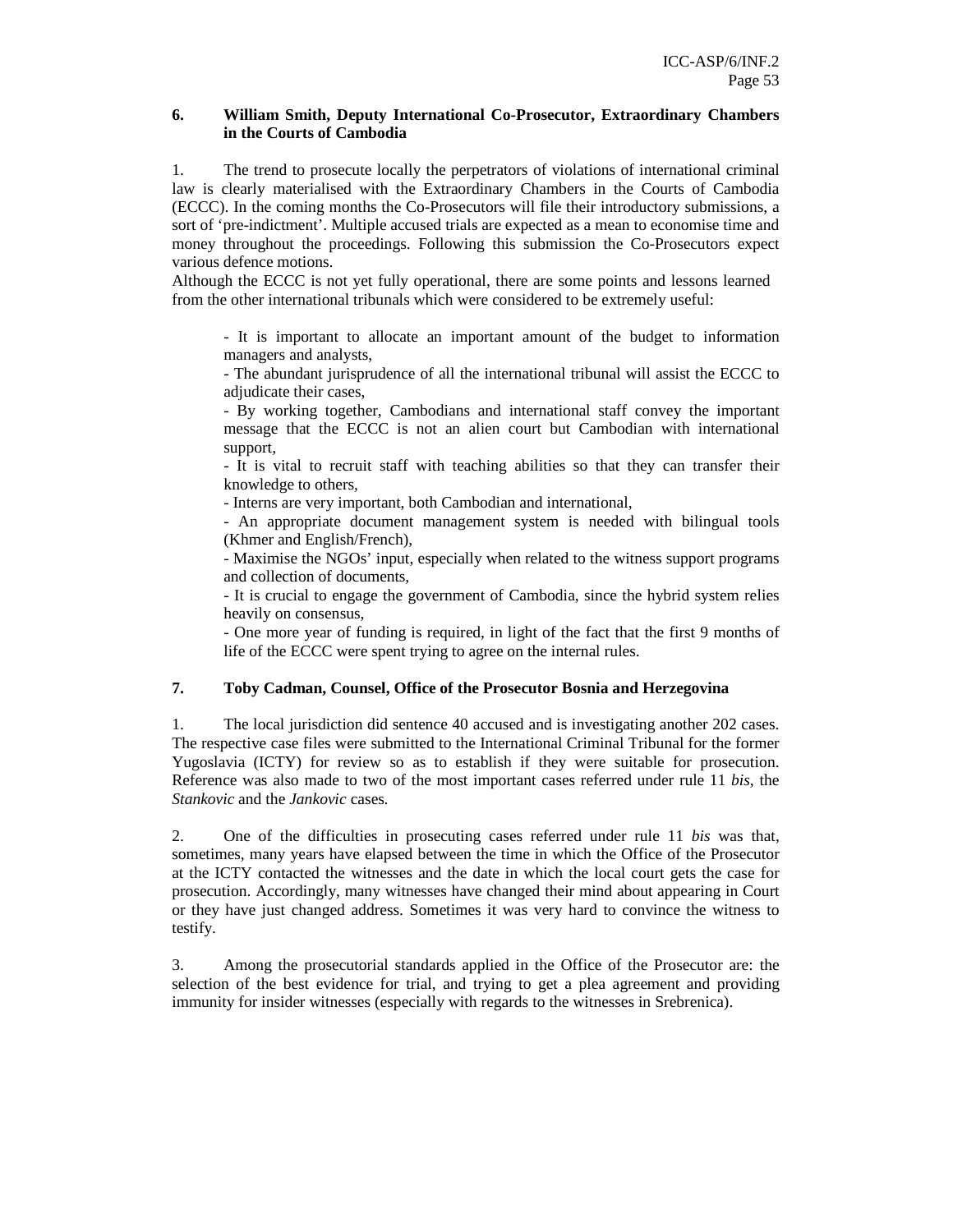#### **8.** *Human Rights Law compliance in international criminal procedure* **- Francesco Crisafulli, Councellor, Permanent Mission of Italy to the Council of Europe**

1. During the negotiations of the Rome Statute, the outcome of the discussions on the right of the defendant to be present at trial was that trials *in absentia* were not allowed. Some delegations had the perception that trials *in absentia* were inadmissible or a "a shame".

2. Although the legal systems in many States do not allow for trials *in absentia*, it was affirmed that such trials are not inevitably against human rights (European Court of Human Rights - ECHR, *Ali Maleki* vs Italy). The ECHR case law on the subject has developed during many years, mostly through cases brought against Italy.

3. According to the ECHR case-law, the defendant can waive his/her right to be present in Court, provided that such waiver, although implicit, is informed and unequivocal.

4. The real problem, therefore, arises if the defendant cannot be presumed to be aware of the existence of the prosecution, because he/she has not received a formal notification. This may happen, in particular, when the defendant is absconding.

5. Therefore:

(a) If the defendant has been given proper and actual notice of the proceedings, his/her absence may be held to amount to a waiver of his/her right to be present in Court. Trial *in absentia* is then allowed, provided that the defendant is represented by a lawyer who must be fully entitled to speak in his/her name and submit arguments for his/her defence, and the sentence is safe and can be enforced,

(b) If it is not possible to assume that the defendant had actual knowledge of the trial, the defendant must be entitled to a fresh assessment of his/her guilt by a judge who must have previously heard him/her in person, in accordance with the rights of the defence.

6. Suspects whom the international criminal courts deal with are people who can easily abscond for long periods, thanks to power, money, help from large and organized groups, and possibly even from States. In this respect, similarities could be seen with the Italian experience, where Mafia fugitives may abscond for long periods of time without even having to leave the country, as the boss *Bernardo Provenzano* did for over 40 years.

7. A practical argument which has to be considered is whether it is worthwhile to prosecute somebody *in absentia*. Is this effective justice, since it might prove impossible to ever enforce the sentence? Enforcement is crucial in domestic criminal justice, but the aims of international criminal justice are not confined to the sole punishment of the individuals. International criminal justice has also a strong pedagogical aspect as well as a political one, in that it strives to contribute to a difficult and painful process of pacification, and these aims may be achieved by public trials even though the sentences remain unexecuted.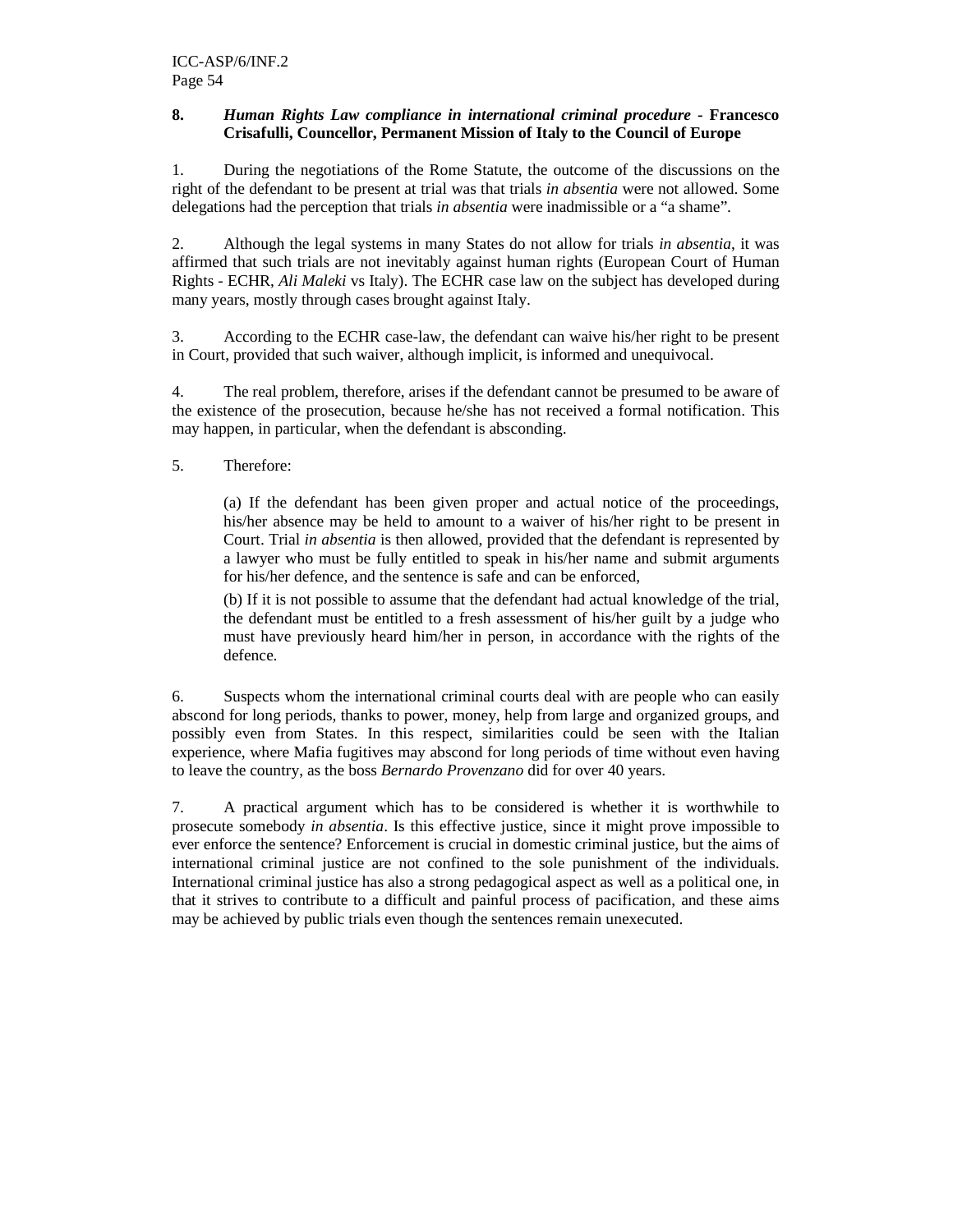## **Part V - International Case Law**

#### **Chair: Carmel Agius, Presiding Judge, ICTY**

#### **A. Genocide**

#### **1. Susanne Malmstrom, Legal Officer, International Criminal Tribunal for the former Yugoslavia**

1. Pursuant to article 4 of the International Criminal Tribunal for the former Yugoslavia (ICTY) Statute, the Tribunal has jurisdiction to prosecute individuals for genocide. The list of acts and the definition is taken directly from the 1948 Genocide Convention and thus reflects international customary law.

2. Proving genocide before the ICTY has not been easy, both in the objective and subjective elements of the crime.

Article 4 of the Statute includes five acts constituting the *actus reus* of genocide:

- Killing of members of the group. The jurisprudence of the ICTY not only speaks of the act of killing, but also of the *omission* to prevent killings,

- Causing serious bodily or mental harm to members of the group. According to the Appeals Chamber, this includes torture, inhumane or degrading treatment, sexual violence including rape and harm that damages health or causes serious injury. Harm need not be irreparable or permanent but needs to be serious,

- Deliberately inflicting on the group conditions of life calculated to bring about its physical destruction in whole or in part. The Trial Chamber has found that the situation in certain detention camps met the requirements of this act,

- Imposing measures intended to prevent births within the group,

- Forcibly transferring children of the group to another group.

3. The ICTY has no case law on the last two acts. With regard to forcible transfer, the ICTY has decided that the act by itself cannot be an *actus reus* of genocide, but that can be considered in the overall factual assessment, or a factor when inferring genocidal intent.

4. In terms of *mens reus*, genocide, differently from crimes against humanity, requires the specific intent/*dolus specialis* to destroy, in whole or in part, a national ethnical, racial or religious group. The case law of the Tribunal accepts that, in the absence of direct evidence, specific genocidal intent may be inferred. The existence of a plan or policy of destruction can facilitate a prosecution for genocide, but it is not a legal ingredient. Intent can only be inferred when it is the only reasonable inference available on the basis of the existing evidence.

5. The group needs to be defined positively and not negatively (e.g., non-Serbs). The phrase "in part" refers to the intent to destroy a distinct part of the group and carries the substantiality requirement: the intent must be to destroy a substantial part of the targeted group. The destruction should be of a nature as to affect the entirety of the group, depending on the numeric size of the targeted group, the prominence of the victims within the group, the area of the perpetrators activities and control. Furthermore, the intent may be limited to a geographically limited area were authority and control can be exercised (such as the Bosnian Serb forces which had authority over Srebrenica).The phrase "as such" refers to the intent to destroy the group as a separate and distinct entity. The ultimate goal is the destruction of the group, although this necessarily requires the commission of crimes against its members.

6. In total, the ICTY has had ten indictments in which genocide was charged. In *Milosevic*, the Trial Chamber found that there was a case to answer with regard to genocide.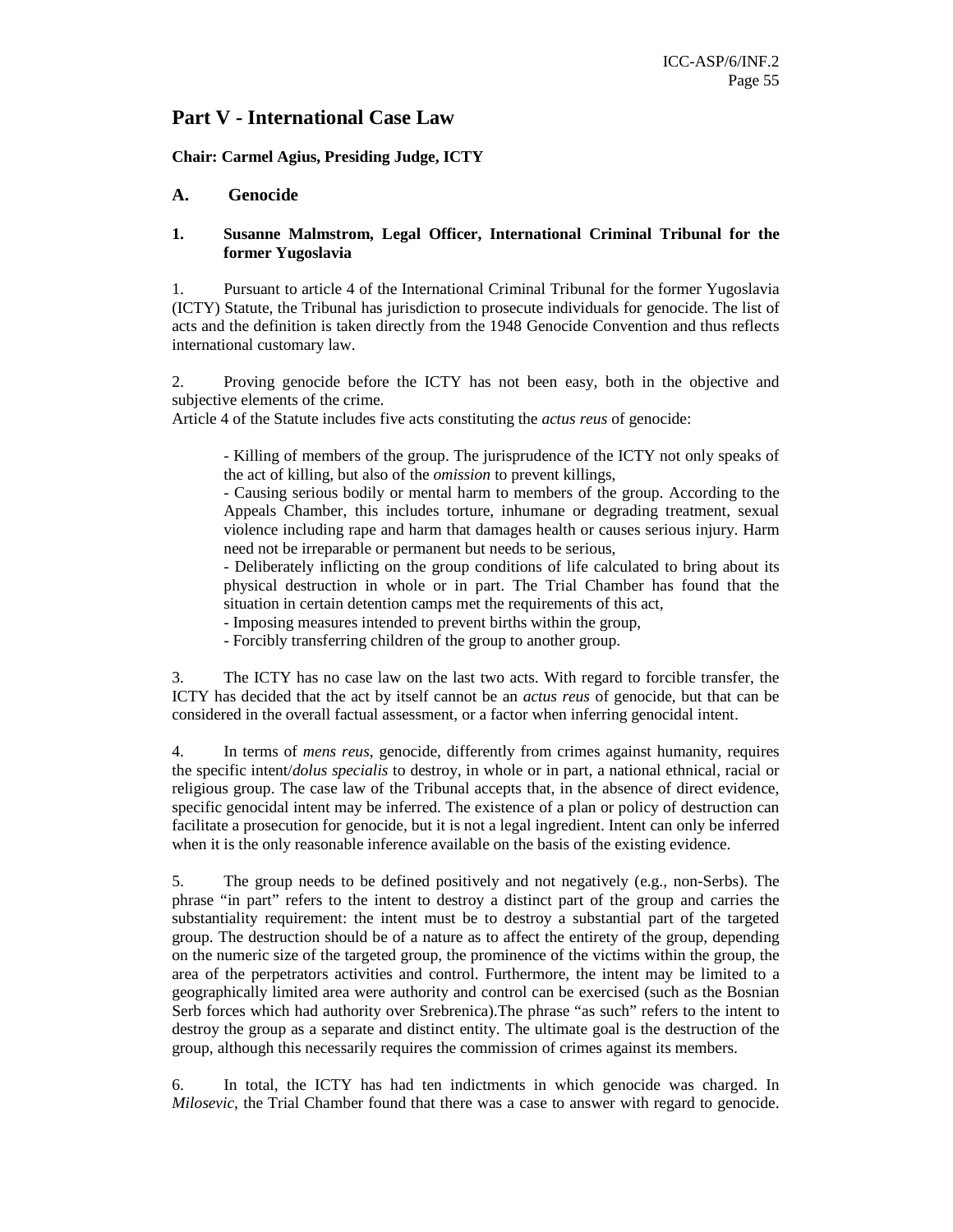ICC-ASP/6/INF.2 Page 56

In *Blagojevic,* the Appeals Chamber found that genocide had occurred, but overturned the Trial Chamber's finding with regard to *Blagojvic's* guilt and acquitted him. In two cases, the Trial Chamber found that the accused had no case to answer with regard to the genocide charges. In another three cases, Trial Chambers found that genocide had not occurred. In another three cases the accused were charged with genocide but the charges were dropped following a plea bargain agreement. In the *Krstic* case, the Trial Chamber found him guilty of genocide, yet the Appeals Chamber decided that although genocide had taken place, the intent could not be attributable to him. The Appeals Chamber found that the Bosnian Serb Army's main staff had genocidal intent, and that *Krstic* knew of that intent and permitted resources of units under this control to facilitate the killings, yet he was not convicted as a perpetrator of genocide, but for aiding and abetting the crime.

7. This means that an accused may be held liable for genocide without the prosecution proving that he or she has the specific intent to destroy, in whole or in part, a national, ethnical, racial or religious group.

8. In conclusion, the ICTY has not found that any of the accused has had the necessary genocidal intent, but held them accountable for genocide based on knowledge of the genocidal intent of others, who are not yet tried or are unidentified.

### **2. Silvana Arbia, Senior Trial Attorney, International Criminal Tribunal for Rwanda**

1. Genocide is very difficult to prosecute. Even when the word "genocide" is used by media, States and the United Nations, this does not mean that the Prosecutor will be successful in ensuring conviction for genocide before the International Criminal Tribunal for Rwanda (ICTR). Genocide can be subdivided into several punishable acts, such as incitement, aiding and abetting, conspiracy, attempt, etc.

2. The first ICTR indictment for conspiracy for genocide mentioned 29 accused, but has not been confirmed. The *Akayesu* case was the first in which a judgment for genocide was passed, and has served as a landmark case for other ICTR proceedings. It defined the *actus* and *mens reus*, and made genocide a basic adjudicated point of law.

3. The *Akayesu* case also established the background of the Rwandan genocide. The permanent distinction between the three ethnic Rwandan groups was established by the Belgian authorities in the 1930s when they forced Rwandans to carry an identity card with an indication of their ethnicity. This bureaucratic act facilitated the extremist ideologies and the genocide.

4. Also, *Akayesu* set a historical precedent for rape as a genocidal act. Rape is considered as serious bodily and mental harm, but also as a measure to prevent births in a group. However, due to the difficulties in proving genocide, the indictments have been handled in a pragmatic manner, meaning that rape was sometimes qualified as a crime against humanity instead of a genocidal act. It is easier to prove a crime against humanity, since no *dolus specialis* has to be proved.

5. Another alternative to proving genocidal intent is to indict an accused for conspiracy to commit genocide. The requisite special intent can then be inferred, which was also established in *Akayesu*. Such an inference can be made based on the following criteria:

(a) The general context of the crime;

(b) The scale of atrocities;

(c) The nature of the atrocities;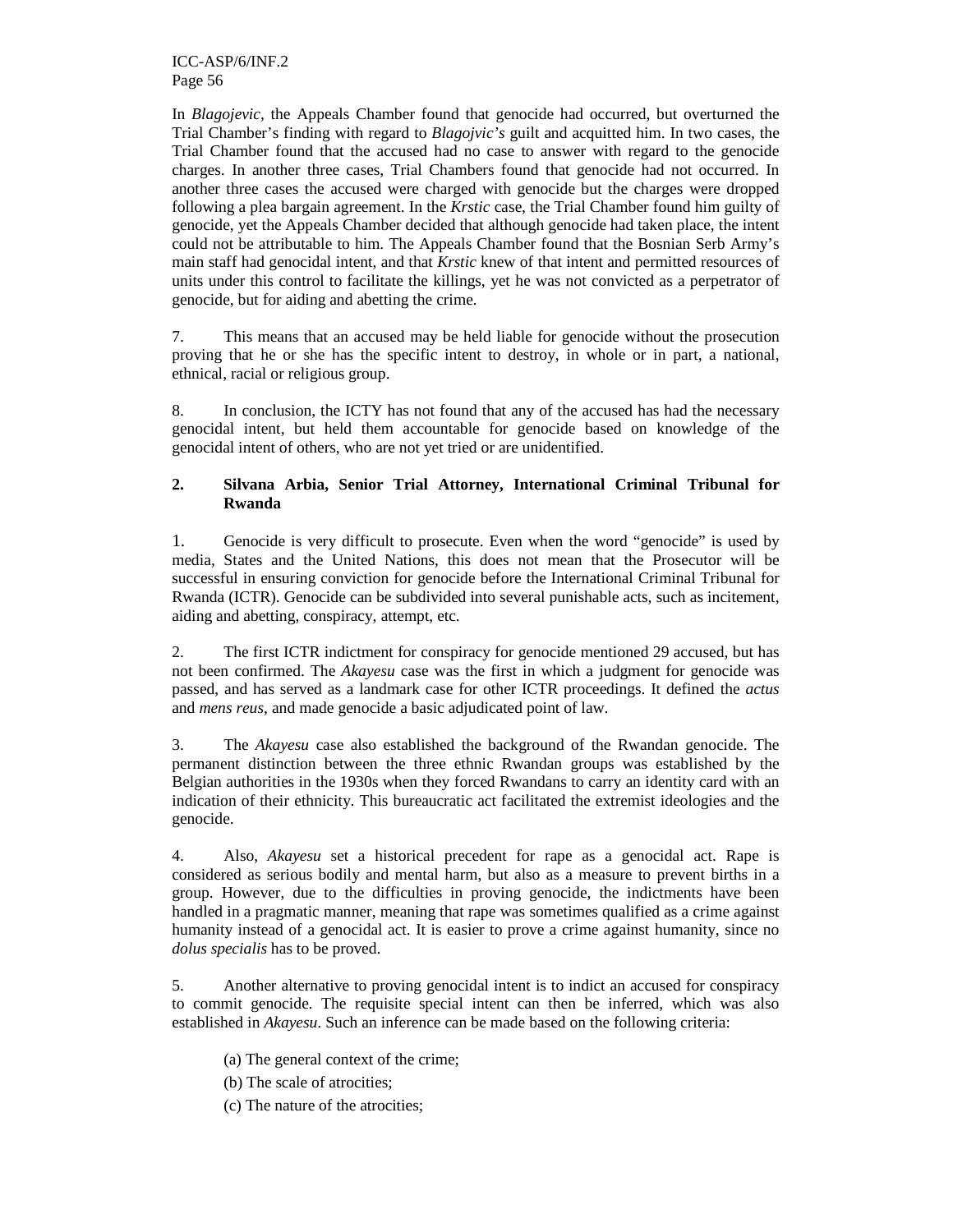(d) Whether the crime constitutes a deliberate and systematic attempt to destroy a certain group;

(e) The general political doctrine behind the crime;

(f) The repetition of the acts which the perpetrator considers to be directed against a certain group, and

(g) The commission of similar crimes.

6. In *Akayesu*, the Trial Chamber considered "that it is possible to deduce the genocidal intent inherent in a particular act charged from the general context of the perpetration of other culpable acts systematically directed against that same group, whether these acts were committed by the same offender or by others. Other factors, such as the scale of atrocities committed, their general nature, in a region or a country, or furthermore, the fact of deliberately and systematically targeting victims on account of their membership of a particular group, while excluding the members of other groups, can enable the Chamber to infer the genocidal intent of a particular act".

7. A recent Appeals Chamber judicial notice regarding genocide entails that the Prosecutor no longer had to prove that genocide took place in Rwanda in 1994, thus greatly facilitating the work of the Prosecutor and of the ICTR. However, in all cases concerning genocide, *actus reus* and *mens reus* still have to be proven by the Prosecutor. The judicial notice has also allowed a greater number of victims to come forward.

8. The government policy behind the Rwandan genocide has been proven through the confession rendered by the accused in the *Kambanda* case.

9. Another salient aspect of the prosecution of genocide at the ICTR was the direct and public incitement to genocide, including through the use of propaganda to involve the general civilian population in the genocide. Direct and public incitement to genocide is a crime even without the need to prove the execution of the genocide. On this count, several convictions for direct and public incitement were achieved by taking into account general considerations about the Rwandan culture, as the use of certain indirect terms to denote killing.

## **B. Crimes against humanity**

### **1. Don Taylor, Associate Legal Officer, International Criminal Tribunal for the former Yugoslavia**

1. With respect to the crime of genocide, crimes against humanity suffer an "image problem":

- Often unknown in the individual consciousness and in legal practice, and

- Theoretical hierarchy, because they are perceived as a lesser crime than the crime of genocide.

2. The Chamber held that "part of what transforms a crime into a crime against humanity, is that the individual act under accuse fits within a greater framework of crimes".

3. As regards the crimes against humanity committed in the former Yugoslavia, the list of offences was set out in article 5 of the Statute of the International Criminal Tribunal for the former Yugoslavia **(**ICTY), which provides for the following general elements: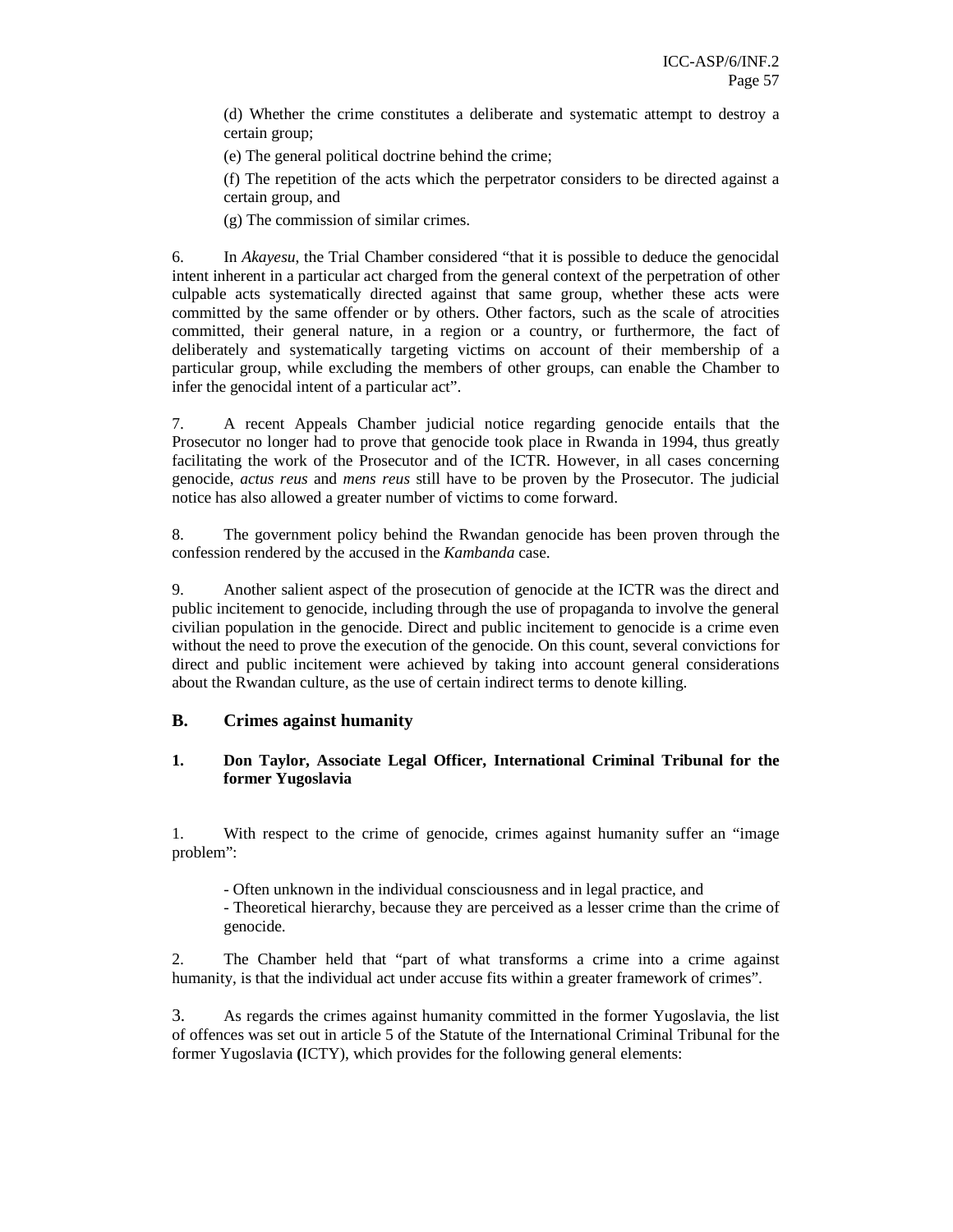- There must be an attack. Initially there must be an armed conflict, which sets a jurisdictional limit on the activities of the tribunal. A geographical and temporal link between the acts occurred and the armed conflict is necessary,

- The acts of the perpetrator must be part of the attack. The attack must be on civilian population and part of a series of act,

- The attack must be directed against a civilian population. It's not completely clear how to define civilian population, which should however be the primary object of the attack. The definition should be liberally construed, with the burden of proof resting on the prosecution,

- The attack must be widespread or systematic,

- Knowledge of the perpetrator. However, it is not necessary to prove that the accused knew all the details of the attack, thus motives are irrelevant.

4. *Persecution.* The specific requirement of racial, religious or political grounds is what characterize persecution with respect to the other crimes against humanity. The case law definition is found in the *Deronjic* Appeal Judgement, 20 July 2005, paragraph 109: "[A]n act or omission which:

1. discriminated in fact and which denies or infringes upon a fundamental right laid down in international customary or treaty law (the *actus reus*); and

2. was carried out deliberately with the intention to discriminate on one of the listed grounds specifically race, religion or politics (the *mens rea*)"

### **2. Silvana Arbia, Senior trial attorney, International Criminal Tribunal for Rwanda**

1. A fundamental difference in the International Criminal Tribunal for Rwanda (ICTR) and the International Criminal Tribunal for the former Yugoslavia (ICTY) Statute concerns the contexts that qualify as crimes against humanity, crimes that otherwise could be common crimes. In article 3 of the ICTR Statute, crimes are considered to be crimes against humanity if they are "committed as part of a widespread or systematic attack against any civilian population on national, political, ethnic, racial or religious grounds". The element of "discriminatory grounds" is not present in the definition of crimes against humanity in article 5 of the ICTY Statute.

2. In the *Akayesu* judgment, the Trial Chamber found that the intent to discriminate was an essential element for crimes against humanity. The Appeal Chamber ruled that the Trial Chamber committed an error of law in those findings, stating that article 3 of the ICTR Statute does not require that all crimes against humanity be committed with a discriminatory intent, as such intent is required only for persecution.

3. The acts enumerated in the article 3 of the ICTR Statute are not an exhaustive list. Other acts can be included under the listing "other inhumane acts" in article 3 of ICTR Statute, if the elements of these acts meet the requirements listed in the description in the final chapeau of article 3. In the leading *Akayesu* ICTR case law, the Trial Chamber found "Any act which is inhumane in nature and character may constitute a crime against humanity, provided the other elements are met".

4. With regard to the non exhaustive list, it must also be observed that while for the other international crimes provided in the ICTR Statute, respectively genocide and war crimes, they refer to specific international conventions (being genocide defined on the basis of the Convention for Prevention and Punishment of Genocide, and war crimes with specific reference to the Geneva Conventions and to Additional Protocol II), there is no specific treaty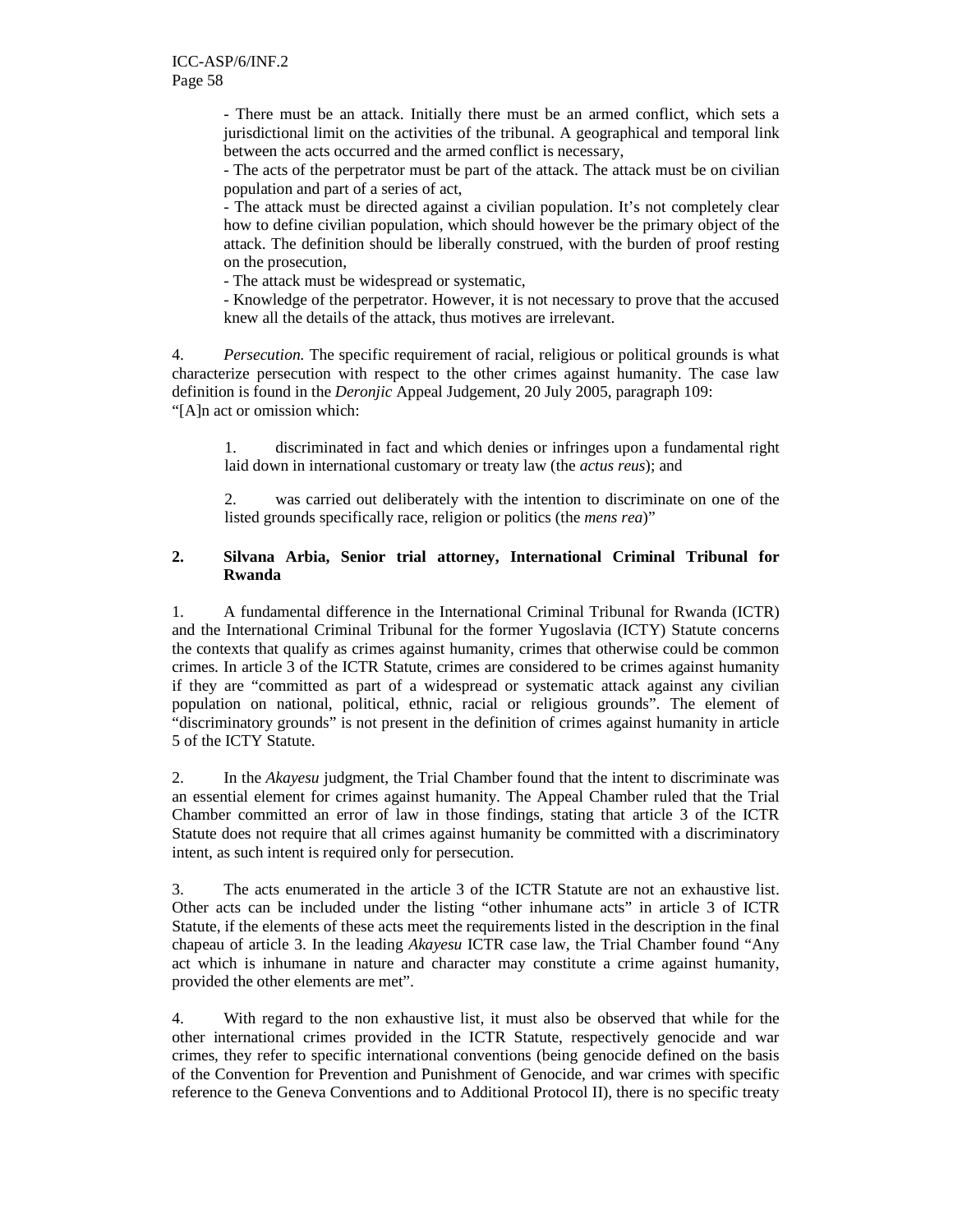or conventional source for the definition and qualification of the crimes against humanity's elements.

5. In *Kayishema* and *Ruzindana*, the Trial Chamber found that "other inhumane acts" include those crimes against humanity that are not otherwise specified in article 3, but are of comparable seriousness and gravity to the other enumerated acts. Also, in *Akayesu* the Trial Chamber held that sexual violence falls within the scope of "other inhumane acts".

6. Also, in the *Kayisheam* and *Ruzindana* judgement the Trial Chamber reached the important conclusion that a third party can suffer serious mental harm by witnessing inhuman acts committed on other individuals, particularly against family members or friends.

#### **3. Antonette Issa, Appeals Counsel, International Criminal Tribunal for the former Yugoslavia**

1. Crimes against humanity were defined as: serious attacks on human dignity or a grave humiliation/degradation of human beings; prohibited and punishable in war or peace; not isolated or sporadic events.

2. It was stressed the importance of the legacy of cases such as the *Krstic* and the *Stakic*  judgments, which dealt with the elements of the crime of extermination, particularly the "no requirement of":

- A vast scheme of collective murder, or
- Knowledge of the crime,
- Intention to kill a certain number of people.

3. In addition, with regard to the "general" mens rea, the accused must know of the attack on the civilian population and that his acts comprise part of the attack, or at least take the risk his acts are part of the attack.

4. If one compares the crime of extermination with genocide, one might find that the offender need not to have intended to destroy the group or part of the group to which the victims belong. The victims need not to share national, ethnic, racial or religious characteristics. Under article 5 (b) of the Statute, the actus reus of extermination can consist of an act or an omission.

5. With regards to the crime of enslavement (article 5 (c)), parallels were drawn between enslavement and sexual crimes and forced labour, referring to the *Kunarac* and the *Kovac* cases, and to the *Krnojelac* judgment.

6. Furthermore, reference was made to some of the factors that the International Criminal Tribunal for the former Yugoslavia (ICTY) had used in assessing the crime:

- Control of someone's movement,
- Control of physical environment,
- Psychological control,
- Measures taken to prevent or deter escape,
- Force, threat of force or coercion,
- Duration,
- Assertion of exclusivity,
- Subjection to cruel treatment and abuse,
- Control of sexuality, and
- Forced labour (*Kunarac* Trial Judgment).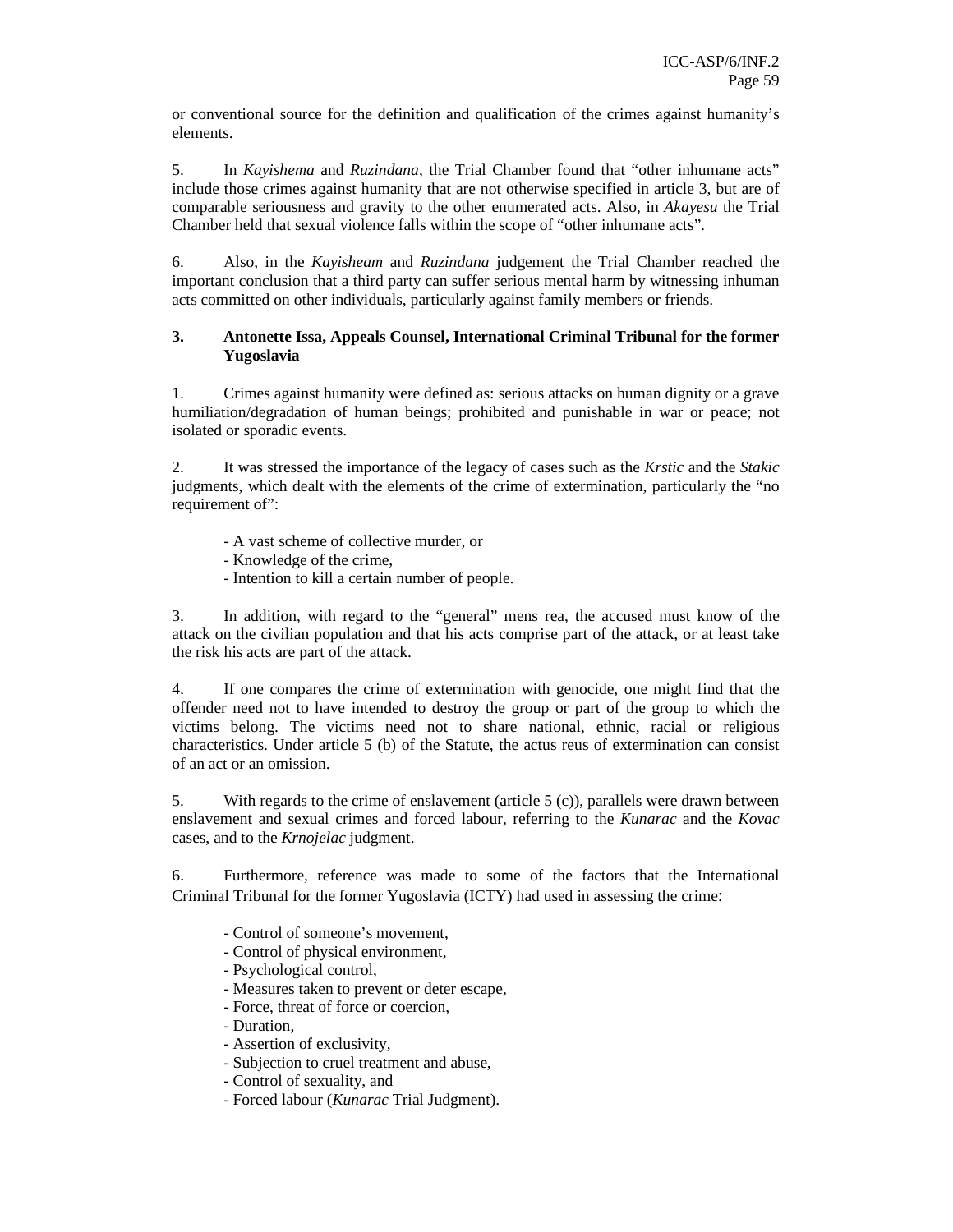7. Finally, it was stressed that under customary international law "deportation" is the forced displacement of individuals beyond internationally recognised state borders, while "forcible transfer" may consist of forced displacement within a State's borders (*Brdjanin* judgment).

### **4. Amelie Zinzius, Senior Legal Officer, Appeals Chamber Special Court for Sierra Leone**

1. It was emphasised that under crimes against humanity, the "other inhumane acts" are to be considered a residual clause. Particular focus was on a few particularities of the various sexual crimes in international criminal law: forced prostitution, sexual aggression, forced marriage, rape, sexual slavery and other forms of sexual violence.

2. Reference was made to a pending case before the Trial Chamber in which the judges would have to decide regarding the count of "forced marriage" as a crime against humanity. In this regard, while for the crime of persecution the element of ethnicity (or another ground) was required, it was not for "forced marriage". In addition, for "forced marriage" no link between the crime and an armed conflict was needed.

### **5.** *Protection of civilians in armed conflict***: development of international humanitarian law, from the perspective of war crimes to crimes against humanity, Anne-Marie La Rosa, International Committee of the Red Cross, Advisory Service on International Humanitarian Law**

1. The panellist referred to the judicial elements of the protection of civilians in armed conflicts. After a brief historic overview of the development of international humanitarian law covering this issue, she focused on some of the gaps in the Rome Statute.

2. Regarding the Statute's categorization of war crimes in four groups, it was noted that:

- The interpretation of notions defining the categories and the various elements of crimes is highly dependent on the context. For this reason it is very important to clearly define notions as "military targets" and "civilians", as to leave little space for interpretation,

- Certain crimes under International Humanitarian Law are not included in the war crimes provision, e.g. the unjustified delay in the repatriation of prisoners, and others applicable in the context of non-international armed conflicts.

## **C. War Crimes**

### **1. Motoo Noguchi, Professor, United Nations Asia and Far East Institute for the Prevention of Crime and the Treatment of Offenders (UNAFEI)**

1. *International Criminal Court*. Japan has always been a strong supporter of the International Criminal Court, but has not been a State-Party for more than eight years. However, Japan finally acceded the Rome Statute on 27 April 2007. The reason for the delay could include the following three factors.

2. Firstly, a careful examination of the domestic legal system had to be made in order to ensure the conformity of the Rome Statute with it, including with the Constitution. Consequently, an extensive analysis of technical legal issues was required. As it is the general practice in Japan that relevant draft laws for the implementation of a treaty are tabled to the Diet for its consideration together with the ratification Bill itself, it took some time to prepare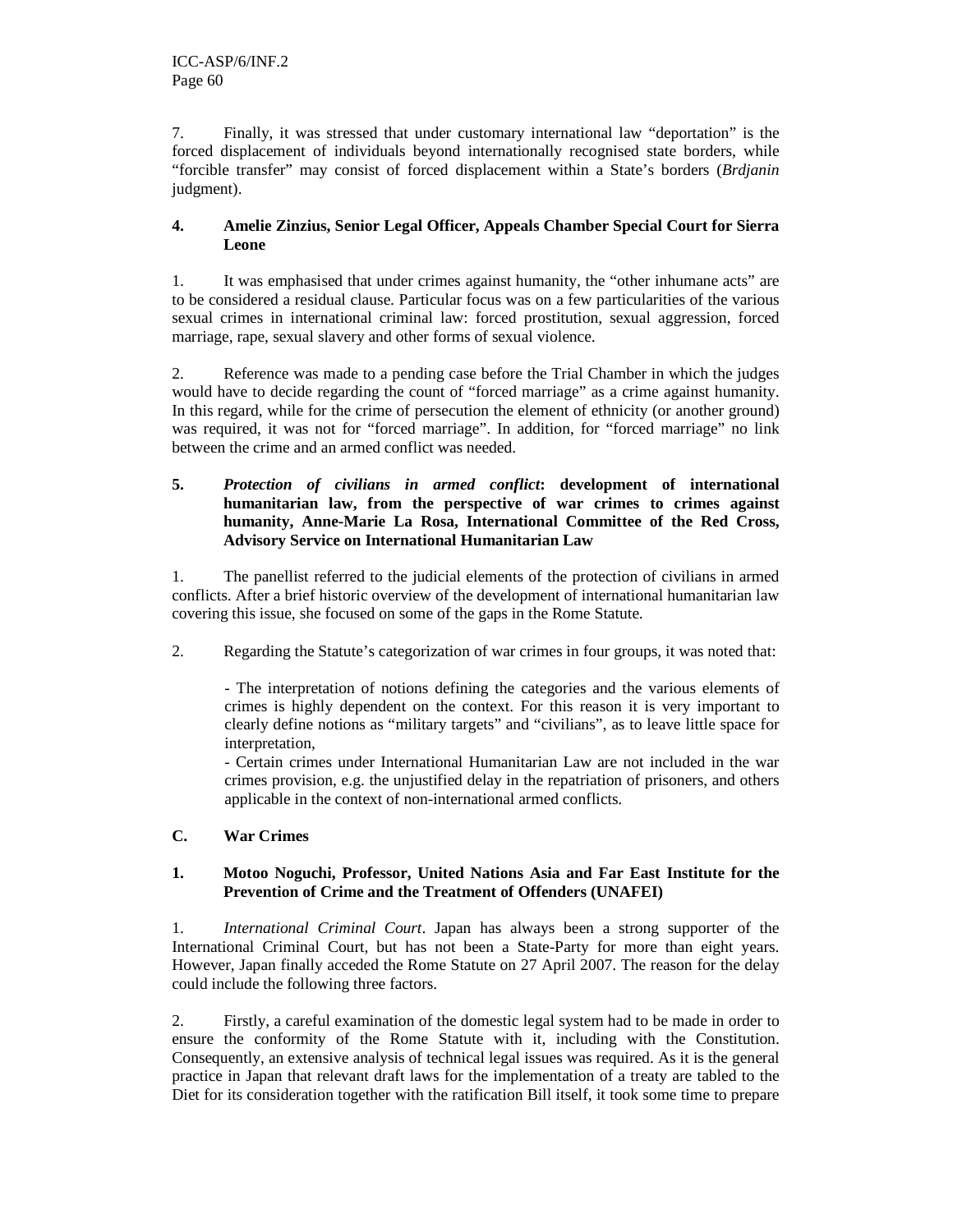them, as to ensure the cooperation with the Court that is required to State Parties under the Statute.

3. Secondly, a campaign of awareness raising for relevant sectors of society and the general public had to take place, in order to promote the understanding on the role and functions of the Court, and strengthen political support necessary for the ratification.

4. Thirdly, the requisite financial resources had to be allocated to the national budget so that Japan could make its assessed contributions to the Court. This was particularly significant in the case of Japan because of the large amount of money required. Japan's contribution could have accounted for approximately 29 per cent of the Court's budget as a result of simple calculation, but the Assembly of States Parties decided that 22 per cent, which is the United Nations ceiling for a contribution from one country, would apply. It is expected that Japan will become a new State Party by the fall this year.

5. *The Extraordinary Chambers in the Courts of Cambodia (ECCC).*The Court is finalizing its internal rules of procedure. Although the proceedings will fundamentally be based on Cambodian domestic laws, special rules are needed, including for the following reasons.

6. Firstly, the ECCC has a specific mandate, structure and jurisdiction, which is foreign to the existing Cambodian domestic laws applied to ordinary criminal cases. There is a need to have specific rules to address this specificity, as well as to ensure compliance with relevant international standards. Secondly, as Cambodia currently has two different sets of the code of criminal procedure, with a new one to be adopted soon, there is a need to clarify the governing procedures to be applied to this Court.

7. Ownership of the proceedings is given to the Cambodian judges, staff, and people. The international judges and staff are there to give their assistance to Cambodian people, but are not supposed to control the proceedings. The success of the Court depends on the will of the Cambodian people to do justice on their own, with the assistance of the international community.

### **2. Guido Acquaviva, Legal Officer, International Criminal Tribunal for the former Yugoslavia**

1. War crimes are punishable under articles 2 and 3 of the International Criminal Tribunal for the former Yugoslavia (ICTY) Statute. Article 3, according to the Appeals Chamber, is a so-called residual clause, as it provides a non-exhaustive list of crimes, thus ensuring that no crime is taken away from the jurisdiction of the ICTY.

2. War crimes have a necessary link to the existence of an international or noninternational armed conflict. The crime, however, need not to be part of the conflict. Article 2 applies only in international armed conflicts, whereas article 3 can be applied to international and non-international armed conflicts, as confirmed by the practice of domestic and international tribunals, as well as by military manuals.

3. In the case of the shelling of Dubrovnik, *Jokic* and *Strugar* were convicted for the destruction of cultural property under article 3 (d) of the Statute. In the *Strugar* judgment, it was unclear whether the shelling of Dubrovnik took place during an international or noninternational armed conflict, but article 3 applied in both cases. The destruction of cultural property is criminal if:

(a) It has caused damage to property which constitutes the cultural or spiritual heritage of peoples;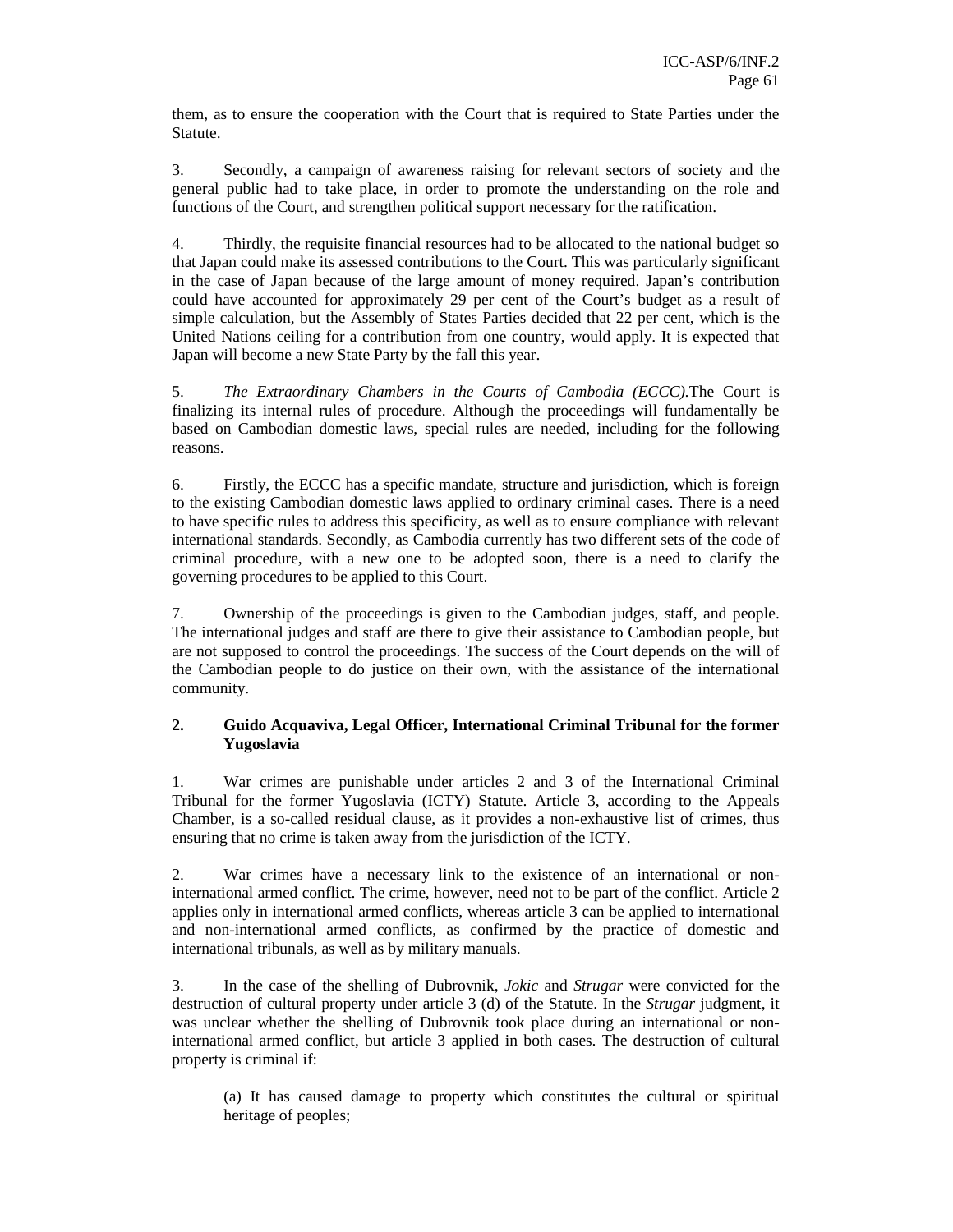(b) The damaged property was not used for military purposes at the time when the acts of hostility took place, and

(c) The act was carried out with the intent to damage the property in question.

The *Strugar* judgment confirmed that the special protection of cultural property remains applicable even if there are military activities or military installations in the immediate vicinity of the cultural property.

4. *Galic* was convicted for his responsibility in a campaign of terror against the civilian population of Sarajevo during the 23 month siege of that city. The charges under article 3 were attacks against the civilian population and a campaign of terror as a war crime, as opposed to a crime against humanity. This is customary international law, but also codified in Additional Protocol I to the Geneva Conventions. Terror as a war crime is defined as acts or threats of violence wilfully directed against civilians with the primary purpose of spreading terror. The Prosecutor proved it by evidence of the campaign of attacks of shelling and sniping, the thousands of casualties and wounded, and the absence of military necessity. The campaign sought to spread terror and thus pressurize the civilian population. Such crimes are punishable both during international and non-international armed conflict.

## **3. Alice Zago, Investigator, International Criminal Court**

1. The case law of the International Criminal Court (ICC) has dealt with some very interesting matters such as the international character of armed conflicts (Democratic Republic of Congo situation), and the crime of conscripting and enlisting of children under the age of fifteen years into armed forces or groups.

2. The Pre-Trial Chamber adopted the International Criminal Tribunal for the former Yugoslavia (ICTY) *Tadic* case criteria to analyse the nature of the conflict, evidencing how the Court makes appropriate use of the existing jurisprudence. However, the other Pre-Trial Chamber took a different approach adopting the reasoning of the International Court of Justice (ICJ) in the Democratic Republic of Congo v. Uganda case.

3. Another groundbreaking issue was the definition of "national armed forces" which is not limited to the "governmental" forces.

#### **4. Antoinette Issa, Appeals Counsel, International Criminal Tribunal for the former Yugoslavia**

1. *The Gali*ć *Appeal Judgment from the International Criminal Tribunal for the former Yugoslavia (ICTY)*. Major General of Bosnian Serb Army (VRS) *Stanisav Gali*ć was accused of having conducted, between September 1992 and August 1994, a campaign of sniping and shelling attacks on the civilian population of Sarajevo, causing death and injury to civilians, with the primary purpose of spreading terror among the civilian population.

2. According to the Trial Chamber judgment, which sentenced *Gali*ć to 20 years imprisonment :

- Civilians were deliberately attacked in a widespread or systematic campaign,

- The campaign against civilians was intended primarily to terrorize the civilian population,

- *Gali*ć, through his orders, and by other means of facilitation and encouragement, conducted the campaign of attacks. He did so with the primary aim to spread terror among the civilian population of Sarajevo.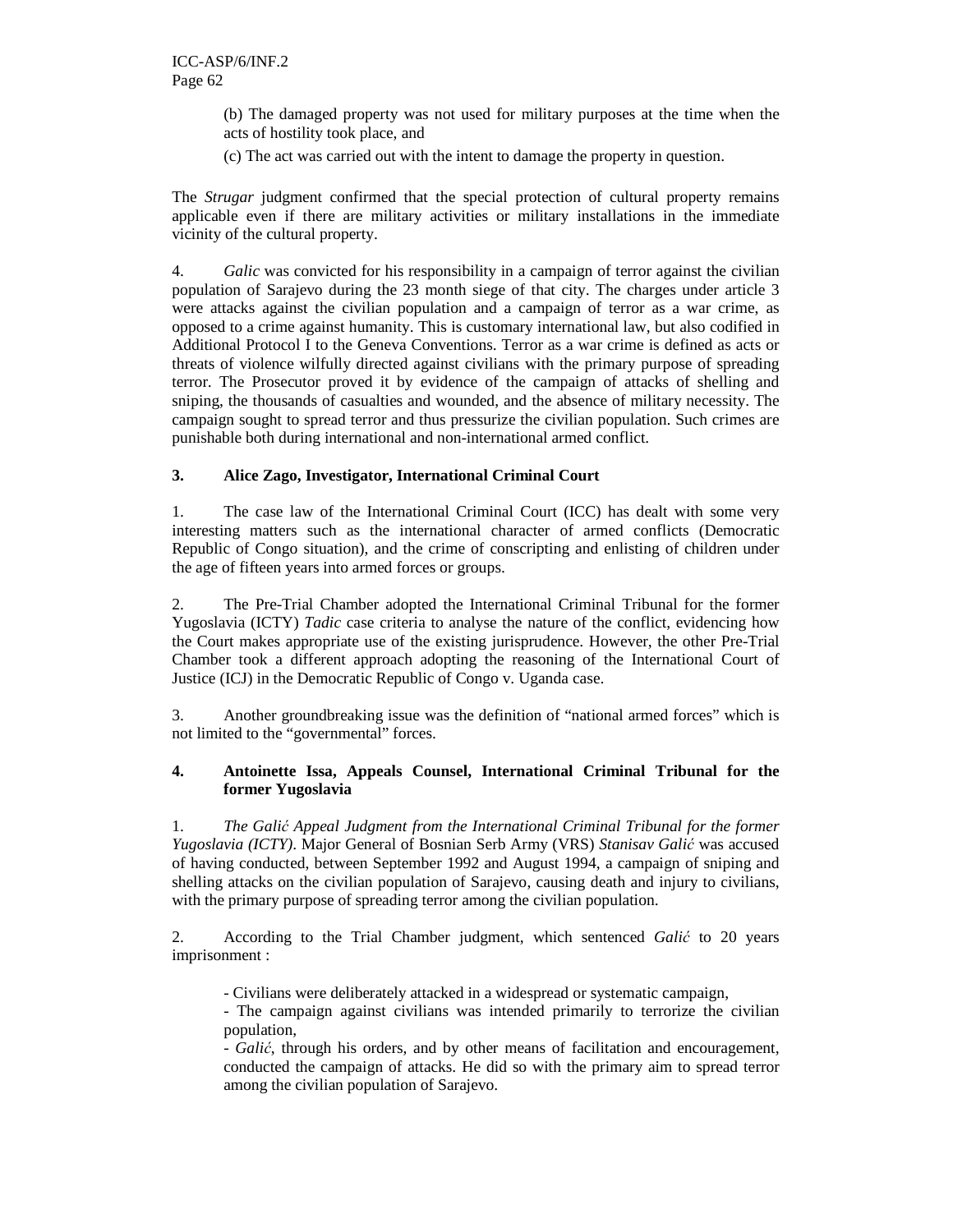3. Under his seventh ground of appeal, *Gali*ć argued that:

- The ICTY had no jurisdiction as "there exist no international crime of terror",

- The Trial Chamber erred in considering treaty law to be sufficient to give jurisdiction to the Tribunal,

- The Trial Chamber erred in finding that the 22 May 1992 Agreement was binding upon the parties to the conflict,

- The Trial Chamber erred with respect to the elements of the crime,

- The Prosecution had not proved that the acts of "sniping" and "shelling" were carried out with the primary purpose of spreading terror among the civilian population.

4. The *actus reus* and *mens rea* of the crime of terror were discussed. The question before the Appeals Chamber was whether or not *Gali*ć intended to inflict terror, and it concluded that it was the case. The sniping and shelling in Sarajevo fell within the scope of "acts of violence" contemplated under the definition of the crime of acts or threats of violence, the primary purpose of which is to spread terror among the civilian population. The Appeals Chamber dismissed *Gali*ć*'s* appeal that the Trial Chamber did not prove that he had the requisite intent to commit the crime. As a result, *Gali*ć*'s* appeal was ultimately rejected entirely and he was sentenced to life imprisonment, from the 20 years he originally received from the Trial Chamber.

5. *Future challenges.* Articulating the elements of the crime of unlawful attacks is a difficult task. Formulation of the elements of unlawful attacks by the *Gali*ć Trial Chamber (paragraph 56) does not clearly answer the relationship between various types of unlawful attacks: direct, indiscriminate and disproportionate.

6. The Trial Chamber approach had been more cautious than the Appeal Chamber one. The two main contributions to the development of International Humanitarian Law from the *Gali*ć case were:

- The element of indiscriminate and disproportionate attacks against civilians may also count as direct attack on civilians,

- The Appeals Chamber confirmation that the Trial Chamber had found the elements of the crime of terror, and that treaty provisions could be a source of law for tribunals.

### **5. Amelie Zinzius, Senior Legal Officer, Appeals Chamber, Special Court for Sierra Leone**

1. War crimes must have been committed during an armed conflict. Traditional distinction in the scheme of the 1949 Geneva conventions between international conflicts and more restricted law applicable in domestic conflicts was equivalent to the historical distinction between domestic and international war.

2. The Appeals Chamber dismissed the ground that the Sierra Leone conflict, as an international conflict, did not fall under the Court's jurisdiction, and, in line with International Criminal Tribunal for the former Yugoslavia (ICTY) decisions, held that the international conflict could not impede the activity of the Court since they have become parts of customary law.

3. The Appeals Chamber examined the crime of enlisting/conscripting children in armed conflict, included in Rome Statute. This offence is wider than the original report of statute (abduction and forced recruitment). The crime of child recruitment was defined by the Special Court for Sierra Leone **(**SCSL) as a war crime. The Convention on the Rights of the Child, ratified by all but 6 States at the time, contains provisions on the recruitment of child soldiers.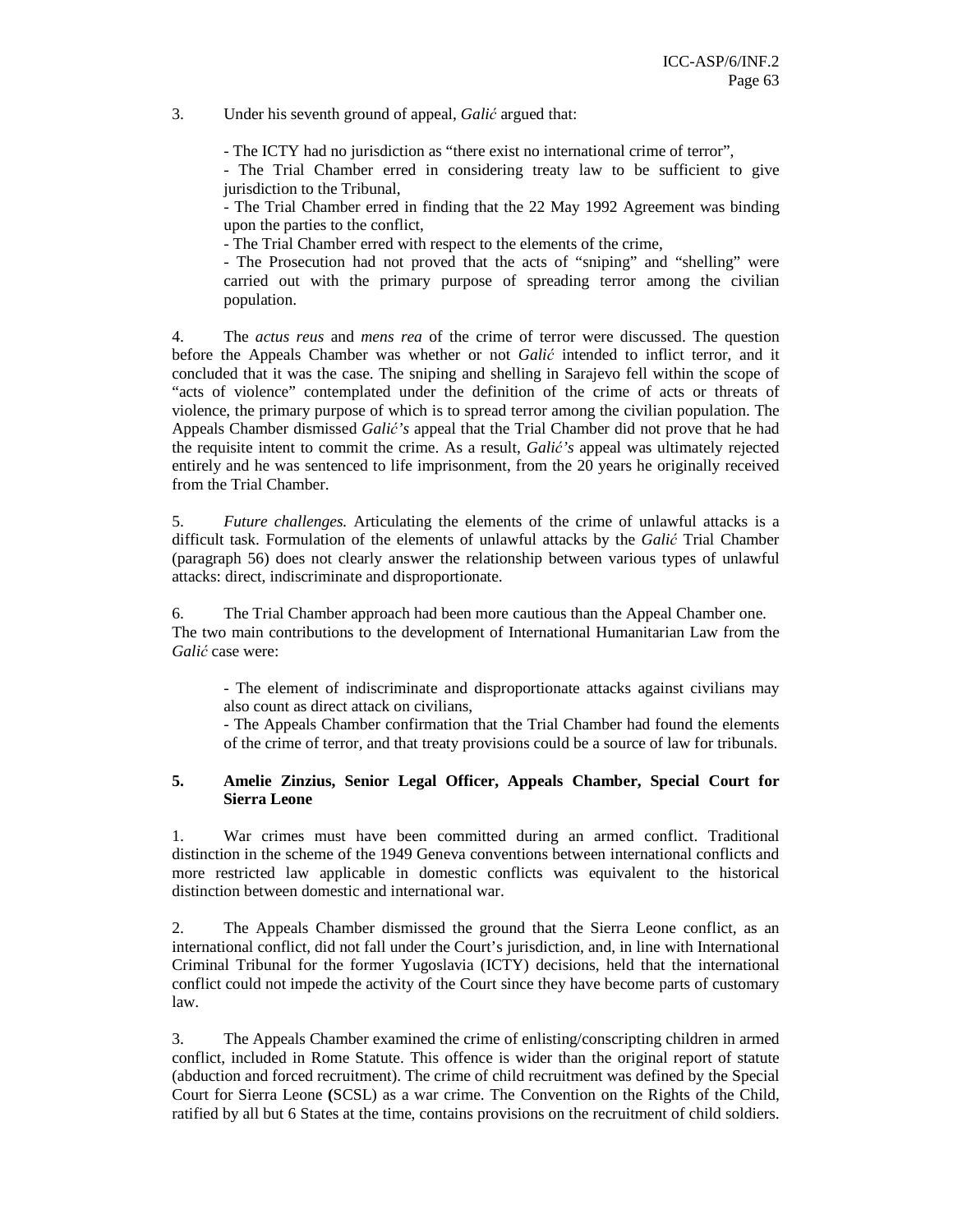The Appeals Chamber concluded that States had committed themselves to prohibit the use of child soldiers already in the mid 1980s.

4. On individual criminal responsibility, the Appeals Chamber found that there was sufficient State practice to prove that recruitment was a criminal offence by the time the SCSL started its practice in the 1990s.

5. As regards the crime of pillaging, the perpetrator must have intended to deprive the owner of private property for private or personal use. Trial Chamber II referred to the ICTY judgment in the *Celebici* case (systematic seizure of property). Whether the destruction of civilian property by burning would constitute pillaging is still up for final decision.

### **6. Tarik Abdulhak, Senior Advisor to the Registrar of the Court of Bosnia and Herzegovina**

1. The War Crimes Chamber (WCC), established in close cooperation with international donors and the International Criminal Tribunal for the former Yugoslavia (ICTY), operates as a permanent section of the State Court with a 5-year transitional period involving international support. There is a special Registry supporting both the Court and the Prosecutor's Office. The panellist provided an outline of the Court's fixed chamber structure, both in the Criminal and Appellate Divisions of the Court. At the moment, each war crimes chamber operates with a presiding national judge, and two international judges as members.

2. The Chambers apply Bosnian procedural and substantive law. Some of the rules, systems and procedures which focus specifically on war crimes cases are inspired by the work of the international tribunals.

3. International involvement in the work of the Court will gradually be withdrawn after a transition process, and over a 5-year period the State will take full managerial and financial responsibility for the institution.

4. The Court adjudicates on four categories of war crime cases:

 (a) Cases with confirmed indictments transferred from the ICTY under rule 11*bis* of the ICTY Rules of Procedure and Evidence (5 transfers completed to date, with 2 currently pending),

 (b) Investigations transferred to the Court of Bosnia and Herzegovina **(**BiH) Prosecutor's Office by the Office of the Prosecutor of the ICTY,

(c) Cases taken over from lower courts in BiH,

(d) New investigations commenced by the State Prosecutor's Office.

5. Bosnia and Herzegovina was the first country in the region to whom the Tribunal transferred its proceedings. The Court has delivered 12 verdicts to date, including 4 cases finally determined (one of which is the first case transferred to Bosnia under rule 11*bis*). The Court's active cases include 16 proceedings in trial, or preparation for trial, involving 37 accused. As of 15 May 2007, 58 individuals were in pre-trial or trial custody ordered in cases before the War Crimes Section.

6. Main challenges which arose in the context of rule 11*bis* transfers to BiH were:

- Unavailability of the ICTY Prosecutor's file to the BiH Prosecutor prior to a final decision on transfer,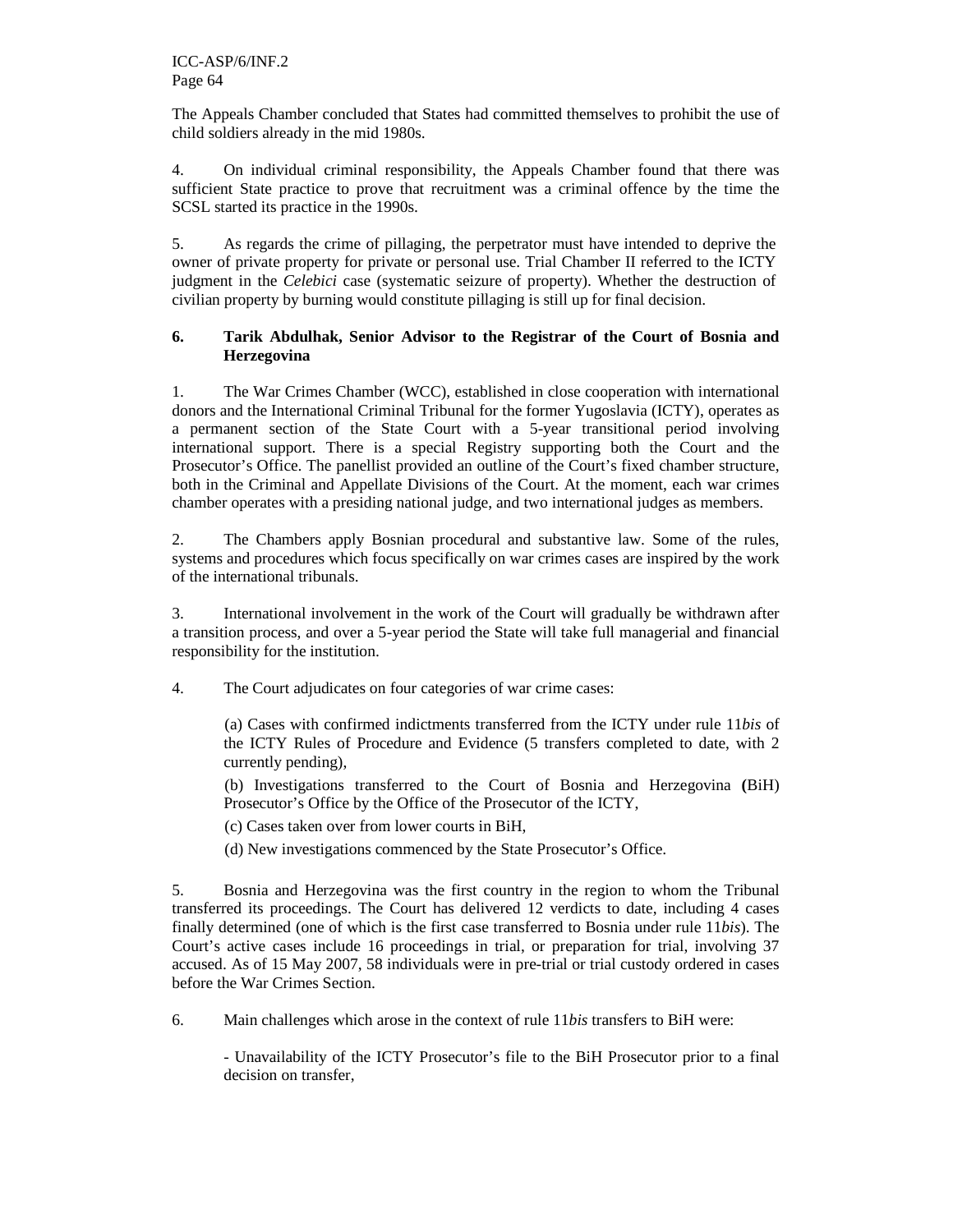- Potential problems and delays in the transfer of defence files and defence preparation (e.g. the defence counsel who represented the accused before the ICTY may not wish to follow the case even though Bosnian legislation makes this possible), - Unavailability of ICTY transcripts and evidence in the language of the State Court/ accused,

- Issues relating to witness protection (need for the Court to be properly informed about all standing orders so that full compliance can be ensured; need for a mechanism for orders to be varied in some cases),

- Lack of a procedure that would enable the Court of BiH to directly address the ICTY in relation to general orders and evidence that may be required in specific cases,

- Length of custody prior to transfer of accused to BiH, which the State Court is bound to take into account in considering the overall reasonableness of the length an accused is held in custody,

- Other issues (e.g., unavailability of medical files in the national language).

7. ICTY assistance may be of great importance to other war crimes trials taking place before national courts (i.e., not only those transferred by the ICTY). National courts in the former Yugoslavia are likely to require ICTY assistance in a number of areas in the years to come, and there is a need to work on rules and procedures that can provide a simple and reliable mode of access to the ICTY for these courts. These areas include:

- Access to evidence, information and records prior to, and following closure of the Tribunal,

- Witness protection measures, in particular the need for a mechanism which can ensure that orders made by the ICTY can be modified in cases of legitimate need,

- Access to accused who are serving sentences, as accused who have been convicted by the ICTY and are serving their sentences in other countries are not easily accessible for the State Court,

- Residual issues upon closure of the Tribunal (e.g., custody of evidence and files, certification, access, etc.).

### **7. Melika Busatlic, War Crimes Chamber of Sarajevo, Legal Officer**

1. The establishment of the War Crimes Chamber **(**WCC) is the first attempt to establish a mixed national/international war crimes body. The WCC applies the substantive criminal law of the Court of Bosnia and Herzegovina **(**BiH), taking into account the European Convention on Human Rights, which prevails on the national law.

2. The jurisdiction of the Court of BiH includes genocide, war crimes and crimes against humanity, but difficulties were faced as regards the application of substantive law, given the time of the perpetration of offences, in particular during the first cases brought before the Court, the *Radovan Stankovic* and *Maktouf* cases.

3. *Stankovic* was charged and sentenced in November 2006 of having committed crimes against humanity in violation of article 172 of the Criminal Code of Bosnia and Herzegovina, while *Maktouf* was accused of having committed war crimes against civilians, as provided for by Art 173 of the Criminal Code. In both cases the Court found that despite the different qualification of the offence in the national criminal code at the time of the perpetration, the principles of legality and individual criminal responsibility were respected, due to the customary nature of crimes against humanity (*Stankovic*), and being the protection of civilians and hostages (*Maktouf*) granted under *jus cogens*, as repeatedly affirmed in international treaties and jurisprudence, far beyond the time of the actual perpetration of crimes.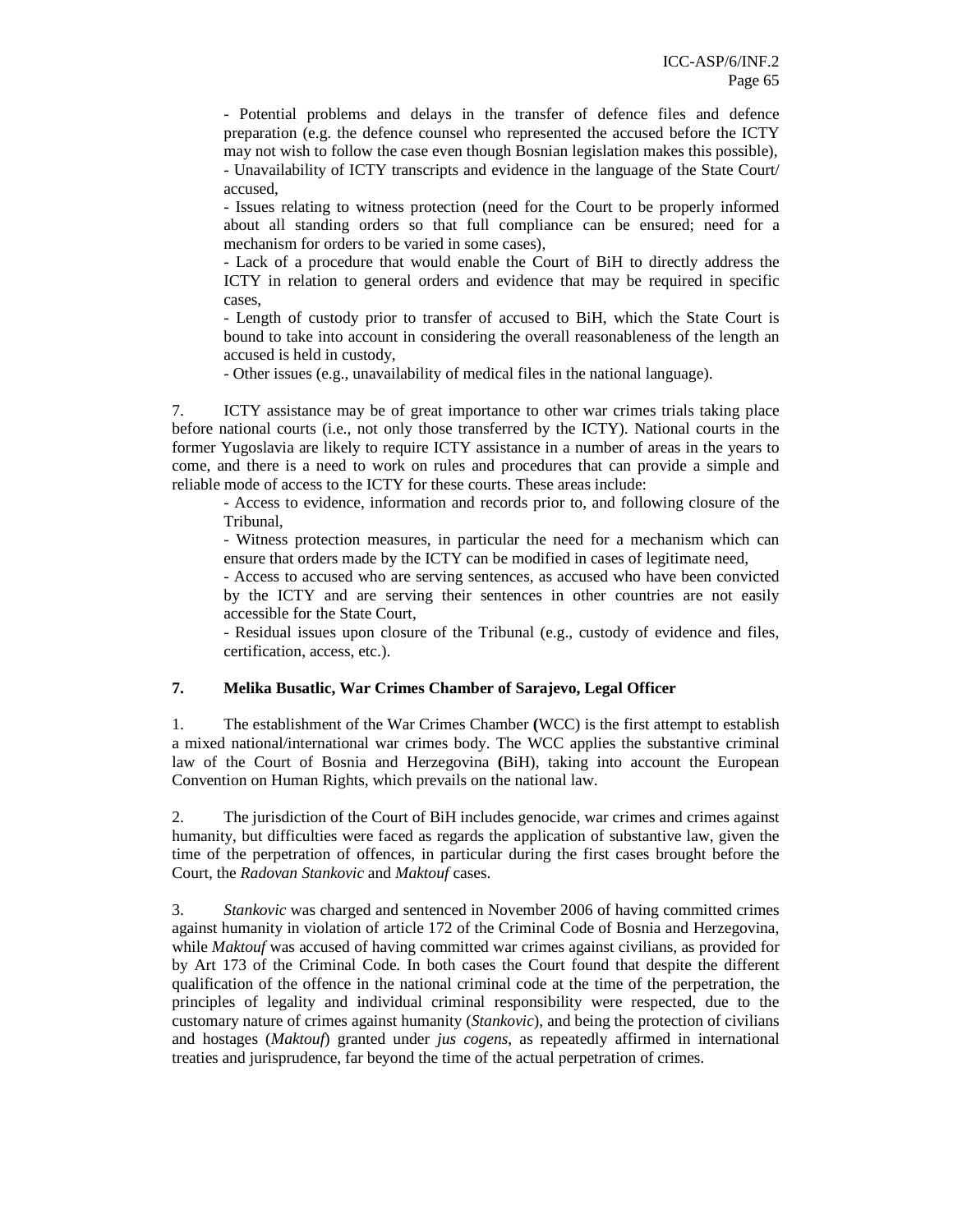4. The law on transfer of cases from the International Criminal Tribunal for the former Yugoslavia (ICTY) to the Court of Bosnia and Herzegovina provides for the possibility to accept as proven facts established by legally binding decisions in proceeding before the ICTY, but does not set out criteria to be met in order for certain facts to be considered adjudicated. It has so far been accepted the practice of taking judicial note of adjudicated facts under rule 94 of the ICTY Rules of Procedure and Evidence, provided that the fact is distinct, concrete and identifiable, restricted to factual findings and does not include legal characterisation, is not contested at trial and forms part of a judgement which has either not been appealed or has been settled on appeal or contested at trial and now forms part of a judgement which is under appeal but falls within issues which are not in dispute on appeal.

### **8.** *The role of non-governmental organizations in documenting war crimes***, Niccolò Figà Talamanca, No Peace Without Justice (NPWJ)**

1. Recent work by NGO's had evidenced the crucial role that they could play in assisting international criminal justice institutions. An example had been the work carried out by No Peace Without Justice (NPWJ), documenting the war crimes committed during 1999 in Kosovo. NPWJ had begun such work interviewing witnesses in Albania. A protocol was developed in partnership with the International Criminal Tribunal for the former Yugoslavia (ICTY) which allowed a team of 130 persons, including numerous local individuals, to systematically interview around 5000 witnesses. The database compiled was then provided to the ICTY. There was regular contact between NPWJ and ICTY investigators, who were assisted by being able to narrow their search via the identification of witnesses. The protocol also allowed for referring certain witnesses directly to the ICTY, particularly when NPWJ did not possess the requisite expertise, for example in the case of victims of sexual violence. A special protocol was also applied for specific information about mass graves.

2. Given the magnitude of the crimes committed in some conflicts, international criminal justice institutions may not necessarily be able to identify all witnesses, so a key role for NGOs to play is to do some pre-screening of potential witnesses.

3. NGOs can also document the events of the conflict, the patterns of conduct, chain of command, etc. This work can thus have two purposes: serve as background information (as in the case of the Special Court for Sierra Leone (SCSL)) and constitute a form of accountability, through engaging the population and providing them a framework to convey their suffering. Main advantages for NGOs to carry out such work are that they can deploy quickly and in large numbers, have local contacts and lower operational costs.

4. Some of the lessons learned include: giving primary consideration to the well-being of witnesses; providing them with a system of referrals for other types of support, such as food or shelter; abstain from interviewing vulnerable witnesses unless the NGO has the expertise required; ensuring data security; obtaining informed consent which includes passing on the information to an accountability mechanism thus avoiding, inter alia, having the witnesses being re-traumatized by additional visits; conducting outreach to promote the work of the institution; and ensuring the well-being of staff.

#### **9.** *International obligations on war crimes and their implementation:* **the practice of States***,* **Anne-Marie La Rosa, Advisory Service on International Humanitarian Law International Committee of the Red Cross**

1. The ICRC has supported the establishment of international and internationalized tribunals. It was also active in the establishment of the ICC.

2. The ICRC considers that the ICC Statute is an excellent instrument for states in order to help them to comply with their obligations to implement IHL obligations and provide for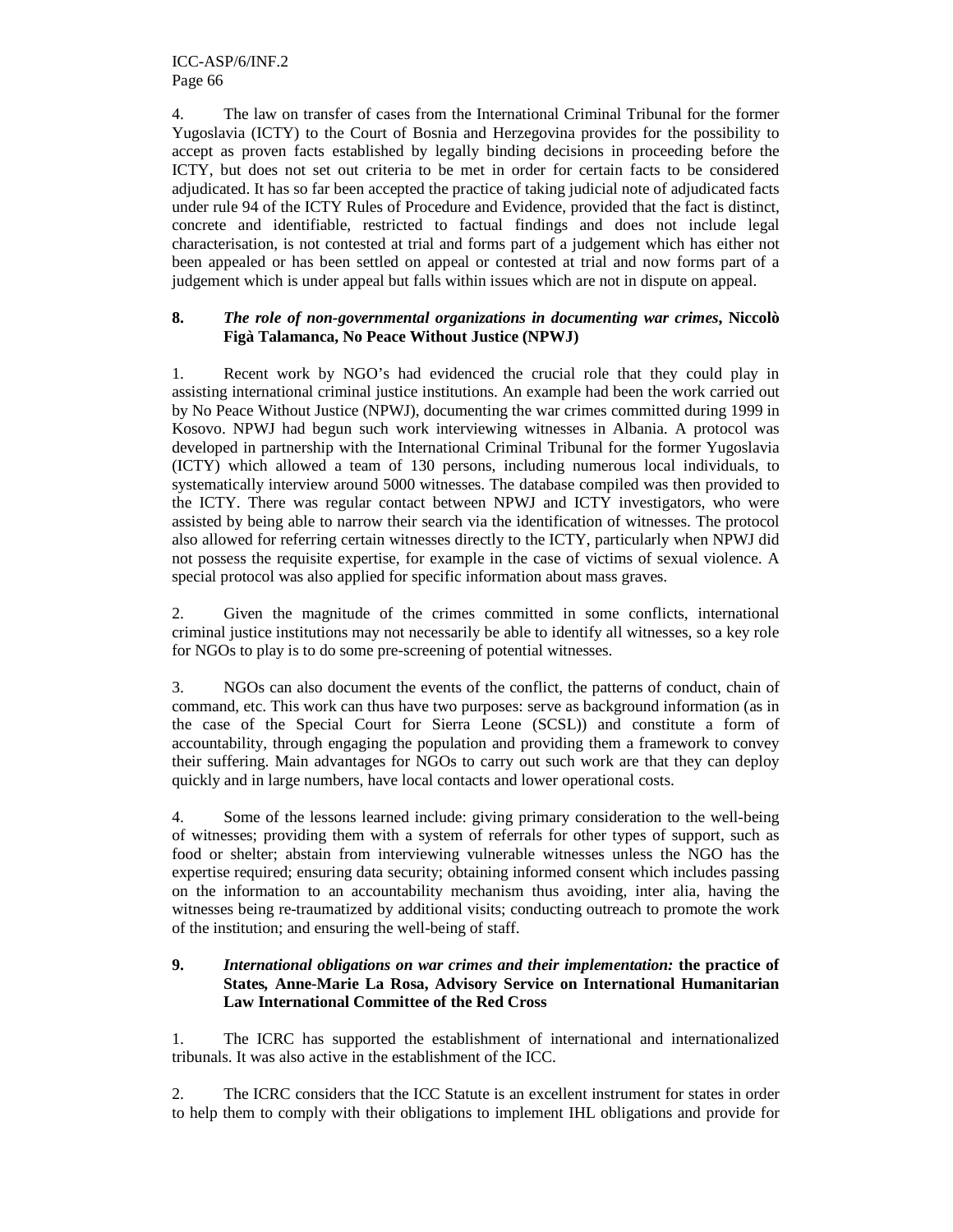the repression of war crimes. It therefore uses in its technical assistance activities and has found that it was very useful to initiate the dialogue in this regard.

3. However, supporting the ICC does not mean that the ICRC will testify and participate in judicial proceedings. The Rules of Procedures and Evidence of the ICC provide expressly that ICRC personnel cannot testify.

4. The speaker presented an overview of the implementation of the ICC provisions related to war crimes and general principles of international criminal law.

5. It was also noted that the ICC should be put back into its general perspective. States should also take the opportunity of implementing all their IHL obligations when modifying their legislation to incorporate the ICC statute at the domestic level.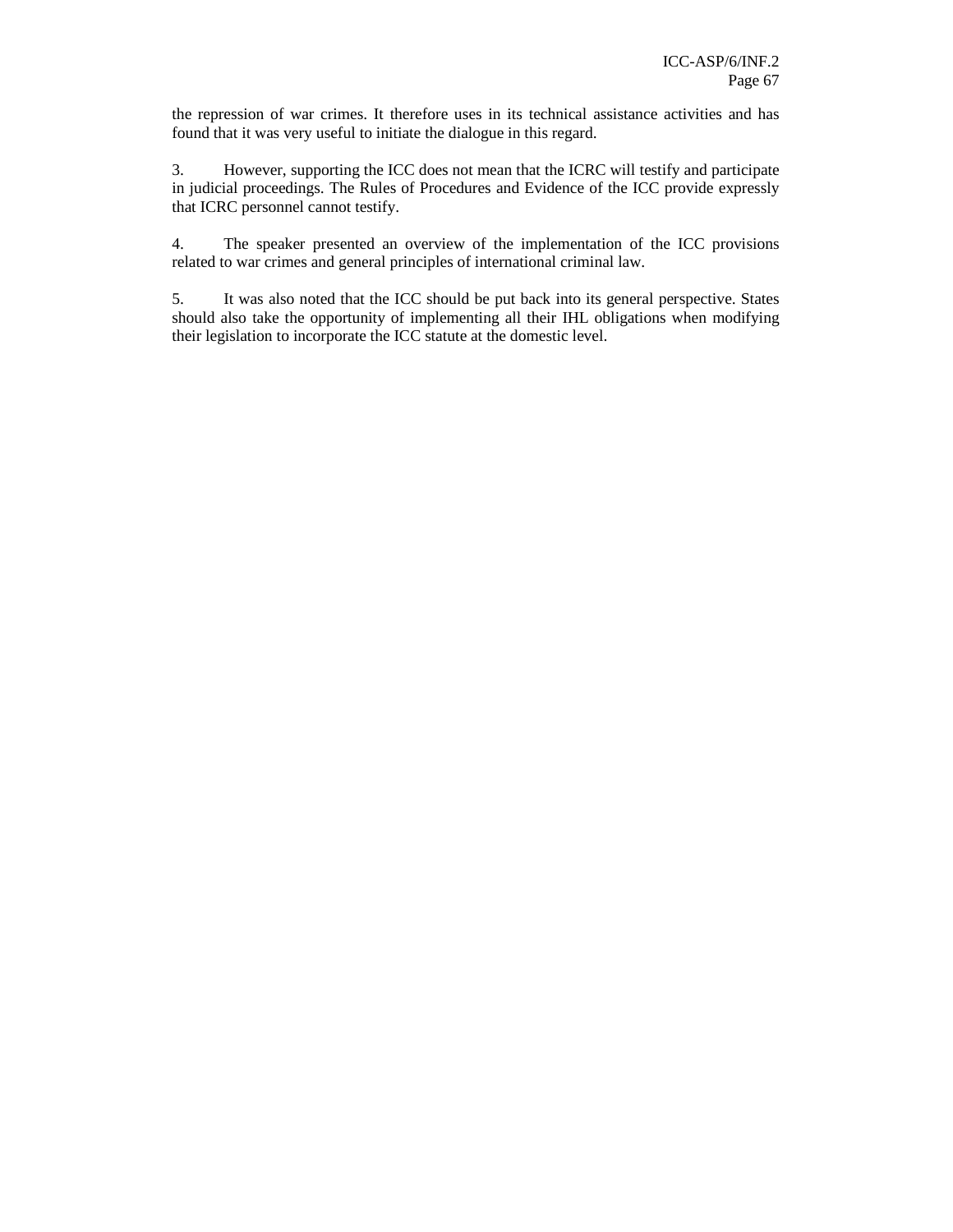ICC-ASP/6/INF.2 Page 68

## **Annex I**

# **List of Participants**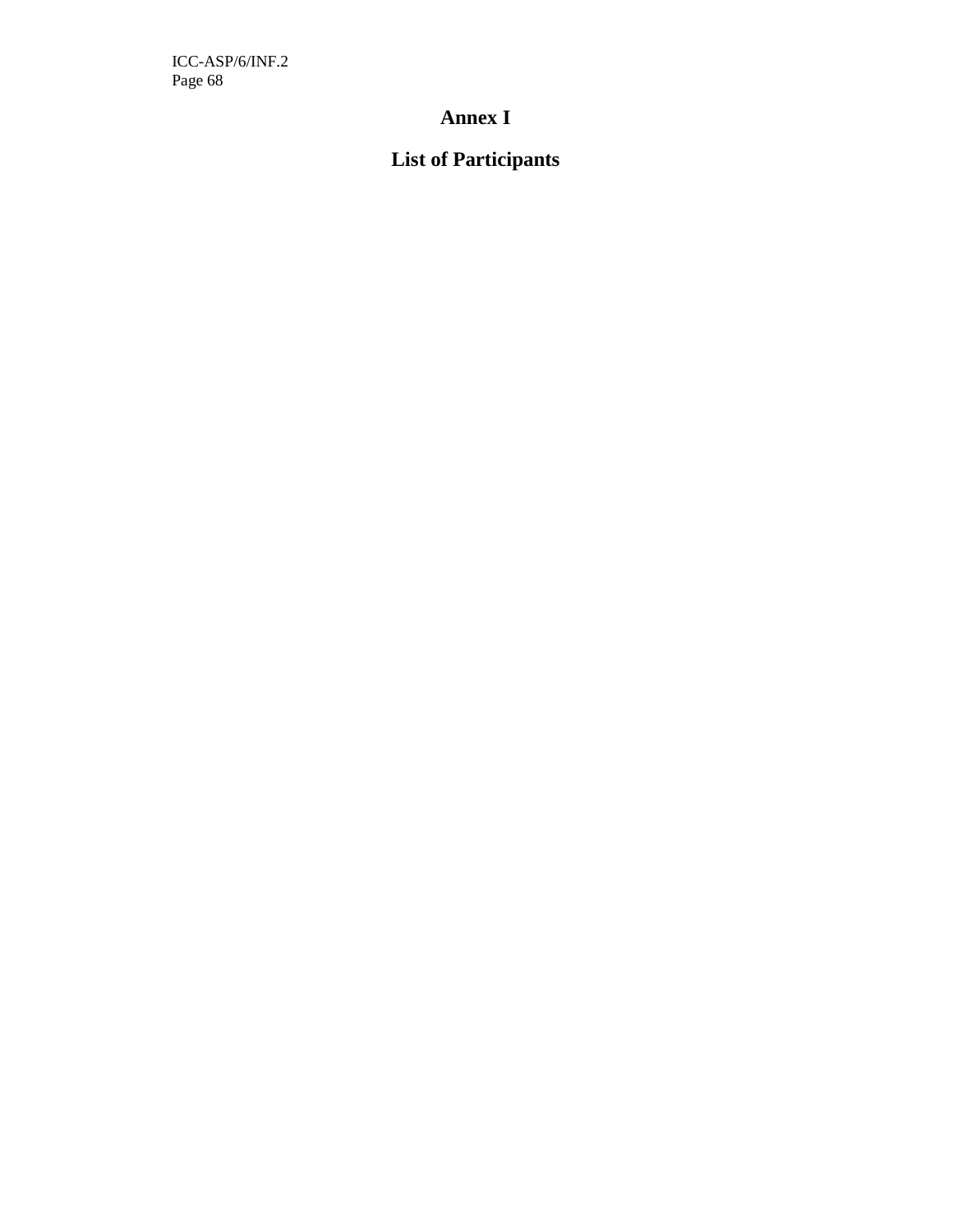# **Contents/ Tables des matières / Indice**

|                                                                                                           | Page |
|-----------------------------------------------------------------------------------------------------------|------|
| <b>Inauguration Ceremony</b>                                                                              | 70   |
| List of States / Liste des États / Lista degli Stati                                                      | 72   |
| Intergovernmental organizations /Organisations intergouvernementales<br>/Organizzazioni intergovernative  | 80   |
| Civil Society / Société Civile / Società Civile:                                                          | 82   |
| - Lawyers / Avocats/ Avvocati                                                                             | 82   |
| - Non-governmental organizations / Organizations non gouvernementales /<br>Organizzazioni non governative | 83   |
| - Research Institutes / Instituts de Récherche / Istituti di Ricerca                                      | 85   |
| - Universities / Universités / Università                                                                 | 86   |
| - Master of Laws, UNICRI and the University of Turin, Faculty of Law                                      | 88   |
| Judiciary / Magistrats / Magistrati                                                                       | 90   |
| Armed Forces / Forces Armées / Forze Armate                                                               | 92   |
| Conference Secretariat                                                                                    | 93   |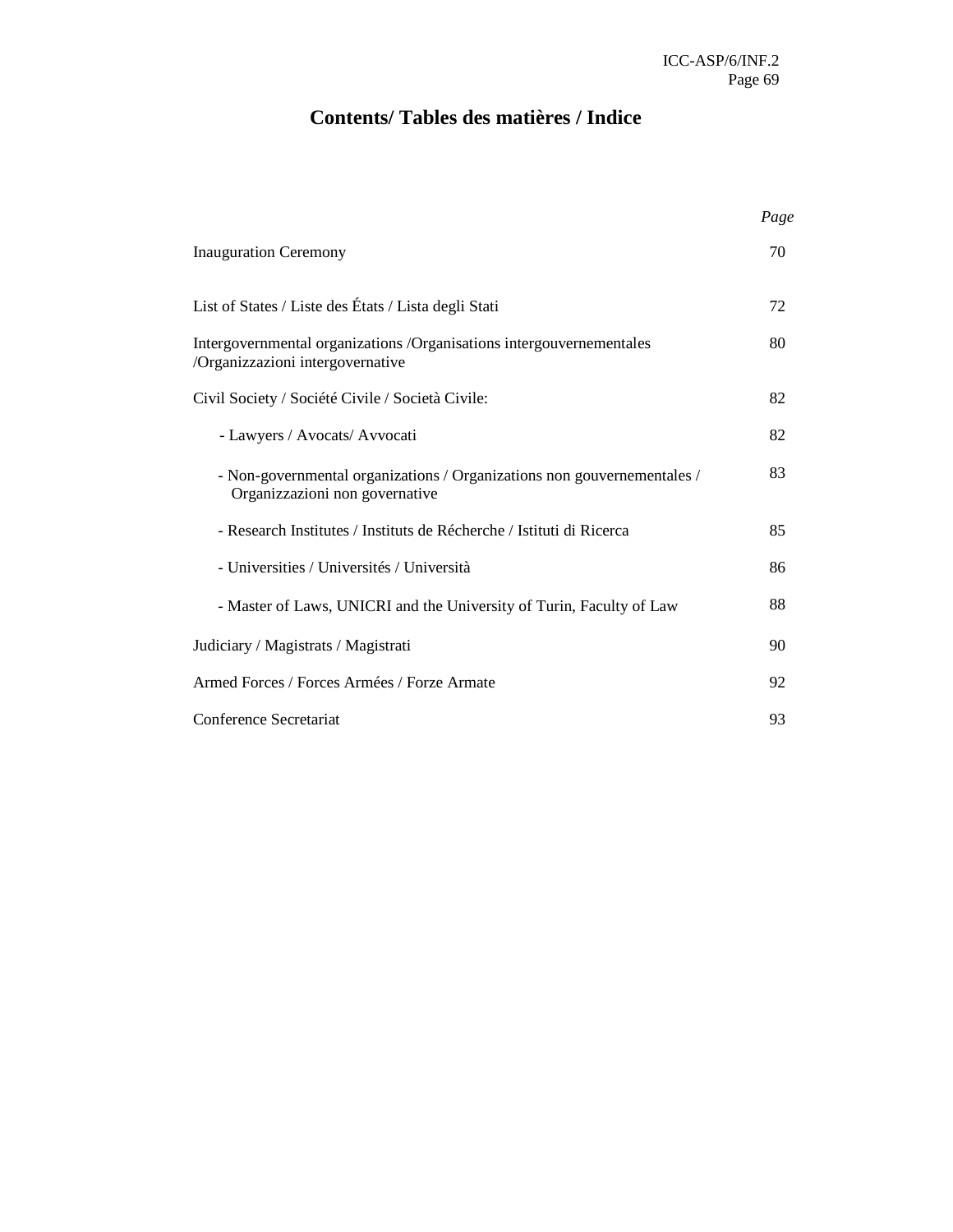ICC-ASP/6/INF.2 Page 70

## **Inauguration ceremony**

#### **PRESIDENT OF THE CONFERENCE**

Mr Roberto BELLELLI *President of the Military Tribunal of Turin* 

#### **MINISTRY OF FOREIGN AFFAIRS**

Mr Gianni VERNETTI *Undersecretary of State Ministry of Foreign Affairs - Italy* 

#### **MINISTRY OF JUSTICE**

Mr Alberto MARITATI *Undersecretary of State Ministry of Justice - Italy* 

### **CITY OF TURIN**

Mr Michele DELL'UTRI *Deputy Mayor for International Coooperation* 

#### **PROVINCE OF TURIN**

Ms Aurora TESIO *Deputy President for Equal Opportunities and International Relationships* 

#### **REGION PIEDMONT**

Mr Sergio DEORSOLA *Deputy President for Federalism, Decentralization, and Local Entities* 

#### **UNICRI**

Ms Doris BUDDENBERG *Officer in Charge* 

#### **ICTY**

Mr Fausto POCAR *President* 

**ICTR** 

Mr Erik MØSE *President*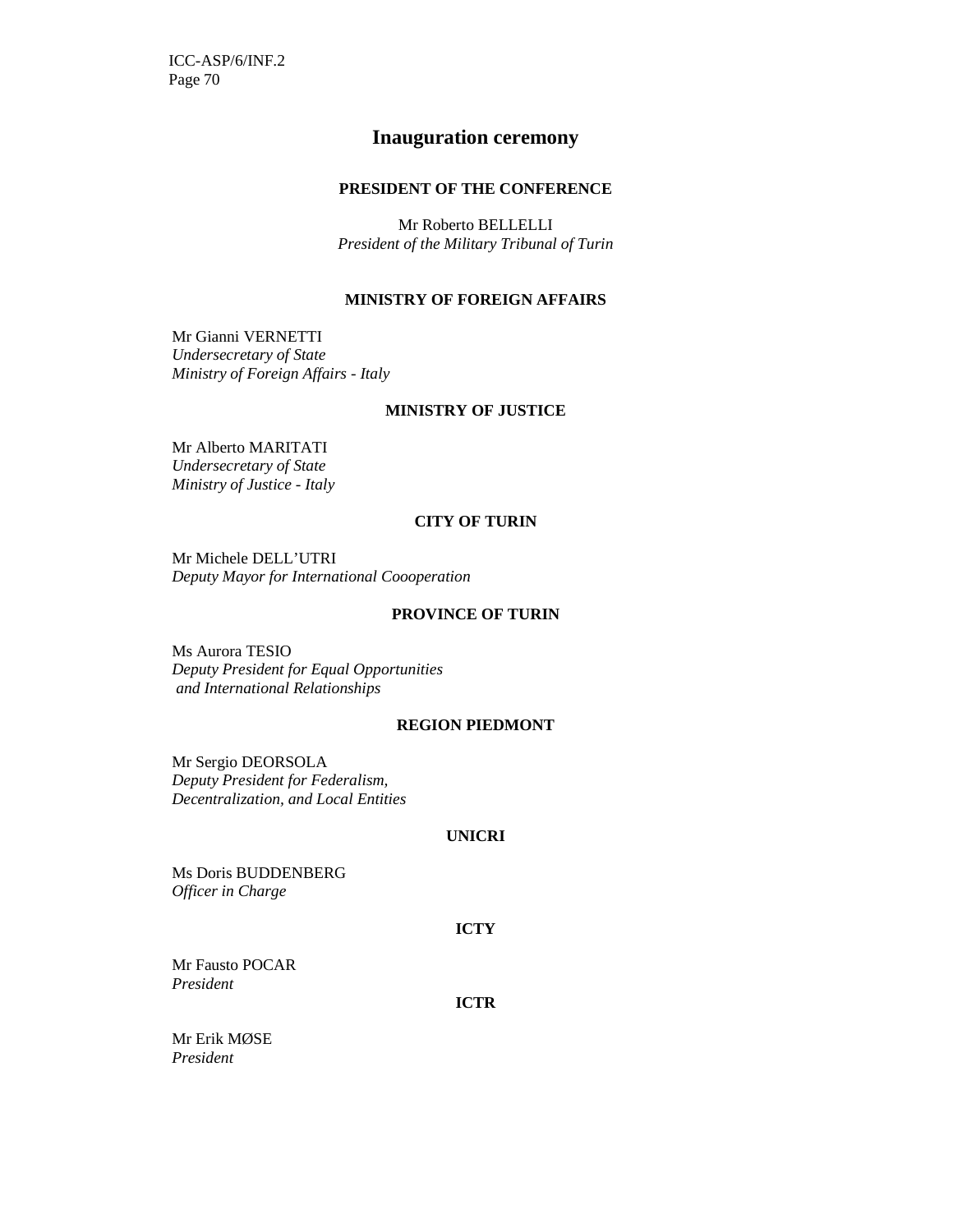**ICC** 

Mr Rene BLATTMANN *Vice President* 

## **ECCC**

Ms Chea LEANG *Cambodian Co-Prosecutor* 

**SCSL** 

Ms Amelie ZINZIUS *Senior Legal Officer, Appeals Chamber*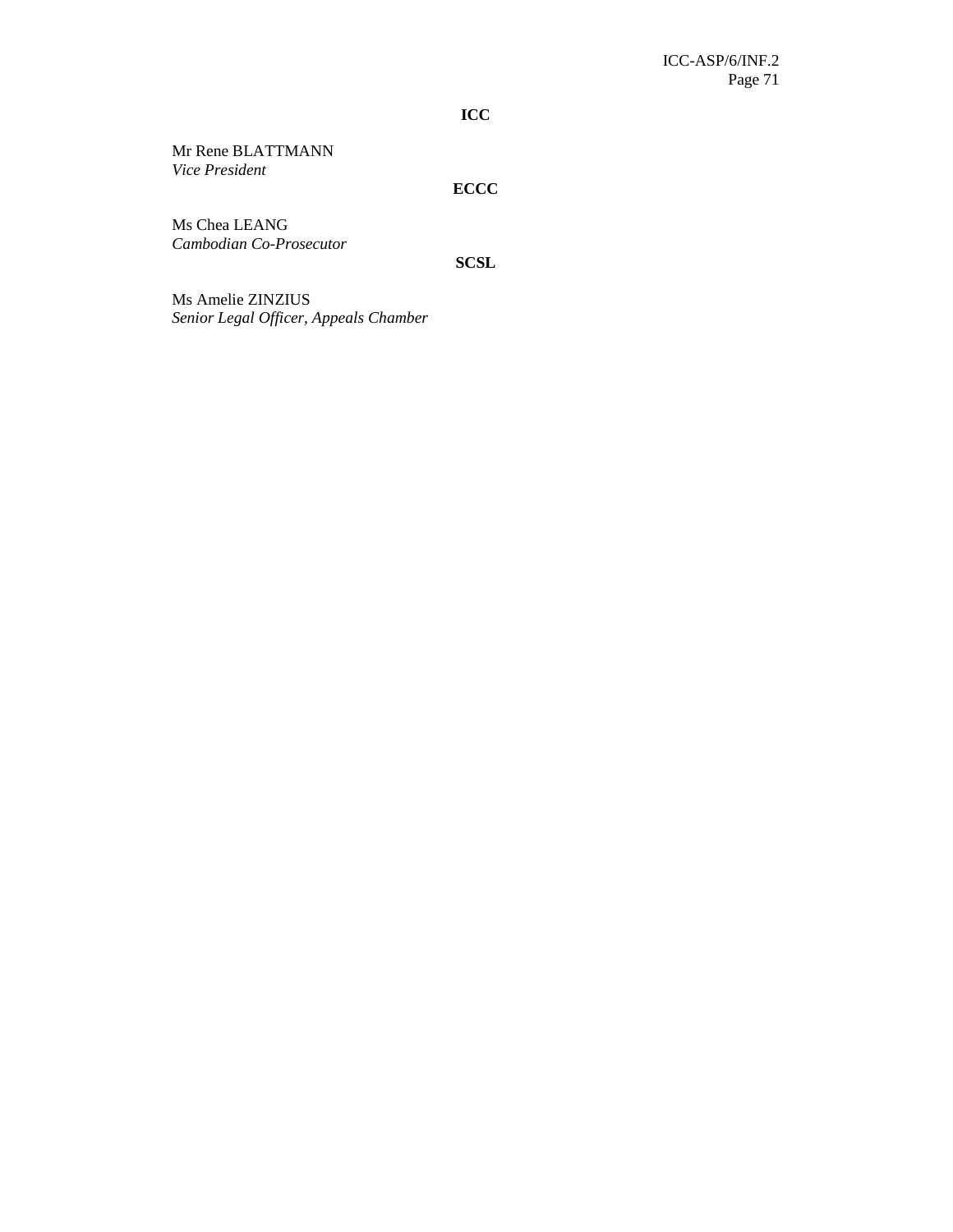## **List of States / Liste des États / Lista degli Stati**

#### **ALBANIA**

Ms Enkeledi HAJRO *Director General of the Department of the Directorate of Legal Matters Ministry of Justice* 

Mr Alben BRACE *Director of the Department of International Judicial Cooperation Ministry of Justice* 

Ms Odeta FENGJILLI *Expert, International Judicial Cooperation Department Ministry of Justice* 

#### **ALGERIA**

Mr Belala ABDELDJALIL *Directeur des Affaires Juridiques Ministère des Affaires Étrangères* 

Mr El Hadj LAMINE *First Secretary, Legal Affairs Permanent Mission to the United Nations* 

#### **ANGOLA**

Mr Victor SIMĂO *Judge of the Supreme Court* 

Ms Avelino Luis CABUCO *Ministry of External Relations* 

#### **ARGENTINA**

Mr Martin MAINERO *Diplomat, Office of the Legal Adviser Ministry of Foreign Affairs* 

#### **BANGLADESH**

Mr T.I.M. Nurun Nabi CHOWDHURY *Solicitor, Joint Secretary, Judge Ministry of Law, Justice and Parliamentary Affairs* 

#### **BELGIUM**

Ms Valerie DELCROIX *Attaché Federal Public Service Foreign Affairs* 

Ms Huguette THOMAS *Attached to the Sector of International Judicial Cooperation Federal Public Service Foreign Affairs* 

#### **BULGARIA**

Ms Krassimira BESHKOVA *Head of Department, International law Directorate Ministry of Foreign Affairs* 

Ms Galina TONEVA-DACHEVA *Judge Court of Appeal in Sofia* 

#### **BURKINA FASO**

Mr Moussa DIALLO *Lieutenant - Colonel Ministère de la Défense* 

#### **BURUNDI**

Mr Stanislas NIMPAGARITSE *Attorney Major of Bujumbura Ministry of Justice* 

Ms Marie Louise NDENZAKO *Secretarie Permanent Commission Nationale des Terres et Autres Biens* 

#### **BHUTAN**

Mr Pema WANSCHUK *Judge Royal Court of Justice*

#### **CAMEROON**

Mr Gabriel Charly NTONGA *Chief of Service of Decentralised Cooperation, United Nations Department Ministry of External Relations* 

#### **CANADA**

Mr Scott R. BEAZLEY *Counsel, Crimes against Humanity and War Crime Section Department of Justice* 

#### **CHAD**

Mr Mahamat Ali BILAL *Chef de Division á la Direction des Affaires Juridiques Ministère des Relations Extérieures* 

#### **CHILE**

Ms Hernan QUEZADA *Lawyer Ministry of Foreign Affairs*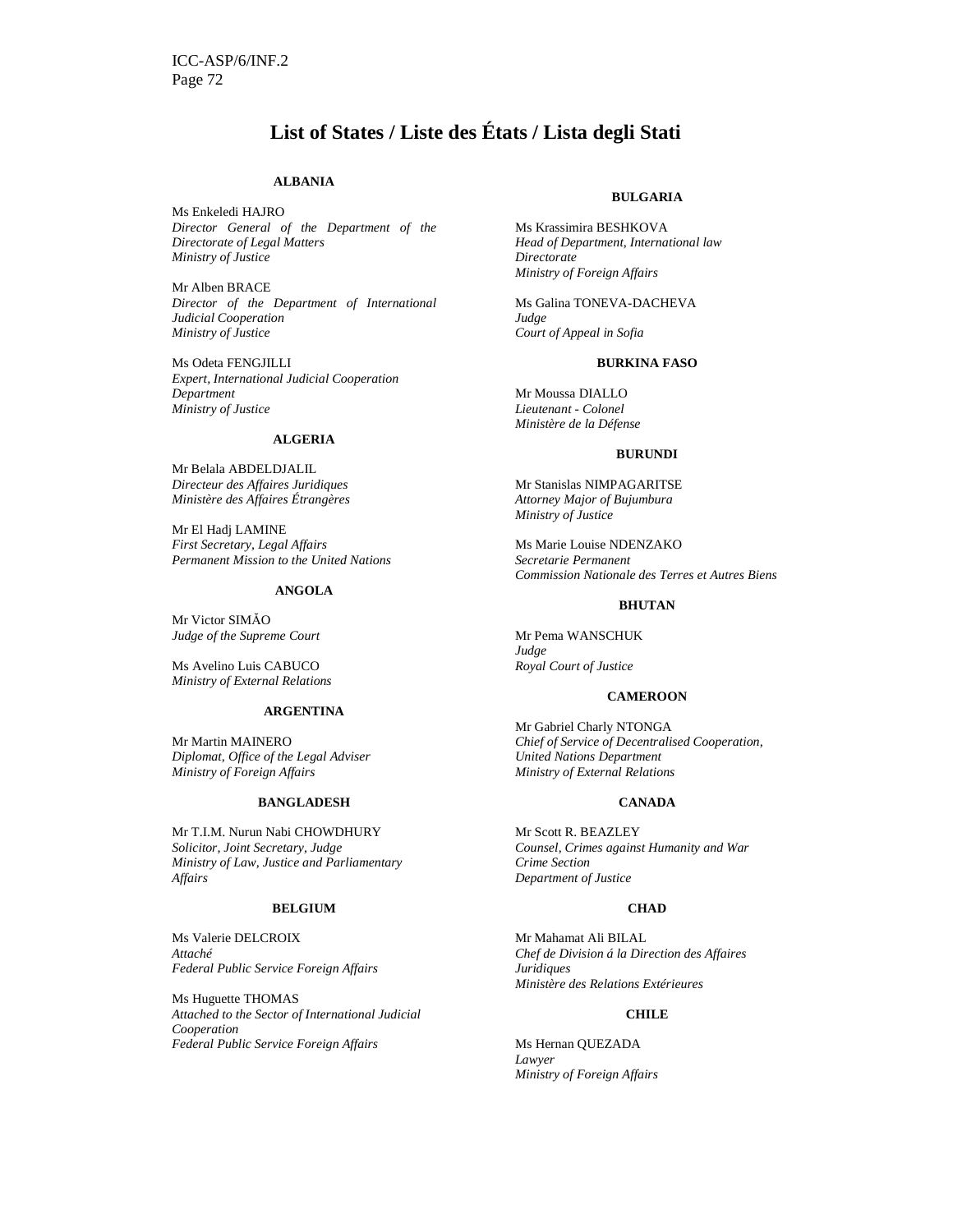#### **CHINA**

Ms Xiaomei GUO *Director of the Treaty and Law Department Ministry of Foreign Affairs* 

## **COMOROS**

Mr Y. Mondoha ASSOUMANI *Député de l'Assemblée dell'Union des Comores Comoros Town* 

#### **CONGO**

Mr Lazare MAKAYAT *Counsellor Permanent Mission to the United Nations* 

## **COSTA RICA**

Mr Jorge BALLESTERO *Minister Counsellor Permanent Mission to the United Nations* 

#### **CROATIA**

Mr Josip CULE *Deputy Attorney General Office of the State Attorney General* 

Mr Neven PELICARIĆ *Ambassador, Political Director Ministry of Foreign Affairs and European Integration* 

Mr Frane KRNIĆ *Ambassador Embassy, The Hague* 

Ms Amalija ŠEPAROVIĆ *Legal Officer Ministry of Justice* 

## **CZECH REPUBLIC**

Mr Milan DUFEK *Head of Unit for International Public Law Ministry of Foreign Affairs* 

## **DEMOCRATIC REPUBLIC OF THE CONGO**

Mr Ngay MUKONGO ZÉNON *Legal Adviser Permanent Mission to the United Nations* 

Ms Fidelie KASANJI KALALA *Juriste Ministère des Affaires Etrangères et de la Coopération* 

#### **DJIBOUTI**

Mr Maki Omar ABDOULKADER *Procureur de la République Ministère de la Justice* 

#### **ECUADOR**

Ms Veronica GOMEZ *Second Secretary Permanent Mission to the United Nations* 

#### **EGYPT**

Mr Youssry KHALIC *First Secretary Assistant, Cabinet for Legal Affairs Ministry of Foreign Affairs* 

Mr Mohamed EL SHINAWY *Second Secretary Ministry of Foreign Affairs* 

Mr Ismail Ahmed Zaky RASEKH *Chief Prosecutor at the Technical Bureau, Prosecutor General Ministry of Justice*

#### **EL SALVADOR**

Ms Pilar ESCOBAR *Director of International Legal Studies, Legal Department Ministry of Foreign Affairs* 

### **ERITREA**

Mr Fessahazion PIETROS *Director General, Department of Europe Ministry of Foreign Affairs*

#### **ESTONIA**

Ms Heili SEPP *Chief Prosecutor of Estonia Southern District Prosecutors Office* 

#### **ETHIOPIA**

Mr Reta ALEMU NEGA *Director of the International Law Department Ministry of Foreign Affairs* 

#### **FINLAND**

Mr Tapio PUURUNEN *Legislative Counsellor Ministry of Foreign Affairs*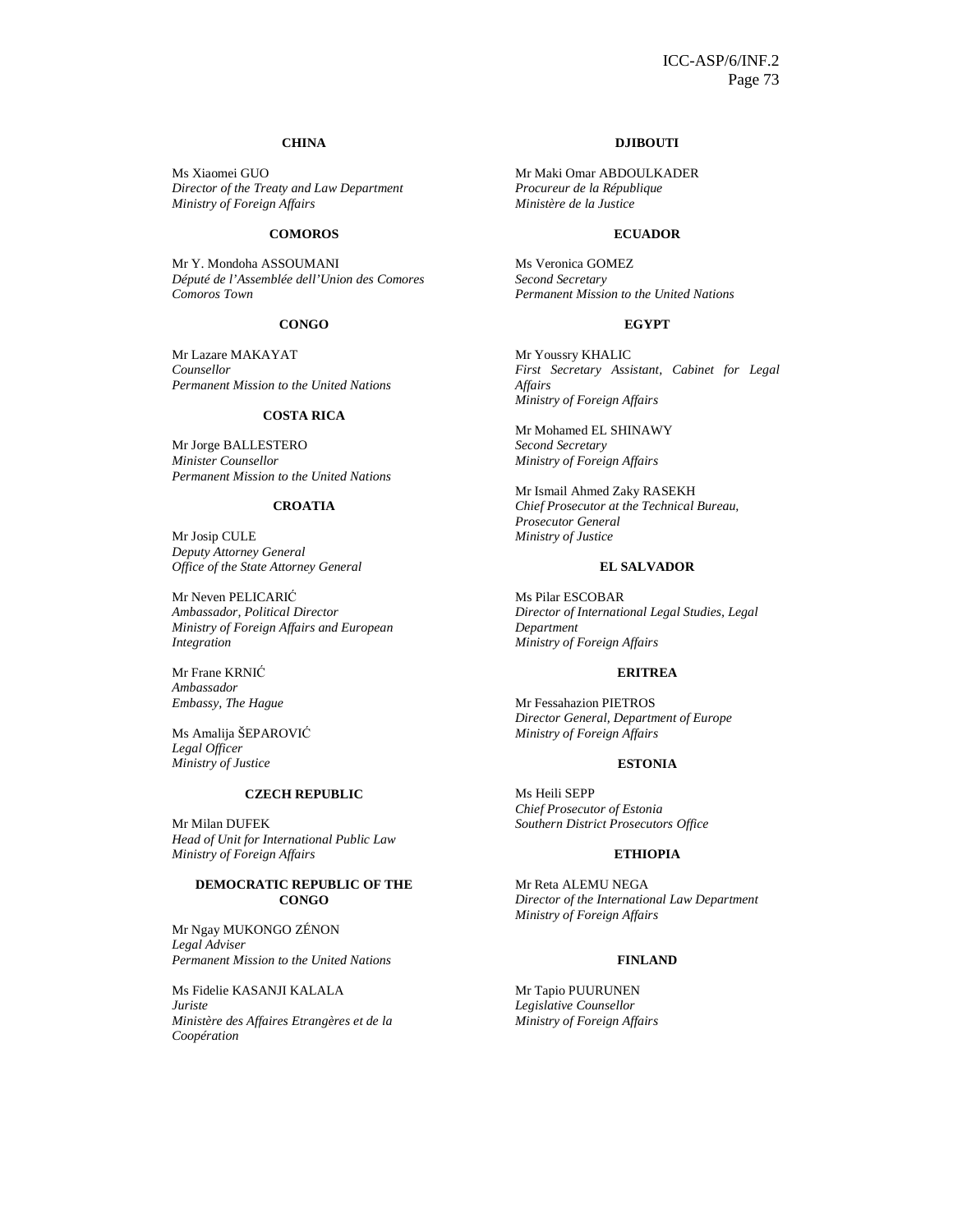#### **FRANCE**

Mr Didier GONZALEZ *Chargé de Mission à la Direction des Nations Unies Ministère des Affaires Étrangères* 

Ms Patrizianna SPARACINO-THIELLAY *Chargée de Mission auprès du Directeur des Affaires Juridiques Ministère des Affaires Étrangères* 

Ms Céline RENAUT *Conseillère Juridique Ministère de la Defence* 

Mr Francis STOLIAROFF *Judge Ministère de la Justice* 

#### **GABON**

Mr Sylvestre OVONO ESSONO *Chargé d'Etudes, Direction des Affaires Juridiques Ministère des Affaires Etrangères, de la Coopération et de la Francophonie* 

#### **GAMBIA**

Mr Lamin FAATI *First Secretary, Legal Adviser Permanent Mission to the United Nations* 

#### **GEORGIA**

Mr Archil GIORGADZE *Head of Human Rights Protection Unit Office of the Prosecutor General of Georgia* 

#### **GERMANY**

Ms Susanne WASUM-RAINER *Deputy Director General for Legal Affairs Federal Foreign Office* 

Mr Thomas SCHNEIDER *Head of ICC Section Ministry of Foreign Affairs* 

Mr Andreas ZIMMER *Deputy Head of Division Ministry of Foreign Affairs* 

## **GREECE**

Ms Martha PAPADOPOULOU *Rapporteur, Legal Department Ministry of Foreign Affairs* 

## **GUATEMALA**

Ms Yoli Gabriela VELÁSQUEZ VILLAGRÁN *Legal Adviser on International Treaties Ministry of Foreign Affairs* 

## **GUINEA**

Mr Cyrille CONDE *Conseiller Juridique Permanent Mission to the United Nations* 

## **GUYANA**

Mr Carl SINGH *Chief Justice Supreme Court* 

#### **HAITI**

Mr Jacques Pierre MATILUS *Directeur Adjoint aux Affairs Juridiques Ministry of Foreign Affairs* 

#### **IRAN (ISLAMIC REPUBLIC OF)**

Mr Gholam Reza MAHDAVI *Director General of International Affairs Judiciary Power of Iran* 

#### **IRELAND**

Mr Trevor REDMOND *Assistant Legal Adviser, Legal Division Department of Foreign Affairs* 

#### **ITALY**

Mr Roberto BELLELLI *President of the Military Tribunal of Turin President of the Conference* 

Mr Francesco CRISAFULLI *Counsellor, Legal Adviser Permanent Mission to the Council of Europe* 

Mr Giovanni DE VITO *Counsellor, U.N. Coordinator, Political Direction Ministry of Foreign Affairs* 

Mr Giuseppe NESI *Legal Adviser Permanent Mission to United Nations* 

#### **JAMAICA**

Ms Michelle WALKER *Legal Adviser Ministry of Foreign Affairs and Foreign Trade*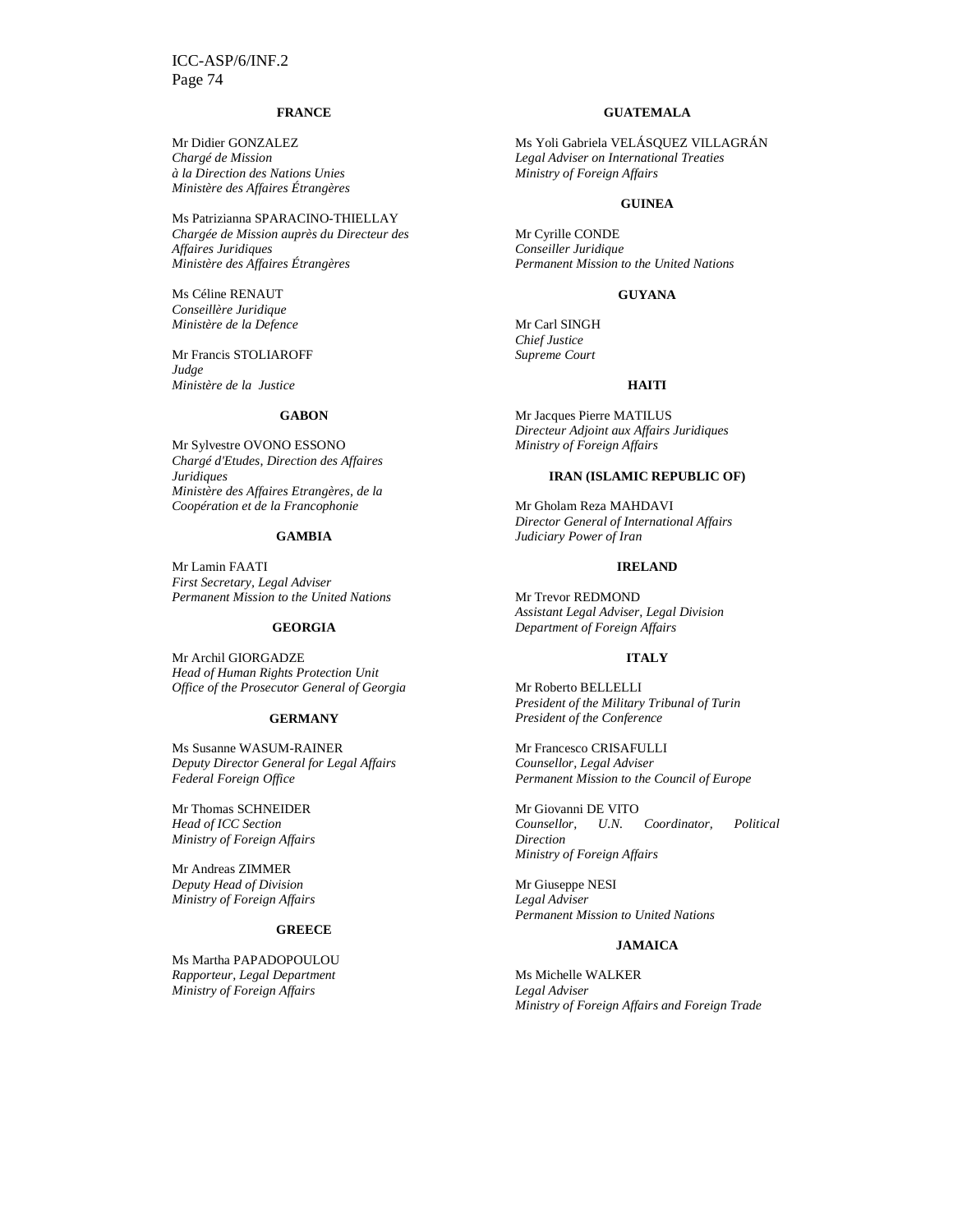## **JAPAN**

Mr Motoo NOGUCHI *Senior Attorney, International Judge of UN Assistance to the Khmer Rouge Trials Ministry of Foreign Affairs* 

#### **JORDAN**

Mr Hani KANAN *Judge Ministry of Justice* 

## **KENYA**

Ms Karen MOSOTI *Legal Adviser Permanent Mission to the United Nations* 

#### **KUWAIT**

Mr Hani JABALLAH *Legal Researcher, Department of International Relations Ministry of Justice* 

## **LAO PEOPLE'S DEMOCRATIC REPUBLIC**

Mr Ket KIETTSAK *Vice Minister Ministry of Justice* 

Mr Phayvy SYBOUALYPHA *Deputy, Director General of Justice Department Ministry of Justice* 

## **LATVIA**

Ms Egita SKIBELE *Director of Department of European and International Law Ministry of Justice* 

Ms Baiba BERZINA *Senior Desk Officer of the International Law Division of the Legal Department Ministry of Foreign Affairs* 

## **LESOTHO**

Mr Kautu Michael MOELETSI *Counsellor, Legal Affairs Permanent Mission to the United Nations*

#### **LIECHTENSTEIN**

Mr Christian WENAWESER *Ambassador, Permanent Representative Permanent Mission to the United Nations* 

Mr Stefan BARRIGA *Counsellor Permanent Mission to the United Nations*

## **LITHUANIA**

Mr Tomas BLIZNIKAS *Head of International Treaties Division Ministry of Foreign Affairs* 

#### **MADAGASCAR**

Mr Mahandrisoa Edmond RANDRIANIRINA *Procureur Général prés la Cour d'Appel Ministère de la Justice* 

#### **MALAWI**

Mr Ernest M. MAKANA *Chief Legal Officer Ministry of Foreign Affairs and International Cooperation* 

Mr Steven KAYUNI *Senior State Advocate Ministry of Justice* 

Mr Mathews CHIDZONDE *Senior State Advocate Ministry of Justice*

#### **MEXICO**

Mr Victor URIBE *Deputy Legal Adviser Ministry of Foreign Affairs* 

Mr Rogelio RODRIGUEZ *Military Judge Ministry of National Defence* 

#### **MONGOLIA**

Mr Altangerel BULGAA *General Director for Law and Treaty Department Ministry of Foreign Affairs* 

#### **MONTENEGRO**

Ms Vesna MEDENICA *Chief State Prosecutor* 

Mr Pavle RADONJIĆ *Head of Cabinet of the Supreme Court* 

Ms Sonja BOŠKOVIĆ *Deputy of the Chief State Prosecutor* 

Ms Mirjana BOBIČIĆ *Assistant of the Chief State Prosecutor* 

Mr Ivan DULOVIĆ *Security of the Chief State Prosecutor Ministry of Interior*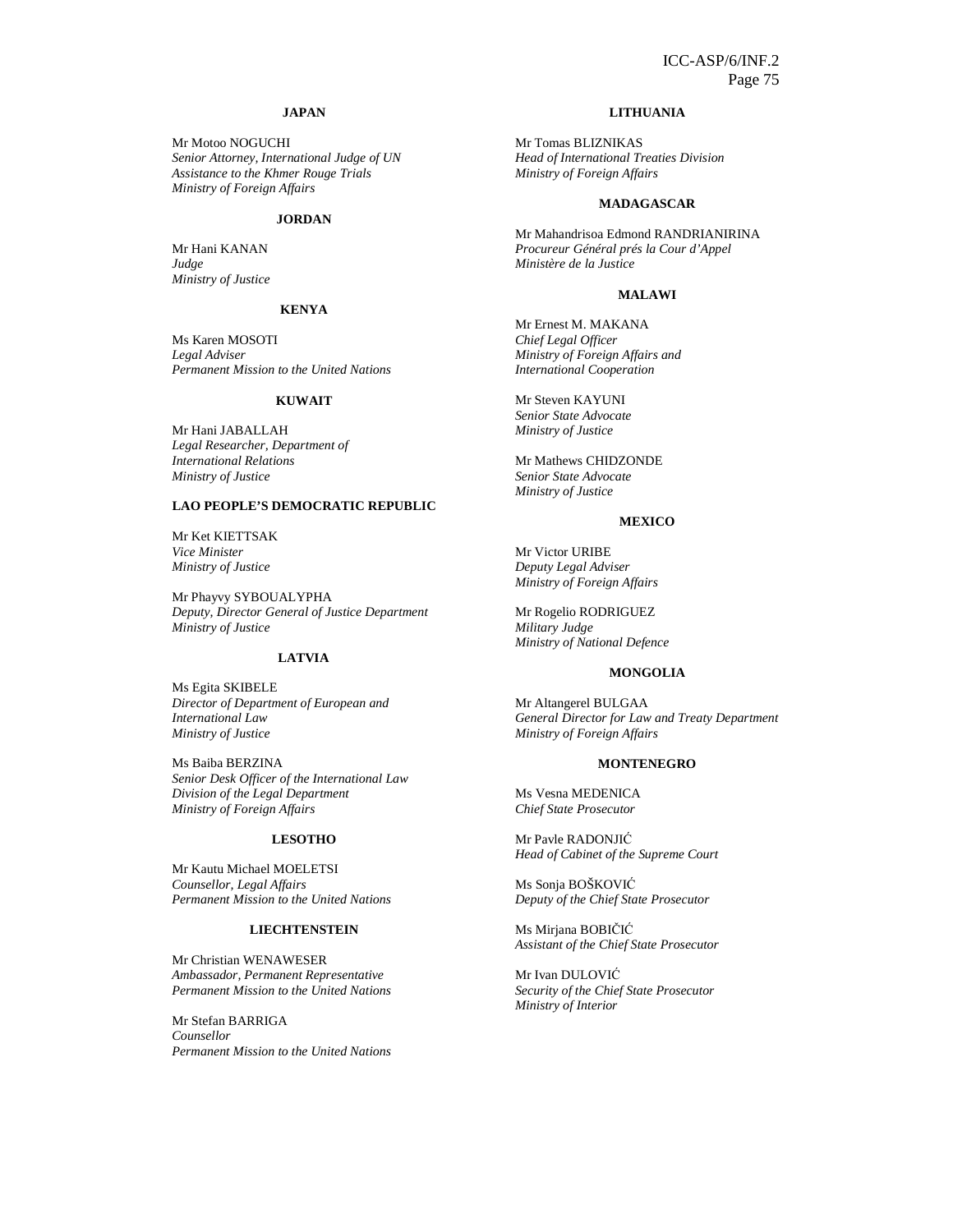#### **MOZAMBIQUE**

Mr Hélio NHANTUMBO *Chief of Justice and Prevention Crime Department, Legal and Consular Affairs Division Ministry of Foreign Affairs and Cooperation* 

Ms Isabel RUPIA *Deputy General Attorney Ministry of Foreign Affairs and Cooperation* 

Ms Maria RUPIA *Assistant Attorney General Ministry of Foreign Affairs and Cooperation* 

Mr Alberto CAUIO *President Mozambique Bar Association* 

## **NAMIBIA**

Mr Jens Peter PROTHMANN *Counsellor, Legal Affairs Permanent Mission to the United Nations* 

#### **NEPAL**

Mr Bhesh Raj SHARMA *Joint Secretary Ministry of Law, Justice and Parliamentary Affairs* 

## **NETHERLANDS**

Ms Olivia SWAAK-GOLDMAN *Senior Legal Counsel, International Law Department Ministry of Foreign Affairs* 

Mr Rob van BOKHOVEN *Legal Adviser Ministry of Justice* 

Ms Chantal JOUBERT *Policy Adviser Ministry of Justice* 

## **NIGER**

Mr Salissou OUSMANE *Président du Tribunal Militaire Cour d'appel de Niamey* 

## **NORWAY**

Mr Rolf Einar FIFE *Ambassador, Director General of the Department for Legal Affairs Ministry of Foreign Affairs* 

#### **OMAN**

Mr Khamis ALKHALILI *Assistant Attorney General* 

Mr Mahmood ALBURASHDI *Head of Technical Office, Assistant Legal Adviser Ministry of Legal Affairs* 

#### **PAKISTAN**

Mr Shair Bahadur KHAN *Legal Adviser Ministry of Foreign Affairs*

#### **PERU**

Ms Yella ZANELLI *First Secretary, Legal Adviser Permanent Mission to the United Nations* 

#### **PHILIPPINES**

Ms Emma SARNE *Second Secretary Permanent Mission to the United Nations* 

#### **POLAND**

Ms Agnieszka DABROWIECKA *Prosecutor, Head of International Cooperation Division Ministry of Justice* 

Ms Polonska MALGORZATA *Legal Expert, Legal and Treaty Department Ministry of Foreign Affairs* 

#### **PORTUGAL**

Ms Patrícia GALVÃO TELES *Consultant, Department of Legal Affairs Ministry of Foreign Affairs*

#### **QATAR**

Mr Mutlaq ALQAHTANI *Minister Plenipotentiary Permanent Mission to the United Nations* 

Mr Khalid Fahd AL\_HAIRI *Second Secretary Ministry of Foreign Affairs*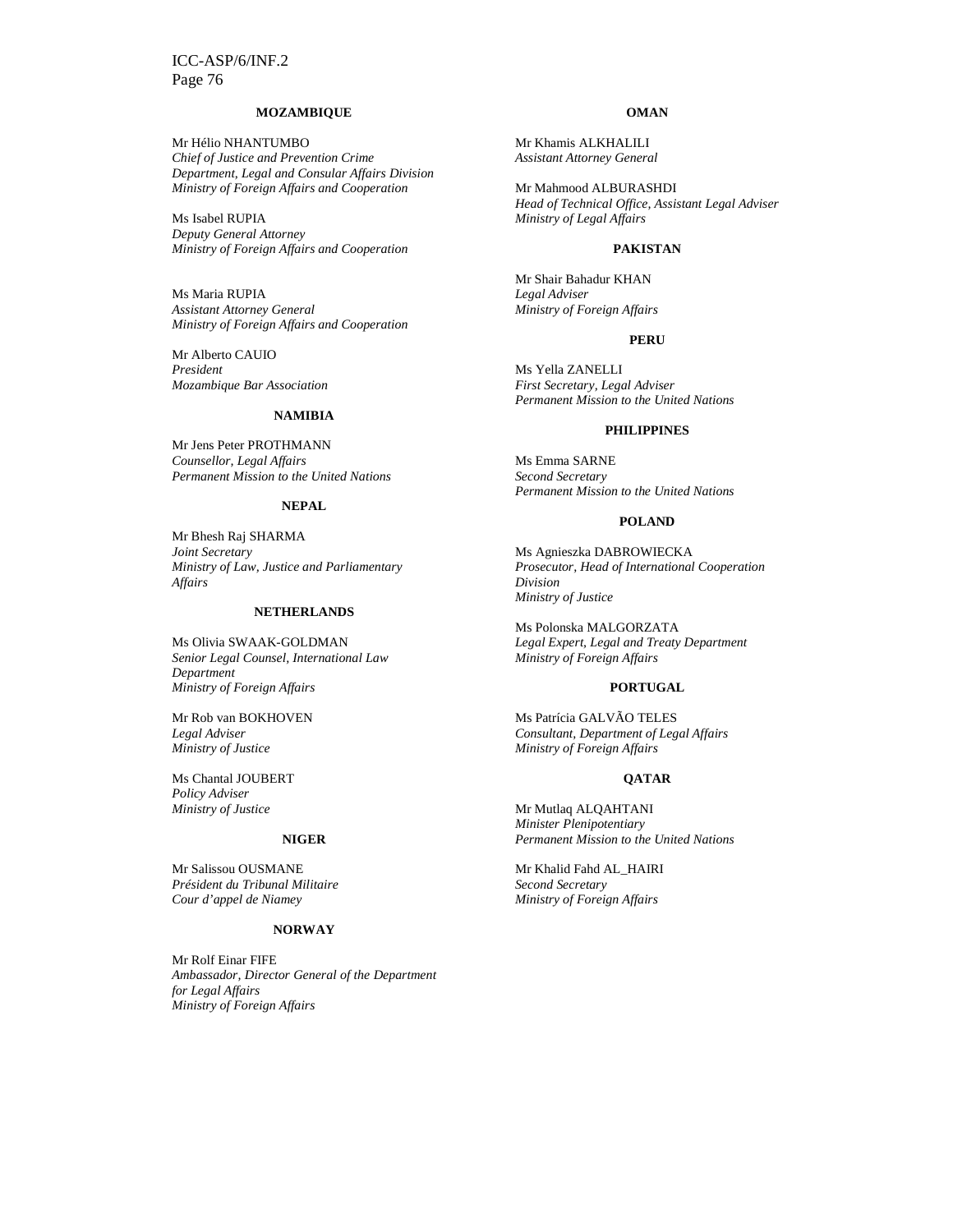## **ROMANIA**

Ms Angela Eugenia NICOLAE *Chief Prosecutor, International Cooperation Section General Prosecutors Office* 

Mr Nicolaz Dragoş PLOEŞTEANU *Legal Adviser Ministry of the Administration and Interior* 

Ms Mariana ZAINEA *Head of Division, Division for International Public Law and International Judicial Cooperation in Criminal Matters Department for International Public Law and Treaties Ministry of Justice*

Ms Daniela Eugenia BADICA *Chief Prosecutor, Office for Mutual Legal Assistance in Criminal Matters Prosecutor's Office attached to the High Court of Cassation and Justice Public Ministry* 

Ms Alina-Maria OROSAN *Third Secretary Ministry of Foreign Affairs* 

Mr Felix ZAHARIA *Attaché Ministry of Foreign Affairs* 

#### **RUSSIAN FEDERATION**

Mr Vladimir TARABRIN *Deputy Director, Legal Department Ministry of Foreign Affairs* 

Mr Gennady V. KUZMIN *Legal Counsellor Permanent Mission to the United Nations* 

#### **SAINT LUCIA**

Ms Floreta NICHOLAS *Chief Magistrate District Court* 

Ms Victoria CHARLES *Director of Public Prosecutions Ministry of Justice* 

## **SAMOA**

Mr Komisi KORIA *Principal State Solicitor Office of the Attorney General* 

#### **SENEGAL**

Mr Mandiogou NDIAYE *Magistrat Procureur Général prés la Cour d'Appel de Dakar* 

Mr Moustapha NDOUR *Conseiller des Affaires Étrangéres, Direction des Affaires Juridiques et Counsulaires Ministére des Affaires Étrangéres*

## **SERBIA**

Mr Vojin DIMITRIJEVIĆ *Chairman, Legal Counsel of the President of the Republic* 

Mr Jovica ČEKIĆ *Head of Office for Cooperation with International Legal Institutions Ministry of Foreign Affairs* 

Mr Saša OBRADOVIC *Co-agent of Serbia before the International Criminal Court Embassy, the Hague* 

Ms Jasmina PETROVIĆ *Diplomat, International Legal Department Ministry of Foreign Affairs* 

#### **SIERRA LEONE**

Mr Allieu KANU *Ambassador, Deputy Permanent Representative Permanent Mission to the United Nations* 

#### **SINGAPORE**

Mr David KHOO Kim Leng *Deputy Public Prosecutor Attorney-General's Chambers* 

#### **SLOVAKIA**

Mr Milan KOLLAR *Director of the International Legal Department Ministry of Foreign Affairs* 

Mr Rastislav ĎUROVE *Legal Advisor Ministry of Justice* 

#### **SLOVENIA**

Ms Jasna FURLANIC *First Secretary, International Law Department Ministry of Foreign Affairs* 

Ms Mateja ŠTRUMELJ PIŠKUR *Third Secretary, International Law Department Ministry of Foreign Affairs*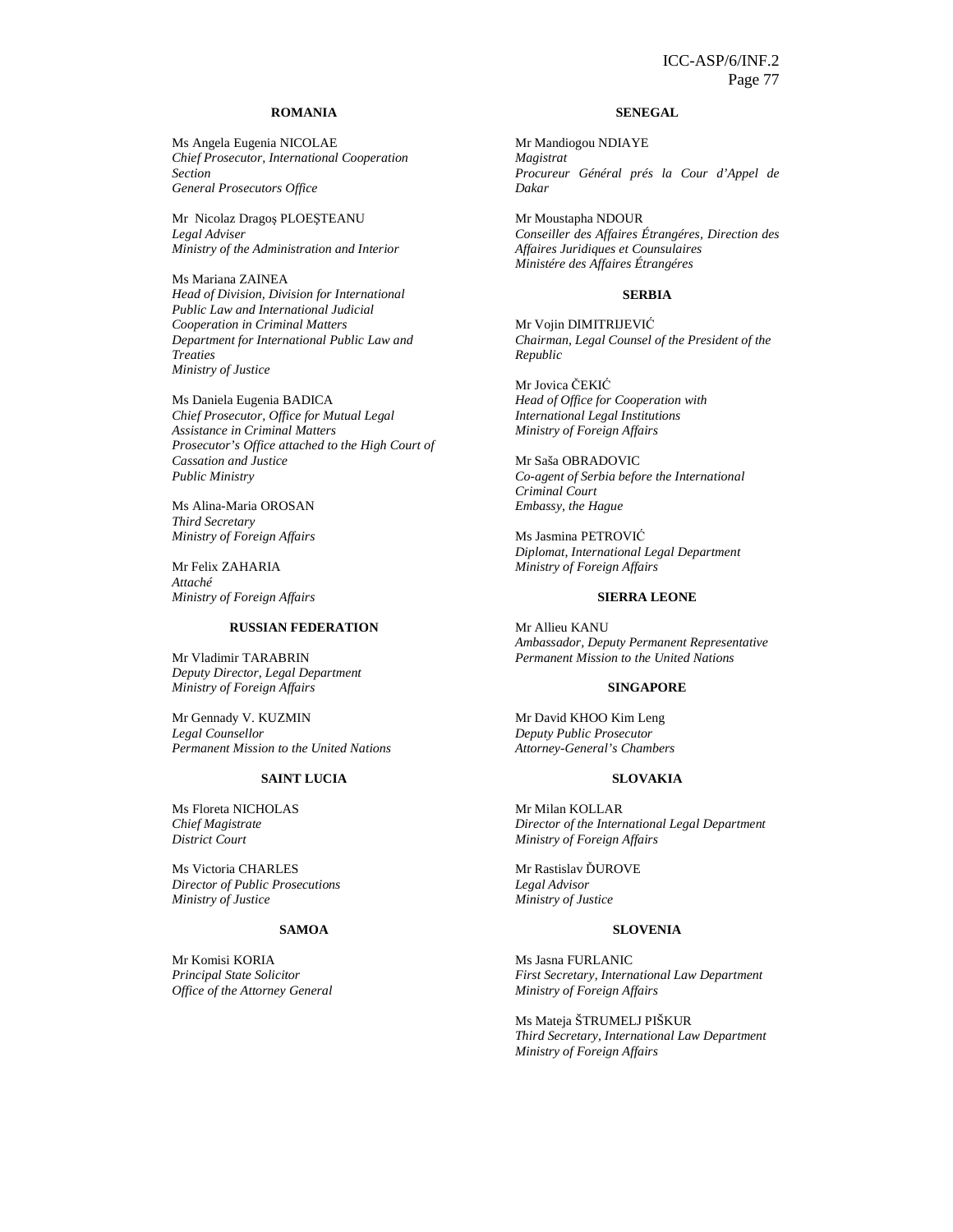## **SOUTH AFRICA**

Mr Sivuyile MAQUNGO *Minister Counsellor Permanent Mission to the United Nations* 

Mr Andre STEMMET *Senior Sate Law Adviser Department of Foreign Affairs* 

#### **SWAZILAND**

Mr Sikhumbuzo FAKUDZE *Senior Crown Counsel, Directorate of Public Prosecutions Chambers Ministry of Justice and Constitutional Affairs* 

Mr Mashikilisana Moses FAKUDZE *Colonel Ministry of Defence* 

## **SWEDEN**

Ms Eva Mari HÄGGKVIST *Public Prosecutor International Public Prosecution Office, Stockholm* 

Mr Pål WRANGE *Principal Legal Adviser Ministry of Foreign Affairs* 

#### **SWITZERLAND**

Mr Jürg LINDENMANN *Deputy Legal Adviser Department of Foreign Affairs* 

#### **THE FORMER YUGOSLAV REPUBLIC OF MACEDONIA**

Ms Elisabeta GJORGJIEVA *Director of International Law Department Ministry of Foreign Affairs* 

Ms Magdalena DIMOVA *Deputy Head of the Directorate of International Law Ministry of Foreign Affairs* 

## **TOGO**

Mr Kpatimbi TYR *Attaché de Cabinet Ministère de la Justice* 

Mr Moustafa IDRISSOU BIYAO KOLOU *Juriste, Attaché d'Aministration, Ministére de la Justice* 

## **TRINIDAD AND TOBAGO**

Mr Eden CHARLES *First Secretary Permanent Mission to the United Nations* 

#### **UGANDA**

Mr Dunkan Laki MUHUMUZA *First Secretary, Legal Adviser Permanent Mission to the United Nations* 

Ms Anne NYAKATO *Lawyer Ministry of Foreign Affairs* 

Mr Daniel NSEREKO *Professor University of Köln* 

#### **UNITED ARAB EMIRATES**

Mr Ahmed Ali Saleh AL-MAZMI *Legal Adviser Ministry of Defence* 

Mr Mohamed Shaei Mohamed AL-HAJERI *Lawyer* 

#### **UNITED KINGDOM OF GREAT BRITAIN AND NOTHERN IRELAND**

Mr Chris WHOMERSLEY *Deputy Legal Adviser Foreign and Commonwealth Office* 

## **UNITED REPUBLIC OF TANZANIA**

Ms Naomi MPEMBA *Foreign Service Officer Ministry of Foreign Affairs* 

Ms Mary LYIMO *Principal State Attorney Ministry of Justice and Constitutional Affairs* 

### **URUGUAY**

Mr Daniel PAREJA GLASS *Diplomat Ministry of Foreign Affairs* 

## **VENEZUELA (BOLIVARIAN REPUBLIC OF)**

Mr Wilmer MENDEZ *Diplomat, Multilateral Affairs Division Ministry of the Popular Power for Foreign Affairs* 

Mr Jose Manuel CASAL VAZQUEZ *Diplomat, Multilateral Affairs Division Ministry of the Popular Power for Foreign Affairs*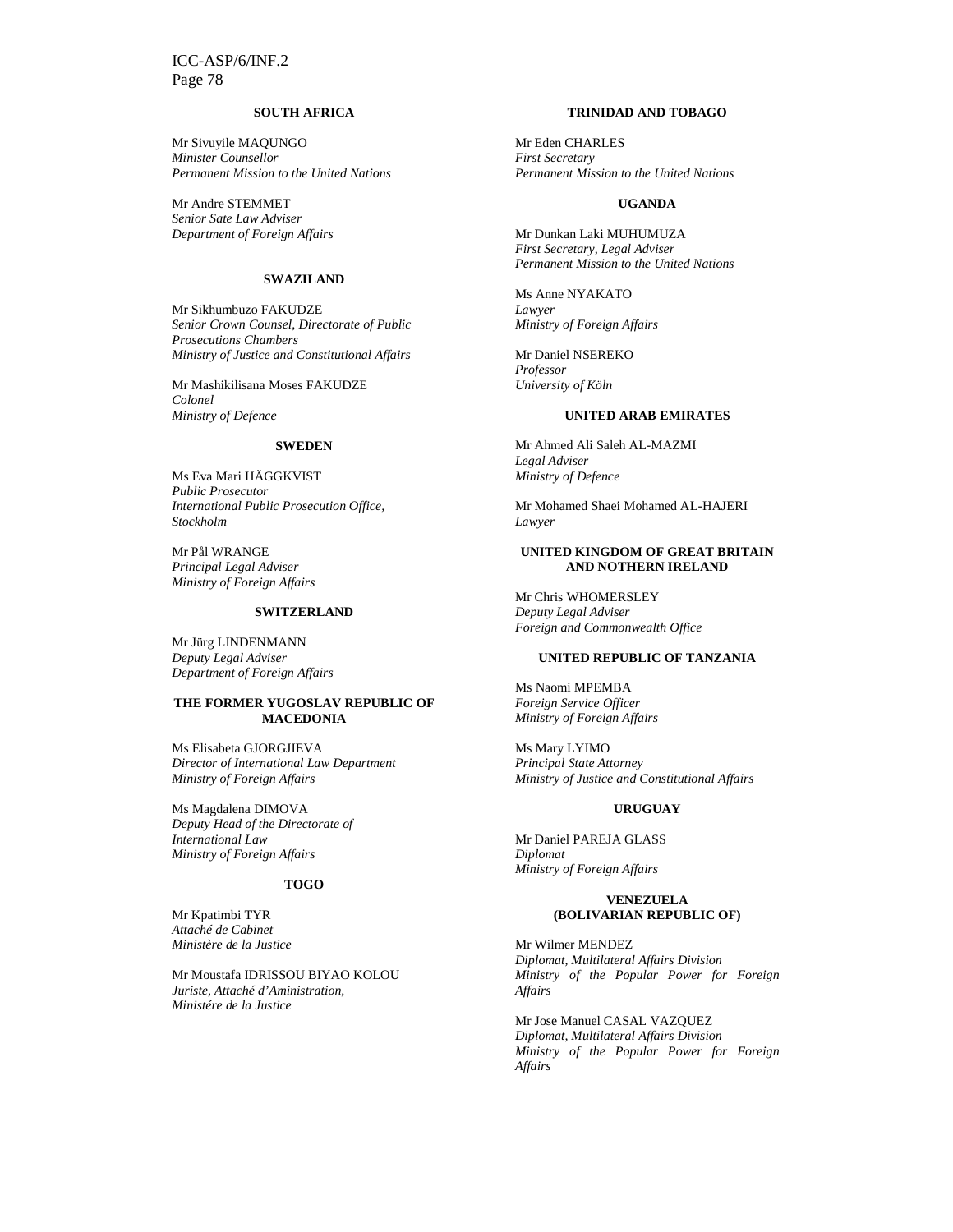## **VIET NAM**

Ms Nguyen THI TUONG VAN *Legal Officer, Department of International Law and Treaties Ministry of Foreign Affairs*

## **ZIMBABWE**

Ms Tapiwa S.D. KASIMA *Principal Law Officer Ministry of Justice, Legal and Parliamentary Affairs*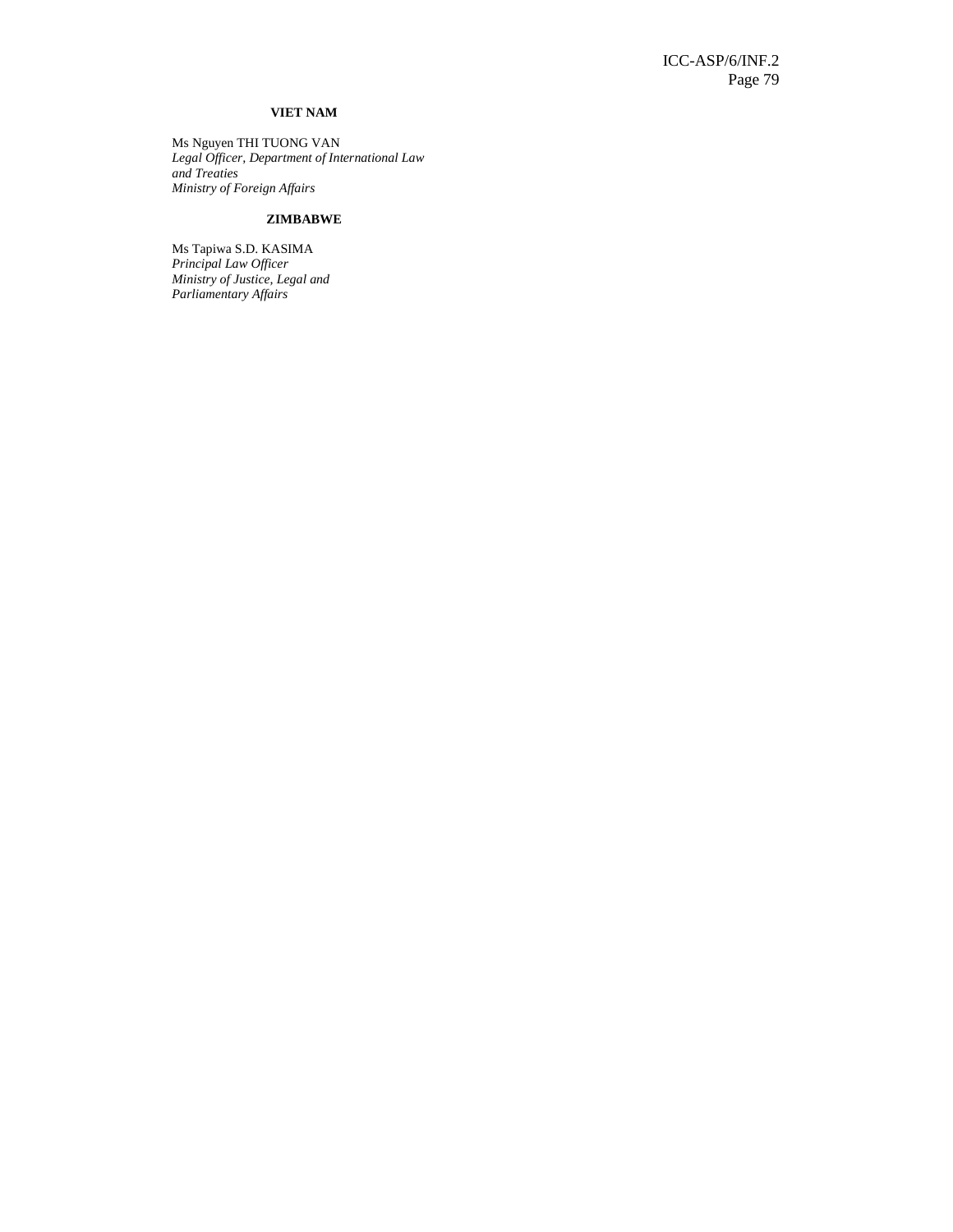## **Intergovernmental organizations /Organisations intergouvernementales/Organizzazioni intergovernative**

#### **EUROPOL**

Mr Alfredo NUNZI *Secretary of the Management Board* 

## **EXTRAORDINARY CHAMBERS IN THE COURT OF CAMBODIA**

Ms Chea LEANG *Cambodian Co-Prosecutor* 

Mr William SMITH *Deputy International Co-Prosecutor* 

Mr Sophy KONG *Interpreter* 

### **INTERNATIONAL CRIMINAL COURT**

Mr Rene BLATTMANN *Vice President, Judge* 

Ms Fatou BENSOUDA *Deputy Prosecutor for Prosecutions* 

Ms Maria WARREN *Chef de Cabinet, Office of the Prosecutor* 

Mr Bruno CATHALA *Registrar* 

Mr Didier PREIRA *Head of the Division of Victims and Counsel* 

Ms Alice ZAGO *Legal Officer, Office of the Prosecutor* 

Ms Martina FUCHS *Associate Legal Officer, Immediate Office of the Prosecutor* 

Mr Renan VILLACIS *Director of the Secretariat of the Assembly of States Parties*

#### **INTERNATIONAL CRIMINAL TRIBUNAL FOR THE FORMER YUGOSLAVIA**

Mr Fausto POCAR *President, Judge* 

Mr Carmel AGIUS *Presiding Judge* 

Ms Carla DEL PONTE *Chief Prosecutor* 

Mr David TOLBERT *Deputy Prosecutor* 

Mr Hans HOLTHUIS *Registrar* 

Ms Antoniette ISSA *Appeals Counsel, Office of the Prosecutor* 

Ms Susanne MALMSTROM *Legal Officer, Trial Chamber II* 

Mr Don TAYLOR *Associate Legal Officer, Trail Chamber II* 

Ms Nadia LONG *Special Assistant to the Registrar* 

Mr Guido ACQUAVIVA *Legal Officer, Appeals Chamber* 

#### **INTERNATIONAL CRIMINAL TRIBUNAL FOR RWANDA**

Mr Erik MØSE *President, Judge* 

Mr Hassan Bubacar JALLOW *Chief Prosecutor* 

Mr Adama DIENG *Registrar* 

Ms Silvana ARBIA *Senior Trial Attorney, Office of the Prosecutor* 

Mr Alfred KWENDE *Investigation Division* 

Mr Jean-Pele FOMETE Office of the Registrar

#### **LEAGUE OF ARAB STATES**

Mr Sayed Anwar ABOU – ALI *Ambassador, Legal Advisor to the Secretary General* 

## **SPECIAL COURT FOR SIERRA LEONE**

Mr Stephen RAPP *Chief Prosecutor* 

Ms Amelie ZINZIUS *Senior Legal Officer, Appeals Chamber*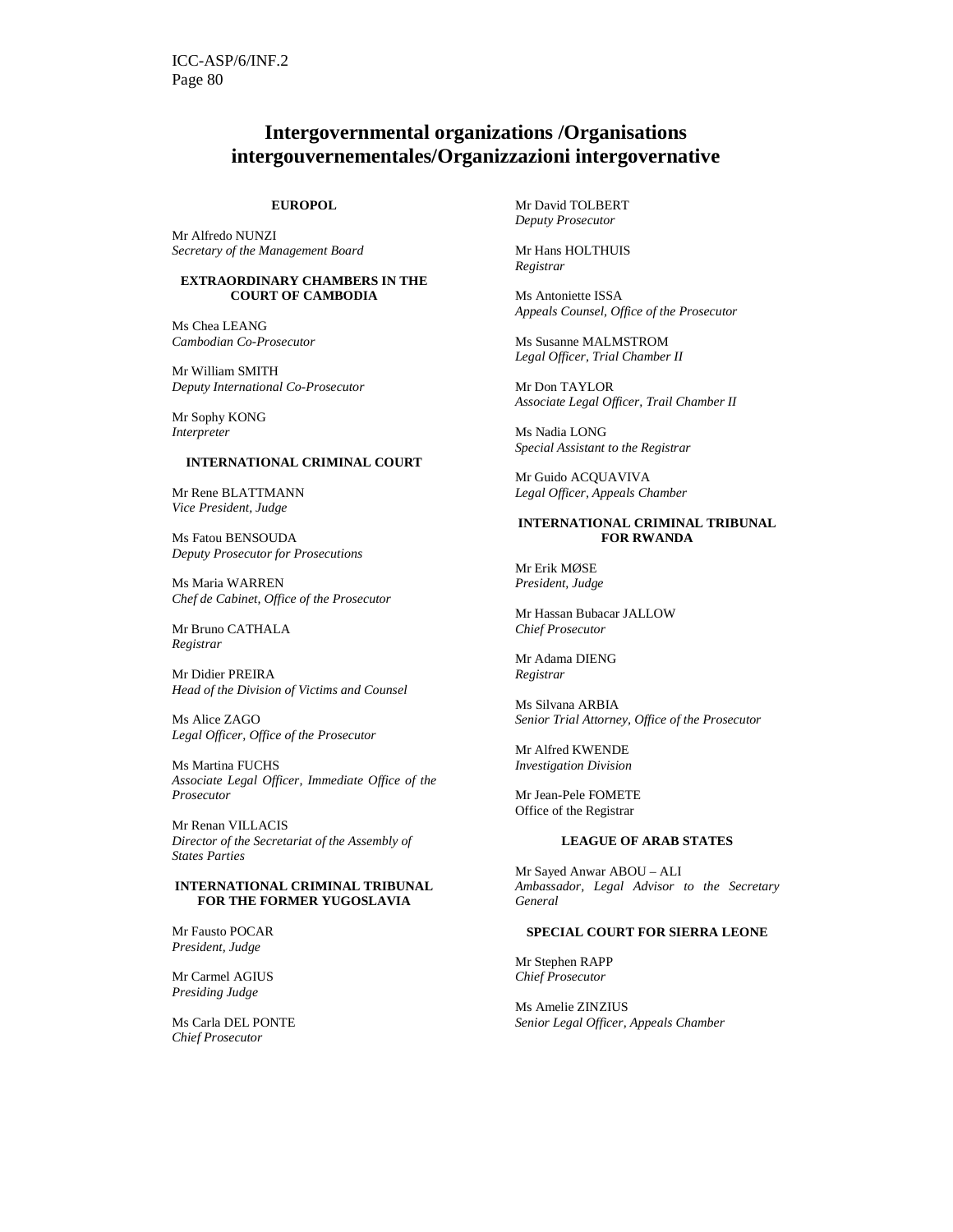## **UNITED NATIONS**

Mr Larry JOHNSON *Assistant Secretary General UN Office of Legal Affairs* 

## **UNITED NATIONS INTERREGIONAL CRIME AND JUSTICE RESEARCH INSTITUTE (UNICRI)**

Ms Doris BUDDENBERG *Officer in Charge* 

Ms Andrea Rachele FIORE *Justice Reform Consultant* 

Ms Vittoria LUDA DI CORTEMIGLIA *UN Associate Expert* 

Ms Giuseppina MADDALUNO *UN Associate Export* 

Mr Massimiliano MONTANARI Programme Officer

#### **UNITED NATIONS MISSION IN KOSOVO (UNMIK)**

Ms Deborah WILKINSON *Deputy Chief Prosecutor* 

#### **WAR CRIMES CHAMBER OF SARAJEVO IN THE STATE COURT OF BOSNIA AND HERZEGOVINA**

Mr Chris ENGELS *Director of the Criminal Defence Section, Registry* 

Mr Toby CADMAN *Counsel to the Chief Prosecutor* 

Ms Melika BUSATLIC *Legal Officer* 

Mr Tarik ABDULHAK *Senior Adviser to the Registrar*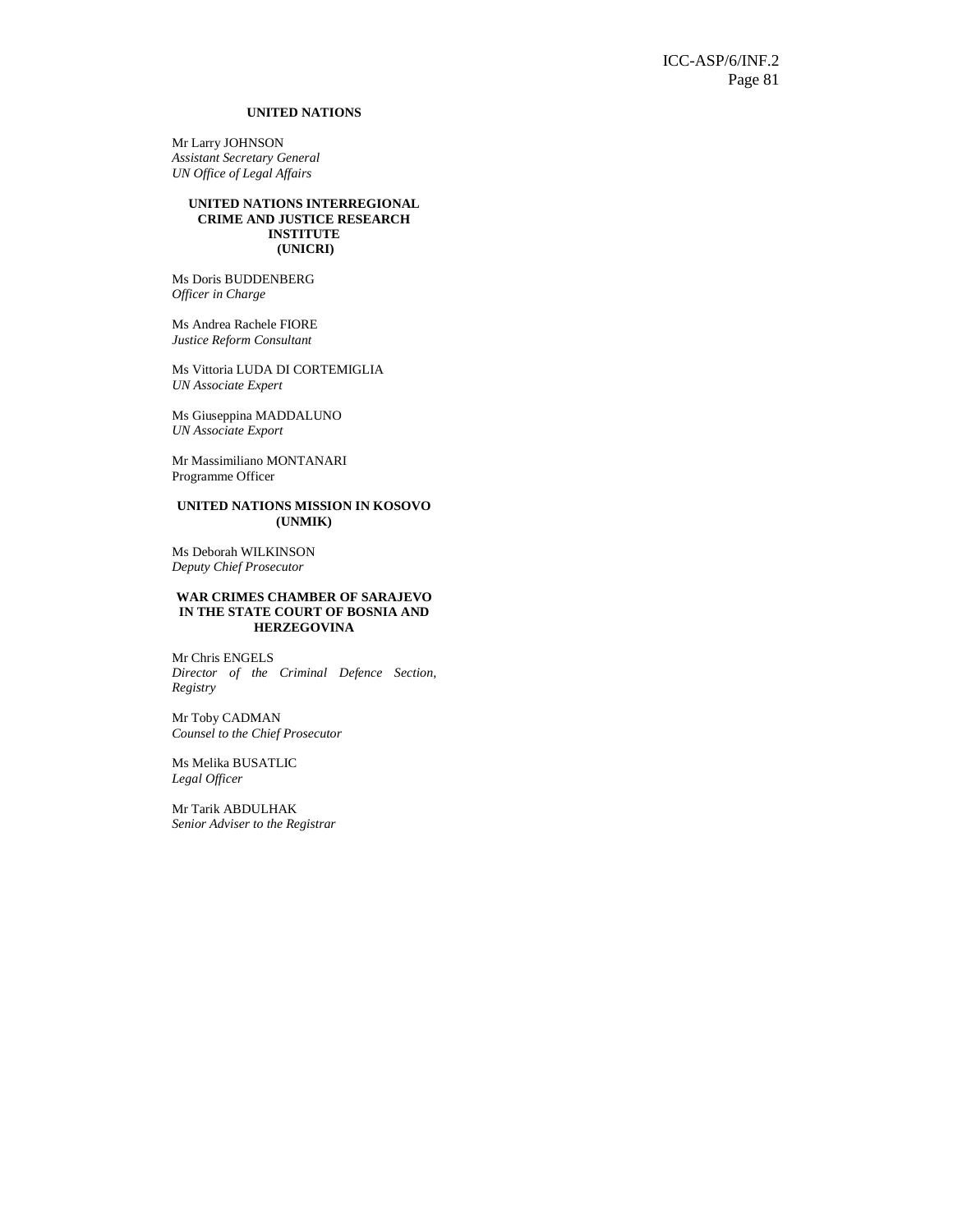## **Civil Society / Société Civile / Società Civil**

## **Lawyers / Avocats / Avvocati**

Ms Maria Luigi BELTRAME *Lawyer Italy* 

Mr Lubna A. HAMMAD *Human Rights Lawyer Palestina* 

Mr Robert MANSON *Solicitor Wales* 

Mr Davide MOSSO *Criminal Lawyer Italy* 

Mr Giovanni Nicola NESE *Lawyer Italy* 

Mr Marcello NESE *Lawyer Italy* 

Ms Silvia PETROSEL *Lawyer, Expert of international criminal justice Romania* 

Ms Ivana ROAGNA *Attorney, Master in Peacekeeping Management University of Turin Italy* 

Mr Vittorio Maria ROSSINI *Lawyer Italy* 

Mr Antonio SERPICO *Attorney, Naples Italy* 

Mr Massimo SCISCIOT *Lawyer Italy* 

Ms Silvia SPIGA PICCATTI *Attorney, Turin Italy*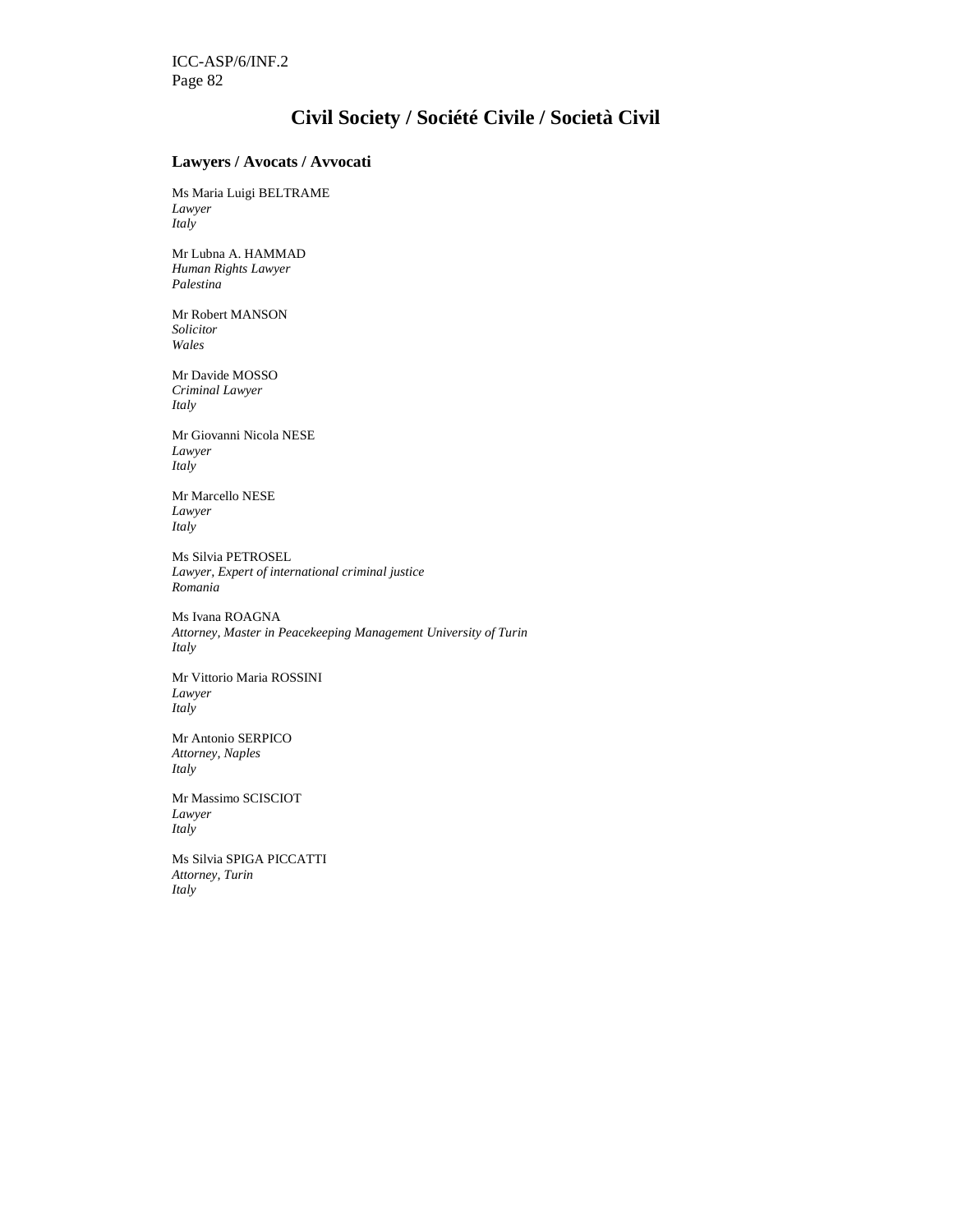## **Non-governmental organizations / Organizations non gouvernementales / Organizzazioni non governative**

## **AFRICAN DEVELOPMENT AND PEACE INITIATIVE**

Mr Lawrence Dulu ADRAWA *Uganda* 

### **ASSOCIACION PRO DERECHOS HUMANOS (APRODEH)**

Mr Francisco SOBERON GARRIDO *Director Peru* 

## **COALITION FOR THE INTERNATIONAL CRIMINAL COURT (CICC)**

Ms Luisa MASCIA *Europe Coordinator Belgium* 

Mr Willian PACE *Convenor Unites States of America* 

Mr Noah WEISBORD *CICC Delegate, Harvard Law School SJD Candidate Harvard Law School* 

## **FÉDÉRATION INTERNATIONALE DES LIGUES DES DROITS DE L'HOMME (FIDH)**

Ms Mariana PENA *Liaison Officer to the International Criminal Court Netherlands* 

## **FOUNDATION FOR HUMAN RIGHTS INITIATIVE**

Ms Juliette NAKYANZI *Advocate Uganda* 

## **HUMAN RIGHTS NETWORK - UGANDA**

Mr Mohammed NDIFUNA *National Coordinator Uganda* 

### **INTERNATIONAL CRIMINAL BAR**

Mr Fabio Maria GALIANI *Lawyer Italy* 

## **INTERNATIONAL COMMITTEE OF THE RED CROSS (ICRC)**

Ms Anne Marie LA ROSA *Legal Adviser, Advisory Service on International Humanitarian Law Swizerland* 

Mr Pouria ASKARY *Legal Adviser, ICRC Delegation Iran*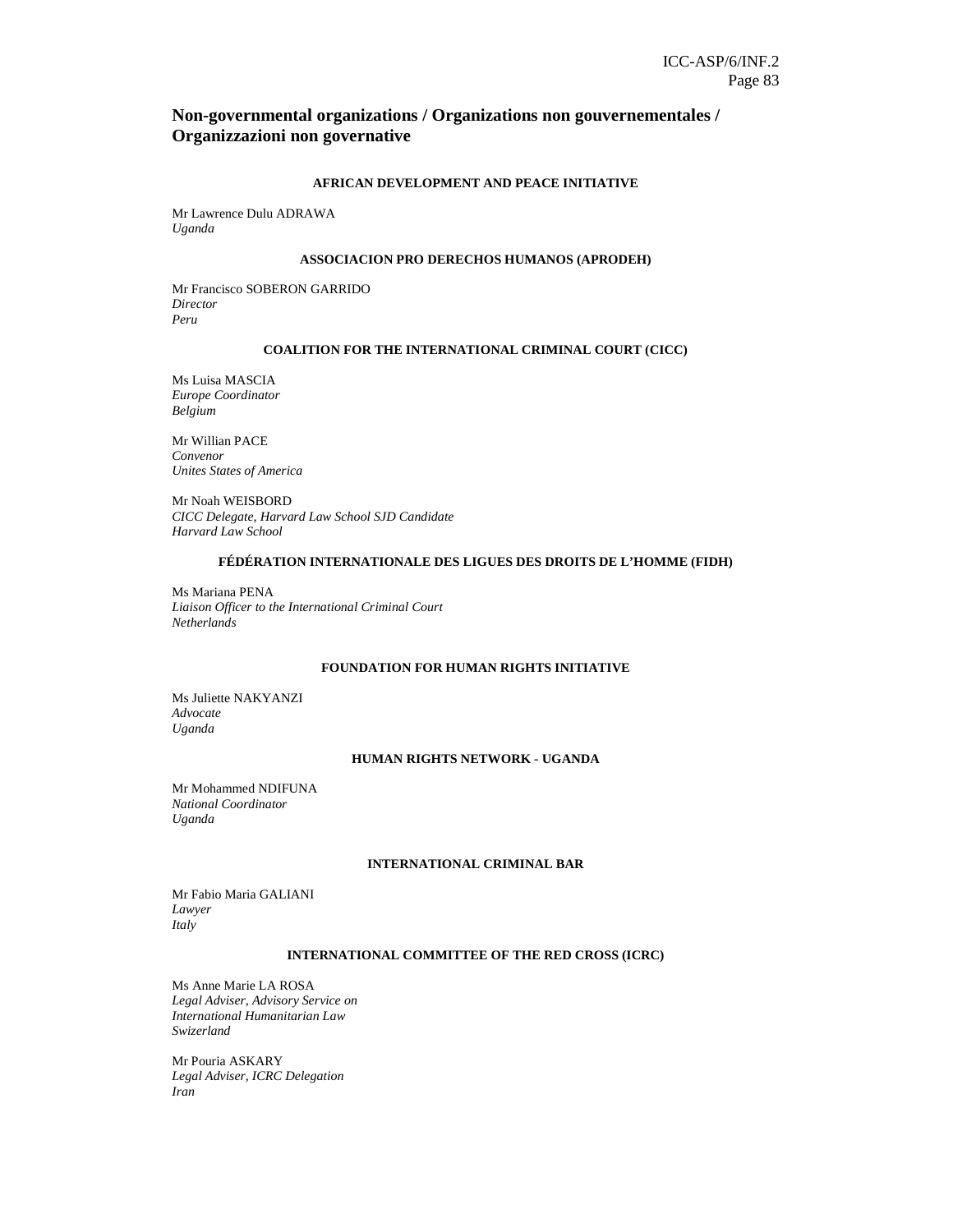## **IRANIAN COALITION FOR THE ICC**

Mr Mohammad SALIMI *Legal Adviser & Coordinator Iran* 

## **ITALIAN RED CROSS (CRI)**

Ms Gabriella BARERA *Legal Adviser of the Armed Forces* 

Mr Antonino CALVANO *Consigliere Nazionale* 

Mr Carlo MATERAZZO *National Commission IHL* 

Mr Claudio Maria POLIDORI *National Commission IHL* 

## **NO PEACE WITHOUT JUSTICE**

Mr Niccolò FIGÁ-TALAMANCA

Ms Alison SMITH *Coordinator International Justice Program* 

## **PLANETHOOD FOUNDATION**

Mr Donald FERENCZ *Director Unites States of America* 

#### **UNION INTERNATIONALE DES ADVOCATS**

Ms Jutta BERTRAM-NOTHNAGEL *Deputy Secretary General for Relations with International Organizations*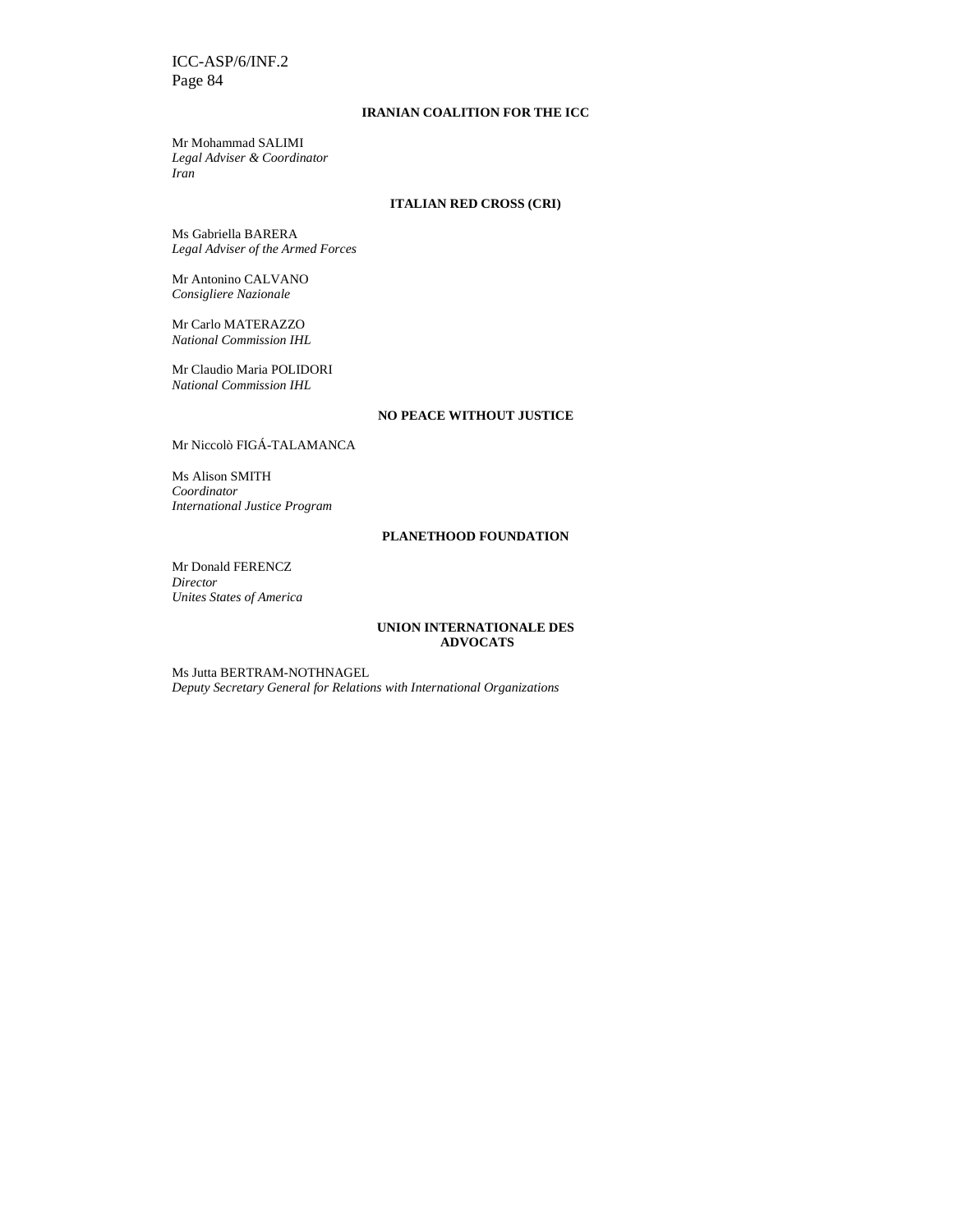## **Research Institutes / Instituts de Recherche / Istituti di Ricerca**

## **AL-QUDS UNIVERSITY HUMAN RIGHTS**

Ms Lubna ABU HAMMAD *Lawyer Jordan*

## **ARAB ENCYCLOPEDIA**

Mr Muhammad Aziz SHUKRI *Director Syria* 

#### **CENTER FOR INTERNATIONAL HUMAN RIGHTS, NORTHWESTERN UNIVERSITY SCHOOL OF LAW**

Mr David SCHEFFER *Director United States of America* 

## **LIECHTENSTEIN INSTITUTE ON SELF-DETERMINATION, PRINCETON UNIVERSITY**

Mr Wolfgang DANSPECKGRUBER *Director United States* 

#### **WAR CRIMES RESEARCH OFFICE, AMERICAN UNIVERSITY WASHINGTON COLLEGE OF LAW**

Ms Susana SÁCOUTO *Director United States*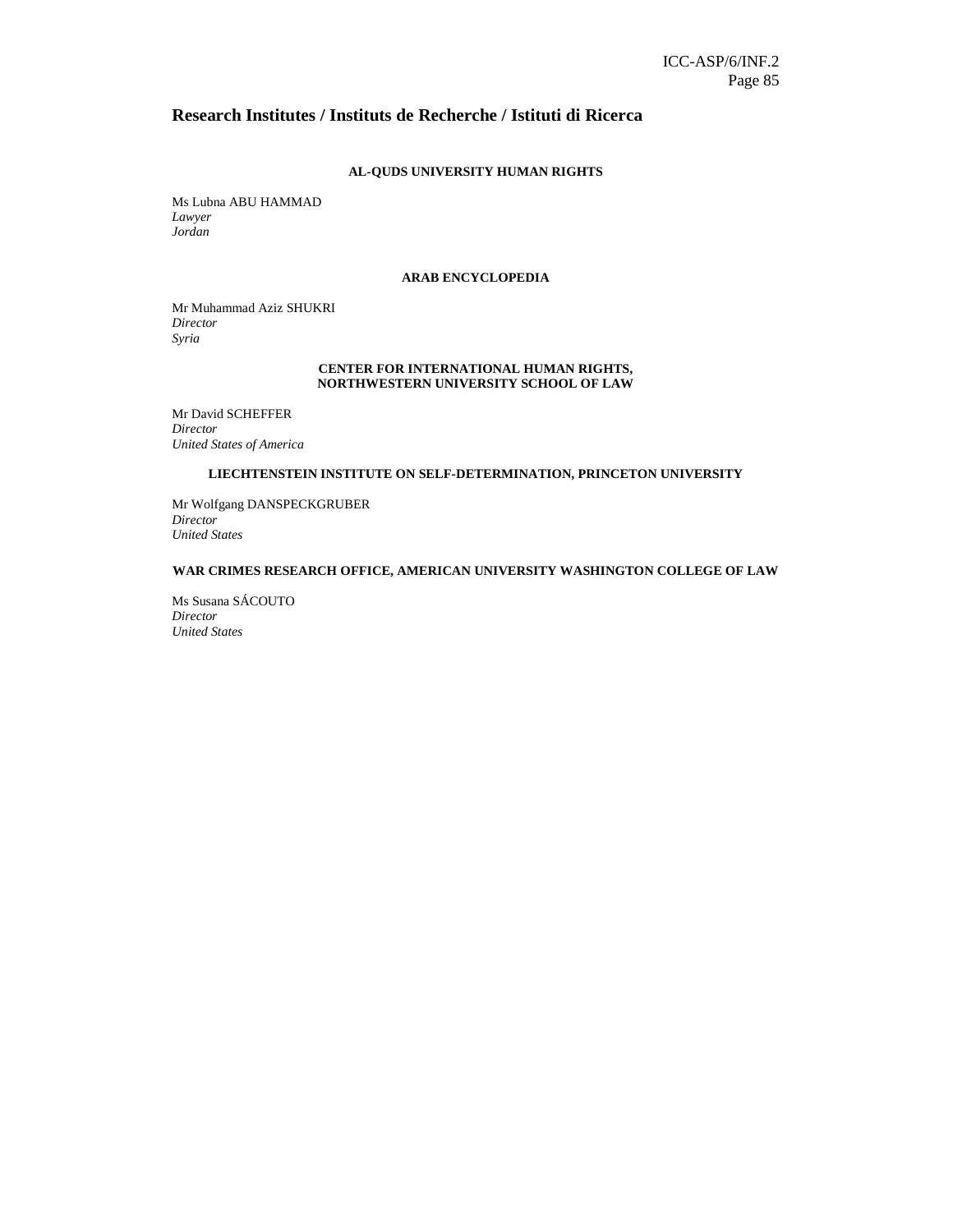## **Universities / Universités / Università**

Ms Chiara ALTAFIN *Doctoral Research Student in International Law, University of Padua Italy* 

Ms Chiara BLENGINO *Professor of International Law, University of Turin Italy* 

Ms Patrizia BONETALLI *Research Fellow, University of Milan Italy* 

Mr Benedetto CONFORTI *Professor, University of Naples Italy* 

Ms Milena COSTAS *Research Fellow, University of Milan Italy* 

Mr Mario CHIAVARIO *Professor of Criminal Procedure, University of Turin Italy* 

Mr Gabriele DELLA MORTE *Research Fellow, International Criminal Law, University of Milan Italy*

Ms Paola GAETA *Professor, University of Florence Italy* 

Ms Julia GENEUSS *Research Fellow, Humboldt University Berlin Germany*

Ms Francesca GRAZIANI *Professor, University of Naples Italy* 

Mr Edoardo GREPPI *Professor, University of Turin Italy* 

Mr Till GUT *Academic Assistant, University of Cologne Germany* 

Mr Jahan Bakhsh IZADI *Lecturer of the University, Tehran Iran* 

Mr Azzouz KERDOUNE *Professeur Université Costantine* 

Mr Claus KRESS *Professor University of Cologne* 

Mr Umberto LEANZA *Professor, Law Faculty University of Rome "Tor Vergata" Italy*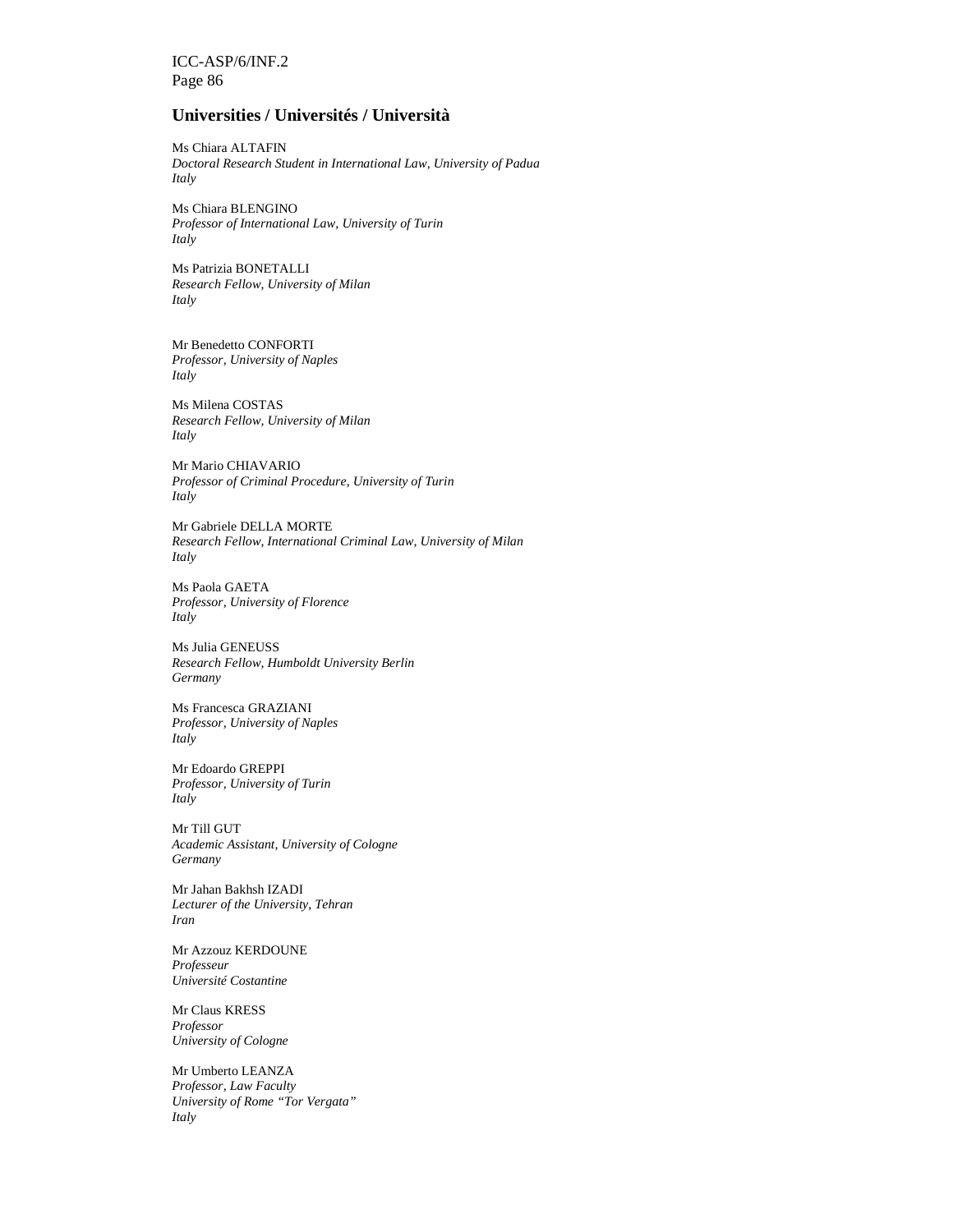Mr Lucio LEVI *Professor, University of Turin Italy* 

Ms Giulia MANTOVANI *Research Fellow, University of Turin Italy* 

Mr Mario ODONI *Research Fellow, University of Sassari Italy* 

Mr Christian PONTI *Research Fellow, University of Milan Italy* 

Ms Ornella PORCHIA *Professor of International Law, University of Turin Italy* 

Ms Astrid REISINGER CORACINI *University Assistant, Institute of International Law and Relations, Graz Austria* 

Mr Roberto RIVELLO *Professor, University of Turin Italy* 

Ms Alessia ROSSETTI *LLM Graduate, Essex University* 

Ms M. Margherita SALVADORI *Professor of International Law, Law Faculty, University of Turin Italy* 

Mr Abdallah SLEIMAN *Professeur, Droit Pénal Université d'Alger* 

Mr Giorgio SPANGHER *Professor, University of Udine Italy* 

Ms Valeria TONINI *PhD Researcher in International Law University of Padua Italy* 

Mr Otto TRIFFTERER *Professor, Institute for Criminal Law, Criminal Procedure and Criminology Paris Lodron University, Salzburg, Austria*

Mr Abdelmadjiid ZAALANI *University of Alger* 

Furthermore, 120 students from the Law Faculty, International Law Course, University of Turin.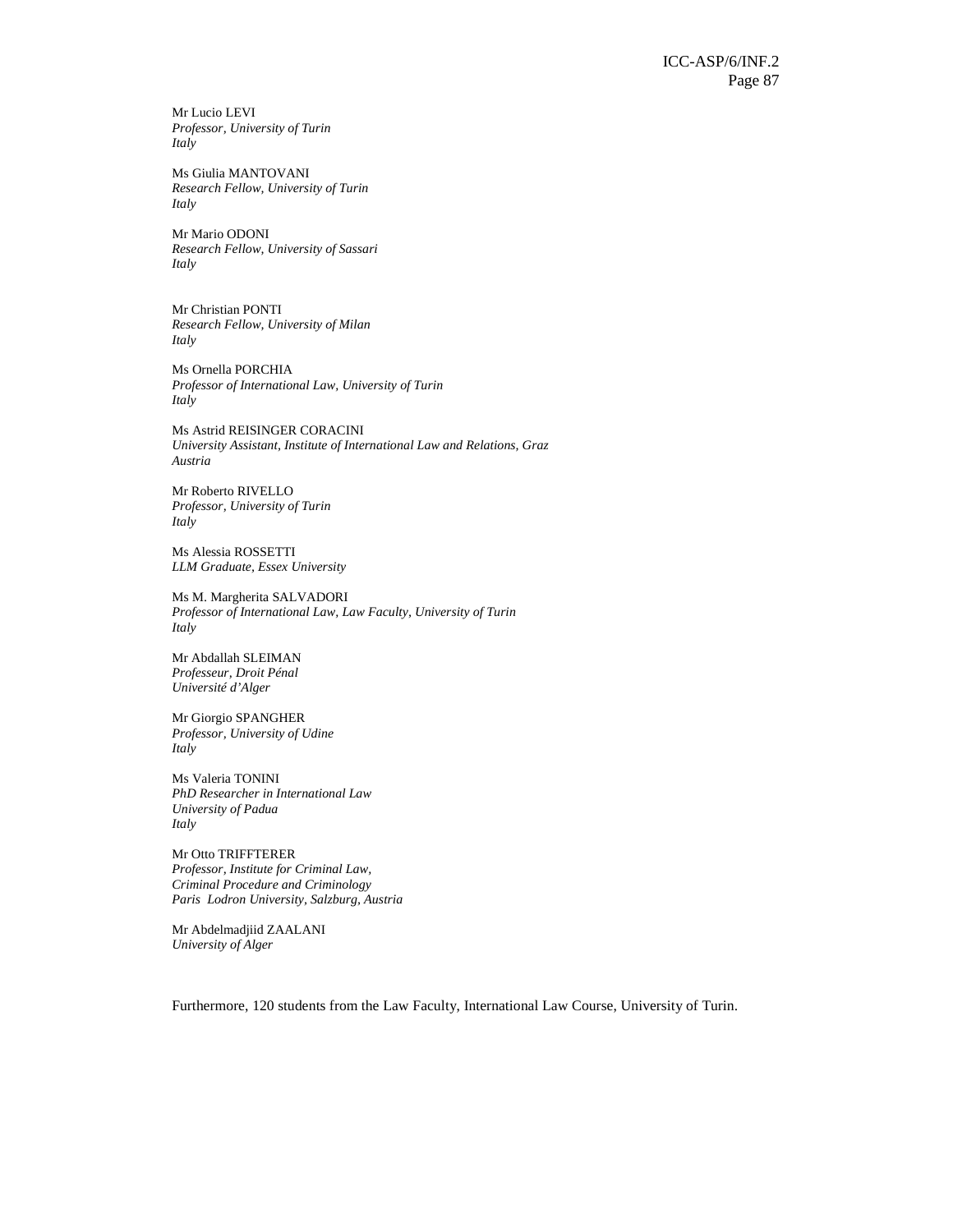## **Master of Laws jointly organized by UNICRI and the Faculty of Law of the University of Turin**

Ms Silvia AGHEMO *LLM Student* 

Mr Giovanni ANNICCHINO *LLM Student* 

Mr Daniel BARLETT *LLM Student* 

Mr René BETANCOURT *LLM Student*

Mr Enrico BONINSEGNA *LLM Student* 

Ms Francesca BOSCO *Junior Fellow* 

Mr Andrea CAPPELLANO *LLM Student* 

Mr Folco CASTALDO *LLM Student* 

Ms Paola CICCARELLI *LLM Student* 

Ms Palmeira DALLA VALLE *LLM Student* 

Ms Stefania DUCCI *LLM Student*

Ms Camille GUIBERTEAU *LLM Student* 

Mr Gentian JAHJOLLI *LLM Student* 

Mr Adeel KAMRAN *LLM Student* 

Mr Perry Jr. KENDALL *LLM Student* 

Mr Aleksandar KOSTOVSKI *LLM Student* 

Mr P.B. PRASANTH *LLM Student* 

Ms Alessia ROSSETTI *LLM Student*

Ms Sabina SALIKHOVA *LLM Student* 

Ms Francesca SARTORIO *LLM Student* 

Ms Elisa SCOZZAI *LLM Student*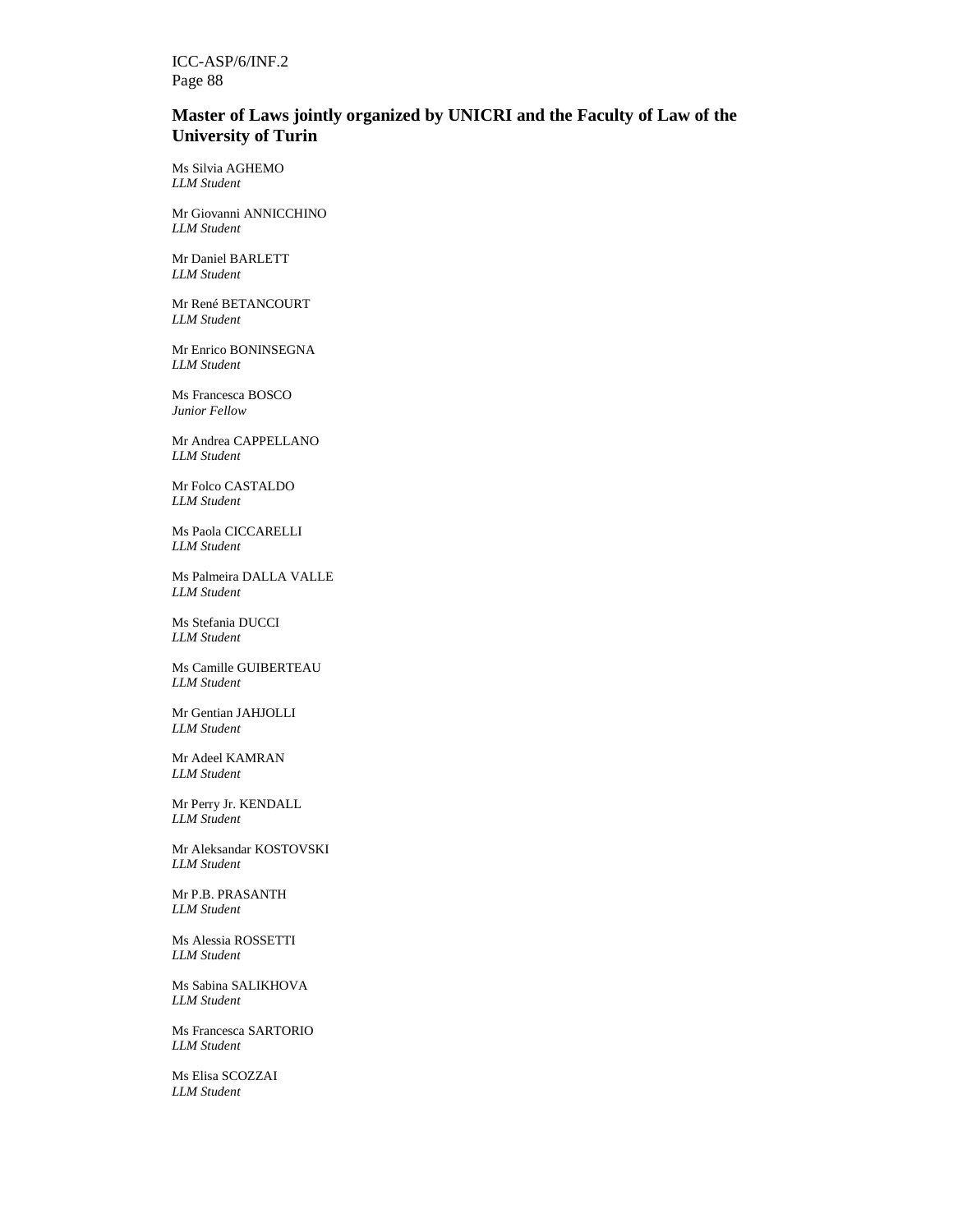Mr Thomas SEIBERT *LLM Student* 

Mr Silvu Victor SOIMU *LLM Student* 

Ms Isabel STRUVE *LLM Student* 

Ms Teodora TODOROVA *LLM Student* 

Ms Gergana YANCHEVA *LLM Student* 

Ms Mariana ZULETA FERRARI *LLM Student*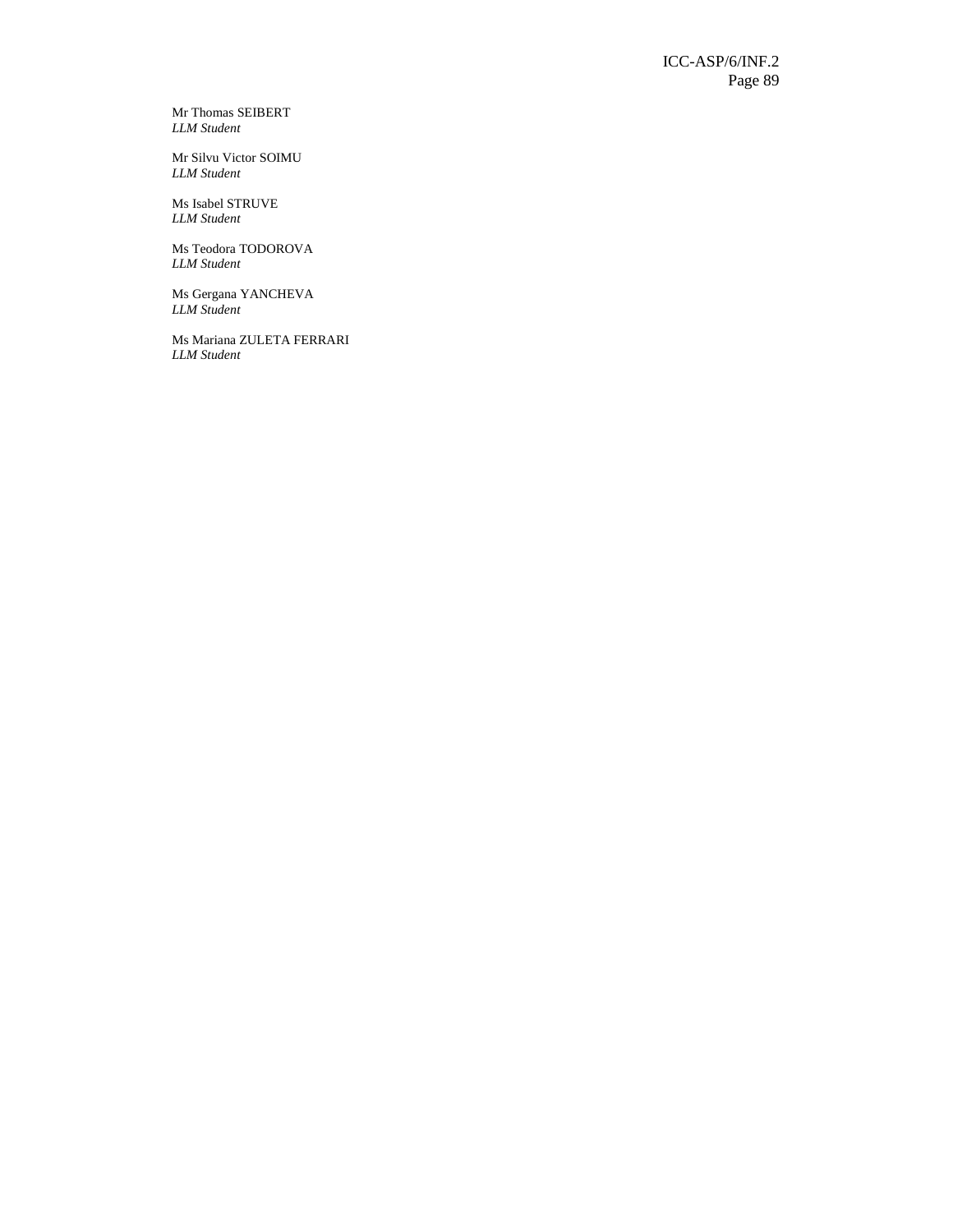## **Judiciary / Magistrats / Magistrati**

Mr Alberto BAMBARA *Counsellor, Court of Appeals Reggio Calabria Italy* 

Mr Gianfranco BURDINO *Deputy General Prosecutor, Court of Appeals, Turin Italy* 

Mr Gabriele CASALENA *Deputy Military Prosecutor, Padua Italy* 

Ms Maria Giuliana CIVININI *Judge, Ufficio del Ruolo e del Massimario, Supreme Court Italy* 

Ms Raffaella FALCONE *Judge for Sentence Enforcement Cuneo Italy* 

Mr Vincenzo FERRANTE *Deputy General Military Prosecutor to the Court of Appeals, Rome Italy* 

Mr L. Luca FERRERO *Judge, Court of Justice Turin Italy* 

Mr Francesco FLORIT *Judge, Tribunal, Udine Italy* 

Mr Antonio MADEO *President, Tribunal, Cosenza Italy* 

Ms Teresa MAGNO *Judge, Tribunal, Modena Italy* 

Mr Marcello MARESCA *Deputy Prosecutor, Turin Italy* 

Ms Cecilia MARINO *Judge, Court of Appeals , Turin Italy* 

Ms Elena MASSUCCO *Deputy Military Prosecutor, Turin Italy* 

Mr Nicola PIACENTE *Deputy Prosecutor District Anti- Mafia Direction – Milan Italy*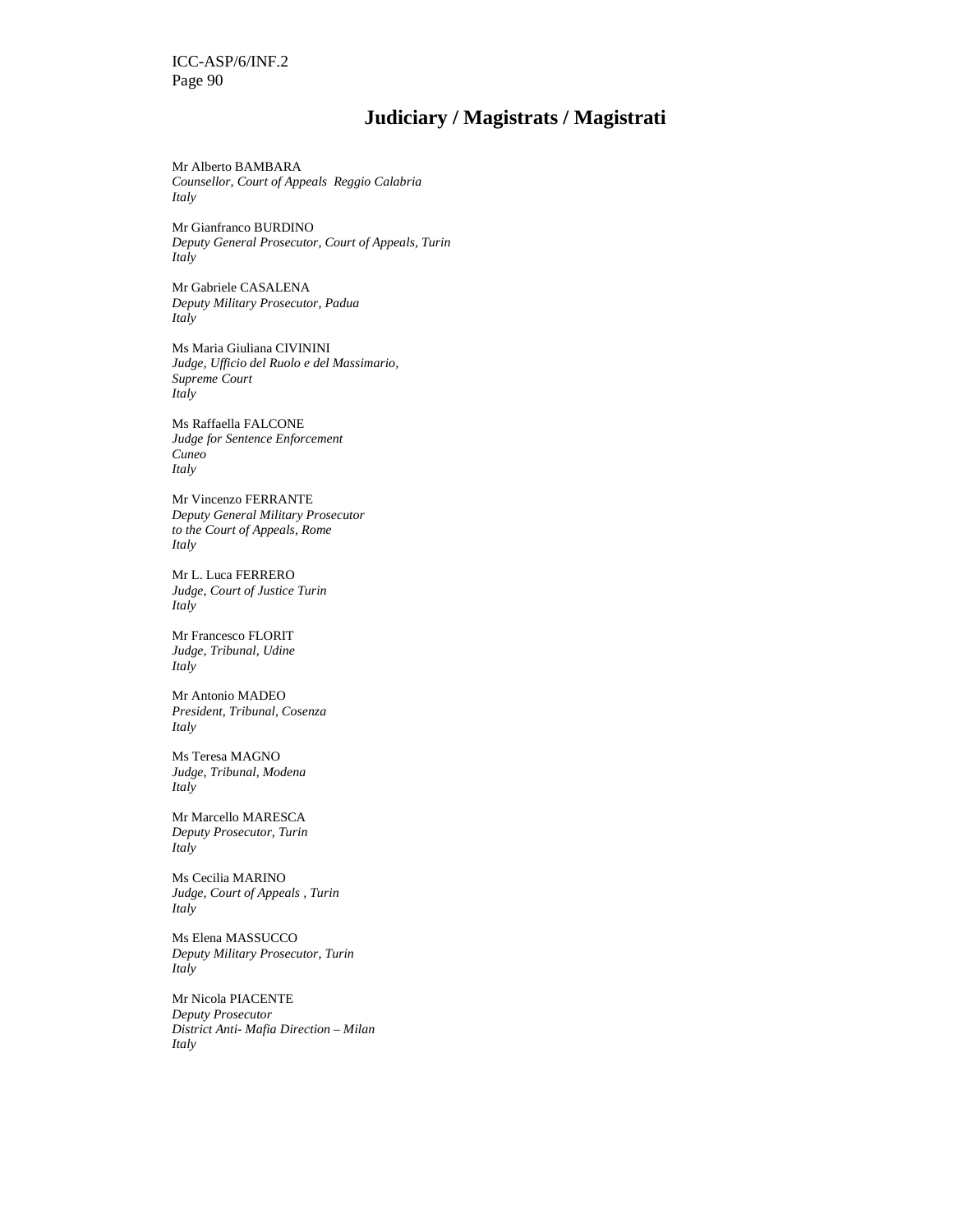Ms Nadia PLASTINA *Magistrate, Director of Human Rights Office Ministry of Justice* 

Mr Pierpaolo RIVELLO *Military Prosecutor, Turin Italy* 

Mr Francesco SCISCIOT *Deputy Prosecutor, Turin Italy* 

Mr Piermarco SALASSA *Judge for Sentence Enforcement, Cuneo Italy* 

Ms Valentina SELLAROLI *Prosecutor, Juvenile Court, Turin Italy* 

Ms Monica SUPERTINO *Judge, Tribunal, Turin Italy* 

Ms Daniela Rita TORNESI *Judge, Tribunal, Lucca Italy*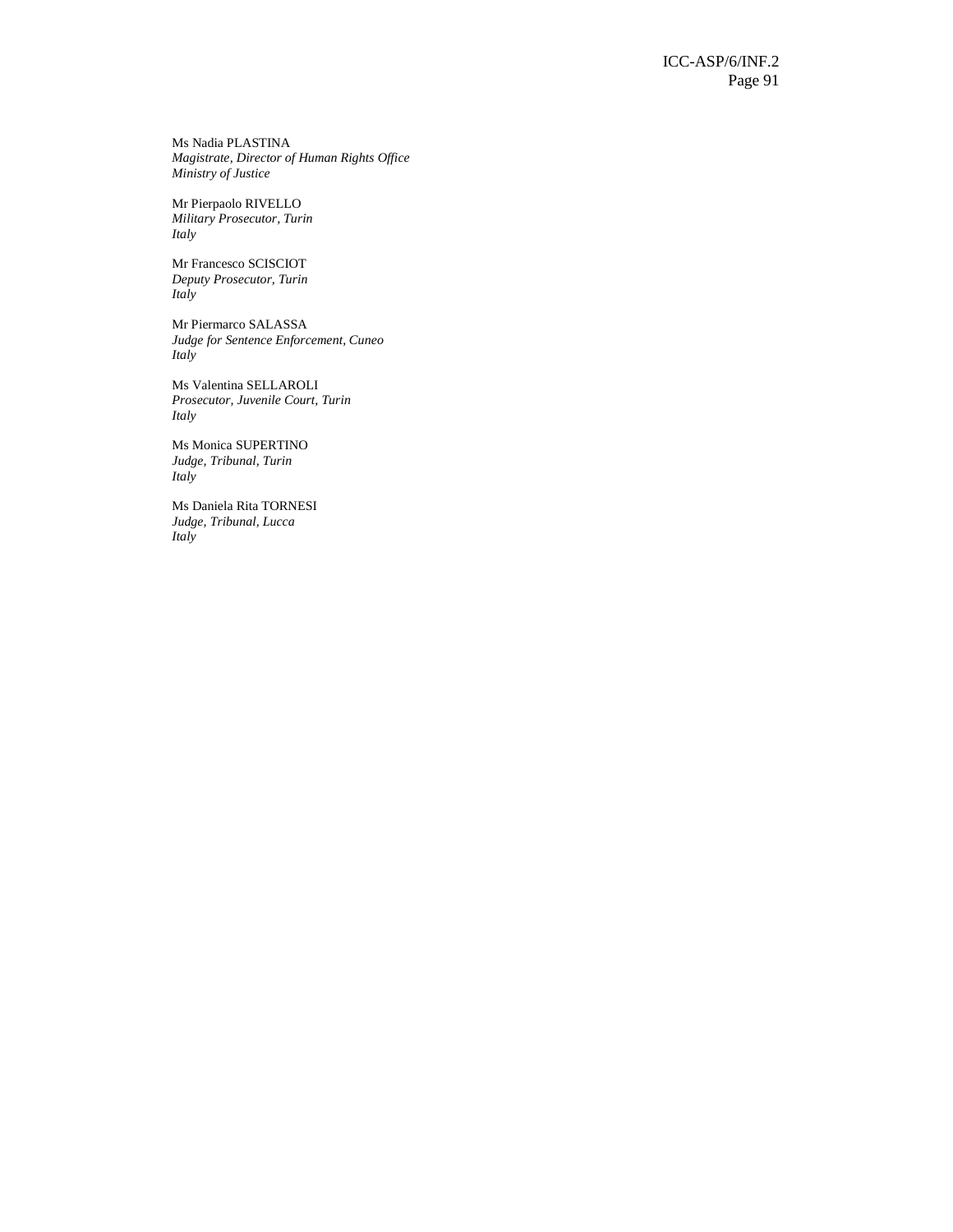## **Armed Forces / Forces Armées / Forze Armate**

Mr Ugo CAUSO *Lieutenant CDR, Staff – Law Office Italian Navy* 

Ms Mara MORSELLA *Administration Staff Member Ministry of Defense* 

Mr Leonardo NATALE *Real Admiral Italian Navy Staff* 

Ms Angela Rita STRANO *Lieutenant Italian Navy Staff* 

Mr Raffaele TORTORA *Legal Adviser, SMA Ministry of Defence*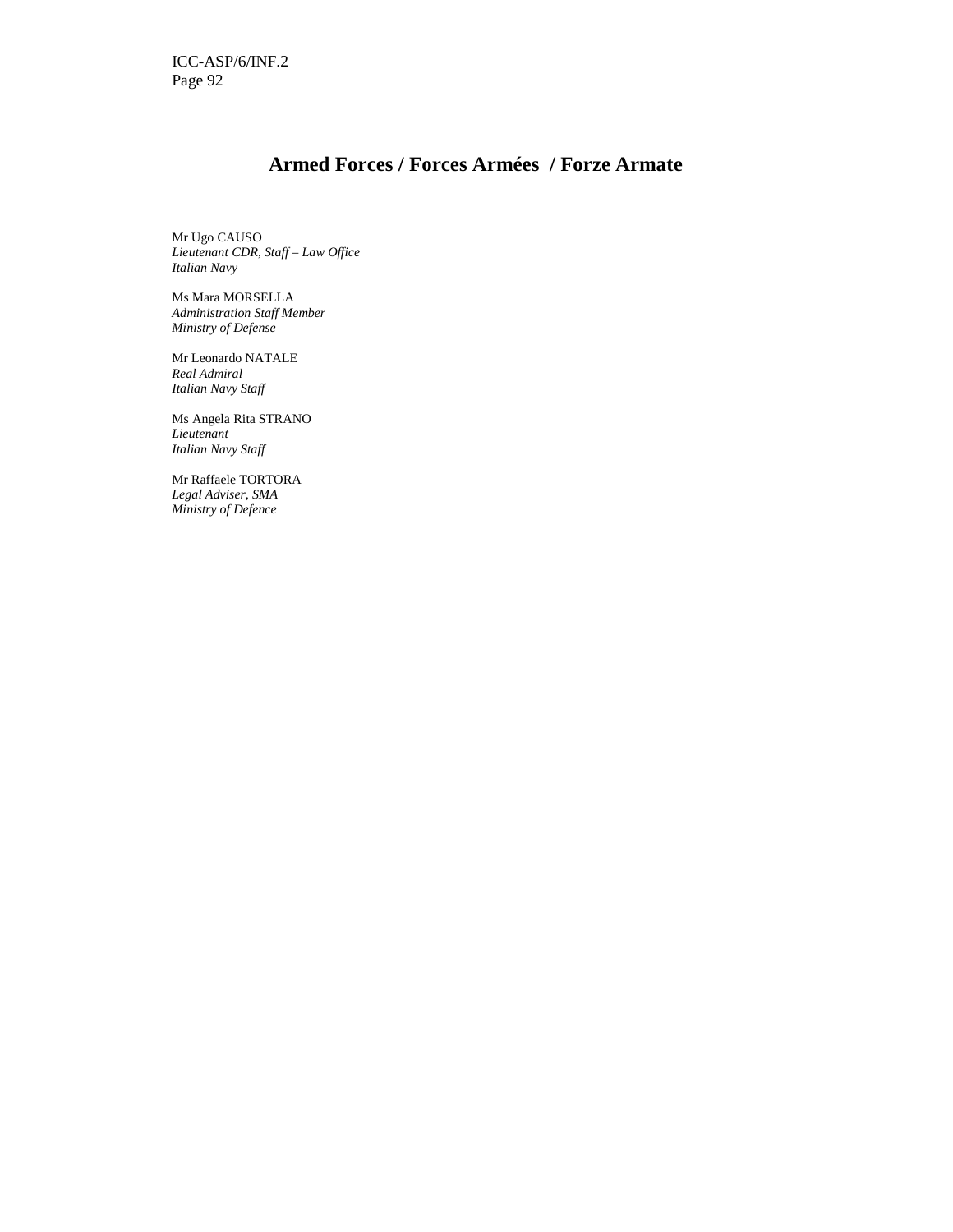## **Conference Secretariat**

## **MILITARY PERSONNEL**

Mr Fabrizio BORREANI *Major, Italian Army Director of the Secretariat* 

Mr Saverio RAMETTA *Captain, Italian Army* 

Mr William ORSONI *Lieutenant, Italian Army* 

Mr Antonio ADAMO *Warrant Officer, Italian Air Force* 

Mr Giuseppe CAIAFA *Warrant Officer, Italian Air Force* 

Mr Francesco D'AMBRUOSO *Warrant Officer, Carabinieri* 

Mr Luca NOTARGIACOMO *Warrant Officer, Guardia di Finanza* 

Mr Paolo NESE *Warrant Officer, Italian Air Force* 

Mr Anthony CAPRIA *Appuntato Scelto* 

Mr Mauro TRABALZA *Corporal, Italian Army* 

## **CIVILIAN PERSONNEL**

Ms Paola SACCHI *LLM International Criminal Justice* 

Ms Lisa NIZZO *Diplomatic Sciences Graduate* 

## **ASSISTANT RAPPORTEURS**

Mr Stefan BARRIGA *Counsellor Permanent Mission of Liechtenstein to the United Nations*

Mr. René BETANCOURT *LLM Student, UNICRI* 

Ms Krisztina Monika CSIKI *Consultant*

Ms Eveline HERTZBERGER *Consultant on Counter-Terrorism, UNICRI* 

Ms Pilar VILLANUEVA SAINZ-PARDO *LLM Student, UNICRI*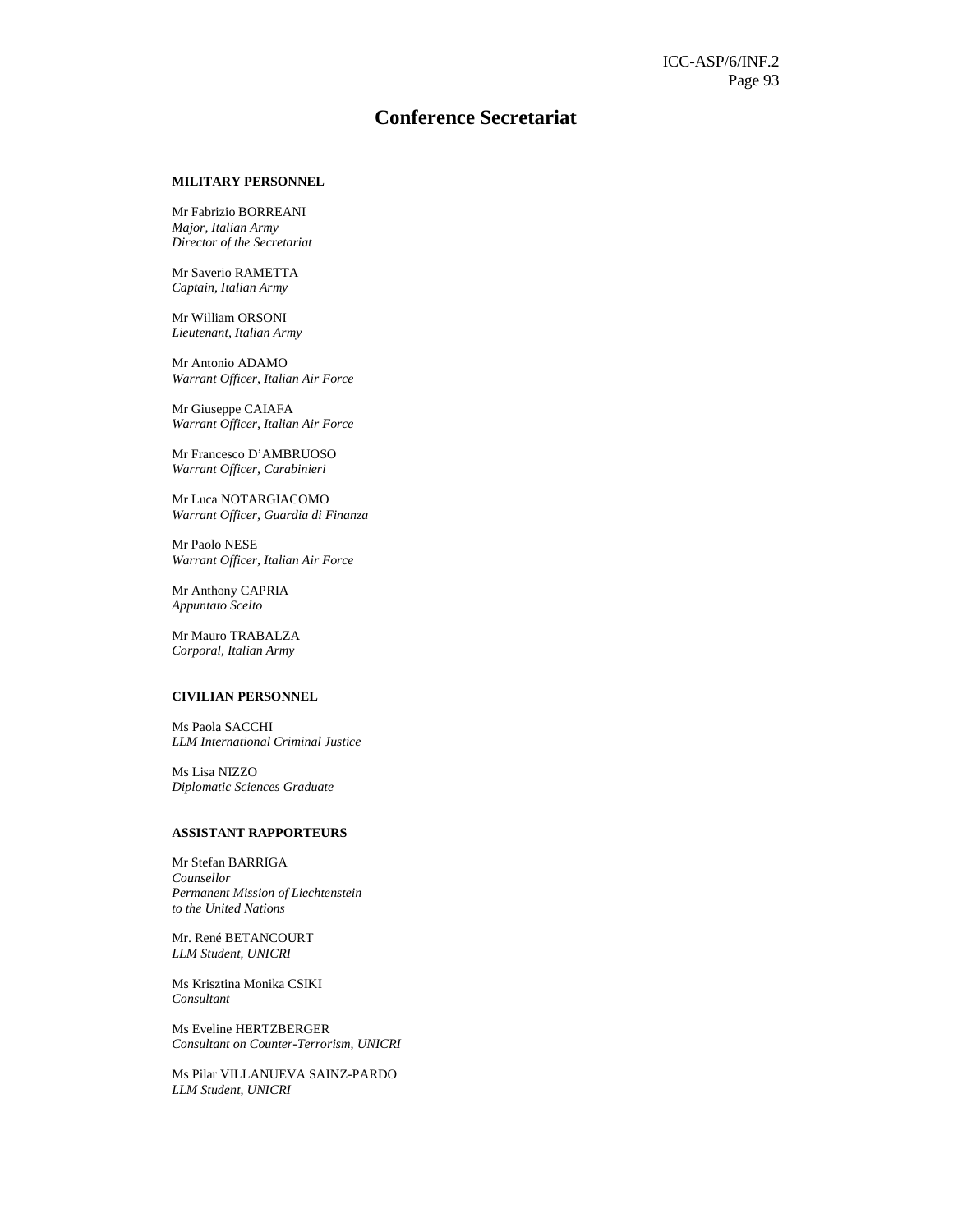## **Annex II**

## **Conference program**

## *Monday, 14 May*

Congress Centre "Lingotto" (former FIAT factory)

08.30 – 09.00 Registration of participants

## Presiding **Roberto Bellelli,** President of the Military Tribunal of Turin

- 09.00 10.00 *Opening ceremony*
	- 1. Welcome address & presentation : President **Roberto Bellelli**
	- 2. Opening Remarks :

(i) Ministry of Foreign Affairs, Under Secretary of State, **Senator Gianni Vernetti**,

- (ii) Region Piedmont, Deputy President, **Sergio Deorsola**,
- (iii) Province of Turin, Deputy President, **Aurora Tesio**,
- (iv) City of Turin, Deputy Mayor, **Michele Dell'Utri**,
- (v) UNICRI, Officer-in-Charge, **Doris Buddenberg**,
- (vi) ICTY, President **Fausto Pocar**,
- (vii) ICTR, President **Erik Møse**,
- (viii)ICC, Vice-President **René Blattmann**,
- (ix) ECCC, Co-Prosecutor, **Chea Leang**,
- (xi) SCSL, Senior Legal Officer, **Amelie Zinzius**,
- (xii) Ministry of Justice, Under Secretary of State, Senator **Alberto Maritati**.

10.00 – 10.30 Coffee break

10.30 – 13.00 *The foundation of International Criminal Justice* 

- (i) *International and mixed jurisdictions* : means and achievements of mechanisms established by States and the U.N. - **Paola Gaeta**, Professor, University of Florence,
- (ii) *The experience of the ad hoc Tribunals and their completion strategies* **Fausto Pocar**, President, ICTY; **Erik Møse**, President, ICTR; **Amelie Zinzius**, Senior Legal Officer, SCSL,
- (iii) *National jurisdictions and international assistance* : rule of law and Defence perspectives - **Chris Engels**, Director of the Criminal Defence Section, Court of Bosnia and Herzegovina,
- (iv) *The establishment of a permanent international Court* : scope and role of the ICC - **René Blattmann**, Vice-President, ICC,

Discussion

13.00 – 14.45 Lunch break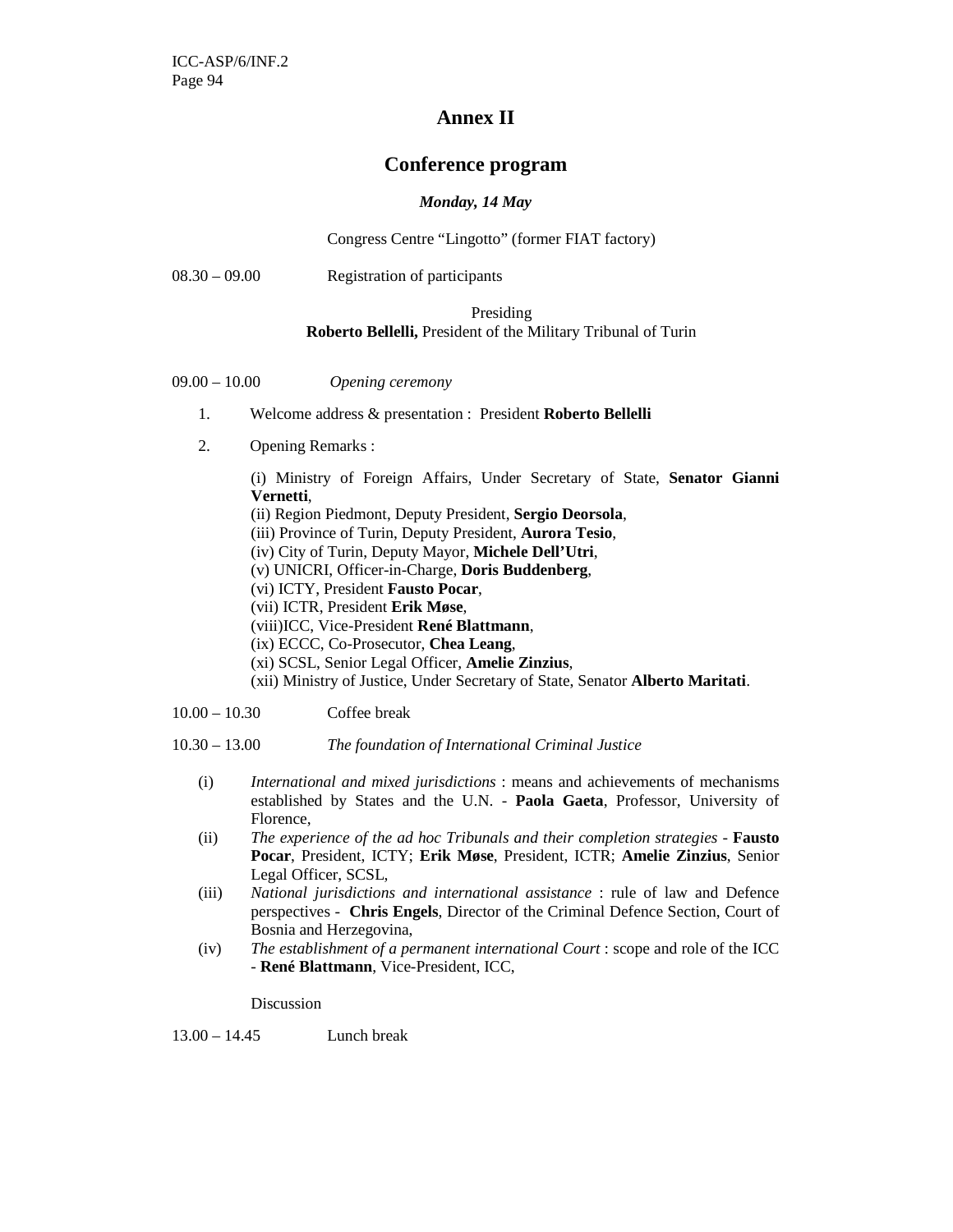14.45 – 16.15 *Promoting International Criminal Justice* 

- *(i)* First achievements of the ICC and its opportunities *: Organization, operations and professional perspectives in the ICC - Bruno Cathala, Registrar, ICC,*
- (ii) *Implementing legislation of the Rome Statute* : Regional experiences **Allieu Kanu**, Ambassador, Sierra Leone,
- (iii) *The role of NGOs in the operational phase of international criminal justice* **Alison Smith**, No Peace Without Justice,
- (iv) Defence and Victims issues:
	- a. *Defence and Victims basic issues and representation* **Didier Preira**, Head of the Division of Victims and Counsel, ICC,
	- b. *Victims' assistance in the field*  **Mariana Peña,** FIDH
	- c. *The role of the representative bodies of counsel and legal associations* **Fabio Galiani**, Counsel, International Criminal Bar,

Discussion

- 16.15 16.30 Coffee Break
- 16.30 18.30 *The Review Conference of the Rome Statute*
	- (i) *The Rome Statute process, from its adoption to the Assembly of States Parties* **Umberto Leanza,** Professor, University of Rome,
	- (ii) *From the Rome Conference to the Review Conference* : the principle of universality, or achieving momentum and consensus - **Jürg Lindenmann**, Ministry of Foreign Affairs, Switzerland,
	- (iii) *Amendments and revision* : provisions, timing, real needs and procedure **Rolf Fife**, Ambassador, Norway,
	- (iv) *The object of the review mechanisms*  **Otto Triffterer**, Professor, University of Salzburg :
		- a. Statute, Elements of crimes and Rules of Procedure and Evidence,
		- b. Improving Cooperation with the Court : mechanisms to implement obligations,
	- (v) *The role of NGOs in the lead-up to the review conference* **William Pace**, CICC,

Discussion

19.30 Welcome Dinner at the *Castello del Valentino*

## *Tuesday, 15 May*

| 09.00 | 13.00 |
|-------|-------|
|       |       |

"Castello del Valentino"

*The Legacy of the International Tribunals* 

Off-site meeting of the Presidencies, OTPs and Registrars

09.30 – 11.00 Congress Centre of the Region Piedmont

*The crime of aggression* 

Chair : **Christian Wenaweser**, Chairman of the Special Working Group on the Crime of Aggression

(i) *The State responsibility for acts of aggression under the UN Charter* : a review of cases - **Edoardo Greppi**, Professor, University of Turin,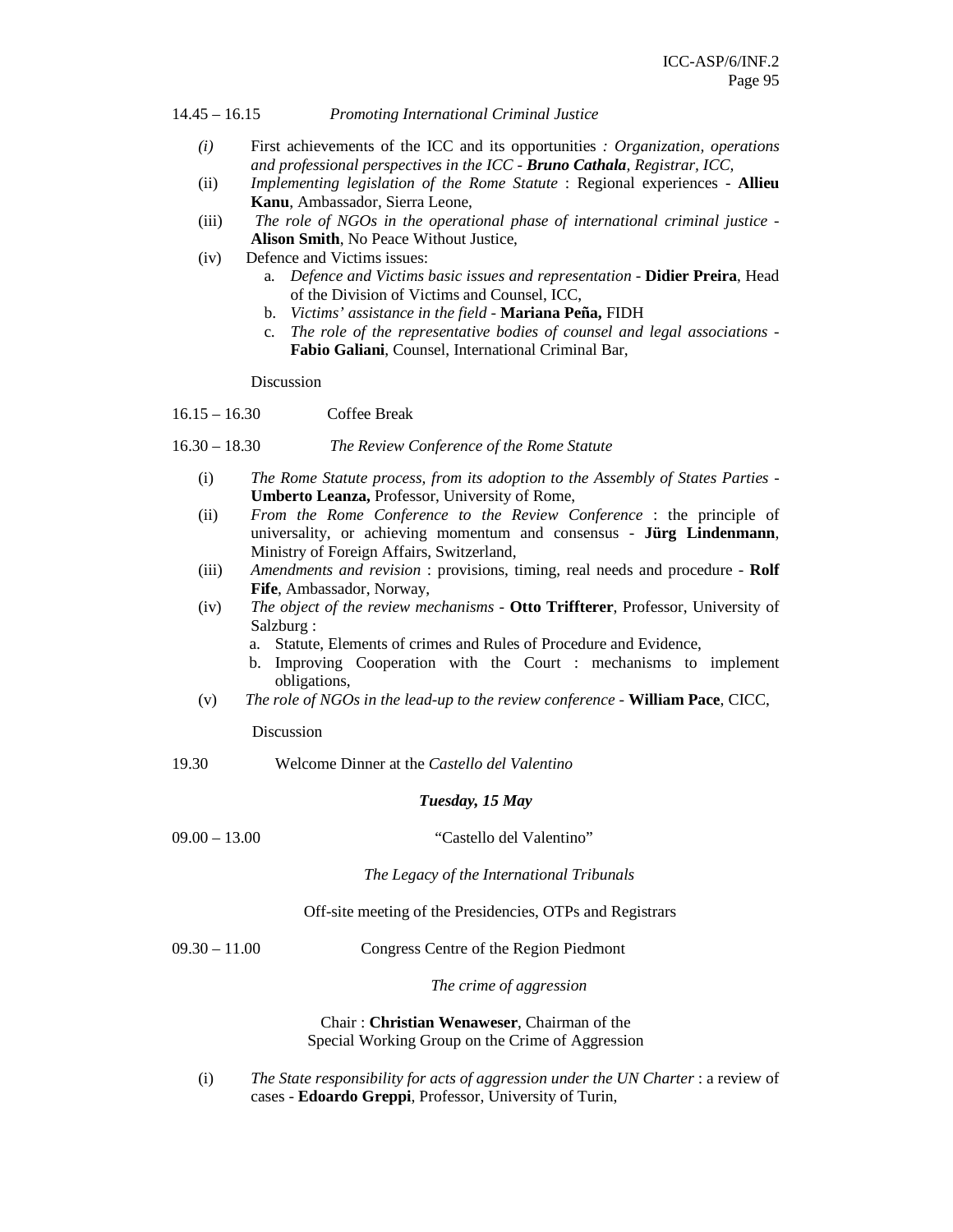(ii) *Individual criminal responsibility for the crime of aggression :* a background perspective, from the Nuremberg trials to the consolidation of the subject matter international criminal jurisdiction - **Mohamed Aziz Shukri**, Professor, University of Damascus ,

Discussion

11.00 - 11.30 Coffee break

11.30 - 13.30

- (iii) *Policy issues under the UN Charter and the Rome Statute* **David Scheffer,**  Professor, Northwestern University School of Law,
- (iv) *The elaboration of the definition and procedure for accountability of the leadership crime of aggression before the ICC* - **Christian Wenaweser,**  Ambassador, Liechtenstein and **Claus Kress**, Professor, University of Köln,

Discussion

13.30 - 15.30 Lunch at the "*Scuola di Applicazione* and the Army Institute of Military Studies"

 $15.30 - 17.30$ 

- (v) *National legislation on individual responsibility for conduct amounting to aggression* - **Astrid Reisinger Coracini**, Salzburg Law School on International Criminal Law,
- (vi) *The principle of complementarity under the Rome Statute and its interplay with the crime of aggression* - **Pal Wrange**, Counsellor, Foreign Ministry, Sweden,

Discussion

- 19.00 20.00 Visit to the *Mole Antonelliana* and Museum of Cinema
- 20.30 22.30 Dinner at the Officers Club of the Army

## *Wednesday, 16 May*

*The experience of international criminal jurisdictions and their contribution to the development of International Criminal Law* 

> *Investigation on International Crimes* Chair : **Carla Del Ponte**, Chief Prosecutor of the ICTY

| $09.00 - 10.30$ | (i) Carla Del Ponte, Chief Prosecutor - ICTY,<br>(ii) <b>Hassan B. Jallow</b> , Chief Prosecutor $\&$ <b>Alfred Kwende</b> ,<br>Investigation Unit - ICTR, |
|-----------------|------------------------------------------------------------------------------------------------------------------------------------------------------------|
|                 | Discussion                                                                                                                                                 |
| $10.30 - 10.45$ | Coffee break                                                                                                                                               |
| $10.45 - 12.40$ | (iii) <b>Stephen Rapp</b> , Chief Prosecutor - SCSL,<br>(iv) <b>Deborah Wilkinson</b> , Deputy Chief Prosecutor, Department of                             |

- Justice UNMIK, (v) **Chea Leang**, National Co-Prosecutor - ECCC, (vi) **Toby Cadman**, Counsel - OTP of Bosnia and Herzegovina, (vii) **Fatou Bensouda,** Deputy Prosecutor & **Alice Zago**, Investigator
	- ICC,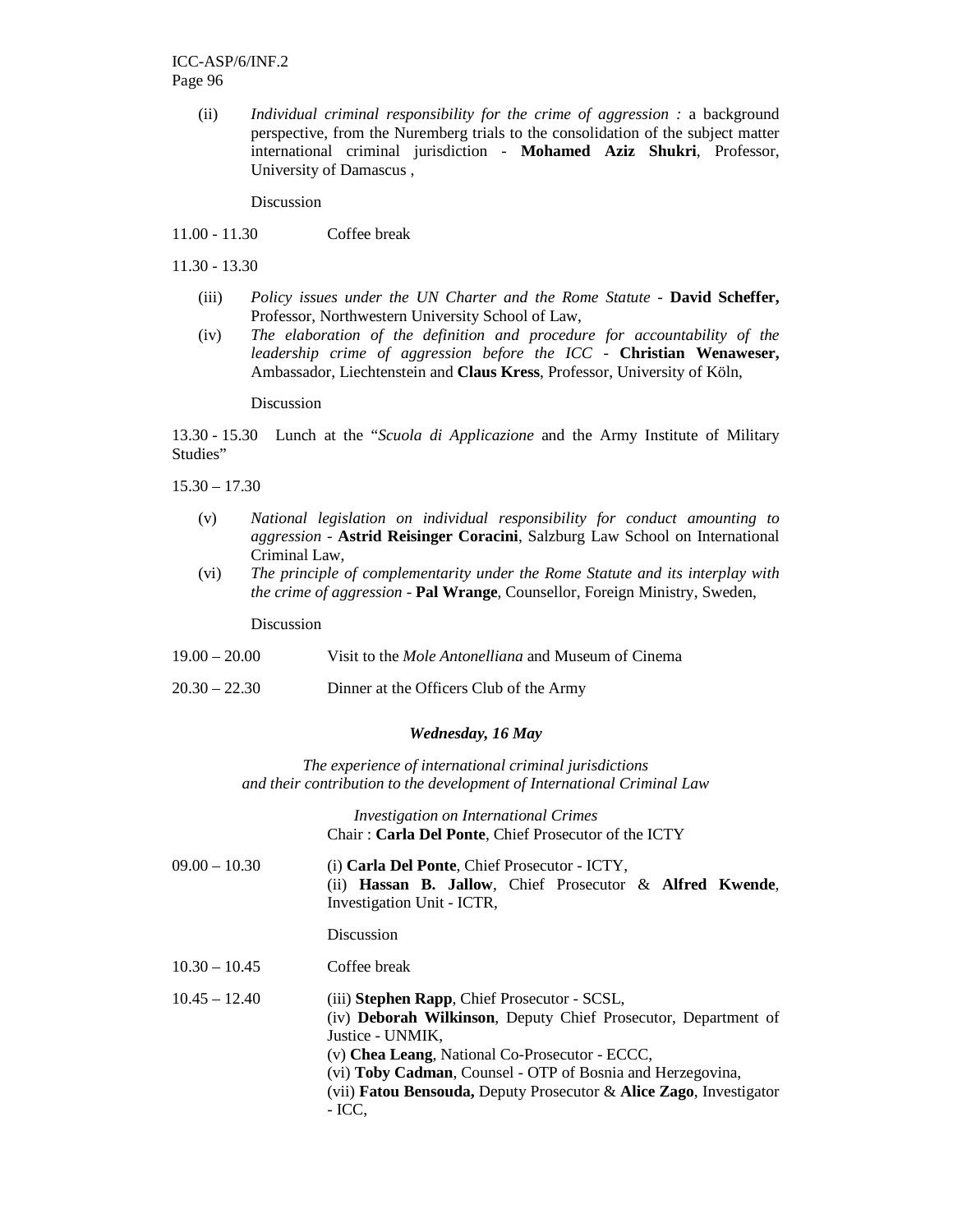Discussion

| $12.40 - 13.30$ | Enhancing State-to-State and State-to-International<br>(viii)<br>Organisations cooperation, Nicola Piacente - Deputy Prosecutor,<br>District Anti-Mafia Direction, Milan,                                                              |
|-----------------|----------------------------------------------------------------------------------------------------------------------------------------------------------------------------------------------------------------------------------------|
|                 | Discussion                                                                                                                                                                                                                             |
| $13.30 - 15.00$ | Lunch break<br>International prosecutions<br>Chair: Hassan B. Jallow, Chief Prosecutor of the ICTR                                                                                                                                     |
| $15.00 - 16.30$ | (ix) Hassan B. Jallow, Chief Prosecutor & Silvana Arbia, Senior<br>Trial Attorney - ICTR,<br>(x) Stephen Rapp, Chief Prosecutor - SCSL,<br>(xi) Fatou Bensouda, Deputy Prosecutor & Alice Zago, Investigator<br>$-$ ICC,<br>Discussion |
| $16.30 - 16.45$ | Coffee break                                                                                                                                                                                                                           |
| $16.45 - 17.40$ | (xiii) Deborah Wilkinson, Deputy Chief Prosecutor, Department of<br>Justice - UNMIK,<br>(xiv) William Smith, Deputy International Co-Prosecutor - ECCC,<br>(xv) Toby Cadman, Counsel - OTP Bosnia and Herzegovina,                     |
|                 | Discussion                                                                                                                                                                                                                             |
| $17.40 - 18.10$ | (xvi) Human Rights Law compliance in international criminal<br>procedure - Francesco Crisafulli, Counsellor - Permanent Mission<br>of Italy to the Council of Europe,                                                                  |
|                 | Discussion                                                                                                                                                                                                                             |
| $19.30 - 22.30$ | Concert, followed by dinner at the Officers Club of the Army                                                                                                                                                                           |
|                 | Thursday, 17 May                                                                                                                                                                                                                       |
|                 | International case-law $(I)$<br>Chair: Carmel Agius, Judge - ICTY                                                                                                                                                                      |
| $09.00 - 10.45$ | Genocide :<br>(i) Susanne Malmstrom, Legal Officer - ICTY,<br>(ii) Silvana Arbia, Senior Trial Attorney - ICTR,                                                                                                                        |
|                 | Discussion                                                                                                                                                                                                                             |
| $10.45 - 11.00$ | <b>Coffee Break</b>                                                                                                                                                                                                                    |
| $11.00 - 13.00$ | Crimes against humanity:<br>(iii) Don Taylor, Associate Legal Officer - ICTY,<br>(iv) Silvana Arbia, Senior Trial Attorney - ICTR,                                                                                                     |
|                 | Discussion                                                                                                                                                                                                                             |
| $13.00 - 15.00$ | Lunch break                                                                                                                                                                                                                            |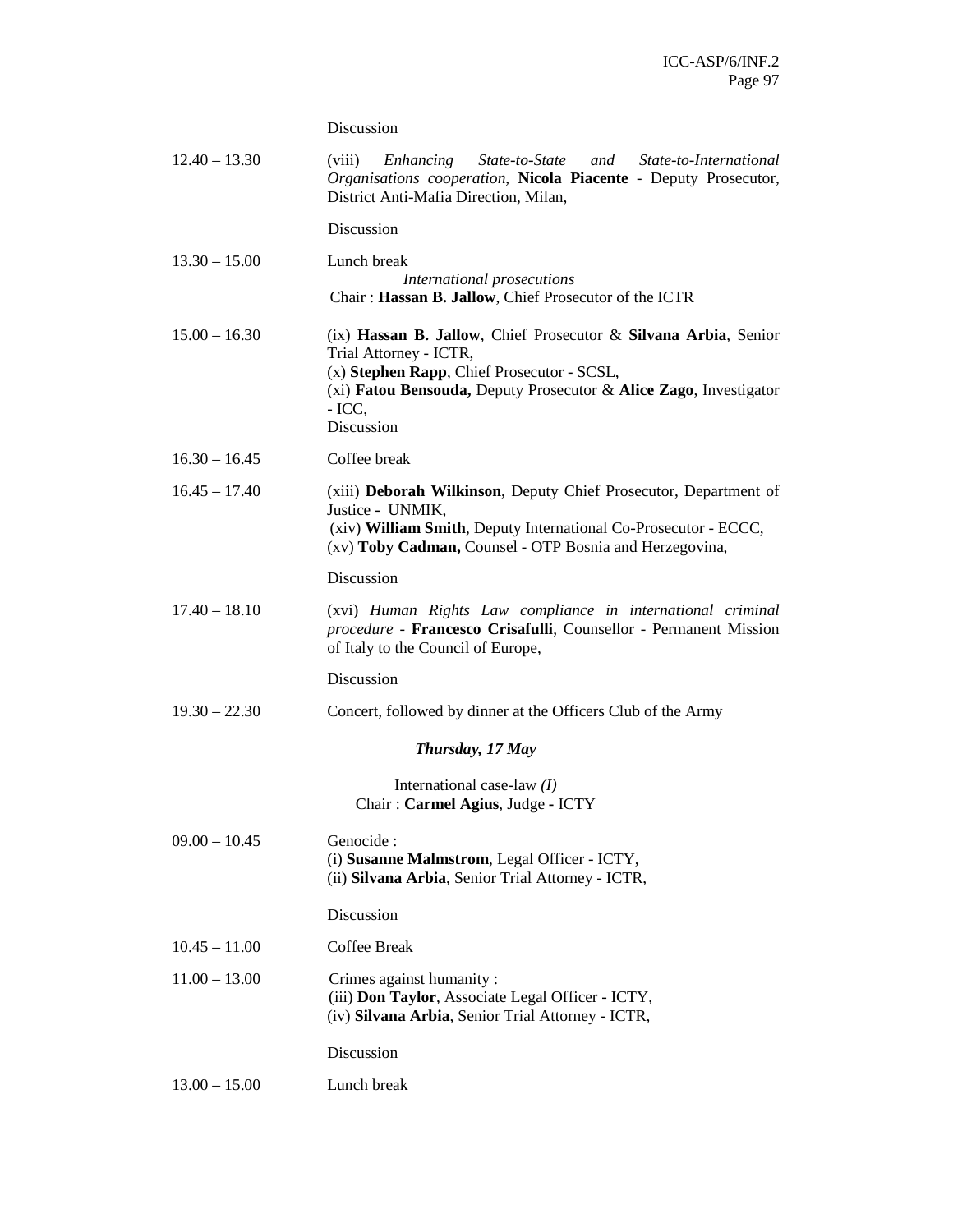| ICC-ASP/6/INF.2<br>Page 98 |                                                                                                                                                                                                                                                                                                                                                    |
|----------------------------|----------------------------------------------------------------------------------------------------------------------------------------------------------------------------------------------------------------------------------------------------------------------------------------------------------------------------------------------------|
| $15.00 - 17.00$            | Crimes against humanity<br>(vi) Antoinette Issa, Appeals Counsel - ICTY,<br>(vii) Amelie Zinzius, Senior Legal Officer, Appeals Chamber -<br>SCSL,                                                                                                                                                                                                 |
|                            | Discussion                                                                                                                                                                                                                                                                                                                                         |
| $17.00 - 17.15$            | Coffee Break                                                                                                                                                                                                                                                                                                                                       |
| $17.15 - 18.00$            | (ix) Protection of civilians in armed conflicts : Development of IHL,<br>from the perspective of war crimes to crimes against humanity, Dr.<br>Advisory Service<br>Anne-Marie La Rosa,<br>on<br>International<br>Humanitarian Law - ICRC,                                                                                                          |
|                            | Discussion                                                                                                                                                                                                                                                                                                                                         |
| $18.00 - 19.00$            | Visit at the Medieval Village                                                                                                                                                                                                                                                                                                                      |
| $20.00 - 22.30$            | Dinner at the Officers Club of the Army                                                                                                                                                                                                                                                                                                            |
|                            | Friday, 18 May                                                                                                                                                                                                                                                                                                                                     |
|                            | International case-law $(II)$<br>Chair: Carmel Agius, Judge - ICTY                                                                                                                                                                                                                                                                                 |
| $09.00 - 10.30$            | (a) War crimes :                                                                                                                                                                                                                                                                                                                                   |
|                            | (i) Mooto Noguchi, Professor - UNAFEI,<br>(ii) Guido Acquaviva, Legal Officer - ICTY,<br>(iii) Alice Zago, Investigator - ICC,                                                                                                                                                                                                                     |
|                            | Discussion                                                                                                                                                                                                                                                                                                                                         |
| $10.30 - 11.45$            | Coffee Break                                                                                                                                                                                                                                                                                                                                       |
| $10.45 - 13.00$            | (iv) <b>Antoinette Issa</b> , Appeals Counsel - ICTY/OTP<br>(v) Amelie Zinzius, Senior Legal Officer, Appeals Chamber - SCSL,<br>(vi) Tarik Abdulhak, Senior Adviser to the Registrar of Bosnia and<br>Herzegovina,<br>(vii) Melika Busatlic, Legal Officer - War Crimes Chamber of<br>Sarajevo,                                                   |
|                            | Discussion                                                                                                                                                                                                                                                                                                                                         |
| $13.00 - 14.45$            | Lunch break                                                                                                                                                                                                                                                                                                                                        |
| $14.45 - 16.15$            | (a) War crimes                                                                                                                                                                                                                                                                                                                                     |
|                            | (viii) The Role of NGOs in documenting war crimes - Niccolò Figà<br>Talamanca, No Peace Without Justice,<br>International<br>obligations<br>$\emph{on}$<br>crimes<br>their<br>(ix)<br>war<br>and<br>practice of States - Dr. Anne-Marie La<br><i>implementation:</i> the<br>Rosa, Advisory Service on International<br>Humanitarian Law -<br>ICRC, |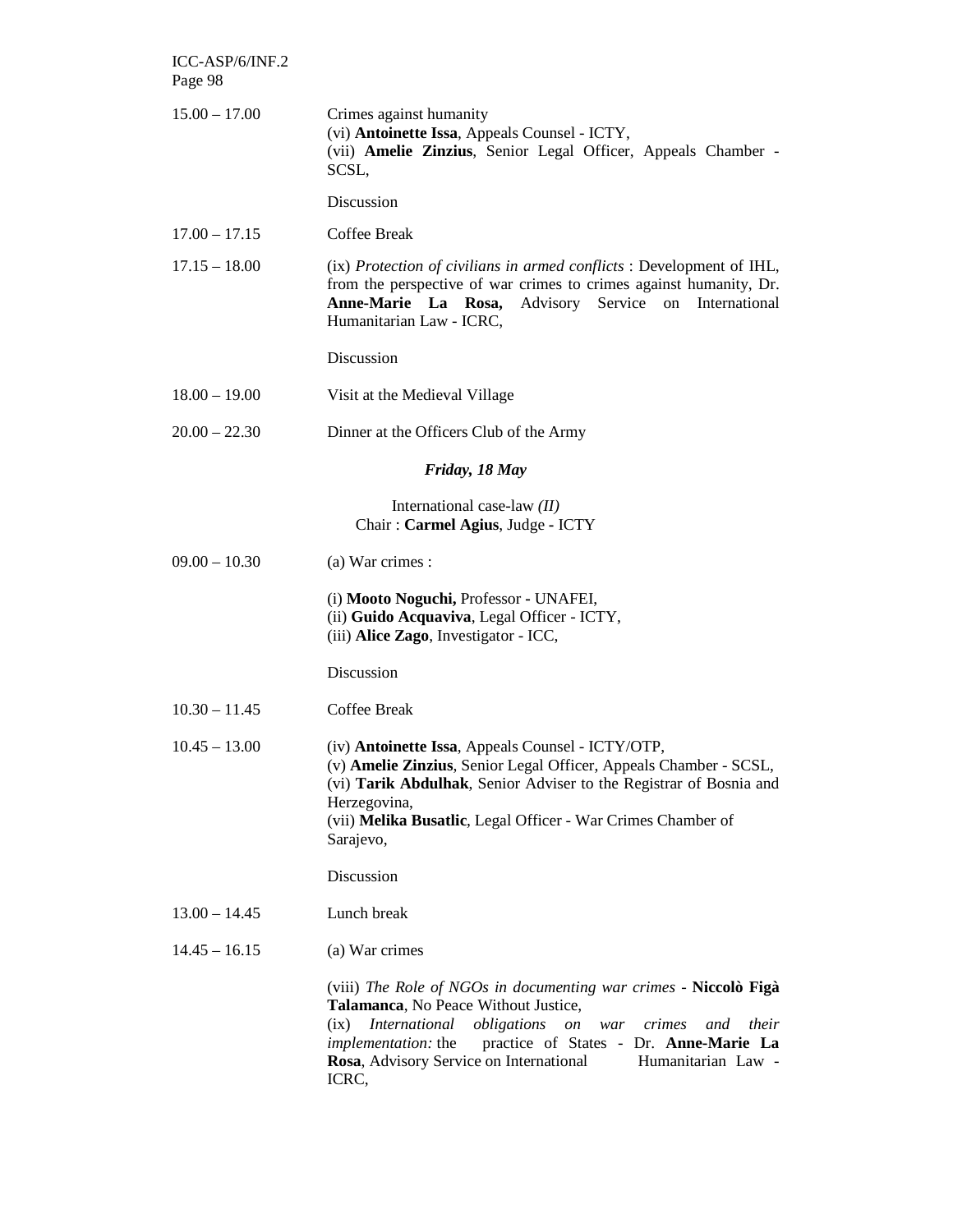## Discussion

| $16.15 - 16.30$ | Conclusions                             |
|-----------------|-----------------------------------------|
| $17.00 - 18.00$ | Visit at the Medieval Village           |
| $20.00 - 22.30$ | Dinner at the Officers Club of the Army |